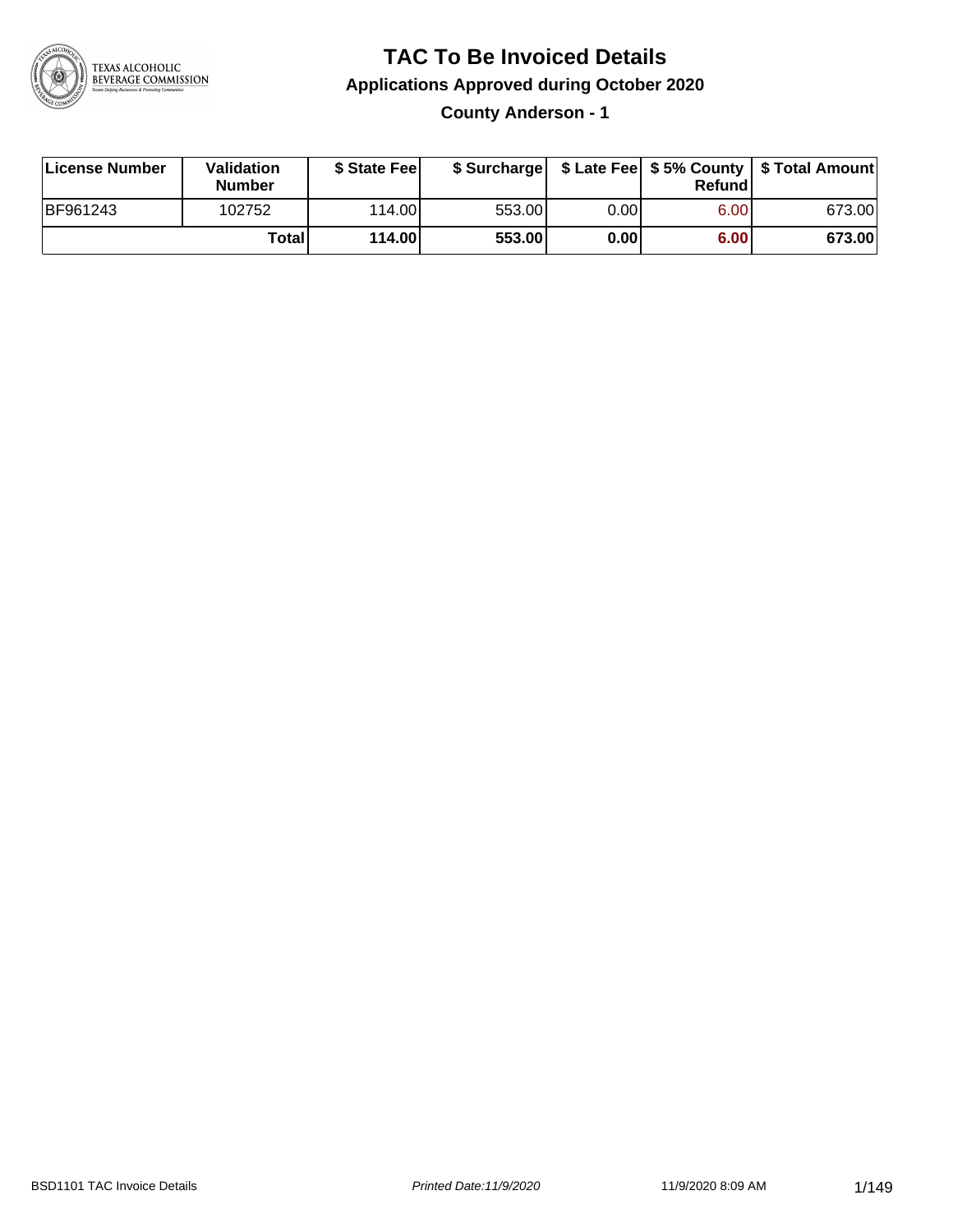

**County Andrews - 2**

| License Number | Validation<br><b>Number</b> | \$ State Fee    | \$ Surcharge |       | Refundl |        |
|----------------|-----------------------------|-----------------|--------------|-------|---------|--------|
| BQ1098126      | 996                         | 114.00 <b>1</b> | 553.00       | 0.001 | 6.00    | 673.00 |
|                | Totall                      | 114.00          | 553.00       | 0.00  | 6.00    | 673.00 |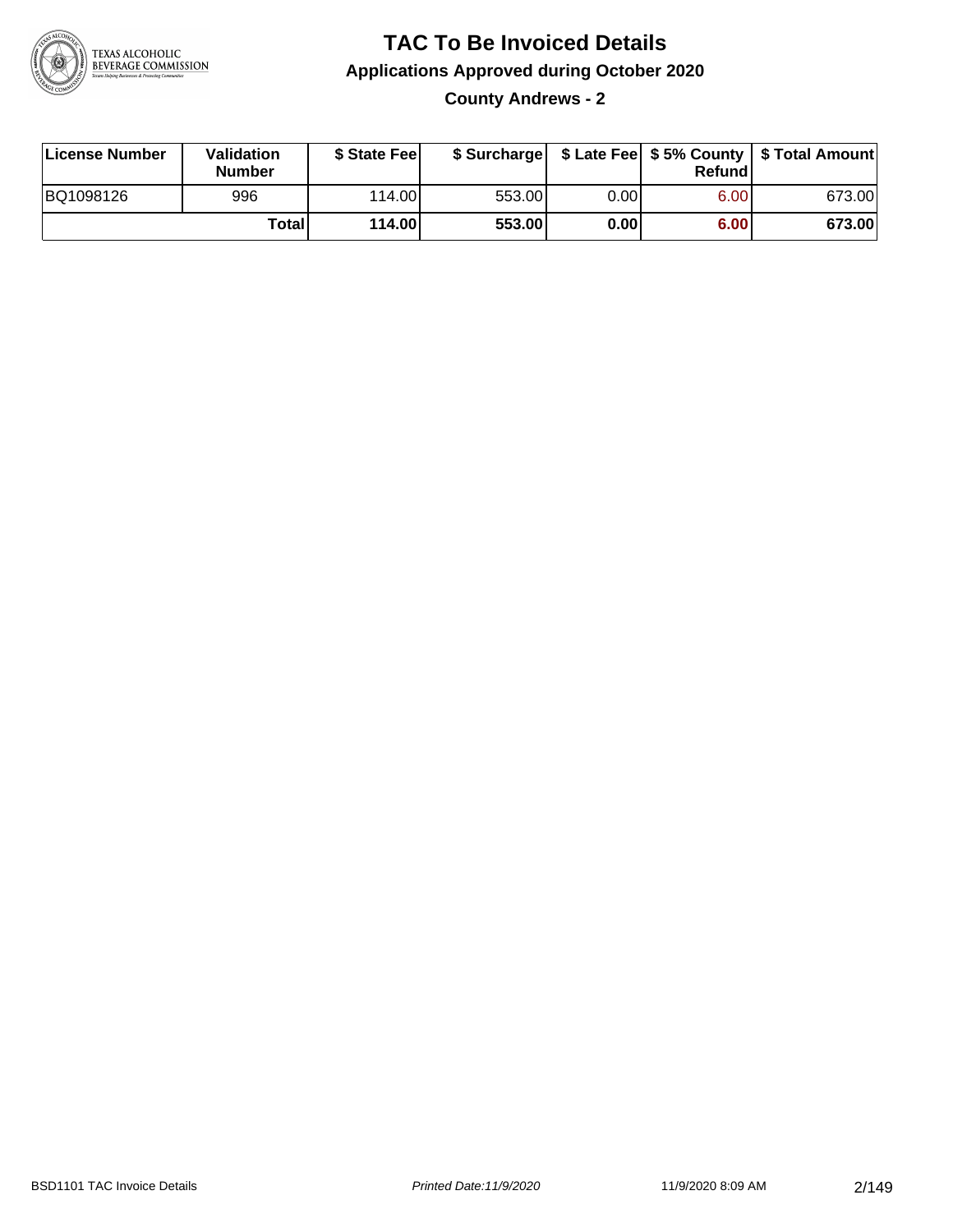

**County Angelina - 3**

| License Number | Validation<br><b>Number</b> | \$ State Feel |          |       | Refundl | \$ Surcharge   \$ Late Fee   \$5% County   \$ Total Amount |
|----------------|-----------------------------|---------------|----------|-------|---------|------------------------------------------------------------|
| BQ1098003      | 681                         | 114.00        | 553.00   | 0.00  | 6.00    | 673.00                                                     |
| BG885580       | 130968                      | 332.50        | 553.00   | 0.001 | 17.50   | 903.00                                                     |
|                | Totall                      | 446.50        | 1,106.00 | 0.00  | 23.50   | 1,576.00                                                   |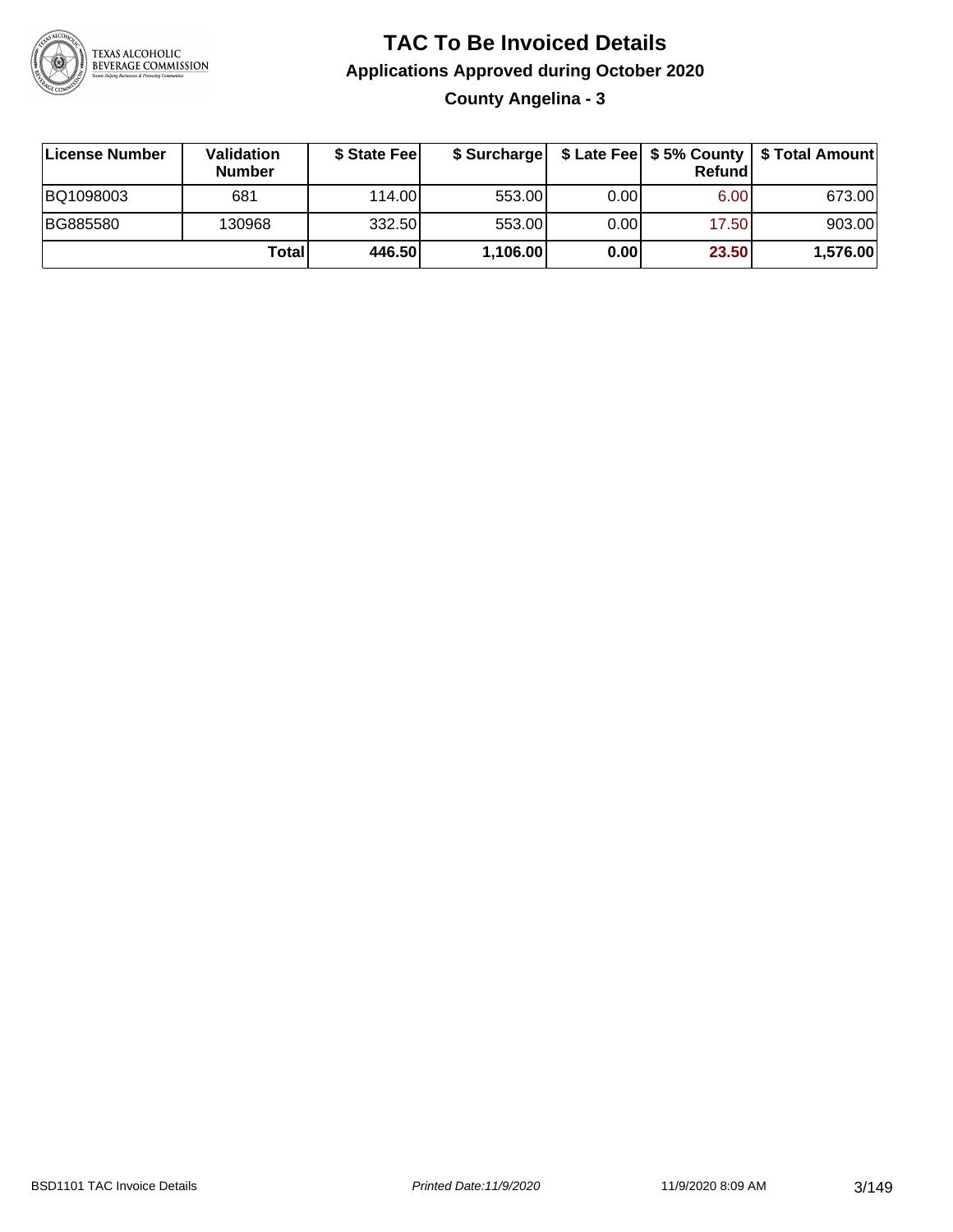

**County Aransas - 4**

| License Number | Validation<br><b>Number</b> | \$ State Feel |        |      | Refundl | \$ Surcharge   \$ Late Fee   \$5% County   \$ Total Amount |
|----------------|-----------------------------|---------------|--------|------|---------|------------------------------------------------------------|
| BQ1098548      | 1421                        | 114.00        | 553.00 | 0.00 | 6.00    | 673.00                                                     |
|                | Totall                      | 114.00        | 553.00 | 0.00 | 6.00    | 673.00                                                     |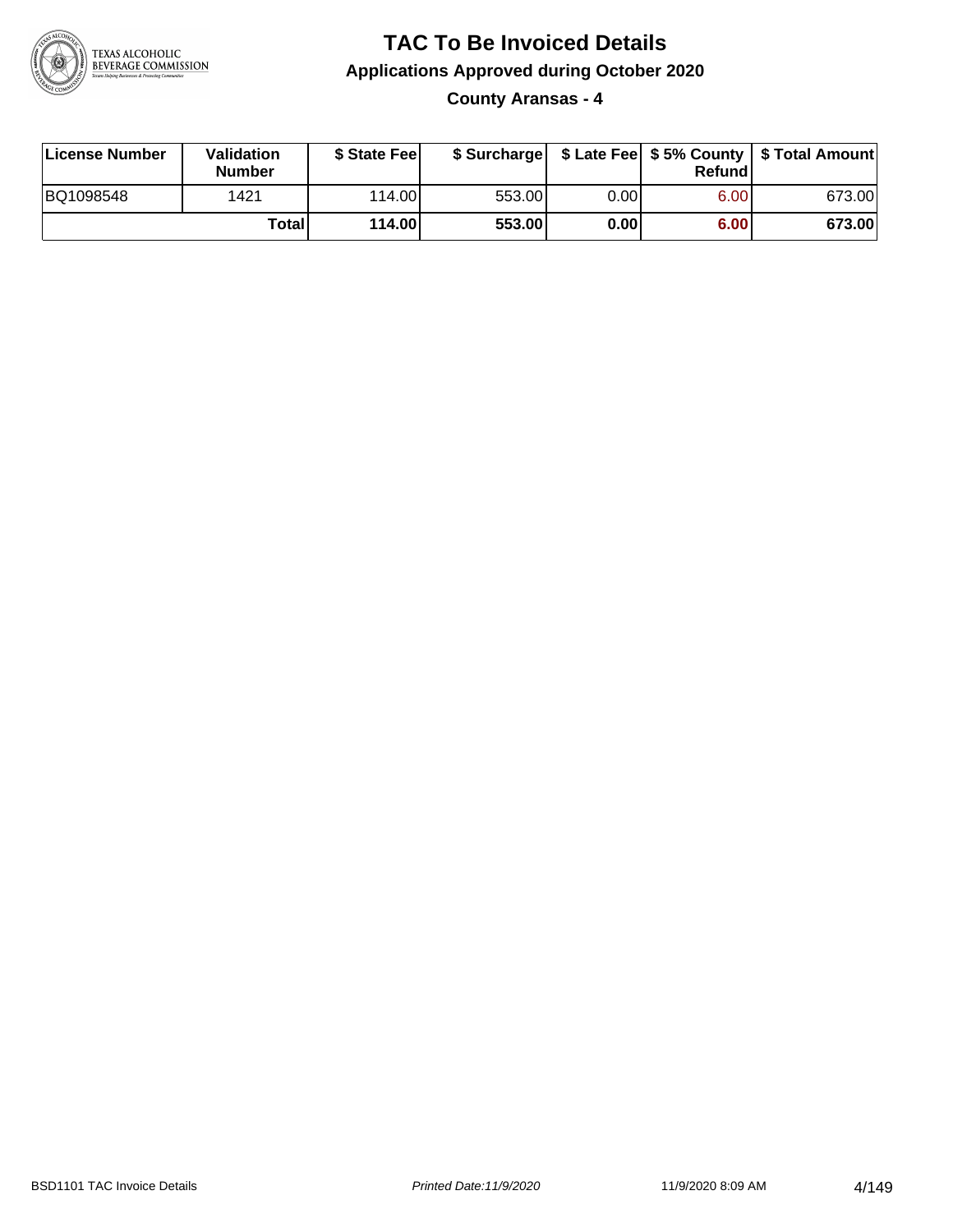

**County Atascosa - 7**

| ∣License Number | Validation<br><b>Number</b> | \$ State Fee | \$ Surcharge |      | Refundl | \$ Late Fee   \$5% County   \$ Total Amount |
|-----------------|-----------------------------|--------------|--------------|------|---------|---------------------------------------------|
| BF1098582       | 1422                        | 114.00       | 553.00       | 0.00 | 6.00    | 673.00                                      |
| BQ1099441       | 1788                        | 114.00       | 553.00       | 0.00 | 6.00    | 673.00                                      |
| BG871514        | 517031                      | 332.50       | 553.00       | 0.00 | 17.50   | 903.00                                      |
|                 | Total                       | 560.50       | 1,659.00     | 0.00 | 29.50   | 2,249.00                                    |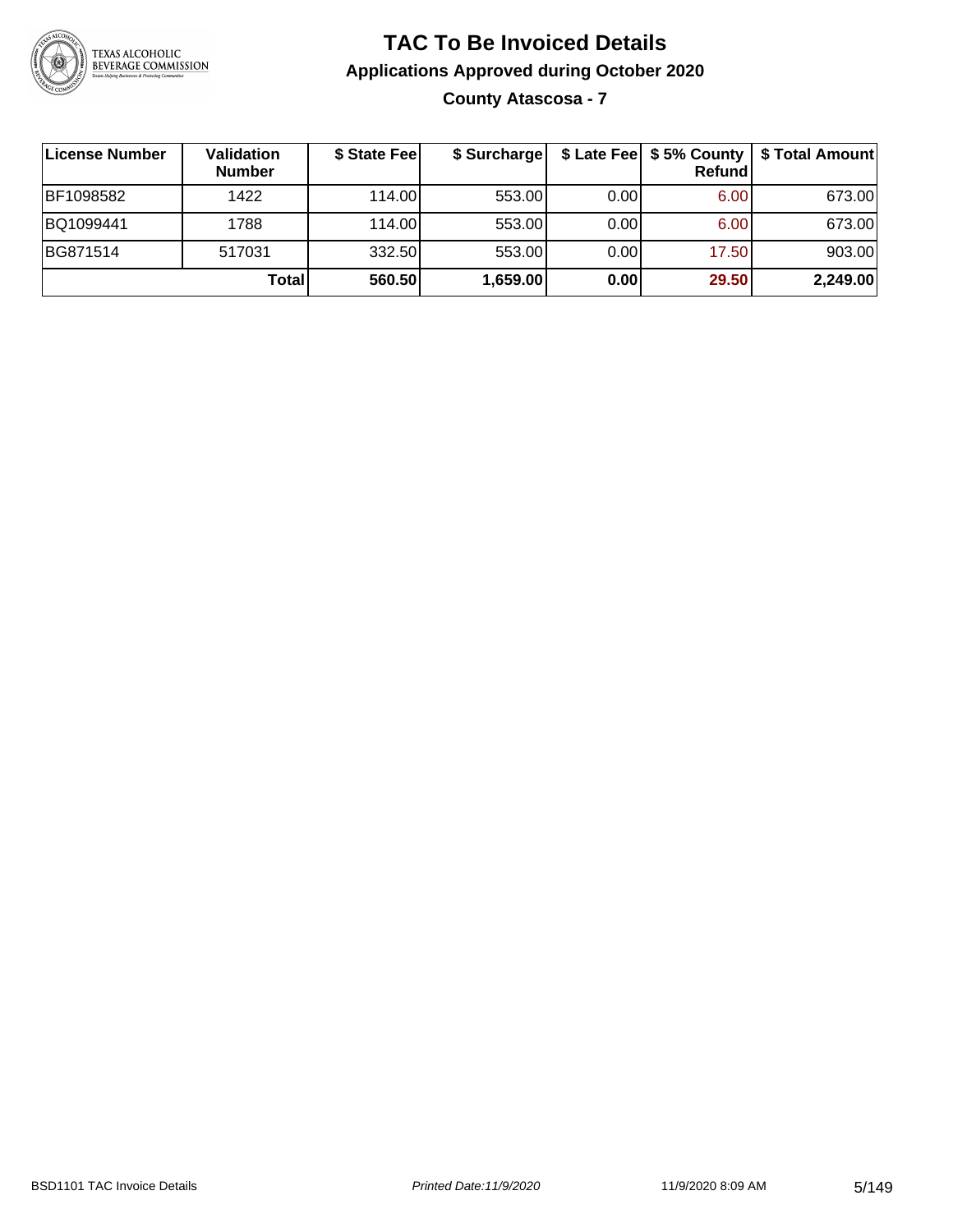

### **TAC To Be Invoiced Details Applications Approved during October 2020 County Austin - 8**

| License Number | <b>Validation</b><br><b>Number</b> | \$ State Fee | \$ Surcharge | \$ Late Fee | \$5% County<br>Refundl | \$ Total Amount |
|----------------|------------------------------------|--------------|--------------|-------------|------------------------|-----------------|
| BF1099982      | 345                                | 114.00       | 553.00       | 0.00        | 6.00                   | 673.00          |
| BQ1099029      | 1568                               | 114.00       | 553.00       | 0.00        | 6.00                   | 673.00          |
| BG953300       | 130098                             | 332.50       | 553.00       | 100.00      | 17.50                  | 1,003.00        |
| BG289092       | 130765                             | 332.50       | 553.00       | 0.00        | 17.50                  | 903.00          |
| BG542590       | 130945                             | 332.50       | 553.00       | 0.00        | 17.50                  | 903.00          |
|                | Total                              | 1,225.50     | 2,765.00     | 100.00      | 64.50                  | 4,155.00        |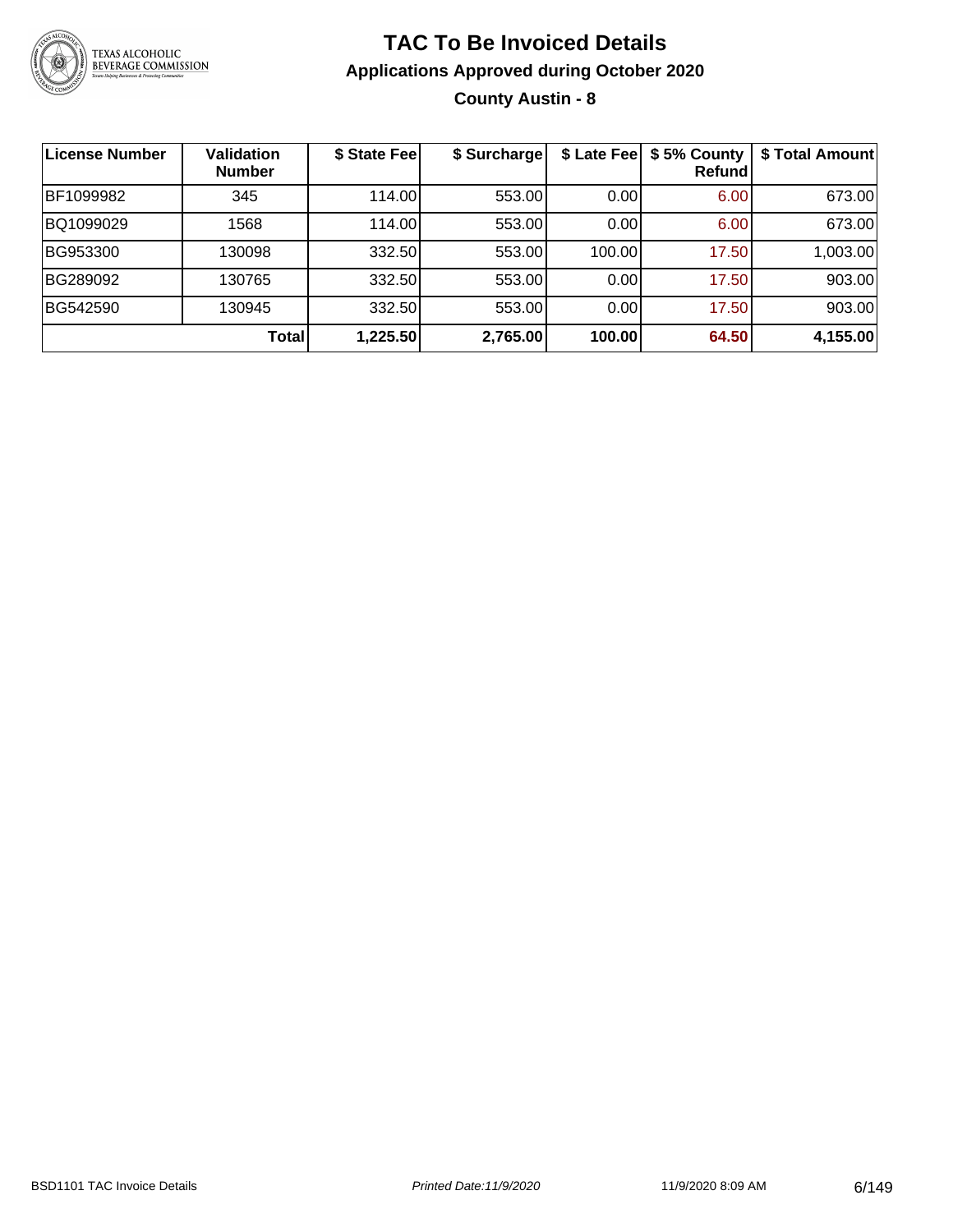

**County Bailey - 9**

| License Number | Validation<br><b>Number</b> | \$ State Feel |        |      | Refundl | \$ Surcharge   \$ Late Fee   \$5% County   \$ Total Amount |
|----------------|-----------------------------|---------------|--------|------|---------|------------------------------------------------------------|
| BQ1100071      | 1624                        | 114.00        | 553.00 | 0.00 | 6.00    | 673.00                                                     |
|                | Totall                      | 114.00        | 553.00 | 0.00 | 6.00    | 673.00                                                     |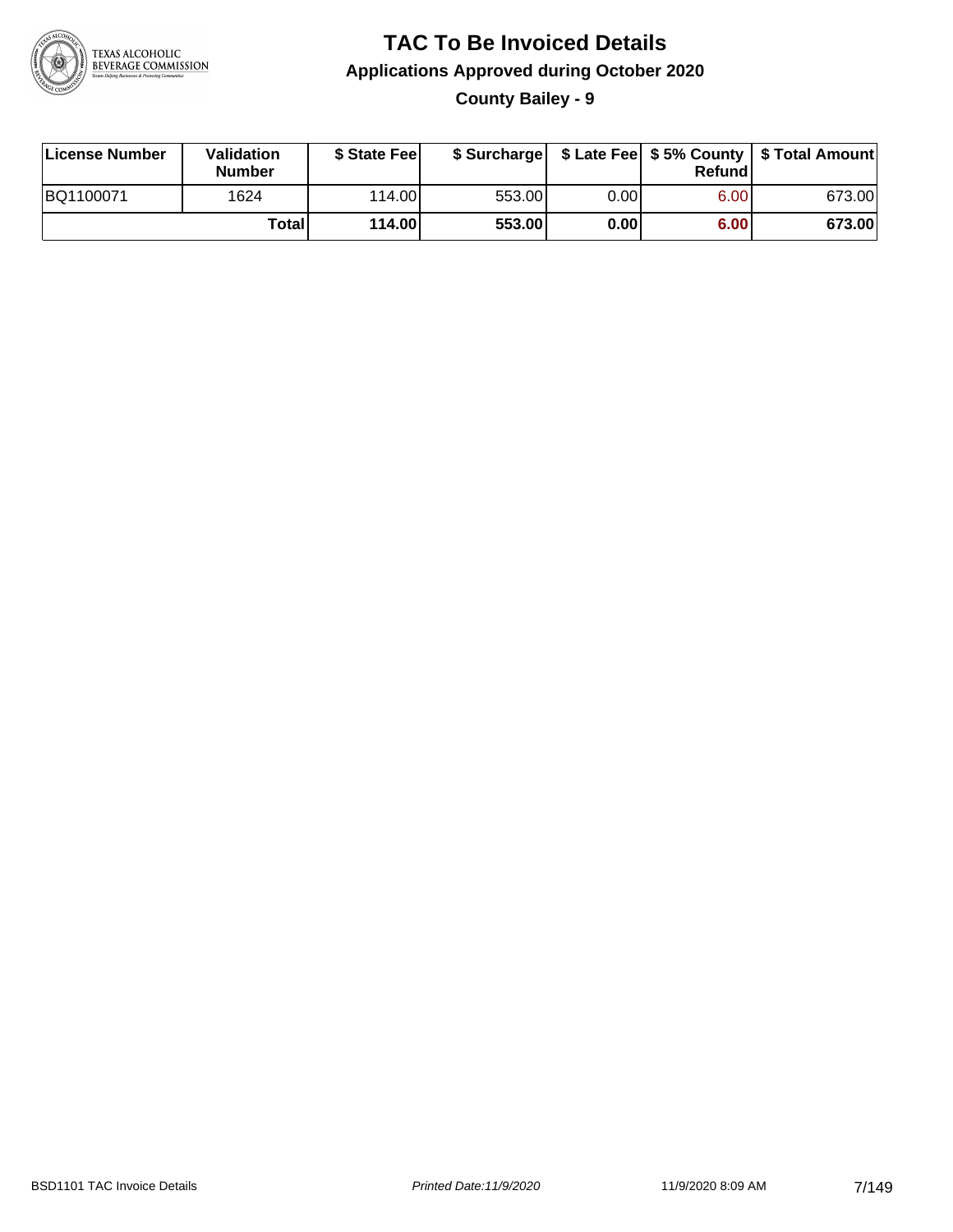

#### **TAC To Be Invoiced Details Applications Approved during October 2020 County Bandera - 10**

| License Number | Validation<br><b>Number</b> | \$ State Feel |        |      | Refund | \$ Surcharge   \$ Late Fee   \$5% County   \$ Total Amount |
|----------------|-----------------------------|---------------|--------|------|--------|------------------------------------------------------------|
| BG1099879      | 1718                        | 332.50        | 553.00 | 0.00 | 17.50  | 903.00                                                     |
|                | Totall                      | 332.50        | 553.00 | 0.00 | 17.50  | 903.00                                                     |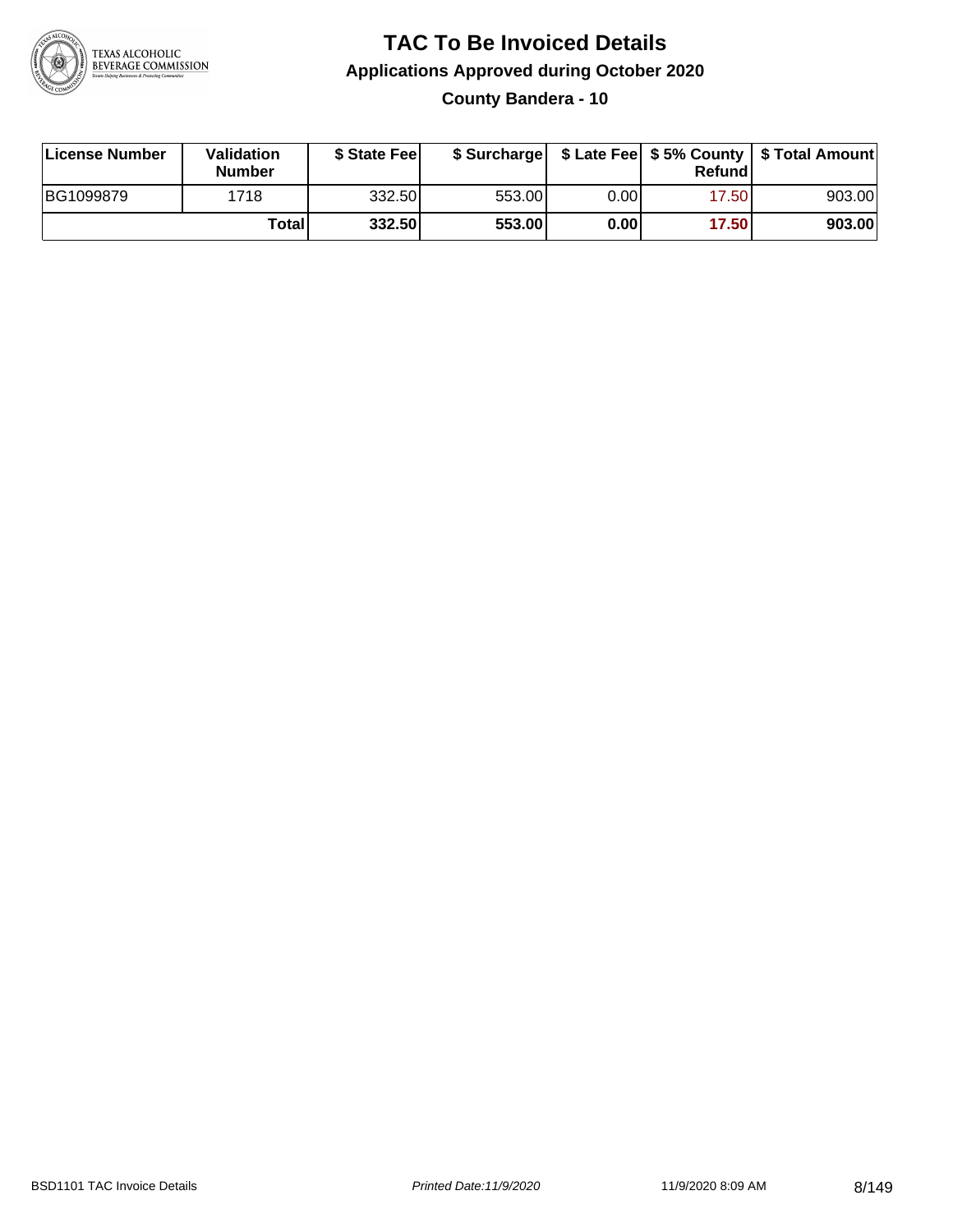

### **TAC To Be Invoiced Details Applications Approved during October 2020 County Bastrop - 11**

| License Number | <b>Validation</b><br><b>Number</b> | \$ State Fee | \$ Surcharge |      | Refundl | \$ Late Fee   \$5% County   \$ Total Amount |
|----------------|------------------------------------|--------------|--------------|------|---------|---------------------------------------------|
| BG1098430      | 434                                | 332.50       | 553.00       | 0.00 | 17.50   | 903.00                                      |
| BG1099416      | 507                                | 332.50       | 553.00       | 0.00 | 17.50   | 903.00                                      |
| BG959440       | 131234                             | 332.50       | 553.00       | 0.00 | 17.50   | 903.00                                      |
| BE300165       | 407473                             | 285.00       | 553.00       | 0.00 | 15.00   | 853.00                                      |
|                | Total                              | 1,282.50     | 2,212.00     | 0.00 | 67.50   | 3,562.00                                    |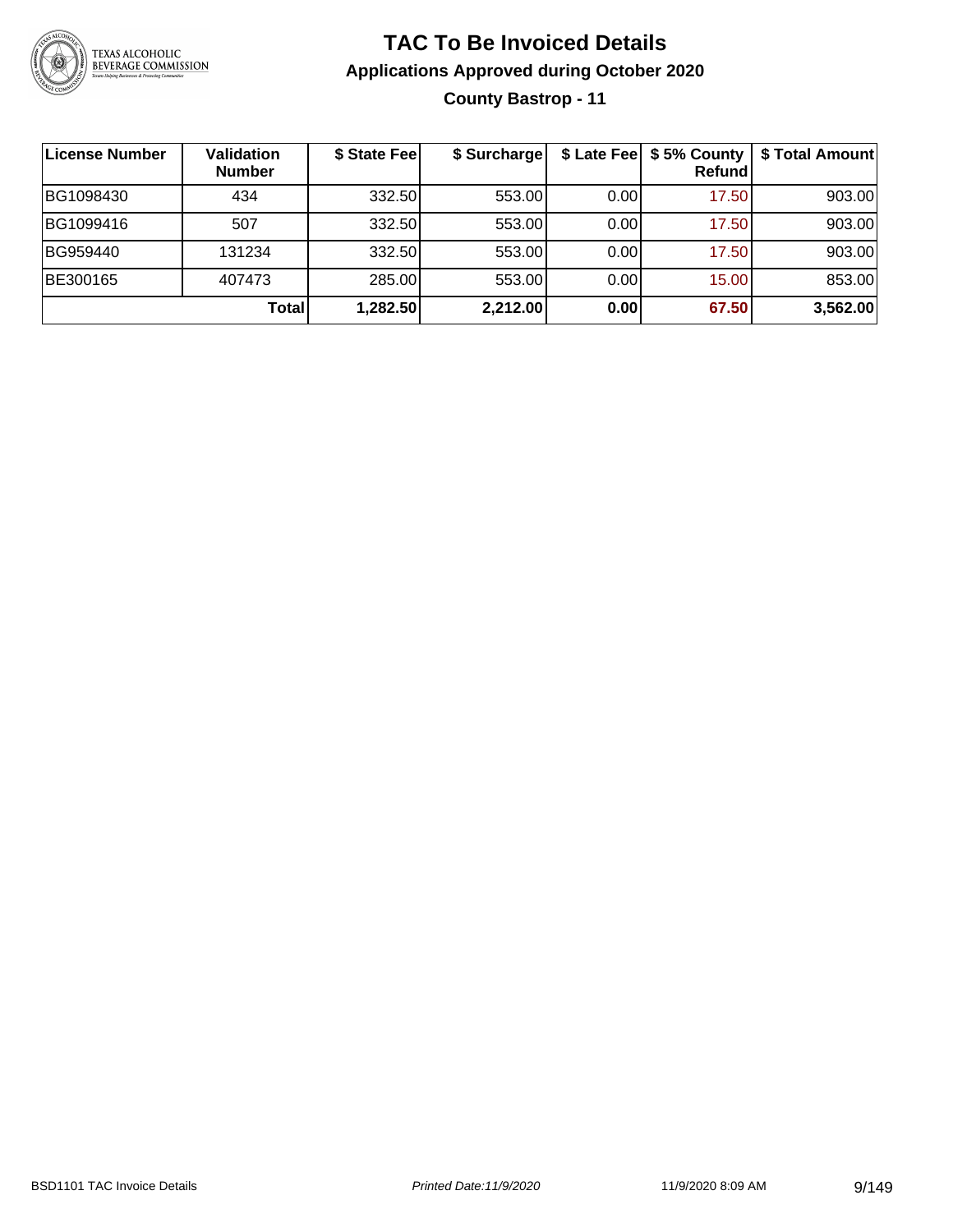

**County Bee - 13**

| License Number | Validation<br><b>Number</b> | \$ State Fee | \$ Surcharge |      | Refundl |        |
|----------------|-----------------------------|--------------|--------------|------|---------|--------|
| BG1031802      | 131657                      | 332.50       | 553.00       | 0.00 | 17.501  | 903.00 |
|                | Totall                      | 332.50       | 553.00       | 0.00 | 17.50   | 903.00 |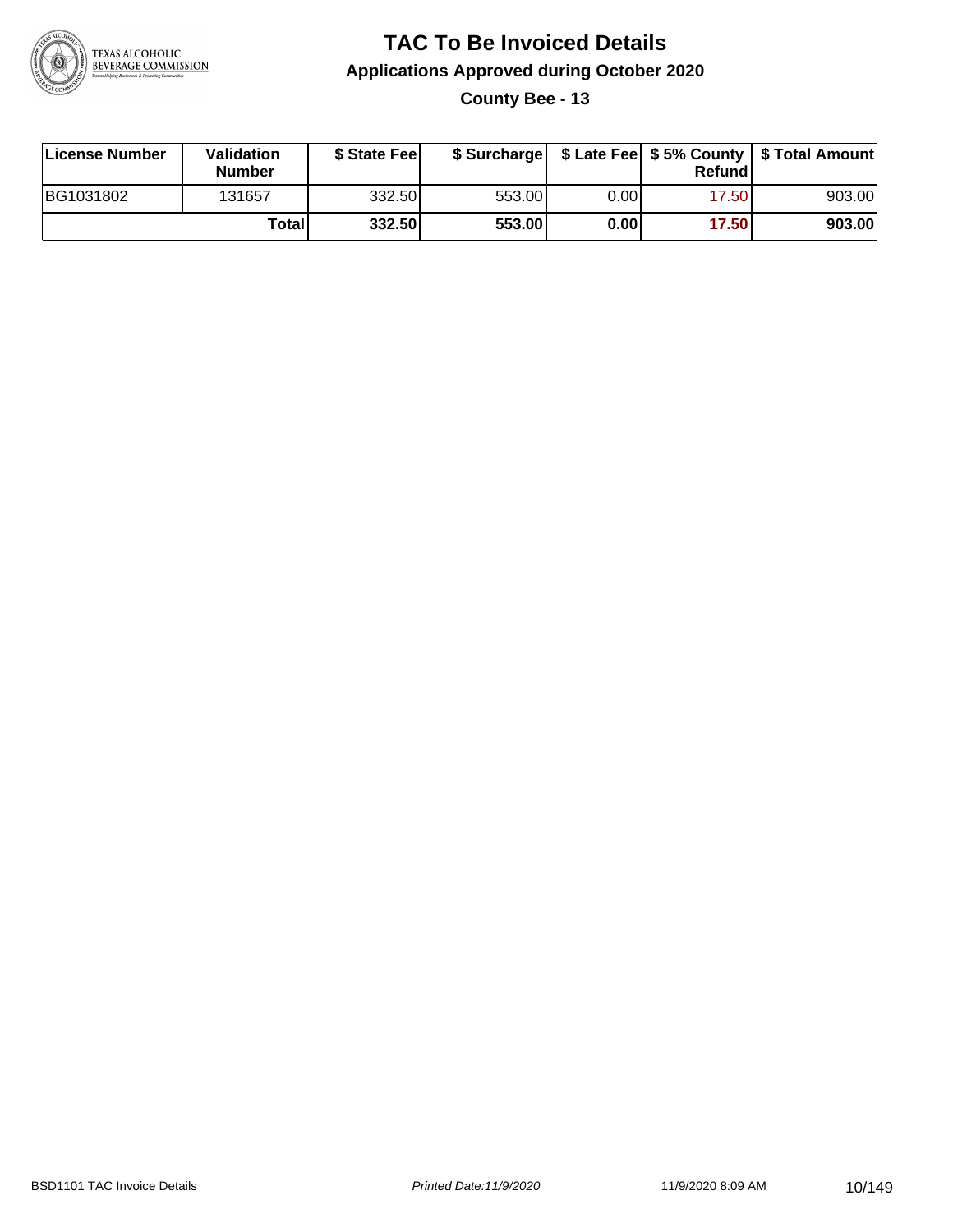

### TEXAS ALCOHOLIC<br>BEVERAGE COMMISSION

#### **TAC To Be Invoiced Details Applications Approved during October 2020 County Bell - 14**

| <b>License Number</b> | <b>Validation</b><br><b>Number</b> | \$ State Fee | \$ Surcharge | \$ Late Fee | \$5% County<br><b>Refund</b> | \$ Total Amount |
|-----------------------|------------------------------------|--------------|--------------|-------------|------------------------------|-----------------|
| BF1099323             | 234                                | 114.00       | 553.00       | 0.00        | 6.00                         | 673.00          |
| BQ1098111             | 8562                               | 114.00       | 553.00       | 0.00        | 6.00                         | 673.00          |
| BQ1098521             | 8692                               | 114.00       | 553.00       | 0.00        | 6.00                         | 673.00          |
| BF1098000             | 8832                               | 114.00       | 553.00       | 0.00        | 6.00                         | 673.00          |
| BG539853              | 129814                             | 332.50       | 553.00       | 100.00      | 17.50                        | 1,003.00        |
| BF1029191             | 130148                             | 114.00       | 553.00       | 0.00        | 6.00                         | 673.00          |
| BF820023              | 130802                             | 114.00       | 553.00       | 0.00        | 6.00                         | 673.00          |
| BG1028578             | 130869                             | 332.50       | 553.00       | 0.00        | 17.50                        | 903.00          |
| BQ1031253             | 130916                             | 114.00       | 553.00       | 0.00        | 6.00                         | 673.00          |
| BQ1030642             | 131021                             | 114.00       | 553.00       | 0.00        | 6.00                         | 673.00          |
| BF1098528             | 501179                             | 114.00       | 553.00       | 0.00        | 6.00                         | 673.00          |
| BG1021519             | 517298                             | 332.50       | 553.00       | 0.00        | 17.50                        | 903.00          |
| BP1021519             | 517298                             | 950.00       | 426.00       | 0.00        | 50.00                        | 1,426.00        |
|                       | <b>Total</b>                       | 2,973.50     | 7,062.00     | 100.00      | 156.50                       | 10,292.00       |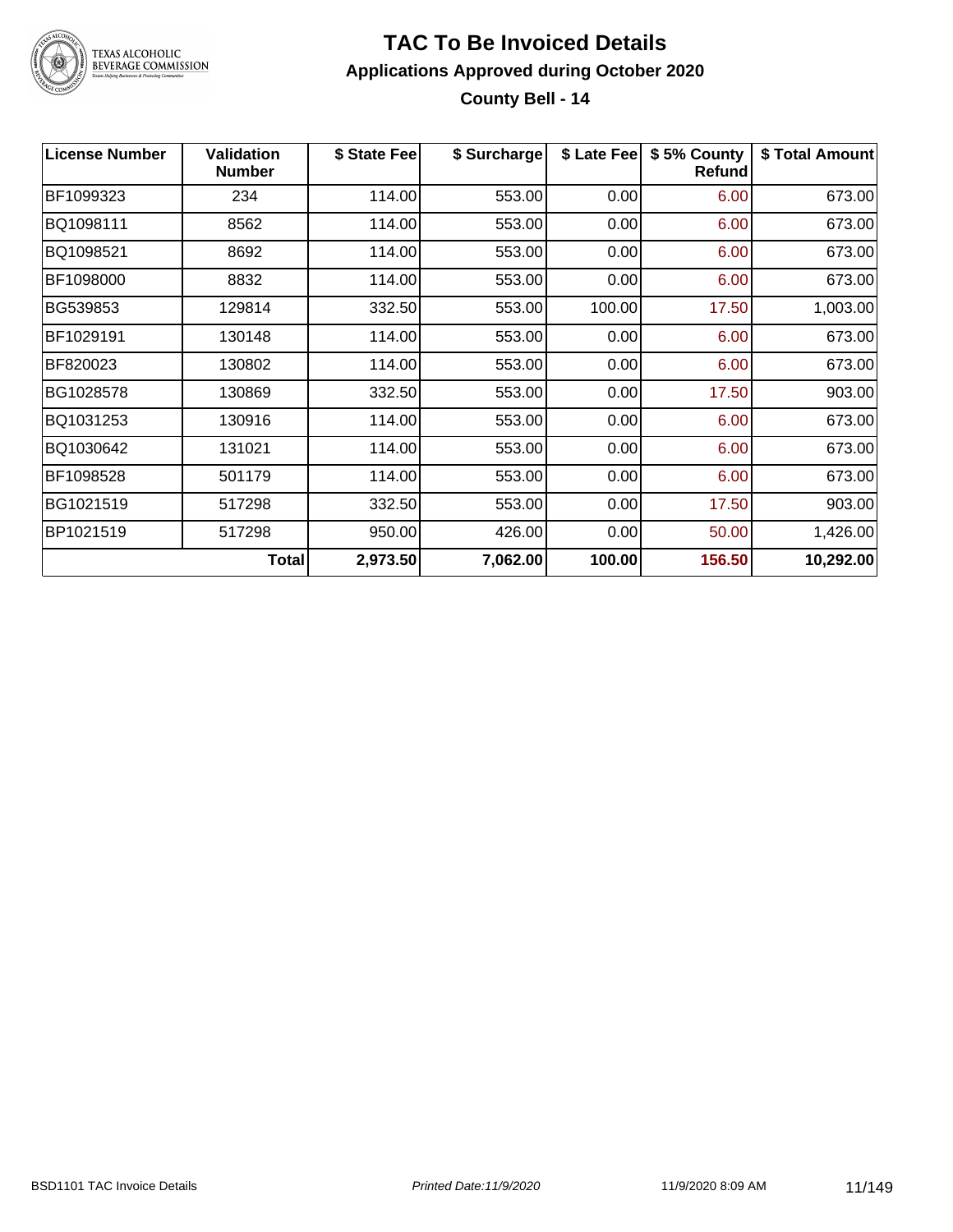

TEXAS ALCOHOLIC<br>BEVERAGE COMMISSION

#### **TAC To Be Invoiced Details Applications Approved during October 2020 County Bexar - 15**

| <b>License Number</b> | <b>Validation</b><br><b>Number</b> | \$ State Fee | \$ Surcharge |        | \$ Late Fee \$ 5% County<br><b>Refund</b> | \$ Total Amount |
|-----------------------|------------------------------------|--------------|--------------|--------|-------------------------------------------|-----------------|
| BG1098054             | 439                                | 1,900.00     | 553.00       | 0.00   | 100.00                                    | 2,553.00        |
| BQ1098247             | 816                                | 114.00       | 553.00       | 0.00   | 6.00                                      | 673.00          |
| BQ1098709             | 844                                | 114.00       | 553.00       | 0.00   | 6.00                                      | 673.00          |
| BQ1098699             | 845                                | 114.00       | 553.00       | 0.00   | 6.00                                      | 673.00          |
| BQ1097918             | 981                                | 114.00       | 553.00       | 0.00   | 6.00                                      | 673.00          |
| BQ1098153             | 1072                               | 114.00       | 553.00       | 0.00   | 6.00                                      | 673.00          |
| BQ1098363             | 1073                               | 114.00       | 553.00       | 0.00   | 6.00                                      | 673.00          |
| BG1099917             | 1184                               | 1,900.00     | 553.00       | 0.00   | 100.00                                    | 2,553.00        |
| BG1099375             | 1364                               | 1,900.00     | 553.00       | 0.00   | 100.00                                    | 2,553.00        |
| BG1099387             | 1423                               | 1,900.00     | 553.00       | 0.00   | 100.00                                    | 2,553.00        |
| BG1099356             | 1580                               | 1,900.00     | 553.00       | 0.00   | 100.00                                    | 2,553.00        |
| BG1100046             | 1608                               | 1,900.00     | 553.00       | 0.00   | 100.00                                    | 2,553.00        |
| BQ1099089             | 1705                               | 114.00       | 553.00       | 0.00   | 6.00                                      | 673.00          |
| BF1099619             | 1789                               | 114.00       | 553.00       | 0.00   | 6.00                                      | 673.00          |
| BG1099756             | 1796                               | 1,900.00     | 553.00       | 0.00   | 100.00                                    | 2,553.00        |
| BQ1099759             | 1874                               | 114.00       | 553.00       | 0.00   | 6.00                                      | 673.00          |
| BQ1100183             | 1876                               | 114.00       | 553.00       | 0.00   | 6.00                                      | 673.00          |
| BF1100032             | 2083                               | 114.00       | 553.00       | 0.00   | 6.00                                      | 673.00          |
| BE57070               | 7950                               | 1,425.00     | 553.00       | 0.00   | 75.00                                     | 2,053.00        |
| BF1098280             | 8753                               | 114.00       | 553.00       | 0.00   | 6.00                                      | 673.00          |
| BQ960274              | 100011                             | 114.00       | 553.00       | 0.00   | 6.00                                      | 673.00          |
| BF884558              | 100018                             | 114.00       | 553.00       | 0.00   | 6.00                                      | 673.00          |
| BQ822004              | 100203                             | 114.00       | 553.00       | 0.00   | 6.00                                      | 673.00          |
| BQ822005              | 100203                             | 114.00       | 553.00       | 0.00   | 6.00                                      | 673.00          |
| BQ822006              | 100203                             | 114.00       | 553.00       | 0.00   | 6.00                                      | 673.00          |
| BQ822008              | 100203                             | 114.00       | 553.00       | 0.00   | 6.00                                      | 673.00          |
| BQ822444              | 100203                             | 114.00       | 553.00       | 0.00   | 6.00                                      | 673.00          |
| BQ757053              | 100291                             | 114.00       | 553.00       | 0.00   | 6.00                                      | 673.00          |
| BG938164              | 120425                             | 1,425.00     | 553.00       | 100.00 | 75.00                                     | 2,153.00        |
| BG697944              | 124624                             | 1,425.00     | 553.00       | 0.00   | 75.00                                     | 2,053.00        |
| BL697944              | 124624                             | 475.00       | 327.00       | 0.00   | 25.00                                     | 827.00          |
| BG1025660             | 129802                             | 1,425.00     | 553.00       | 0.00   | 75.00                                     | 2,053.00        |
| BG955767              | 129851                             | 1,425.00     | 553.00       | 0.00   | 75.00                                     | 2,053.00        |
| BF1031359             | 130301                             | 114.00       | 553.00       | 0.00   | 6.00                                      | 673.00          |
| BG1027954             | 130438                             | 1,425.00     | 553.00       | 0.00   | 75.00                                     | 2,053.00        |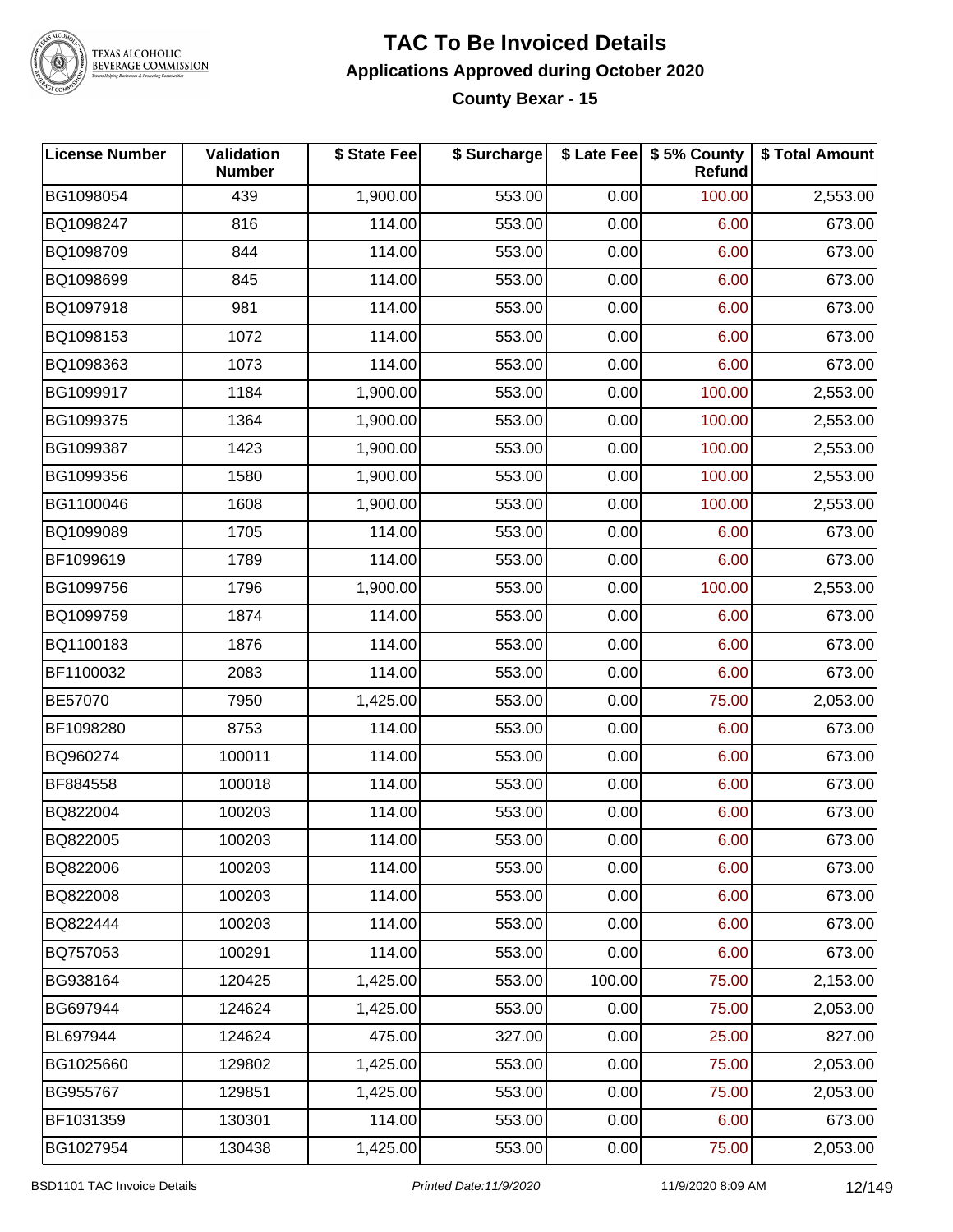| <b>License Number</b> | Validation<br><b>Number</b> | \$ State Fee | \$ Surcharge |        | \$ Late Fee   \$5% County<br>Refund | \$ Total Amount |
|-----------------------|-----------------------------|--------------|--------------|--------|-------------------------------------|-----------------|
| BG955363              | 130462                      | 1,425.00     | 553.00       | 0.00   | 75.00                               | 2,053.00        |
| BG540661              | 130586                      | 1,425.00     | 553.00       | 0.00   | 75.00                               | 2,053.00        |
| BG818940              | 130610                      | 1,425.00     | 553.00       | 0.00   | 75.00                               | 2,053.00        |
| BG701904              | 130806                      | 1,425.00     | 553.00       | 0.00   | 75.00                               | 2,053.00        |
| BG819830              | 130812                      | 1,425.00     | 553.00       | 0.00   | 75.00                               | 2,053.00        |
| BQ883202              | 130818                      | 114.00       | 553.00       | 0.00   | 6.00                                | 673.00          |
| BQ1027713             | 130827                      | 114.00       | 553.00       | 0.00   | 6.00                                | 673.00          |
| BG669027              | 130832                      | 1,425.00     | 553.00       | 0.00   | 75.00                               | 2,053.00        |
| BG1030994             | 130852                      | 1,425.00     | 553.00       | 0.00   | 75.00                               | 2,053.00        |
| BG498795              | 130907                      | 1,425.00     | 553.00       | 0.00   | 75.00                               | 2,053.00        |
| BG457085              | 130986                      | 1,425.00     | 553.00       | 0.00   | 75.00                               | 2,053.00        |
| BQ884948              | 131270                      | 114.00       | 553.00       | 0.00   | 6.00                                | 673.00          |
| BF729920              | 131321                      | 114.00       | 553.00       | 0.00   | 6.00                                | 673.00          |
| BQ1031350             | 131328                      | 114.00       | 553.00       | 0.00   | 6.00                                | 673.00          |
| BQ959891              | 131365                      | 114.00       | 553.00       | 0.00   | 6.00                                | 673.00          |
| BQ819513              | 131366                      | 114.00       | 553.00       | 0.00   | 6.00                                | 673.00          |
| BQ884546              | 131369                      | 114.00       | 553.00       | 0.00   | 6.00                                | 673.00          |
| BQ1028358             | 131407                      | 114.00       | 553.00       | 0.00   | 6.00                                | 673.00          |
| BG817819              | 131511                      | 1,425.00     | 553.00       | 100.00 | 75.00                               | 2,153.00        |
| BQ818708              | 131527                      | 114.00       | 553.00       | 0.00   | 6.00                                | 673.00          |
| BG637760              | 131623                      | 1,425.00     | 553.00       | 0.00   | 75.00                               | 2,053.00        |
| BQ820037              | 131635                      | 114.00       | 553.00       | 0.00   | 6.00                                | 673.00          |
| BG757661              | 131728                      | 1,425.00     | 553.00       | 0.00   | 75.00                               | 2,053.00        |
| BG318395              | 500430                      | 1,425.00     | 553.00       | 0.00   | 75.00                               | 2,053.00        |
| BL318395              | 500430                      | 475.00       | 327.00       | 0.00   | 25.00                               | 827.00          |
| BG889306              | 503184                      | 1,425.00     | 553.00       | 0.00   | 75.00                               | 2,053.00        |
| BP889306              | 503184                      | 950.00       | 426.00       | 0.00   | 50.00                               | 1,426.00        |
| BG944345              | 515649                      | 1,425.00     | 553.00       | 0.00   | 75.00                               | 2,053.00        |
| BP944345              | 515649                      | 950.00       | 426.00       | 0.00   | 50.00                               | 1,426.00        |
| BG881959              | 515793                      | 1,425.00     | 553.00       | 0.00   | 75.00                               | 2,053.00        |
| BG954104              | 516134                      | 1,425.00     | 553.00       | 0.00   | 75.00                               | 2,053.00        |
| BG306159              | 516200                      | 1,425.00     | 553.00       | 0.00   | 75.00                               | 2,053.00        |
| BG541403              | 516214                      | 1,425.00     | 553.00       | 0.00   | 75.00                               | 2,053.00        |
| BG814056              | 516373                      | 1,425.00     | 553.00       | 0.00   | 75.00                               | 2,053.00        |
| BG1024842             | 516380                      | 1,425.00     | 553.00       | 0.00   | 75.00                               | 2,053.00        |
| BG1024841             | 516381                      | 1,425.00     | 553.00       | 0.00   | 75.00                               | 2,053.00        |
| BQ956595              | 516425                      | 114.00       | 553.00       | 0.00   | 6.00                                | 673.00          |
| BG660494              | 516627                      | 1,425.00     | 553.00       | 0.00   | 75.00                               | 2,053.00        |
| BL660494              | 516627                      | 475.00       | 327.00       | 0.00   | 25.00                               | 827.00          |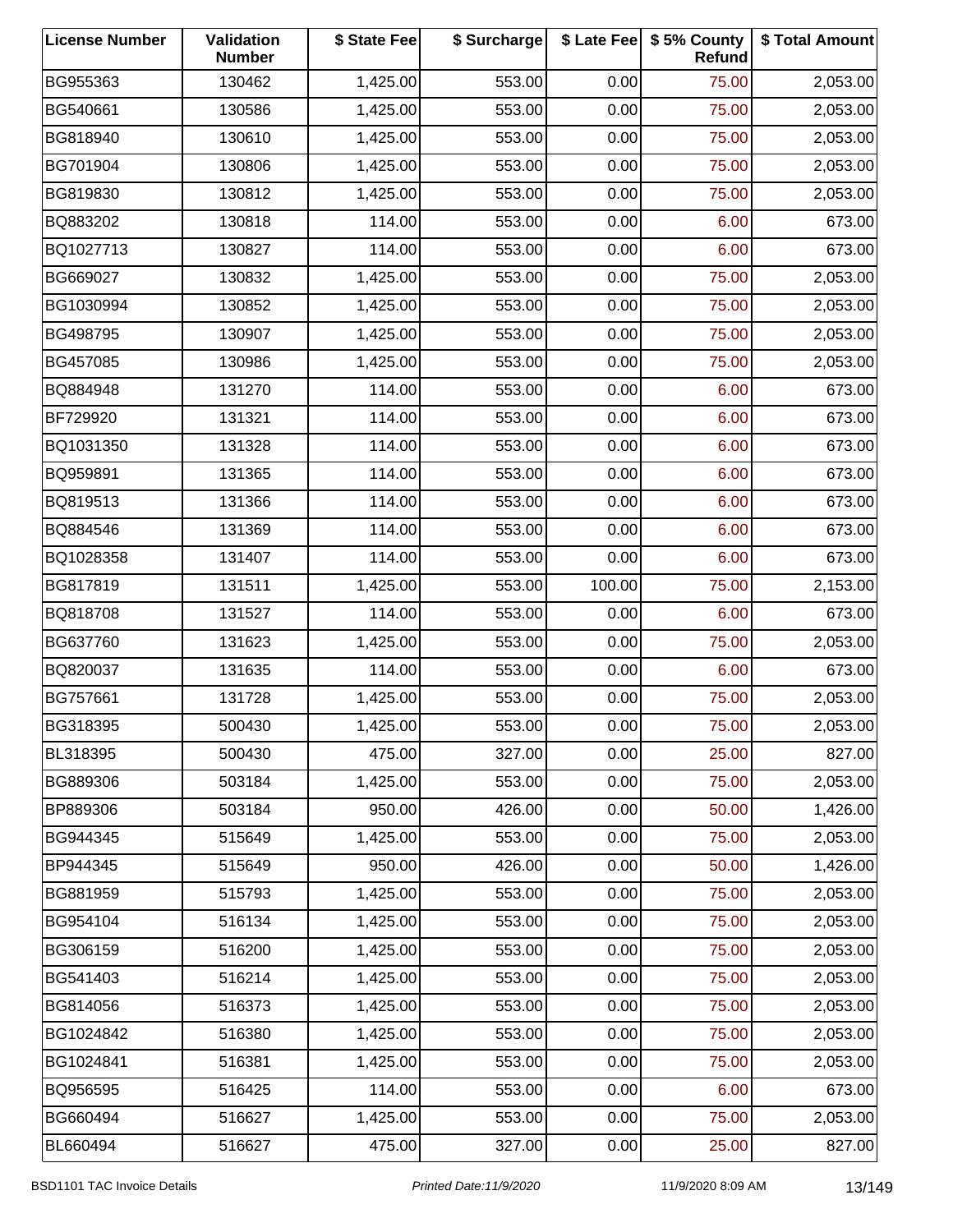| License Number | Validation<br><b>Number</b> | \$ State Fee | \$ Surcharge |        | \$ Late Fee   \$5% County<br>Refund | \$ Total Amount |
|----------------|-----------------------------|--------------|--------------|--------|-------------------------------------|-----------------|
| BQ730417       | 516820                      | 114.00       | 553.00       | 0.00   | 6.00                                | 673.00          |
| BG954540       | 517032                      | 1,425.00     | 553.00       | 0.00   | 75.00                               | 2,053.00        |
| BG955648       | 517077                      | 1,425.00     | 553.00       | 0.00   | 75.00                               | 2,053.00        |
| BQ884255       | 517214                      | 114.00       | 553.00       | 0.00   | 6.00                                | 673.00          |
| BF606689       | 517224                      | 114.00       | 553.00       | 0.00   | 6.00                                | 673.00          |
|                | <b>Total</b>                | 64,904.00    | 42,755.00    | 200.00 | 3,416.00                            | 111,275.00      |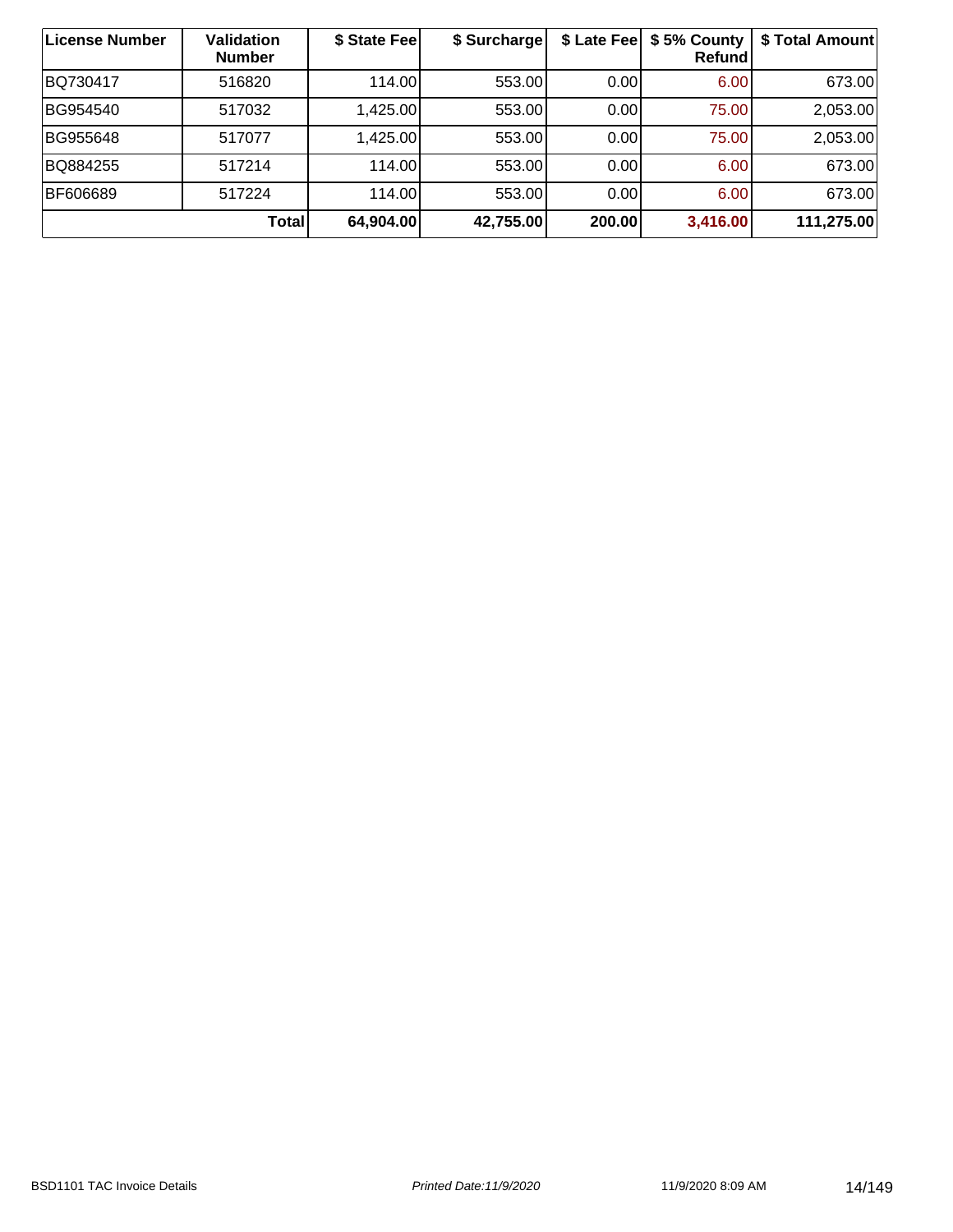

**County Blanco - 16**

| License Number | Validation<br><b>Number</b> | \$ State Feel |        |       | Refundl | \$ Surcharge   \$ Late Fee   \$5% County   \$ Total Amount |
|----------------|-----------------------------|---------------|--------|-------|---------|------------------------------------------------------------|
| BG880624       | 129995                      | 332.50        | 553.00 | 0.001 | 17.50   | 903.00                                                     |
|                | Totall                      | 332.50        | 553.00 | 0.00  | 17.50   | 903.00                                                     |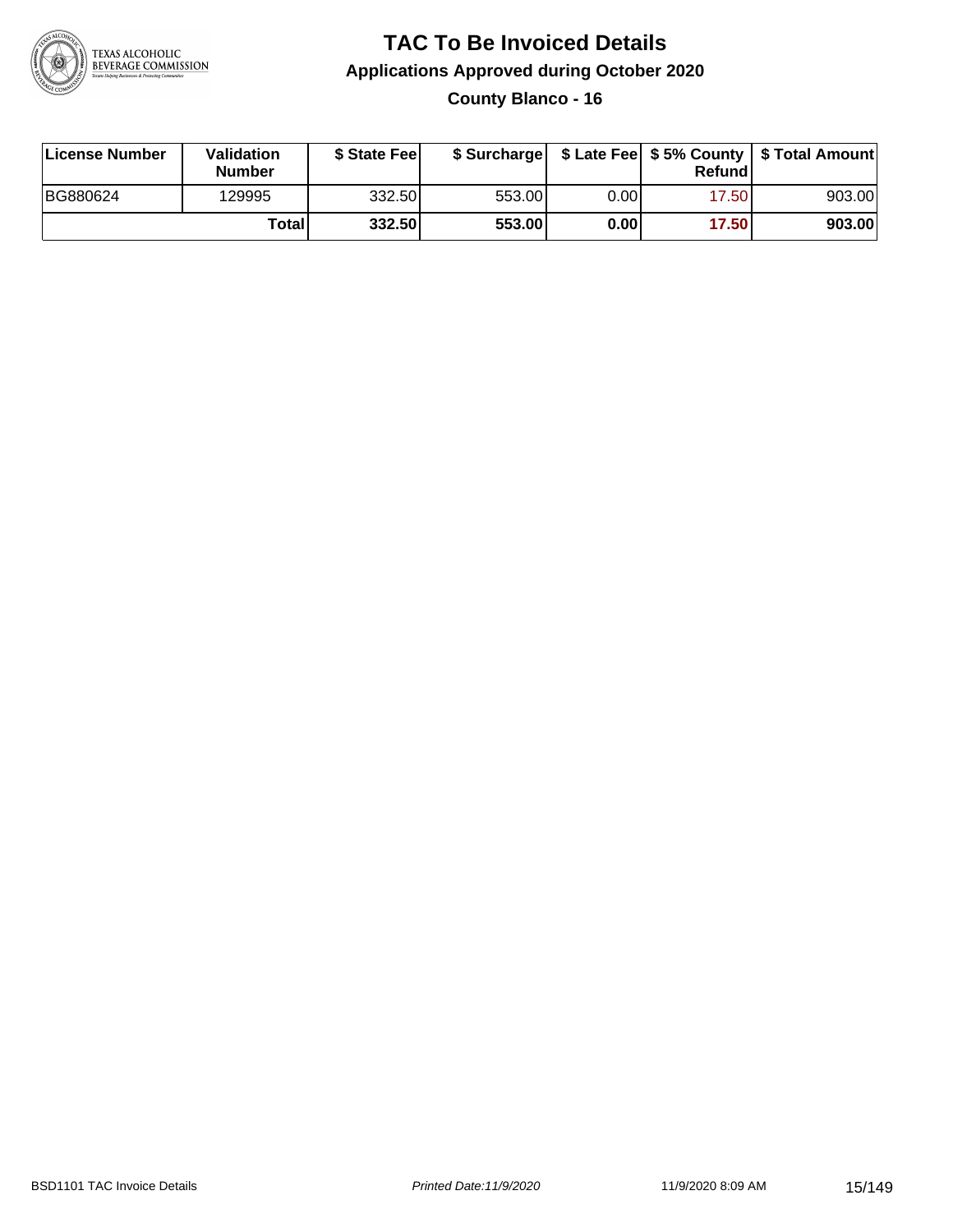

**County Bosque - 18**

| License Number | <b>Validation</b><br><b>Number</b> | \$ State Fee |        |      | Refundl | \$ Surcharge   \$ Late Fee   \$5% County   \$ Total Amount |
|----------------|------------------------------------|--------------|--------|------|---------|------------------------------------------------------------|
| BF753564       | 515781                             | 114.00L      | 553.00 | 0.00 | 6.00    | 673.00                                                     |
|                | Totall                             | 114.00       | 553.00 | 0.00 | 6.00    | 673.00                                                     |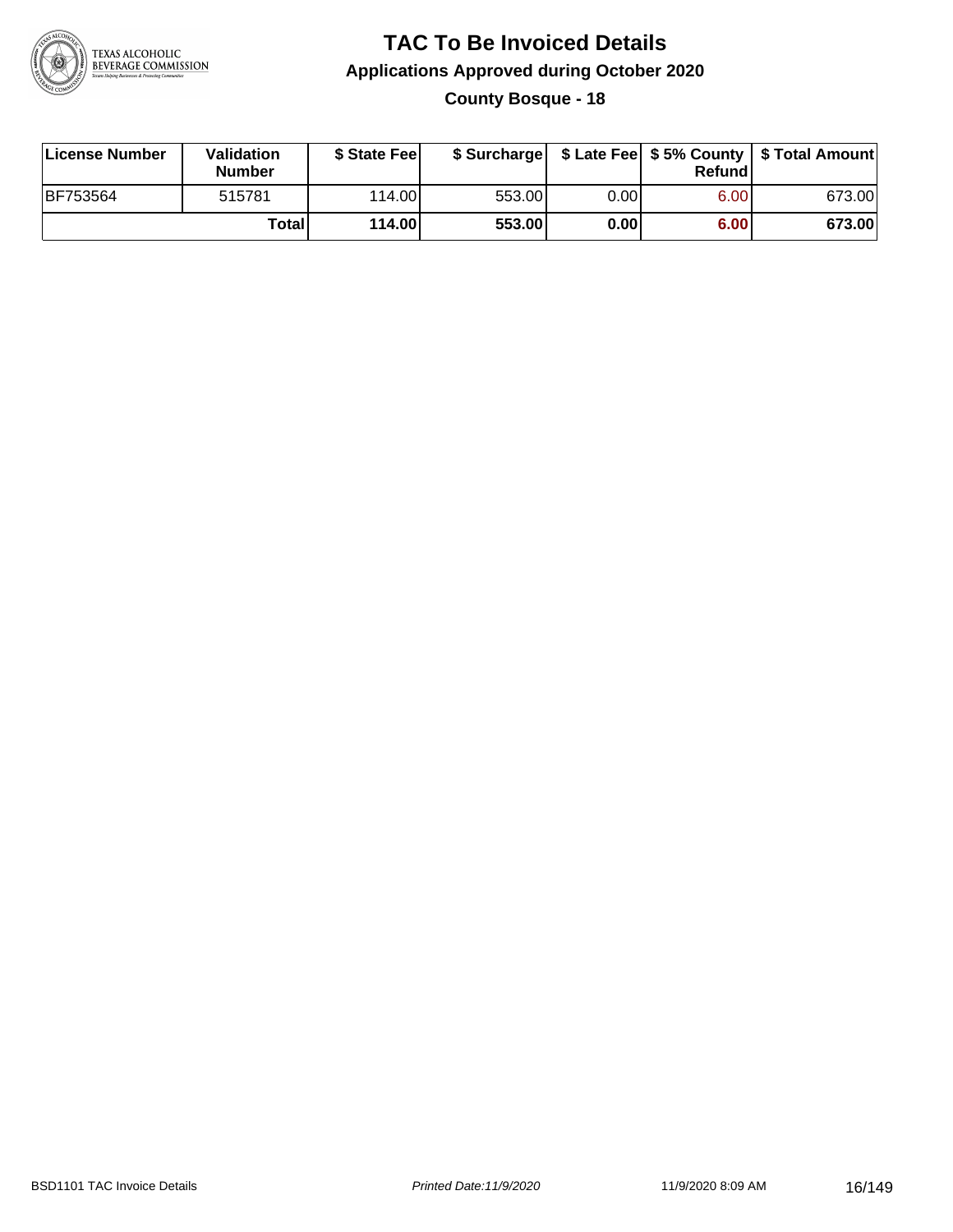

### **TAC To Be Invoiced Details Applications Approved during October 2020 County Bowie - 19**

| ∣License Number | Validation<br><b>Number</b> | \$ State Fee | \$ Surcharge | \$ Late Fee | \$5% County<br>Refundl | \$ Total Amount |
|-----------------|-----------------------------|--------------|--------------|-------------|------------------------|-----------------|
| BF1099407       | 1769                        | 114.00       | 553.00       | 0.00        | 6.00                   | 673.00          |
| BF1099391       | 1837                        | 114.00       | 553.00       | 0.00        | 6.00                   | 673.00          |
| BQ1098975       | 9008                        | 114.00       | 553.00       | 0.00        | 6.00                   | 673.00          |
| BF1030966       | 500117                      | 114.00       | 553.00       | 0.00        | 6.00                   | 673.00          |
|                 | Total                       | 456.00       | 2,212.00     | 0.00        | 24.00                  | 2,692.00        |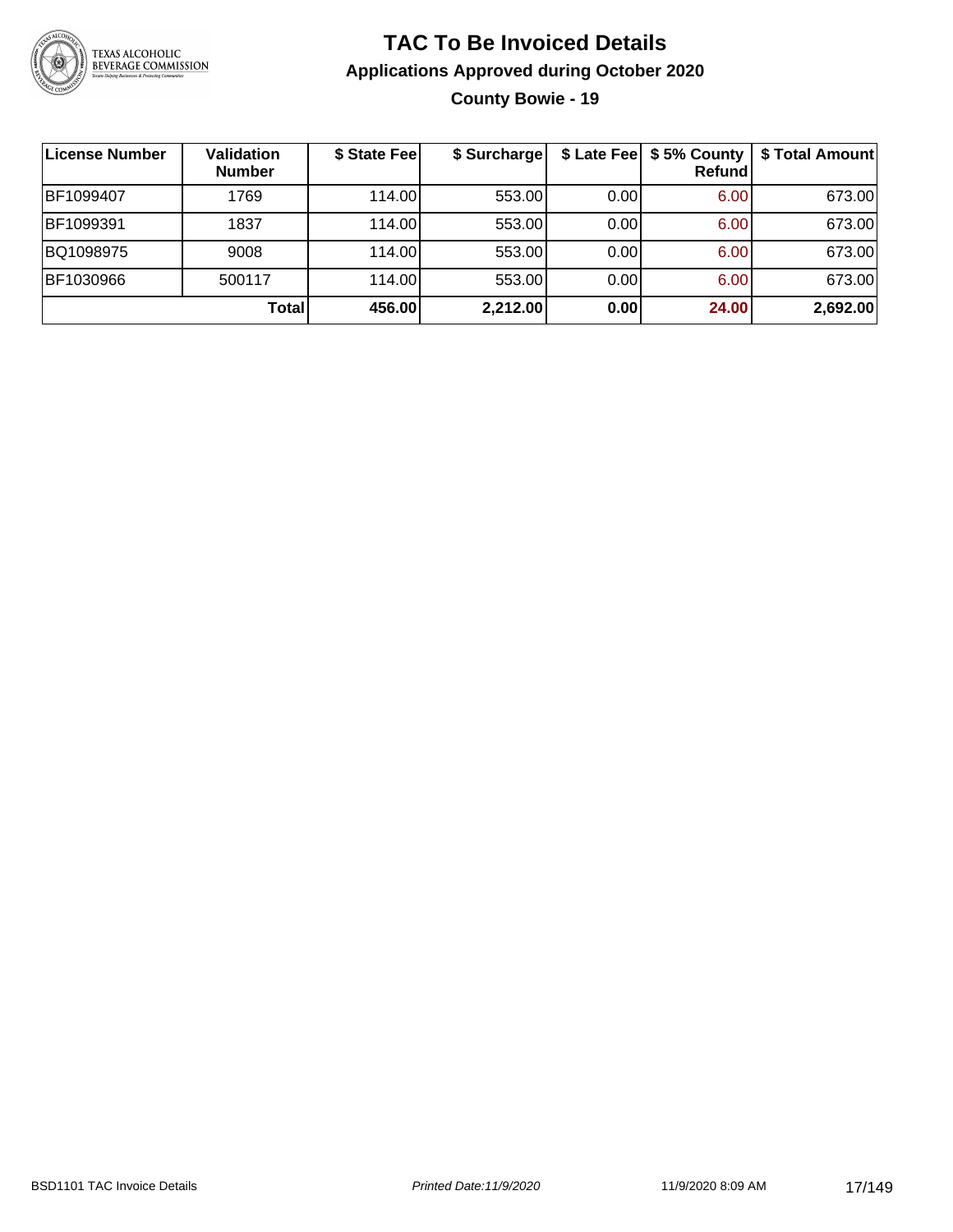

### **TAC To Be Invoiced Details Applications Approved during October 2020 County Brazoria - 20**

| <b>License Number</b> | <b>Validation</b><br><b>Number</b> | \$ State Fee | \$ Surcharge | \$ Late Fee | \$5% County<br><b>Refund</b> | \$ Total Amount |
|-----------------------|------------------------------------|--------------|--------------|-------------|------------------------------|-----------------|
| BQ1098897             | 61                                 | 114.00       | 553.00       | 0.00        | 6.00                         | 673.00          |
| BQ1099205             | 62                                 | 114.00       | 553.00       | 0.00        | 6.00                         | 673.00          |
| BG1099424             | 399                                | 332.50       | 553.00       | 0.00        | 17.50                        | 903.00          |
| BQ1100162             | 517                                | 114.00       | 553.00       | 0.00        | 6.00                         | 673.00          |
| BQ1100157             | 612                                | 114.00       | 553.00       | 0.00        | 6.00                         | 673.00          |
| BQ1099312             | 1032                               | 114.00       | 553.00       | 0.00        | 6.00                         | 673.00          |
| BQ1099809             | 1986                               | 114.00       | 553.00       | 0.00        | 6.00                         | 673.00          |
| BG882358              | 130022                             | 332.50       | 553.00       | 0.00        | 17.50                        | 903.00          |
| BG1022705             | 130393                             | 332.50       | 553.00       | 100.00      | 17.50                        | 1,003.00        |
| BE539907              | 515998                             | 285.00       | 553.00       | 0.00        | 15.00                        | 853.00          |
| BQ959107              | 516085                             | 114.00       | 553.00       | 0.00        | 6.00                         | 673.00          |
|                       | Total                              | 2,080.50     | 6,083.00     | 100.00      | 109.50                       | 8,373.00        |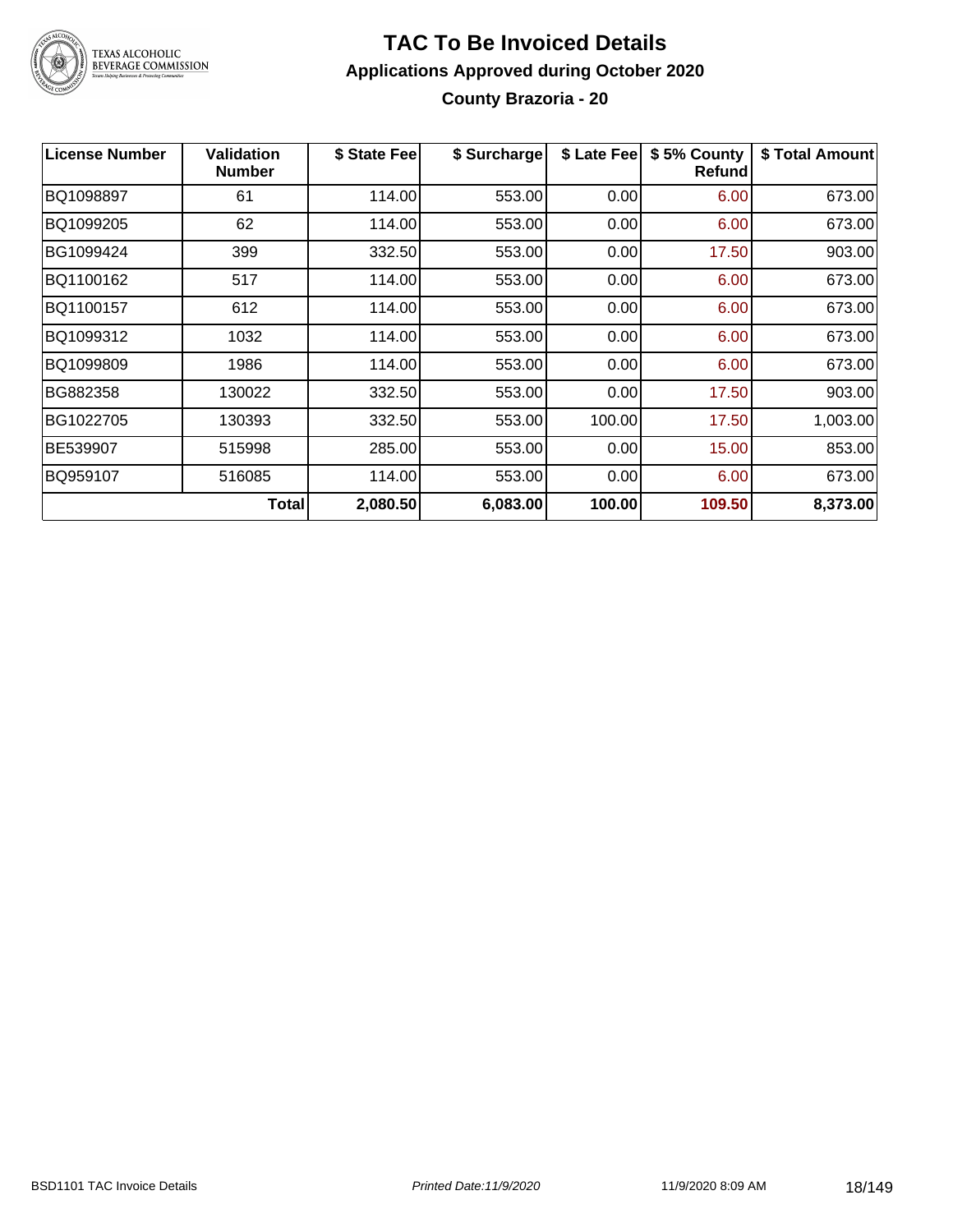

**County Brazos - 21**

| License Number | Validation<br><b>Number</b> | \$ State Fee | \$ Surcharge | \$ Late Fee | \$5% County<br>Refundl | \$ Total Amount |
|----------------|-----------------------------|--------------|--------------|-------------|------------------------|-----------------|
| BG1099462      | 223                         | 332.50       | 553.00       | 0.00        | 17.50                  | 903.00          |
| BQ1097997      | 1104                        | 114.00       | 553.00       | 0.00        | 6.00                   | 673.00          |
| BG1098248      | 8506                        | 332.50       | 553.00       | 0.00        | 17.50                  | 903.00          |
| BG1098251      | 8507                        | 332.50       | 553.00       | 0.00        | 17.50                  | 903.00          |
| BF1098258      | 8517                        | 114.00       | 553.00       | 0.00        | 6.00                   | 673.00          |
| BG956164       | 130028                      | 332.50       | 553.00       | 0.00        | 17.50                  | 903.00          |
| BG757231       | 130478                      | 332.50       | 553.00       | 0.00        | 17.50                  | 903.00          |
| BG499221       | 130768                      | 332.50       | 553.00       | 0.00        | 17.50                  | 903.00          |
| BQ730387       | 501405                      | 114.00       | 553.00       | 0.00        | 6.00                   | 673.00          |
|                | Total                       | 2,337.00     | 4,977.00     | 0.00        | 123.00                 | 7,437.00        |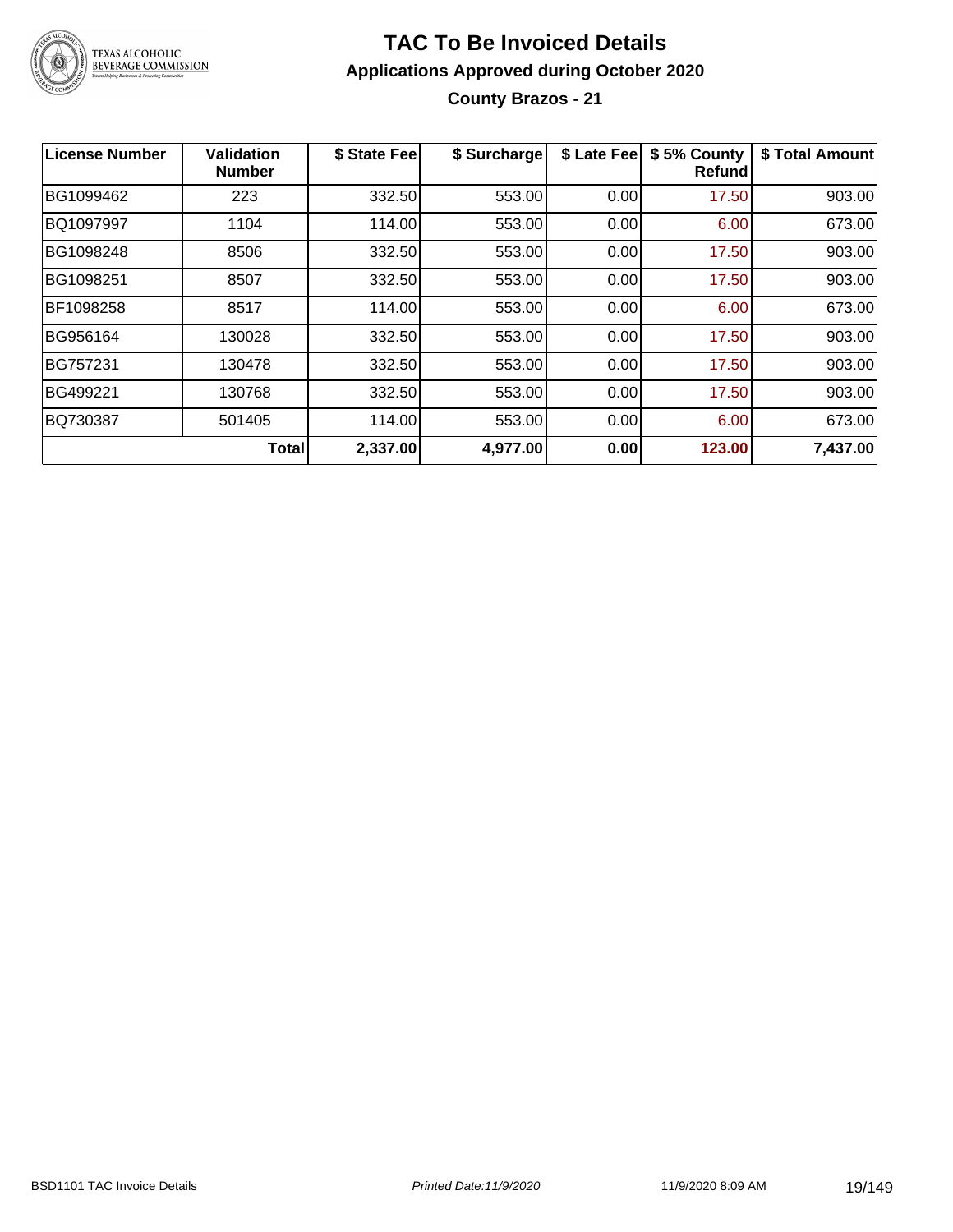

**County Brewster - 22**

| License Number | Validation<br><b>Number</b> | \$ State Feel |        |      | Refundl | \$ Surcharge   \$ Late Fee   \$5% County   \$ Total Amount |
|----------------|-----------------------------|---------------|--------|------|---------|------------------------------------------------------------|
| BQ1098167      | 552                         | 114.00        | 553.00 | 0.00 | 6.00    | 673.00                                                     |
|                | <b>Total</b>                | 114.00        | 553.00 | 0.00 | 6.00    | 673.00                                                     |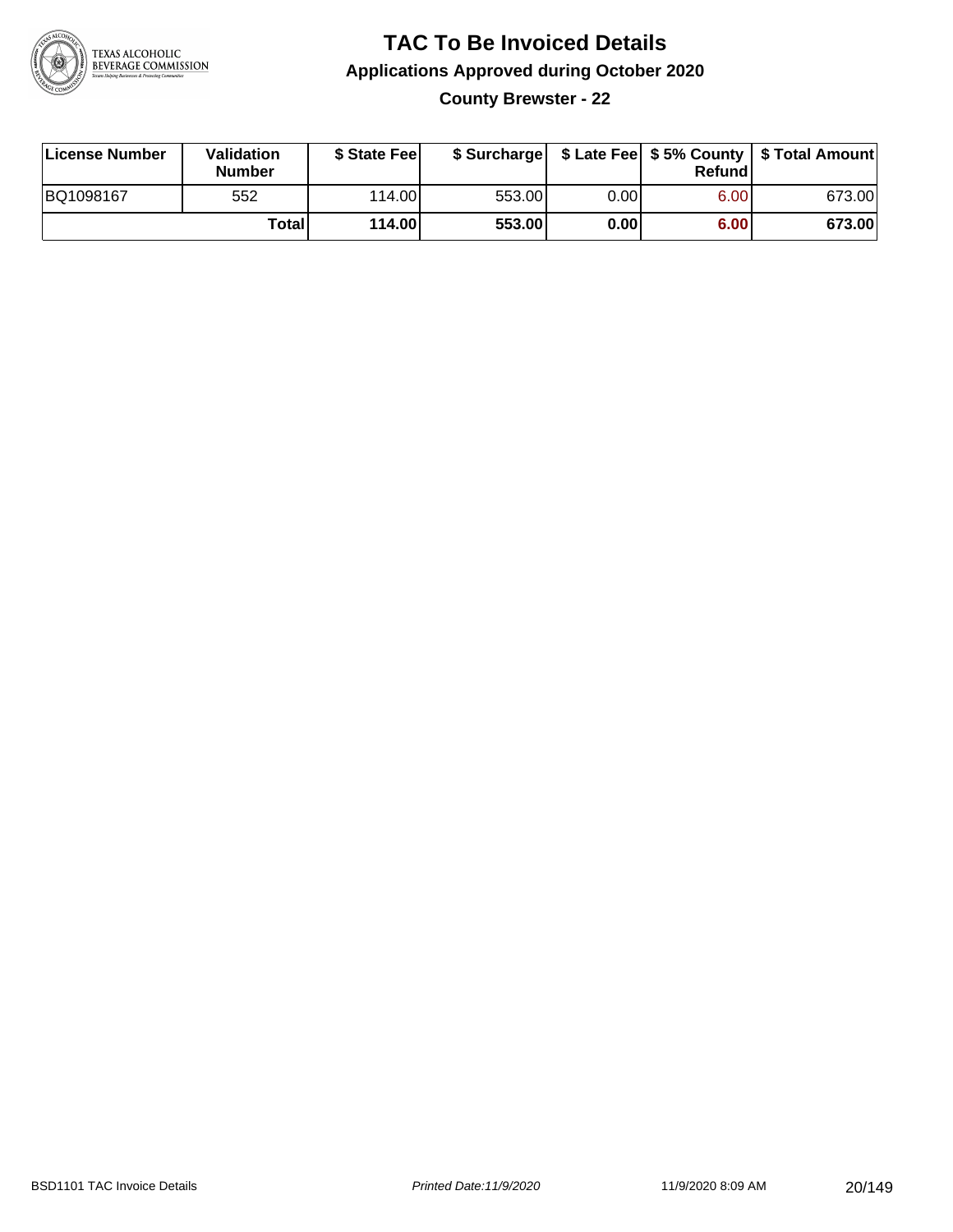

**County Brown - 25**

| License Number | Validation<br><b>Number</b> | \$ State Fee |        |      | Refundl | \$ Surcharge   \$ Late Fee   \$5% County   \$ Total Amount |
|----------------|-----------------------------|--------------|--------|------|---------|------------------------------------------------------------|
| BF1029155      | 130424                      | 114.00       | 553.00 | 0.00 | 6.00    | 673.00                                                     |
|                | Totall                      | 114.00       | 553.00 | 0.00 | 6.00    | 673.00                                                     |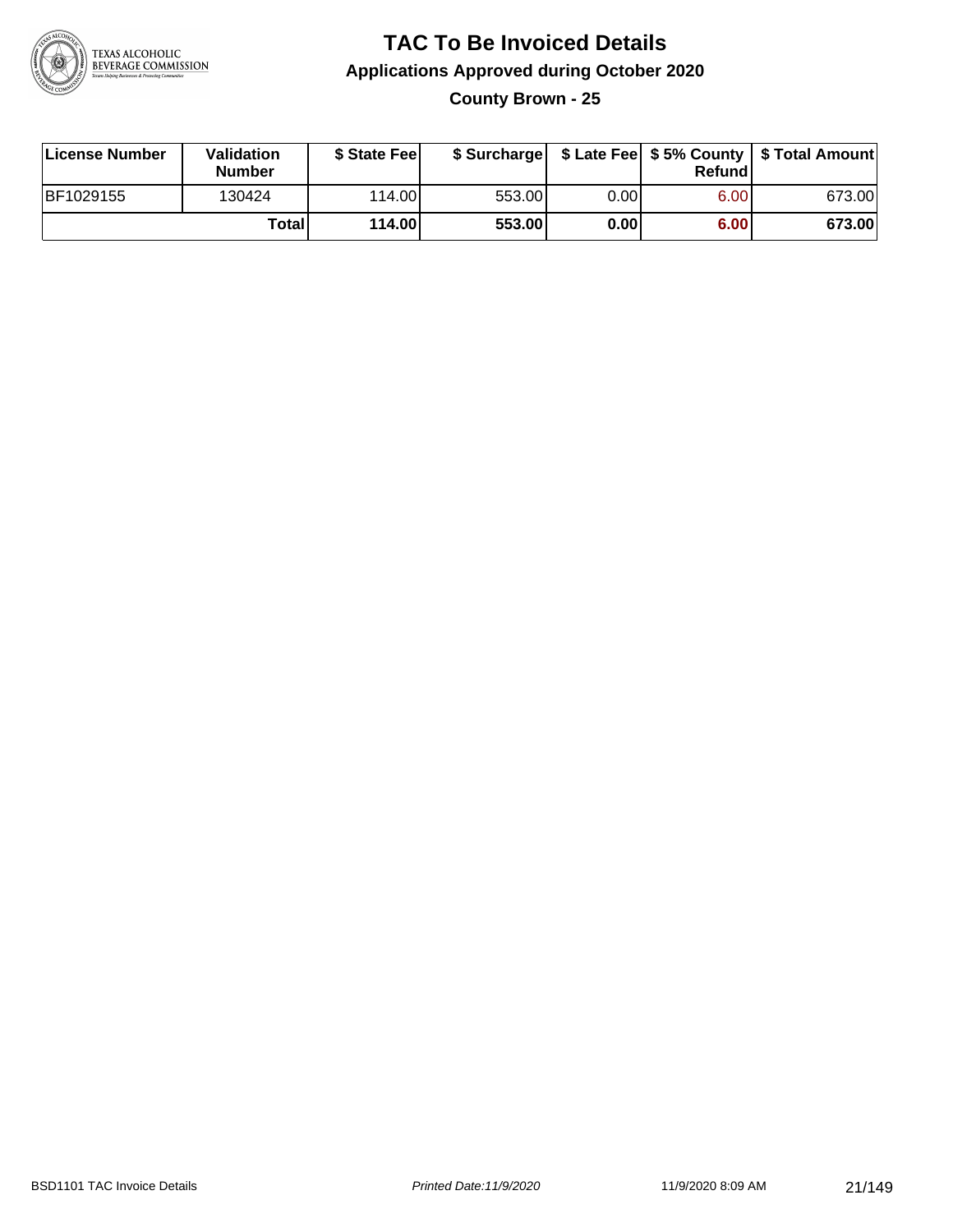

**County Burleson - 26**

| ∣License Number | <b>Validation</b><br><b>Number</b> | \$ State Fee |          |      | <b>Refund</b> | \$ Surcharge   \$ Late Fee   \$5% County   \$ Total Amount |
|-----------------|------------------------------------|--------------|----------|------|---------------|------------------------------------------------------------|
| BF960203        | 100659                             | 114.00       | 553.00   | 0.00 | 6.00          | 673.00                                                     |
| BG955880        | 129856                             | 332.50       | 553.00   | 0.00 | 17.50         | 903.00                                                     |
|                 | Totall                             | 446.50       | 1,106.00 | 0.00 | 23.50         | 1,576.00                                                   |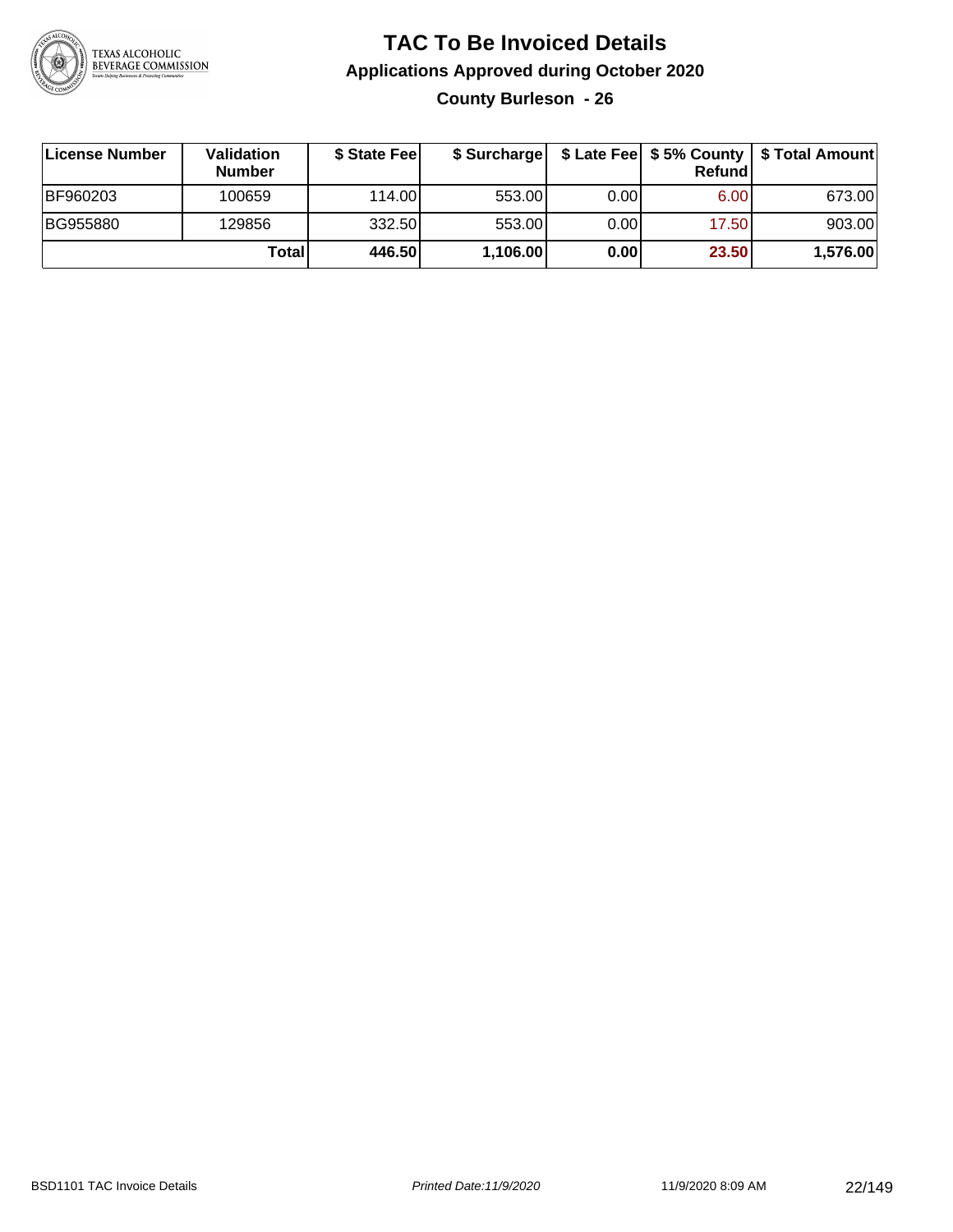

### **TAC To Be Invoiced Details Applications Approved during October 2020 County Burnet - 27**

| ∣License Number | Validation<br><b>Number</b> | \$ State Fee | \$ Surcharge |      | \$ Late Fee   \$5% County  <br>Refund | \$ Total Amount |
|-----------------|-----------------------------|--------------|--------------|------|---------------------------------------|-----------------|
| BG1100080       | 625                         | 332.50       | 553.00       | 0.00 | 17.50                                 | 903.00          |
| BG1028175       | 516660                      | 332.50       | 553.00       | 0.00 | 17.50                                 | 903.00          |
| BG1028176       | 516661                      | 332.50       | 553.00       | 0.00 | 17.50                                 | 903.00          |
|                 | Total                       | 997.50       | 1,659.00     | 0.00 | 52.50                                 | 2,709.00        |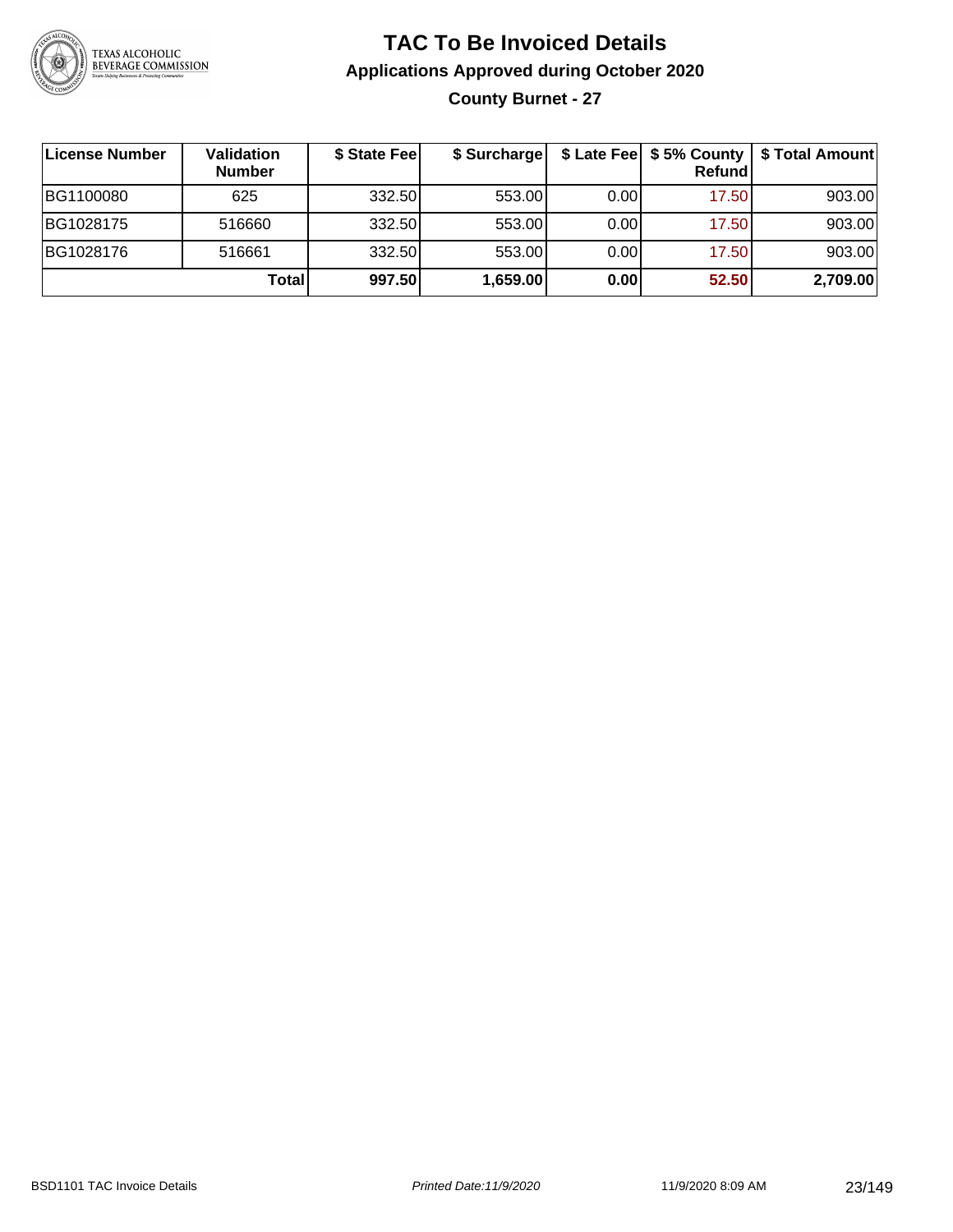

### **TAC To Be Invoiced Details Applications Approved during October 2020 County Caldwell - 28**

| License Number | <b>Validation</b><br><b>Number</b> | \$ State Fee |        |      | Refundl | \$ Surcharge   \$ Late Fee   \$5% County   \$ Total Amount |
|----------------|------------------------------------|--------------|--------|------|---------|------------------------------------------------------------|
| BQ1098383      | 1289                               | 114.00       | 553.00 | 0.00 | 6.00    | 673.00                                                     |
| BL1072801      | 1564                               | 475.00       | 327.00 | 0.00 | 25.00   | 827.00                                                     |
|                | Totall                             | 589.00       | 880.00 | 0.00 | 31.00   | 1,500.00                                                   |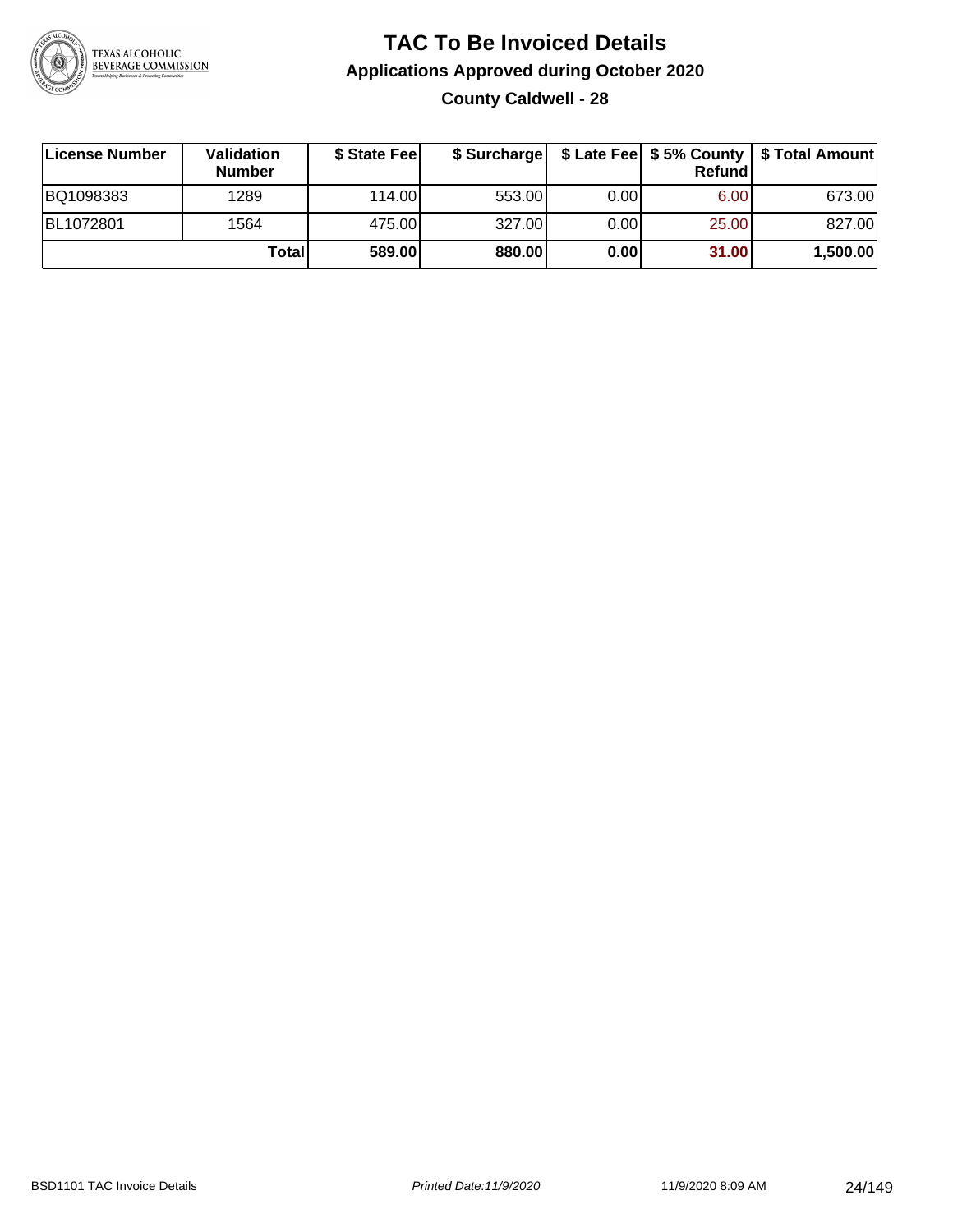

### **TAC To Be Invoiced Details Applications Approved during October 2020 County Calhoun - 29**

| License Number | Validation<br><b>Number</b> | \$ State Feel | \$ Surcharge |      | Refund | \$ Late Fee   \$5% County   \$ Total Amount |
|----------------|-----------------------------|---------------|--------------|------|--------|---------------------------------------------|
| BG756557       | 129839                      | 332.50        | 553.00       | 0.00 | 17.50  | 903.00                                      |
|                | Total                       | 332.50        | 553.00       | 0.00 | 17.50  | 903.00                                      |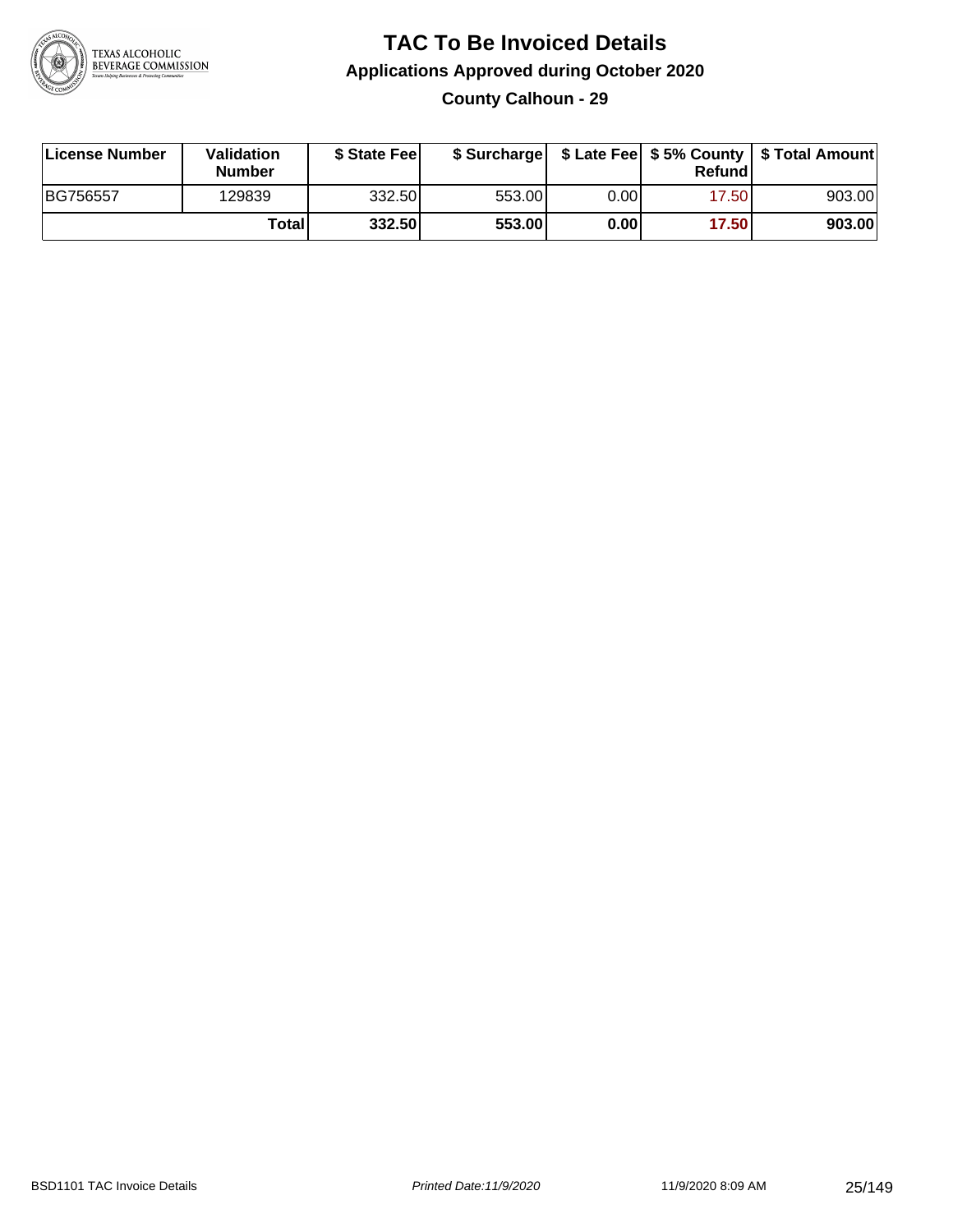

**County Callahan - 30**

| License Number | Validation<br><b>Number</b> | \$ State Feel |        |      | Refundl | \$ Surcharge   \$ Late Fee   \$5% County   \$ Total Amount |
|----------------|-----------------------------|---------------|--------|------|---------|------------------------------------------------------------|
| BQ1099239      | 1773                        | 114.00        | 553.00 | 0.00 | 6.00    | 673.00                                                     |
|                | Totall                      | 114.00        | 553.00 | 0.00 | 6.00    | 673.00                                                     |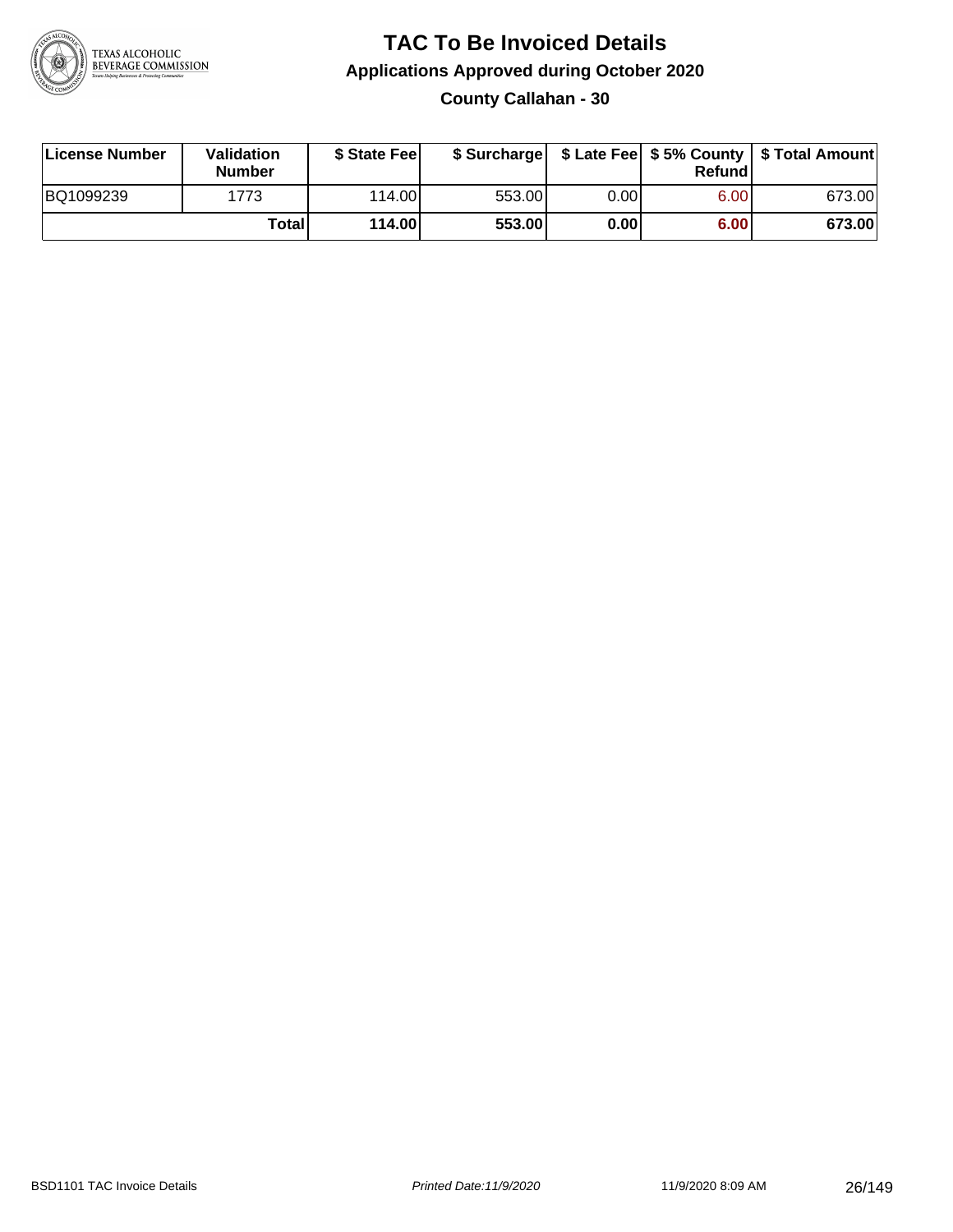

# TEXAS ALCOHOLIC<br>BEVERAGE COMMISSION

#### **TAC To Be Invoiced Details Applications Approved during October 2020 County Cameron - 31**

| <b>License Number</b> | <b>Validation</b><br><b>Number</b> | \$ State Fee | \$ Surcharge | \$ Late Fee | \$5% County<br><b>Refund</b> | \$ Total Amount |
|-----------------------|------------------------------------|--------------|--------------|-------------|------------------------------|-----------------|
| BG320695              | 129923                             | 332.50       | 553.00       | 0.00        | 17.50                        | 903.00          |
| BG700087              | 130206                             | 332.50       | 553.00       | 100.00      | 17.50                        | 1,003.00        |
| BE604028              | 130239                             | 285.00       | 553.00       | 0.00        | 15.00                        | 853.00          |
| BQ819818              | 131297                             | 114.00       | 553.00       | 0.00        | 6.00                         | 673.00          |
| BF885024              | 131310                             | 114.00       | 553.00       | 0.00        | 6.00                         | 673.00          |
| BQ821099              | 131574                             | 114.00       | 553.00       | 0.00        | 6.00                         | 673.00          |
| BG1025883             | 131800                             | 332.50       | 553.00       | 100.00      | 17.50                        | 1,003.00        |
| BF817485              | 515741                             | 114.00       | 553.00       | 0.00        | 6.00                         | 673.00          |
| BF817486              | 515742                             | 114.00       | 553.00       | 0.00        | 6.00                         | 673.00          |
| BF817508              | 515743                             | 114.00       | 553.00       | 0.00        | 6.00                         | 673.00          |
| BG818305              | 516382                             | 332.50       | 553.00       | 0.00        | 17.50                        | 903.00          |
| BG288428              | 517267                             | 332.50       | 553.00       | 100.00      | 17.50                        | 1,003.00        |
|                       | <b>Total</b>                       | 2,631.50     | 6,636.00     | 300.00      | 138.50                       | 9,706.00        |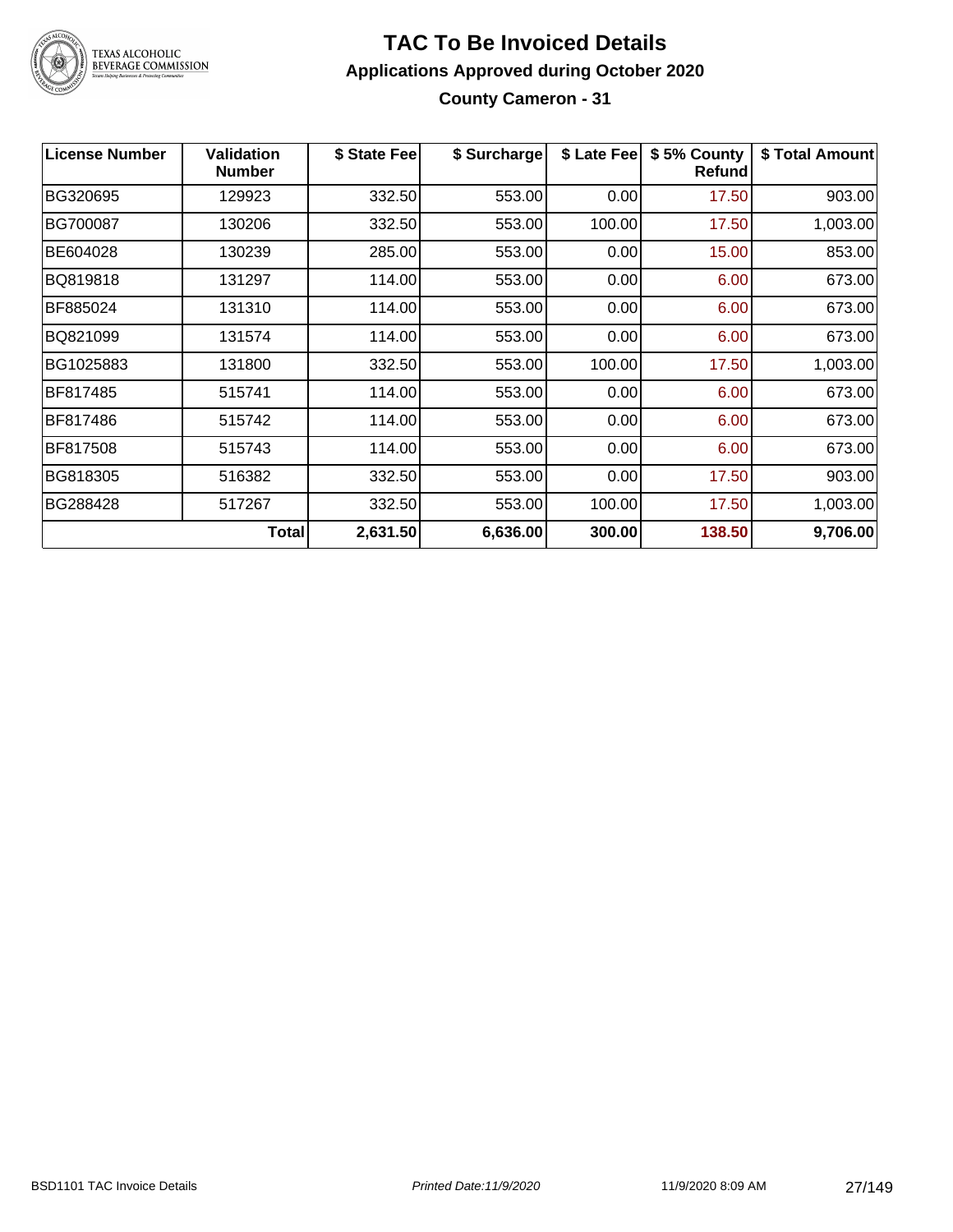

**County Camp - 32**

| License Number | <b>Validation</b><br><b>Number</b> | \$ State Fee | \$ Surcharge |       | Refundl |        |
|----------------|------------------------------------|--------------|--------------|-------|---------|--------|
| BF756595       | 130293                             | 114.00L      | 553.00       | 0.001 | 6.00    | 673.00 |
|                | Totall                             | 114.00       | 553.00       | 0.00  | 6.00    | 673.00 |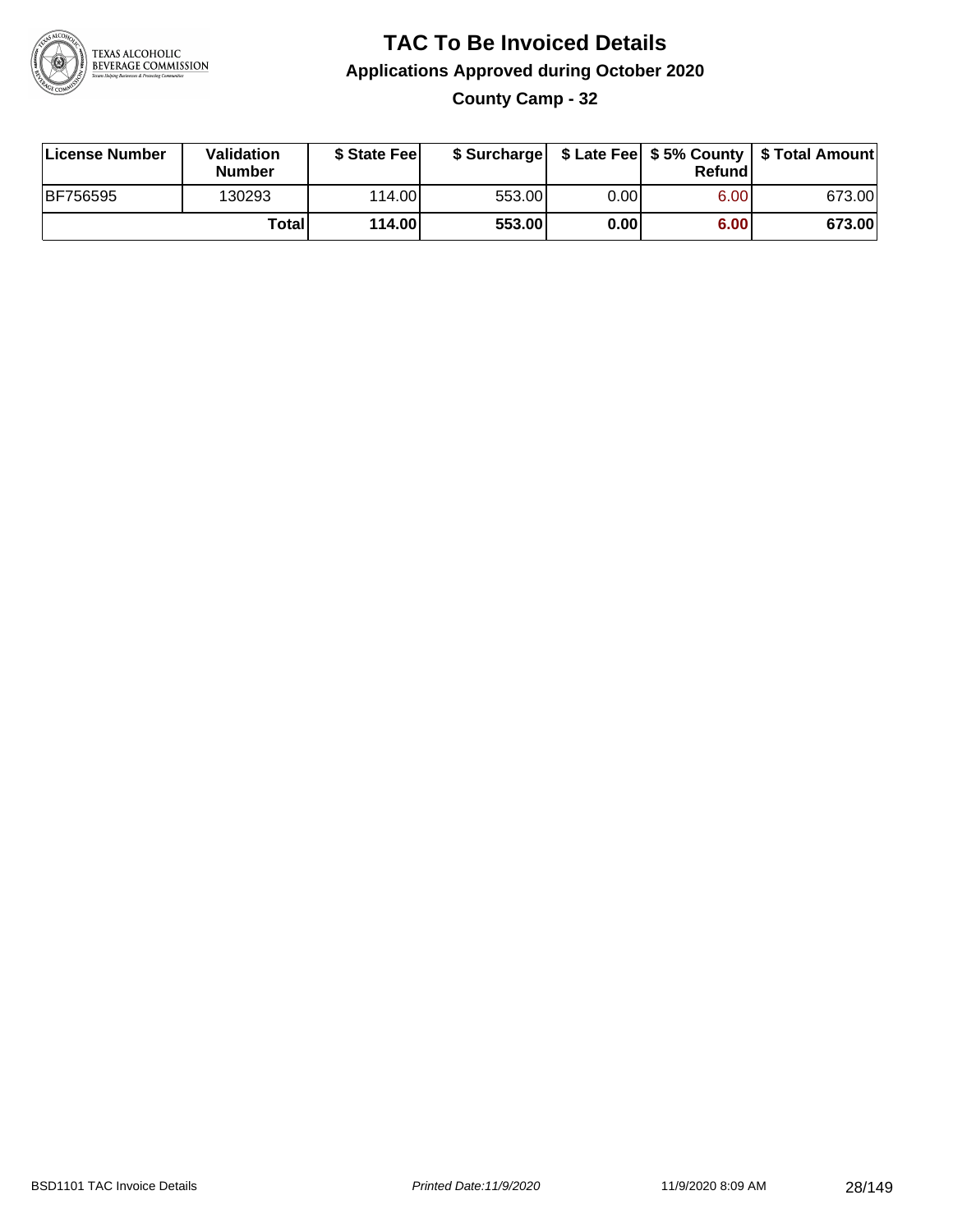

**County Cass - 34**

| License Number | Validation<br><b>Number</b> | \$ State Feel |        |       | Refundl | \$ Surcharge   \$ Late Fee   \$5% County   \$ Total Amount |
|----------------|-----------------------------|---------------|--------|-------|---------|------------------------------------------------------------|
| BQ1030812      | 130842                      | 114.00        | 553.00 | 0.00I | 6.00    | 673.00                                                     |
|                | Totall                      | 114.00        | 553.00 | 0.00  | 6.00    | 673.00                                                     |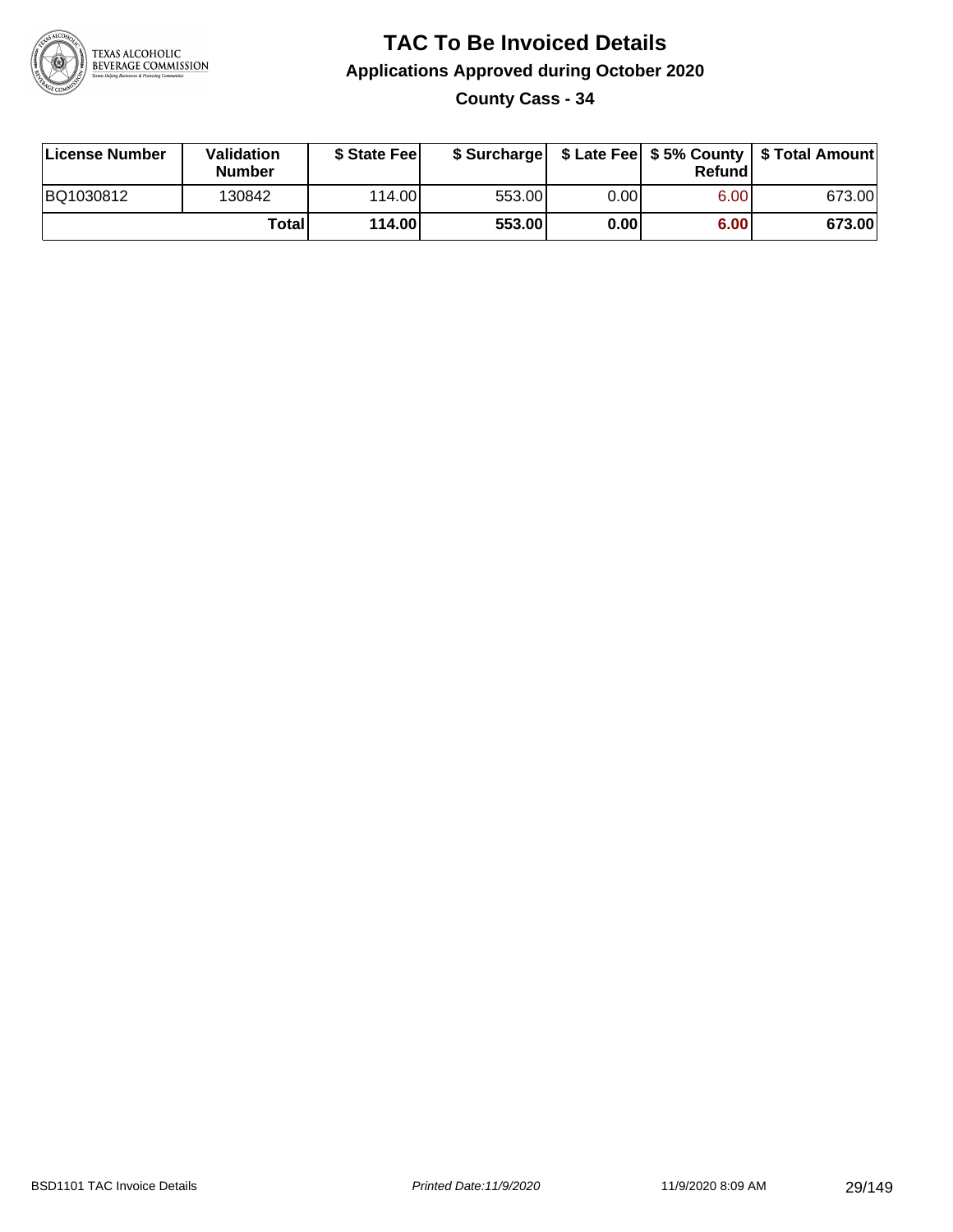

### **TAC To Be Invoiced Details Applications Approved during October 2020 County Chambers - 36**

| License Number | Validation<br><b>Number</b> | \$ State Feel | \$ Surcharge |      | Refund | \$ Late Fee   \$5% County   \$ Total Amount |
|----------------|-----------------------------|---------------|--------------|------|--------|---------------------------------------------|
| BQ958481       | 130844                      | 114.00L       | 553.00       | 0.00 | 6.00   | 673.00                                      |
| BQ637561       | 130949                      | 114.00L       | 553.00       | 0.00 | 6.00   | 673.00                                      |
|                | Total                       | 228.00        | 1,106.00     | 0.00 | 12.00  | 1,346.00                                    |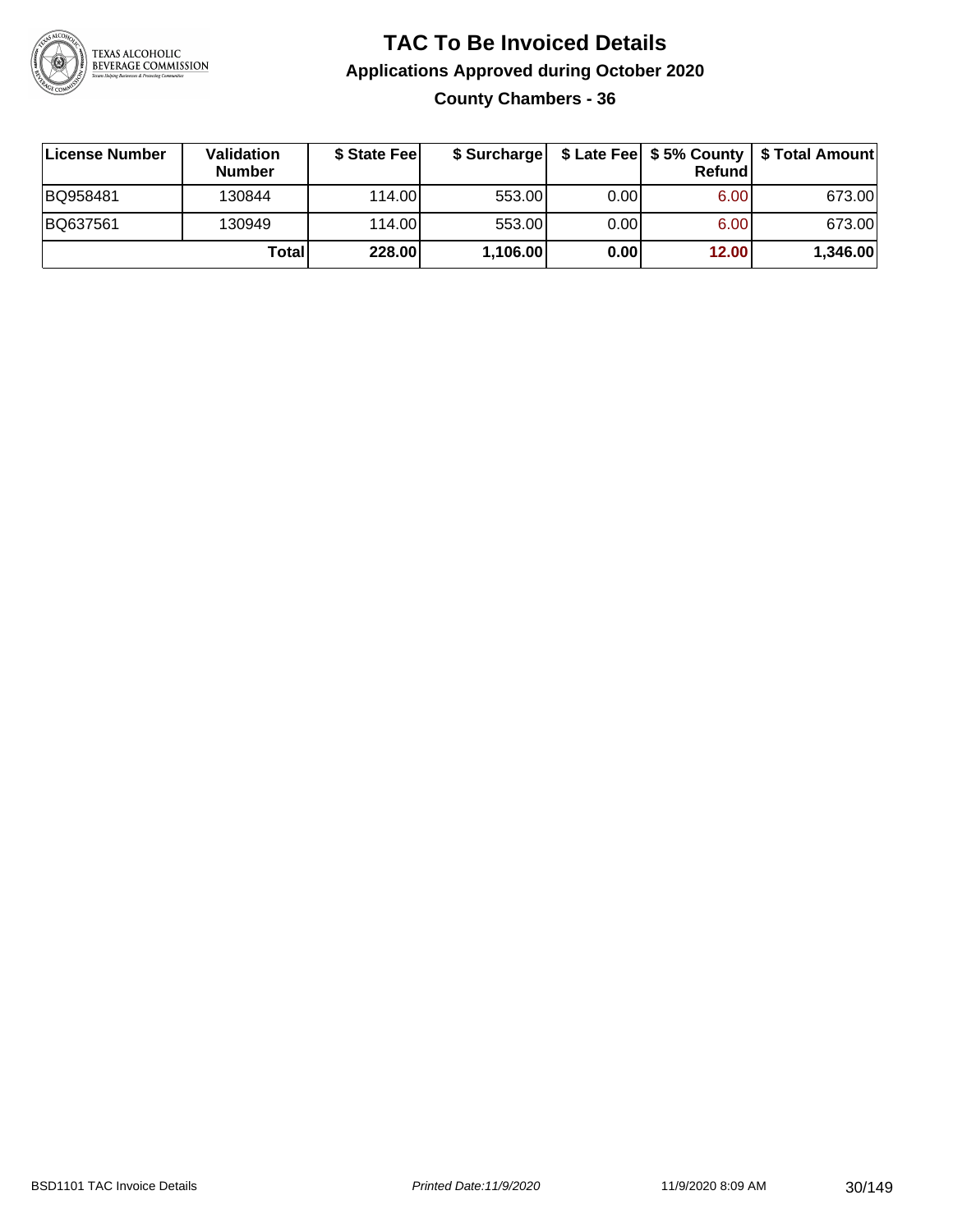

### **TAC To Be Invoiced Details Applications Approved during October 2020 County Cherokee - 37**

**License Number Validation Number \$ State Fee \$ Surcharge \$ Late Fee \$ 5% County Refund \$ Total Amount** BQ1099267 1327 114.00 553.00 0.00 6.00 673.00 BQ1030982 131024 114.00 553.00 0.00 6.00 673.00 **Total 228.00 1,106.00 0.00 12.00 1,346.00**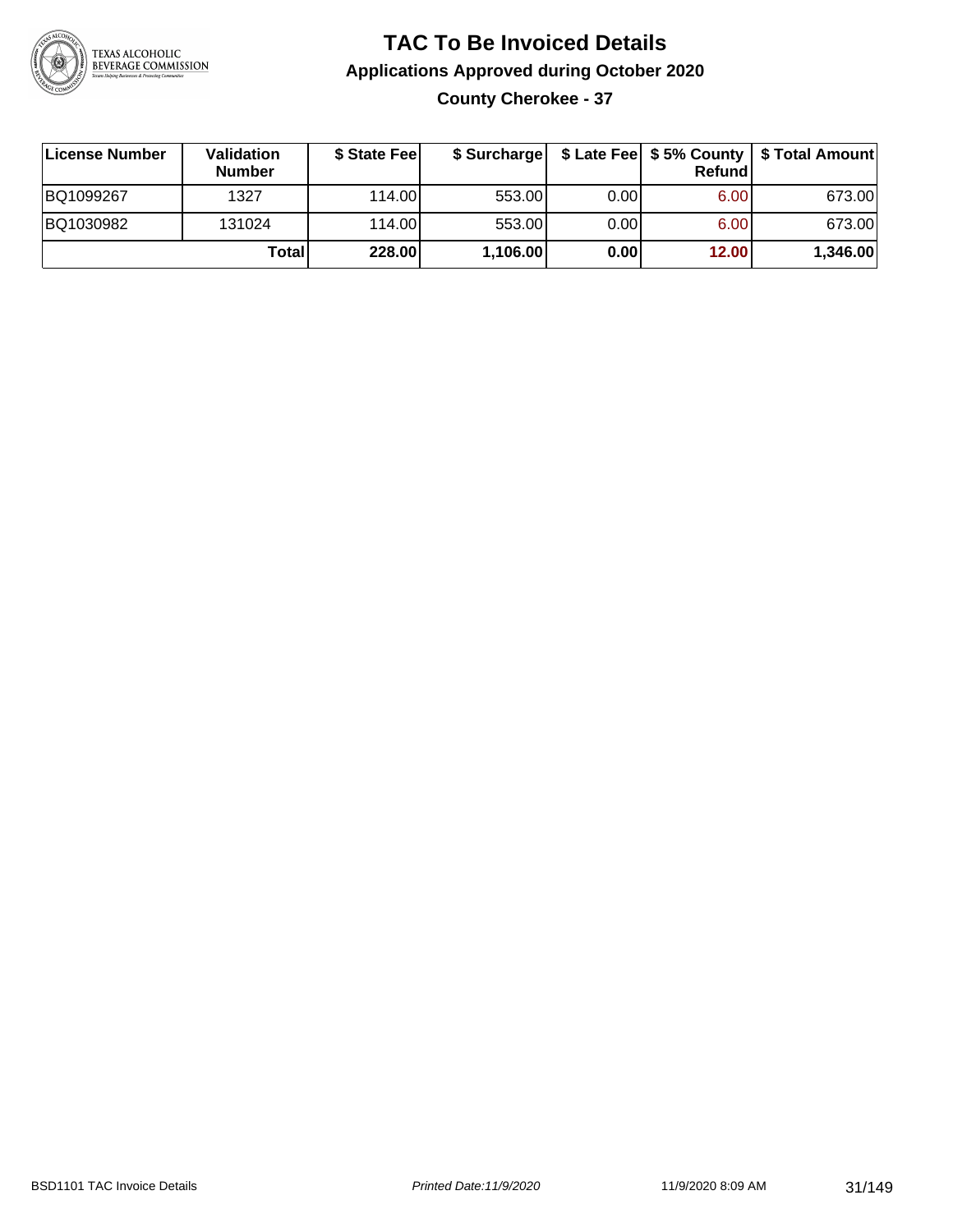

#### **TAC To Be Invoiced Details Applications Approved during October 2020 County Cochran - 40**

| License Number | Validation<br><b>Number</b> | \$ State Feel |        |      | Refund | \$ Surcharge   \$ Late Fee   \$5% County   \$ Total Amount |
|----------------|-----------------------------|---------------|--------|------|--------|------------------------------------------------------------|
| BQ1098978      | 825                         | 114.00L       | 553.00 | 0.00 | 6.00   | 673.00                                                     |
|                | <b>Total</b>                | 114.00        | 553.00 | 0.00 | 6.00   | 673.00                                                     |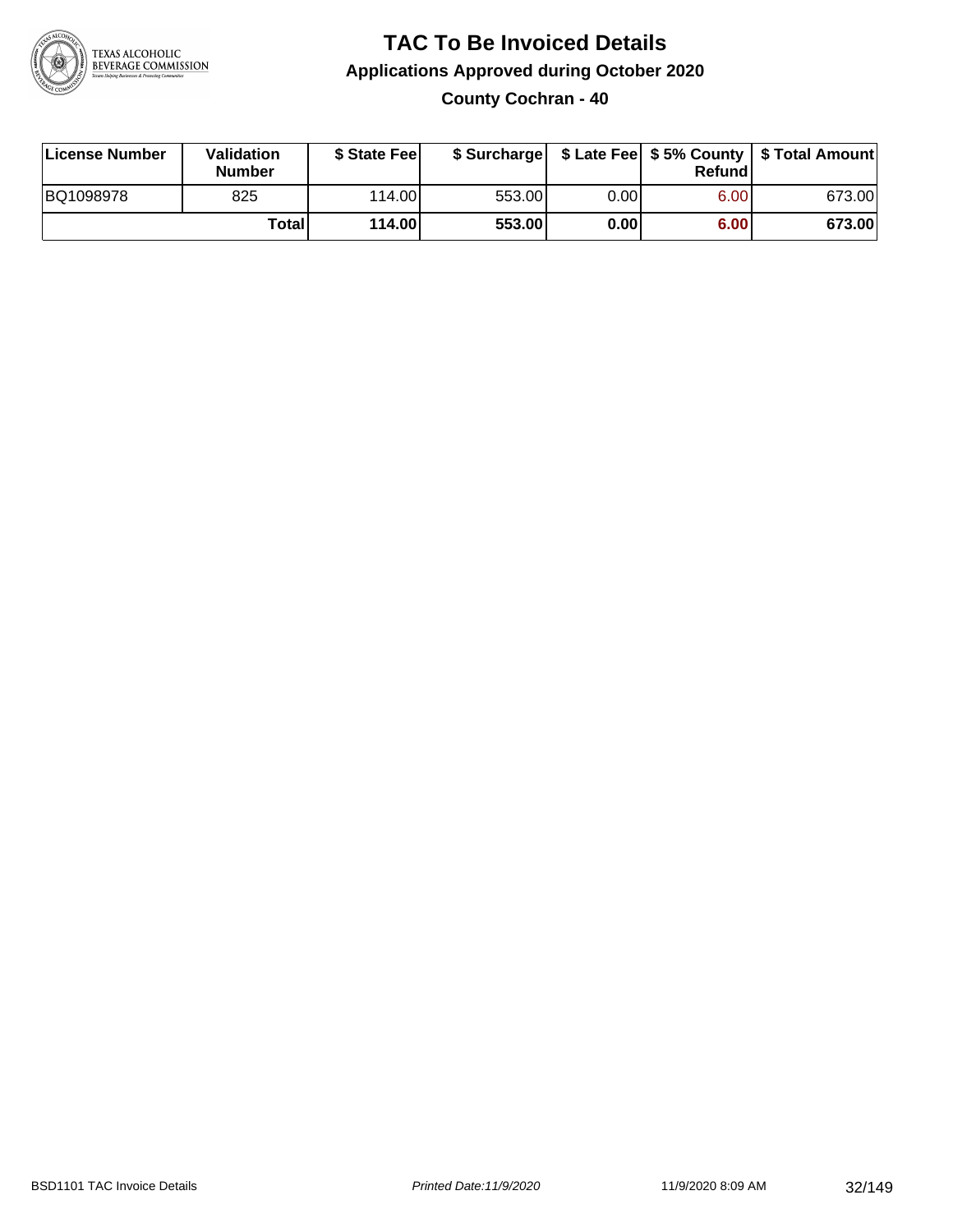

### **TAC To Be Invoiced Details Applications Approved during October 2020 County Collin - 43**

| License Number | <b>Validation</b><br><b>Number</b> | \$ State Fee | \$ Surcharge | \$ Late Fee | \$5% County<br>Refundl | \$ Total Amount |
|----------------|------------------------------------|--------------|--------------|-------------|------------------------|-----------------|
| BG1097939      | 216                                | 332.50       | 553.00       | 0.00        | 17.50                  | 903.00          |
| BG1100134      | 919                                | 332.50       | 553.00       | 0.00        | 17.50                  | 903.00          |
| BQ1098540      | 1171                               | 114.00       | 553.00       | 0.00        | 6.00                   | 673.00          |
| BG1035414      | 101184                             | 332.50       | 553.00       | 0.00        | 17.50                  | 903.00          |
| BG1025878      | 129982                             | 332.50       | 553.00       | 0.00        | 17.50                  | 903.00          |
| BF883924       | 130617                             | 114.00       | 553.00       | 0.00        | 6.00                   | 673.00          |
| BQ883511       | 130899                             | 114.00       | 553.00       | 0.00        | 6.00                   | 673.00          |
| BQ1031786      | 130926                             | 114.00       | 553.00       | 0.00        | 6.00                   | 673.00          |
| BF817879       | 515744                             | 114.00       | 553.00       | 0.00        | 6.00                   | 673.00          |
|                | <b>Total</b>                       | 1,900.00     | 4,977.00     | 0.00        | 100.00                 | 6,977.00        |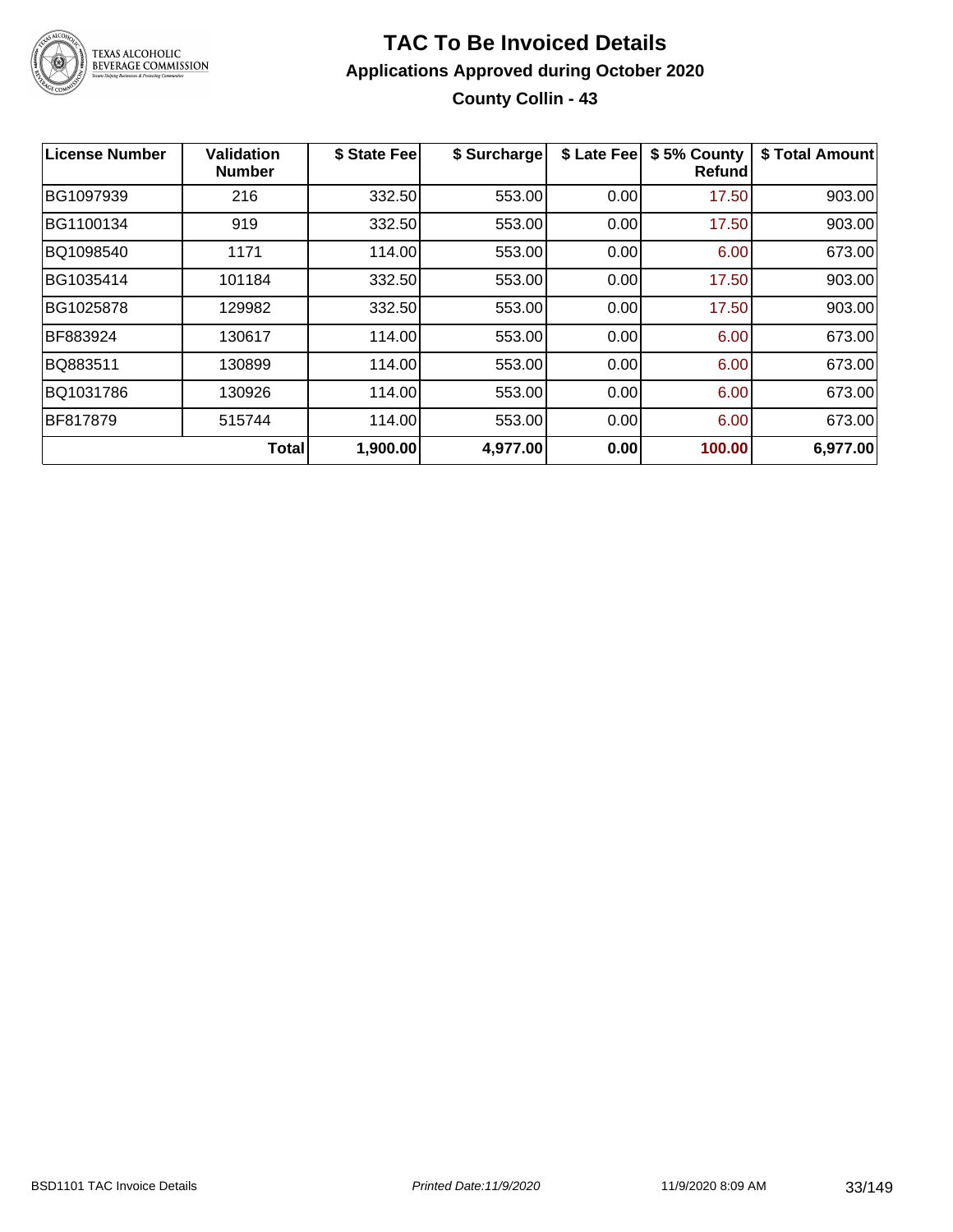

### **TAC To Be Invoiced Details Applications Approved during October 2020 County Colorado - 45**

| ∣License Number | Validation<br><b>Number</b> | \$ State Feel | \$ Surcharge |      | Refundl | \$ Late Fee   \$5% County   \$ Total Amount |
|-----------------|-----------------------------|---------------|--------------|------|---------|---------------------------------------------|
| BF1099484       | 1780                        | 114.00        | 553.00       | 0.00 | 6.00    | 673.00                                      |
| BG455871        | 130724                      | 332.50        | 553.00       | 0.00 | 17.50   | 903.00                                      |
|                 | Total                       | 446.50        | 1,106.00     | 0.00 | 23.50   | 1,576.00                                    |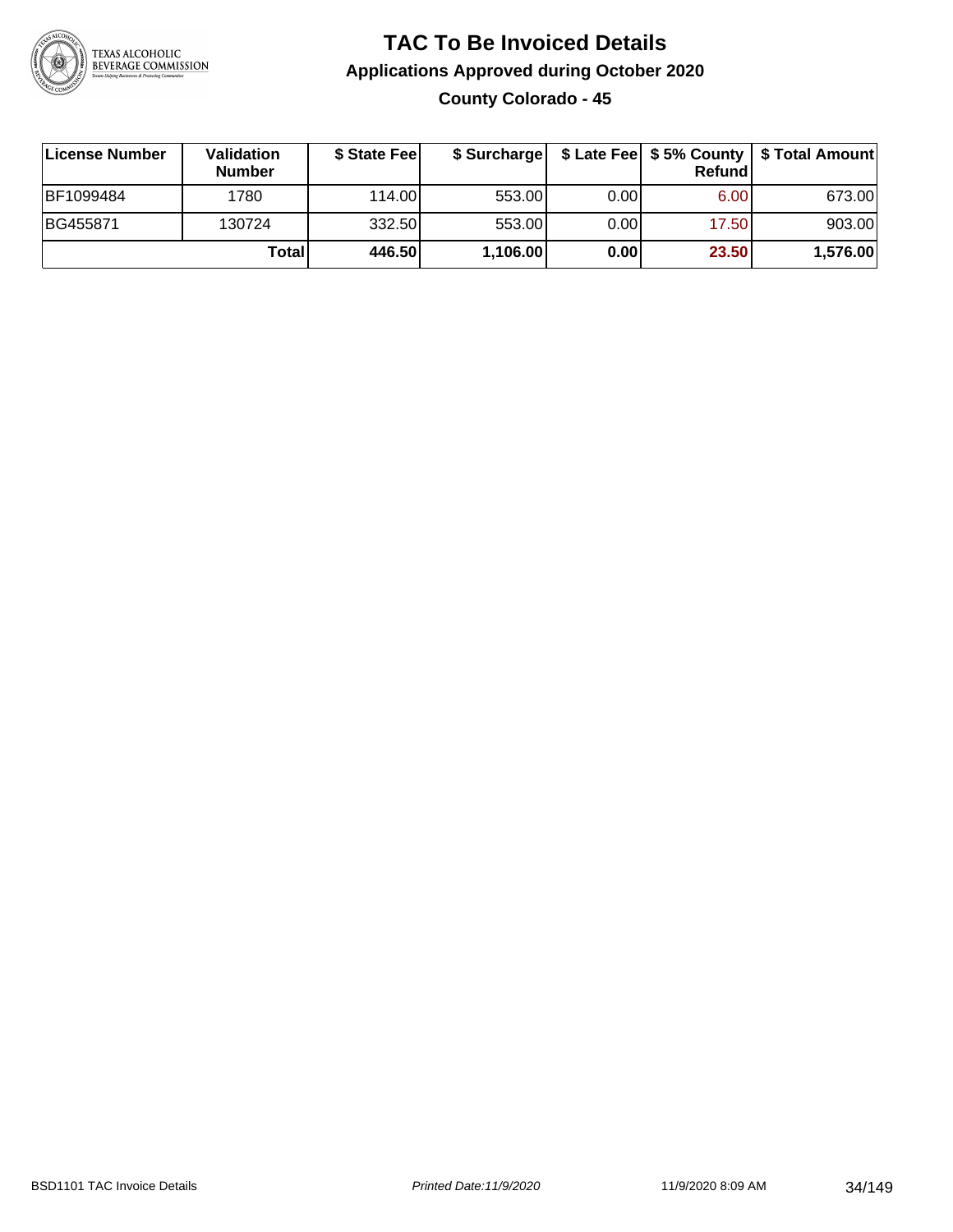

### **TAC To Be Invoiced Details Applications Approved during October 2020 County Comal - 46**

| <b>License Number</b> | <b>Validation</b><br><b>Number</b> | \$ State Fee | \$ Surcharge | \$ Late Fee | \$5% County<br>Refund | \$ Total Amount |
|-----------------------|------------------------------------|--------------|--------------|-------------|-----------------------|-----------------|
| BG1097916             | 7925                               | 332.50       | 553.00       | 0.00        | 17.50                 | 903.00          |
| BQ1098428             | 8201                               | 114.00       | 553.00       | 0.00        | 6.00                  | 673.00          |
| BG955633              | 128005                             | 332.50       | 553.00       | 0.00        | 17.50                 | 903.00          |
| BG953814              | 129739                             | 332.50       | 553.00       | 0.00        | 17.50                 | 903.00          |
| BG1027469             | 130727                             | 332.50       | 553.00       | 0.00        | 17.50                 | 903.00          |
| BG634955              | 502252                             | 332.50       | 553.00       | 0.00        | 17.50                 | 903.00          |
| BE1100051             | 515033                             | 285.00       | 553.00       | 0.00        | 15.00                 | 853.00          |
| BG540615              | 515961                             | 332.50       | 553.00       | 0.00        | 17.50                 | 903.00          |
|                       | <b>Total</b>                       | 2,394.00     | 4,424.00     | 0.00        | 126.00                | 6,944.00        |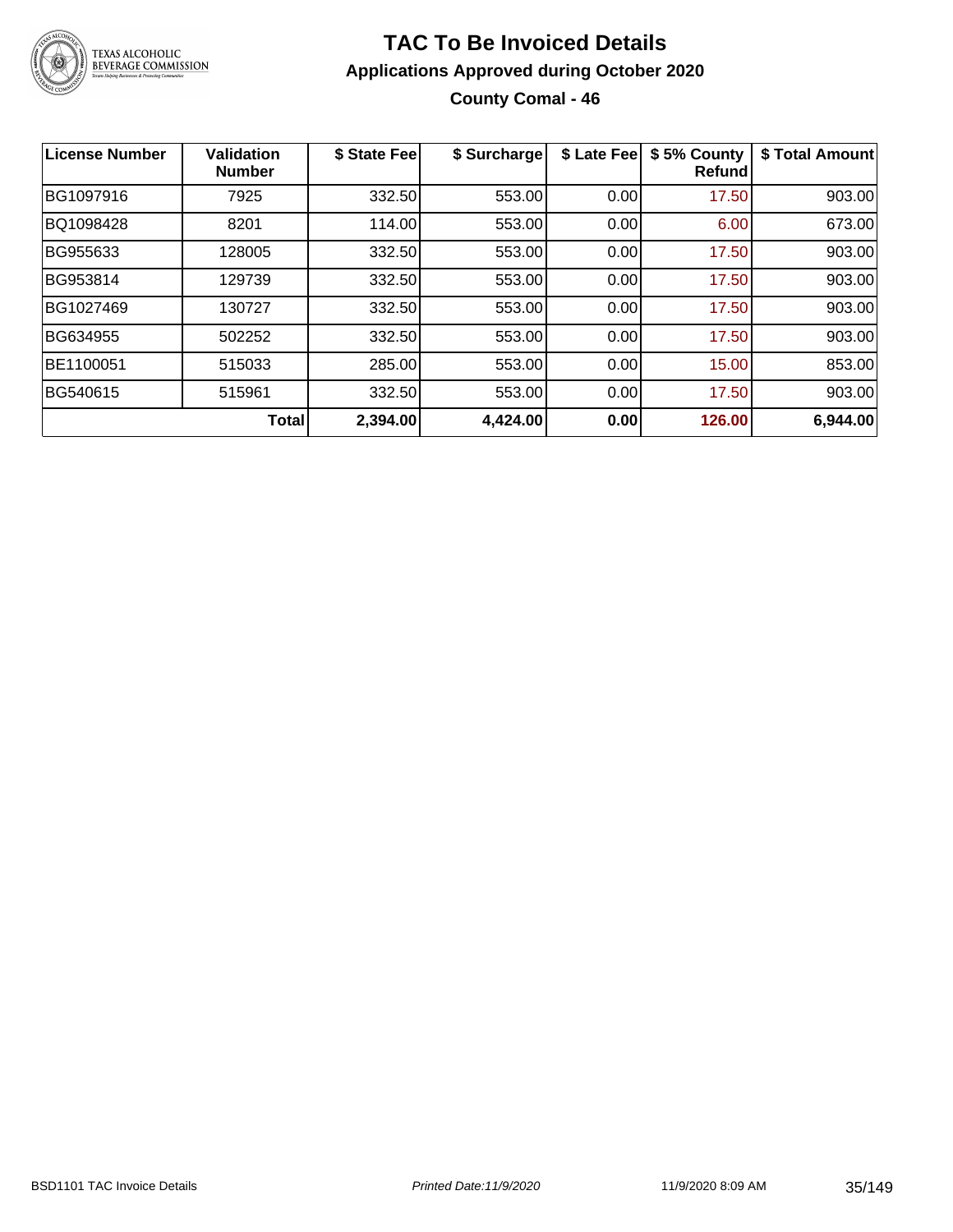

#### **TAC To Be Invoiced Details Applications Approved during October 2020 County Concho - 48**

| License Number | Validation<br><b>Number</b> | \$ State Feel |        |      | Refund | \$ Surcharge   \$ Late Fee   \$5% County   \$ Total Amount |
|----------------|-----------------------------|---------------|--------|------|--------|------------------------------------------------------------|
| BG1099537      | 1218                        | 332.50l       | 553.00 | 0.00 | 17.50  | 903.00                                                     |
|                | Totall                      | 332.50        | 553.00 | 0.00 | 17.50  | 903.00                                                     |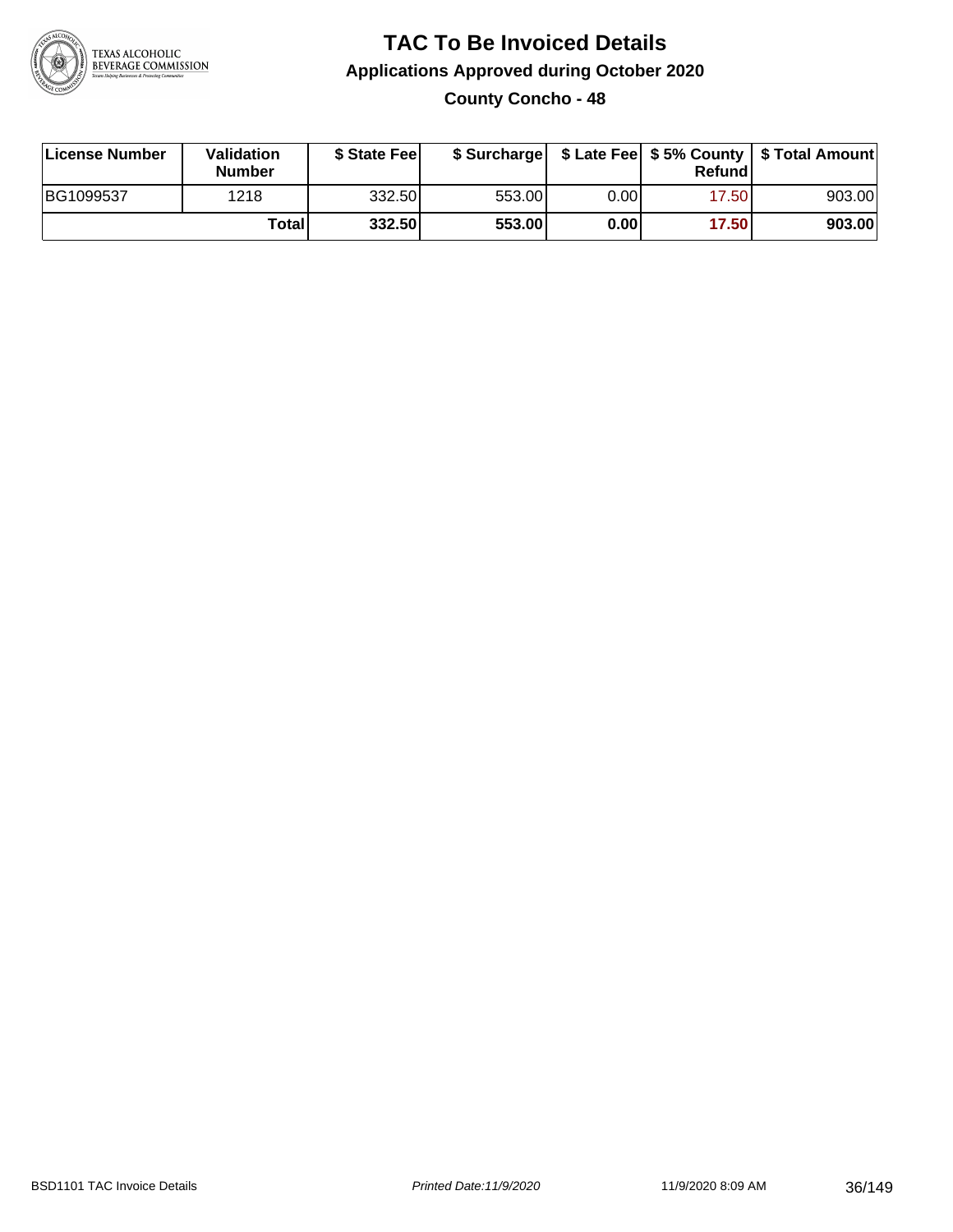

## **TAC To Be Invoiced Details Applications Approved during October 2020 County Cooke - 49**

| License Number | <b>Validation</b><br><b>Number</b> | \$ State Fee | \$ Surcharge |        | \$ Late Fee   \$5% County<br>Refundl | \$ Total Amount |
|----------------|------------------------------------|--------------|--------------|--------|--------------------------------------|-----------------|
| BF959425       | 101824                             | 114.00L      | 553.00       | 0.00   | 6.00                                 | 673.00          |
| BG1023801      | 130508                             | 332.50       | 553.00       | 100.00 | 17.50                                | 1,003.00        |
| BL1023801      | 130508                             | 475.00       | 327.00       | 100.00 | 25.00                                | 927.00          |
| BP1023801      | 130508                             | 950.00       | 426.00       | 100.00 | 50.00                                | 1,526.00        |
|                | Total                              | 1,871.50     | 1,859.00     | 300.00 | 98.50                                | 4,129.00        |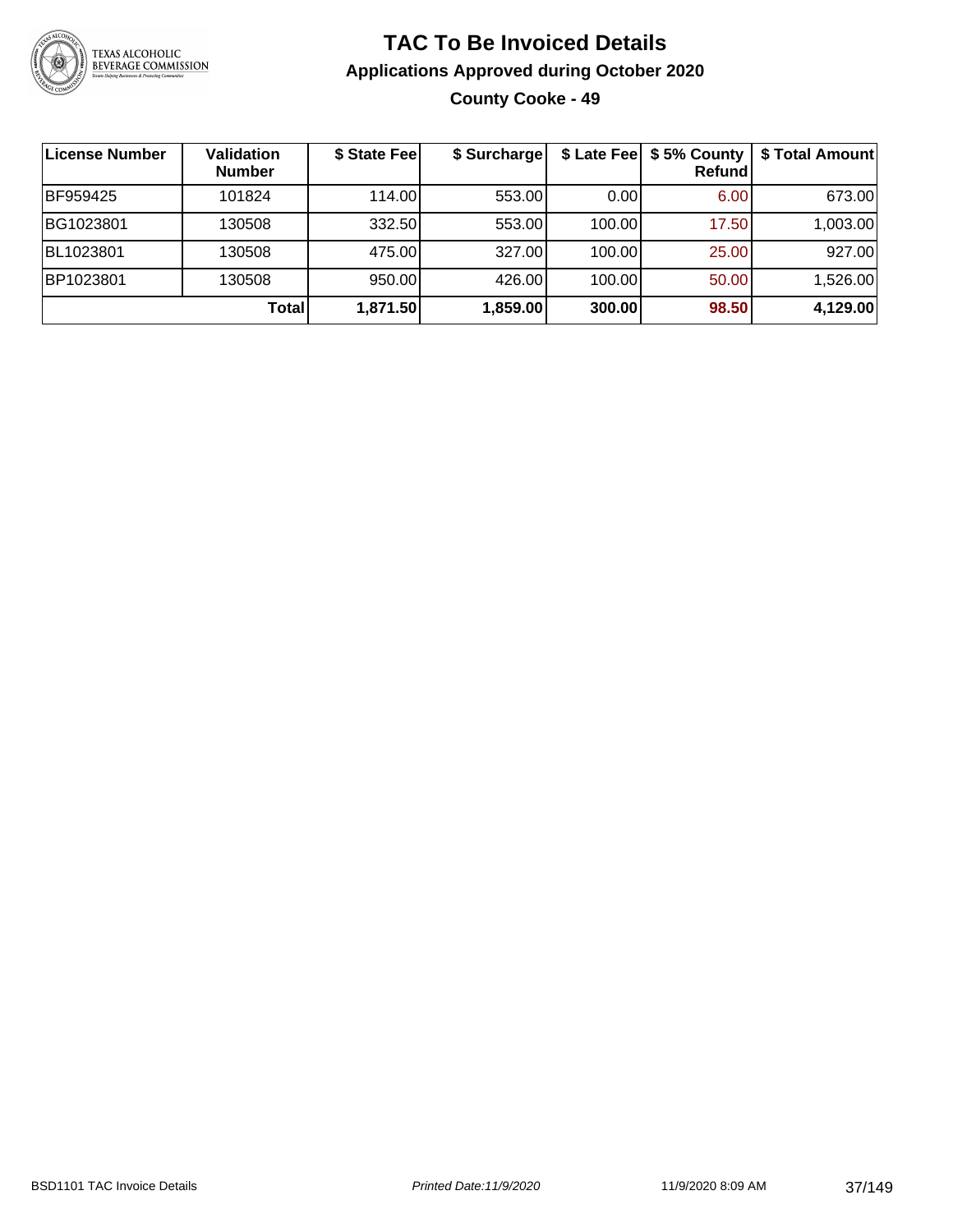

**County Coryell - 50**

| License Number | Validation<br><b>Number</b> | \$ State Feel |        |      | Refundl | \$ Surcharge   \$ Late Fee   \$5% County   \$ Total Amount |
|----------------|-----------------------------|---------------|--------|------|---------|------------------------------------------------------------|
| BQ959242       | 130835                      | 114.00        | 553.00 | 0.00 | 6.00    | 673.00                                                     |
|                | Totall                      | 114.00        | 553.00 | 0.00 | 6.00    | 673.00                                                     |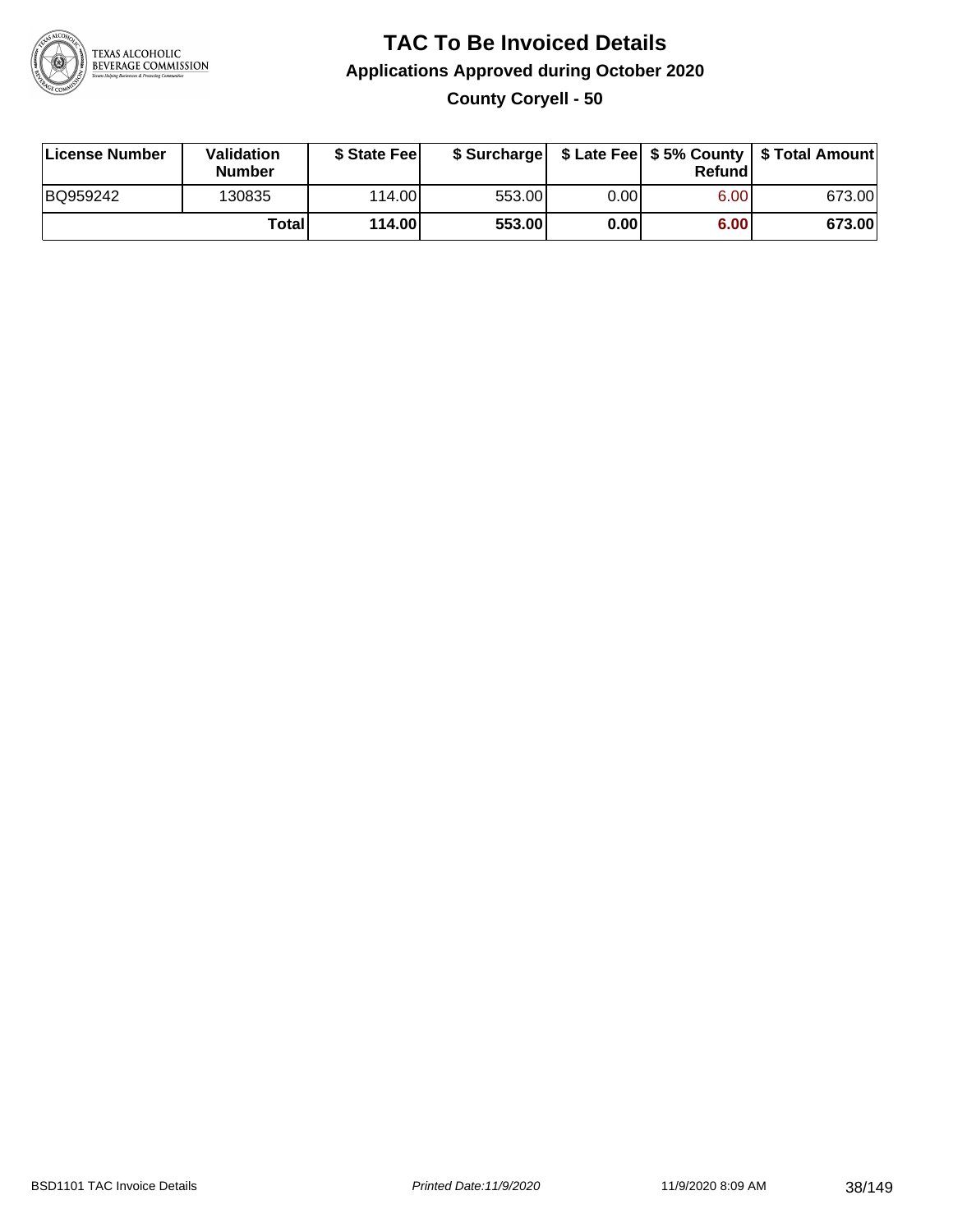

## **TAC To Be Invoiced Details Applications Approved during October 2020 County Crane - 52**

| License Number | Validation<br><b>Number</b> | \$ State Fee |        |      | Refund | \$ Surcharge   \$ Late Fee   \$5% County   \$ Total Amount |
|----------------|-----------------------------|--------------|--------|------|--------|------------------------------------------------------------|
| BQ499350       | 131008                      | 114.00L      | 553.00 | 0.00 | 6.00   | 673.00                                                     |
|                | Totall                      | 114.00       | 553.00 | 0.00 | 6.00   | 673.00                                                     |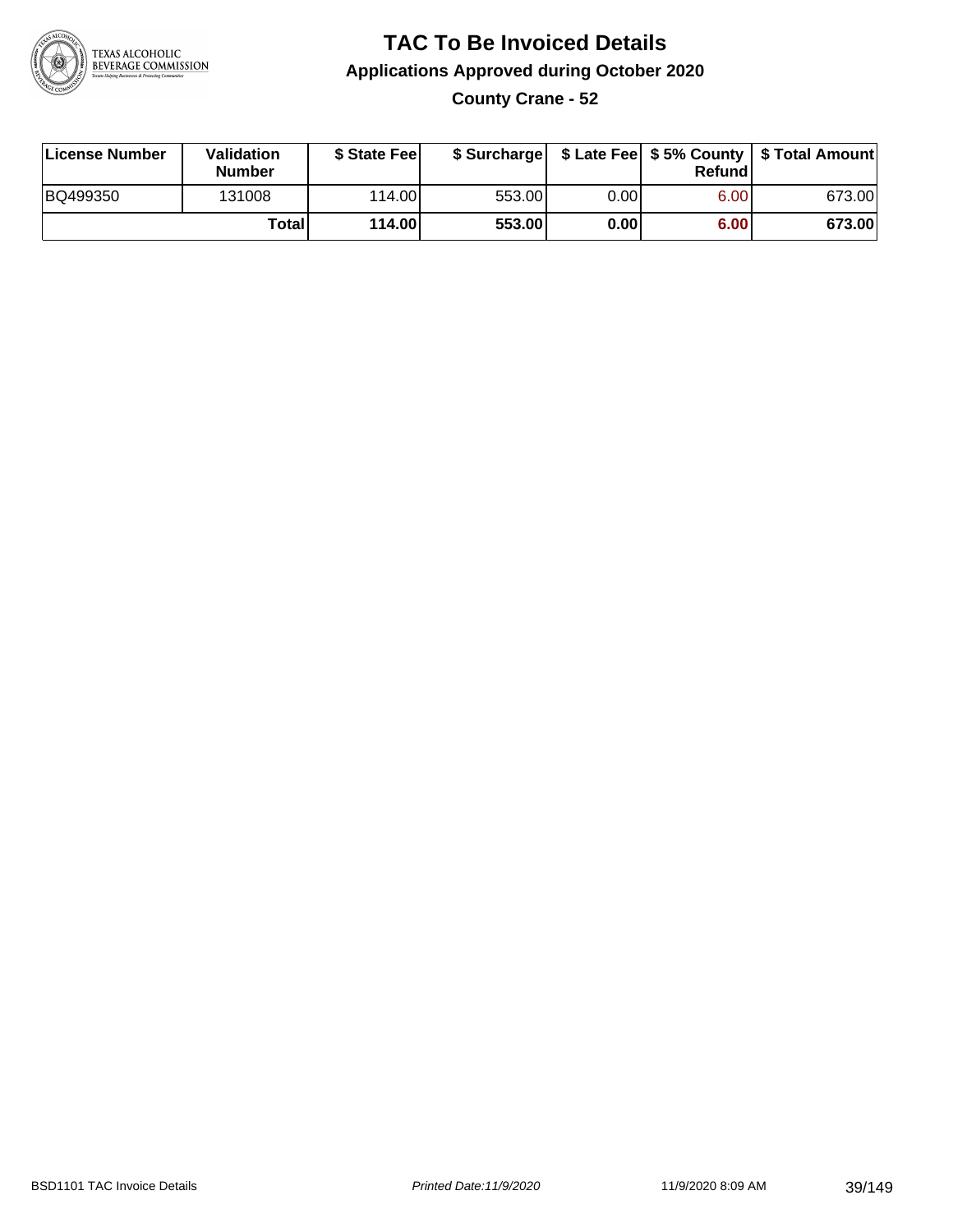

### **TAC To Be Invoiced Details Applications Approved during October 2020 County Culberson - 55**

| License Number | Validation<br><b>Number</b> | \$ State Fee |        |       | Refund | \$ Surcharge   \$ Late Fee   \$5% County   \$ Total Amount |
|----------------|-----------------------------|--------------|--------|-------|--------|------------------------------------------------------------|
| BQ289145       | 131046                      | 114.00       | 553.00 | 0.001 | 6.00   | 673.00                                                     |
|                | Totall                      | 114.00       | 553.00 | 0.00  | 6.00   | 673.00                                                     |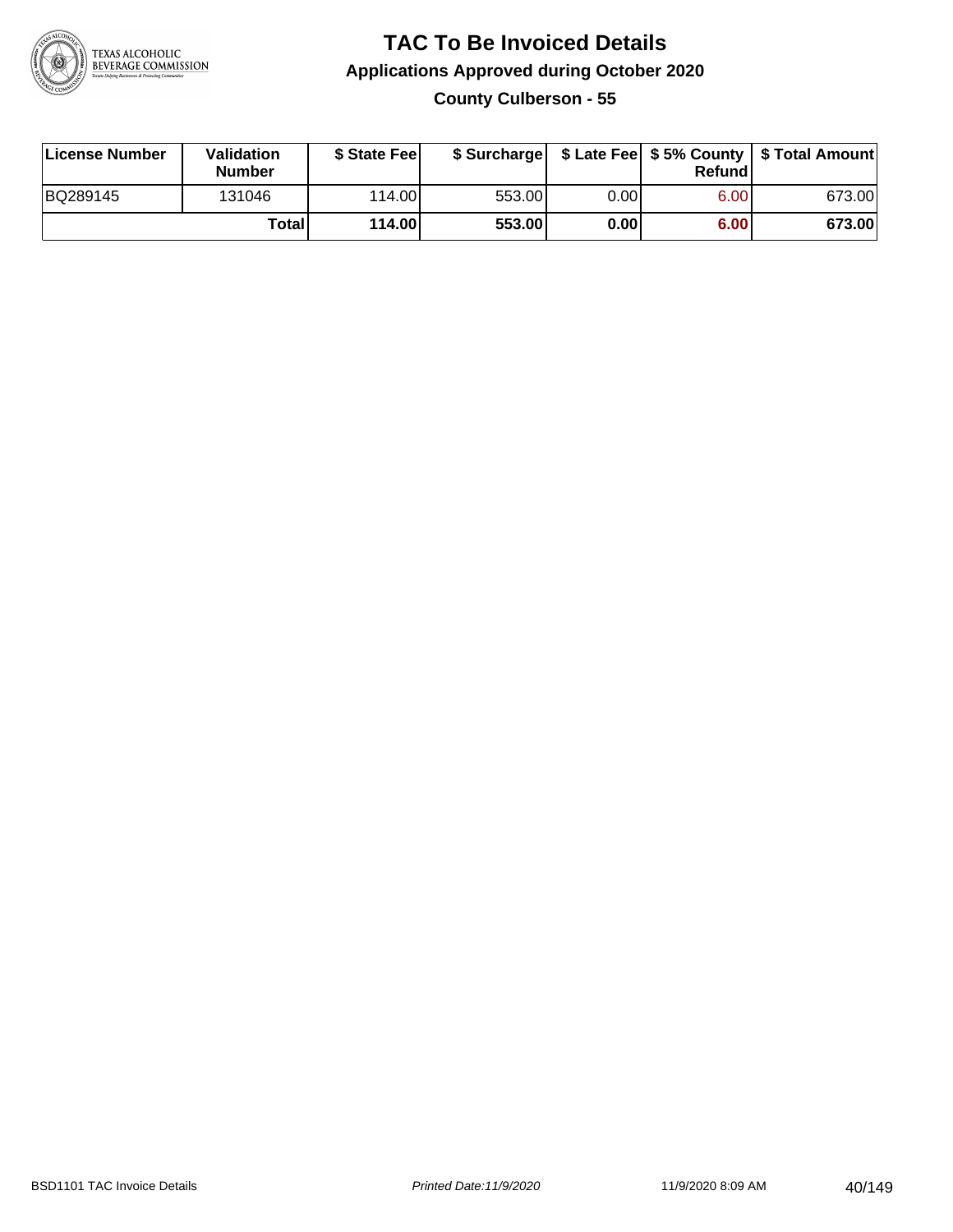

#### **TAC To Be Invoiced Details Applications Approved during October 2020 County Dallas - 57**

| <b>License Number</b> | Validation<br><b>Number</b> | \$ State Fee | \$ Surcharge |        | \$ Late Fee   \$5% County<br><b>Refund</b> | \$ Total Amount |
|-----------------------|-----------------------------|--------------|--------------|--------|--------------------------------------------|-----------------|
| BQ1098834             | 33                          | 114.00       | 553.00       | 0.00   | 6.00                                       | 673.00          |
| BQ1098198             | 280                         | 114.00       | 553.00       | 0.00   | 6.00                                       | 673.00          |
| BQ1099001             | 363                         | 114.00       | 553.00       | 0.00   | 6.00                                       | 673.00          |
| BF1098120             | 534                         | 114.00       | 553.00       | 0.00   | 6.00                                       | 673.00          |
| BQ1098257             | 651                         | 114.00       | 553.00       | 0.00   | 6.00                                       | 673.00          |
| BF1099158             | 658                         | 114.00       | 553.00       | 0.00   | 6.00                                       | 673.00          |
| BG1097988             | 674                         | 1,900.00     | 553.00       | 0.00   | 100.00                                     | 2,553.00        |
| BQ1098130             | 762                         | 114.00       | 553.00       | 0.00   | 6.00                                       | 673.00          |
| BF1098064             | 795                         | 114.00       | 553.00       | 0.00   | 6.00                                       | 673.00          |
| BQ1098027             | 814                         | 114.00       | 553.00       | 0.00   | 6.00                                       | 673.00          |
| BG1098442             | 973                         | 1,900.00     | 553.00       | 0.00   | 100.00                                     | 2,553.00        |
| BG1099543             | 1081                        | 1,900.00     | 553.00       | 0.00   | 100.00                                     | 2,553.00        |
| BG1099110             | 1160                        | 1,900.00     | 553.00       | 0.00   | 100.00                                     | 2,553.00        |
| BQ1099512             | 1325                        | 114.00       | 553.00       | 0.00   | 6.00                                       | 673.00          |
| BF1099886             | 1379                        | 114.00       | 553.00       | 0.00   | 6.00                                       | 673.00          |
| BF1098602             | 1434                        | 114.00       | 553.00       | 0.00   | 6.00                                       | 673.00          |
| BG1099496             | 1502                        | 1,900.00     | 553.00       | 0.00   | 100.00                                     | 2,553.00        |
| BQ1098832             | 1570                        | 114.00       | 553.00       | 0.00   | 6.00                                       | 673.00          |
| BQ1098977             | 1619                        | 114.00       | 553.00       | 0.00   | 6.00                                       | 673.00          |
| BB1100160             | 1655                        | 570.00       | 701.00       | 0.00   | 30.00                                      | 1,301.00        |
| BF1100168             | 1674                        | 114.00       | 553.00       | 0.00   | 6.00                                       | 673.00          |
| BF1099493             | 1675                        | 114.00       | 553.00       | 0.00   | 6.00                                       | 673.00          |
| BF1099418             | 1835                        | 114.00       | 553.00       | 0.00   | 6.00                                       | 673.00          |
| BF1099384             | 1838                        | 114.00       | 553.00       | 0.00   | 6.00                                       | 673.00          |
| BF1099965             | 2069                        | 114.00       | 553.00       | 0.00   | 6.00                                       | 673.00          |
| BG1098535             | 8936                        | 1,900.00     | 553.00       | 0.00   | 100.00                                     | 2,553.00        |
| BL1098535             | 8936                        | 475.00       | 327.00       | 0.00   | 25.00                                      | 827.00          |
| BQ1098285             | 9033                        | 114.00       | 553.00       | 0.00   | 6.00                                       | 673.00          |
| BQ885966              | 102068                      | 114.00       | 553.00       | 100.00 | 6.00                                       | 773.00          |
| BG953955              | 129874                      | 1,425.00     | 553.00       | 0.00   | 75.00                                      | 2,053.00        |
| BG880111              | 129897                      | 1,425.00     | 553.00       | 0.00   | 75.00                                      | 2,053.00        |
| BG1026250             | 130142                      | 1,425.00     | 553.00       | 0.00   | 75.00                                      | 2,053.00        |
| BF1026301             | 130204                      | 114.00       | 553.00       | 0.00   | 6.00                                       | 673.00          |
| BF278588              | 130268                      | 114.00       | 553.00       | 0.00   | 6.00                                       | 673.00          |
| BF958136              | 130349                      | 114.00       | 553.00       | 0.00   | 6.00                                       | 673.00          |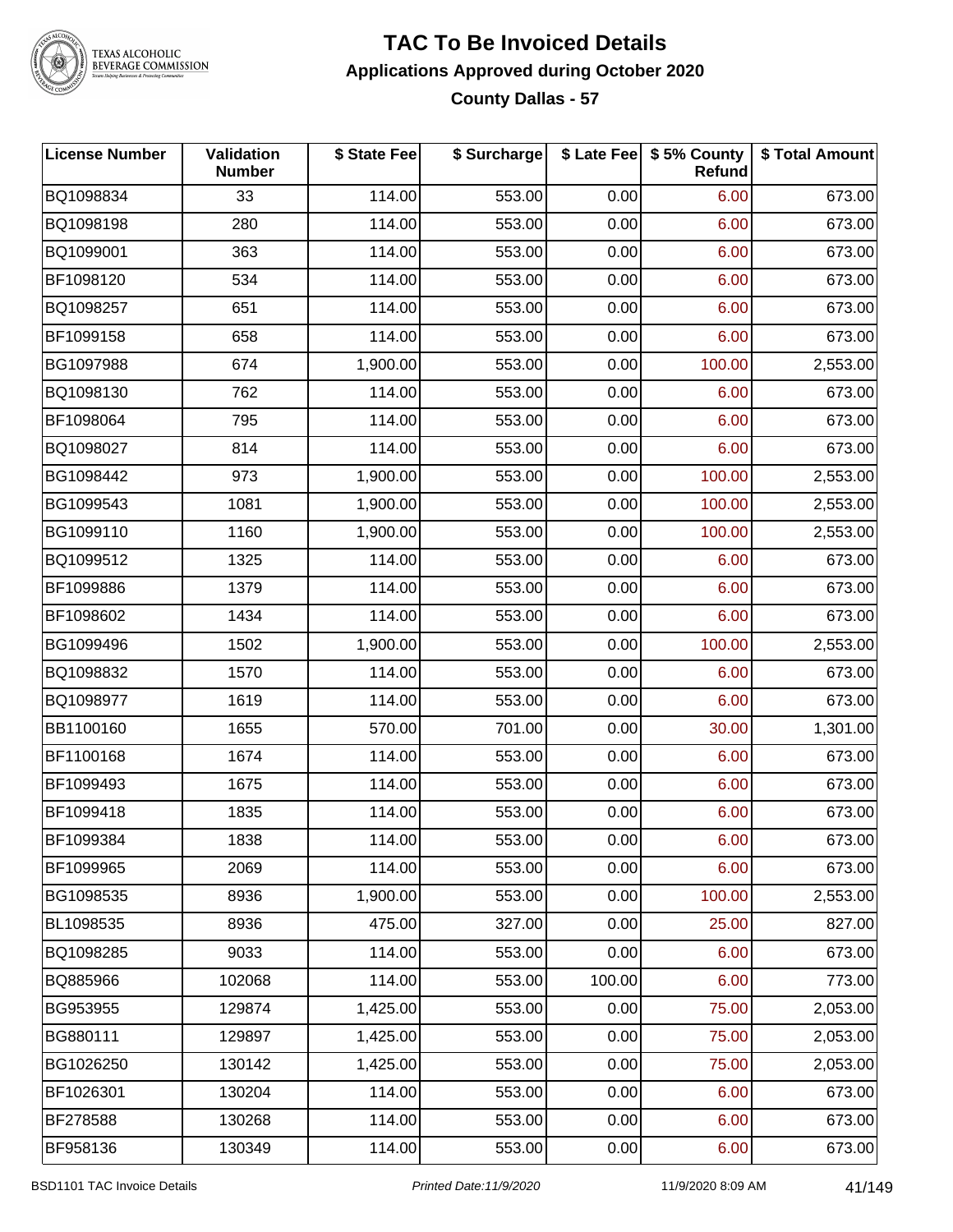| <b>License Number</b> | <b>Validation</b><br><b>Number</b> | \$ State Fee | \$ Surcharge | \$ Late Fee | \$5% County<br><b>Refund</b> | \$ Total Amount |
|-----------------------|------------------------------------|--------------|--------------|-------------|------------------------------|-----------------|
| BF288106              | 130373                             | 114.00       | 553.00       | 0.00        | 6.00                         | 673.00          |
| BF669043              | 130626                             | 114.00       | 553.00       | 0.00        | 6.00                         | 673.00          |
| BQ1027759             | 130828                             | 114.00       | 553.00       | 0.00        | 6.00                         | 673.00          |
| BQ1028537             | 130834                             | 114.00       | 553.00       | 0.00        | 6.00                         | 673.00          |
| BQ1030015             | 130857                             | 114.00       | 553.00       | 0.00        | 6.00                         | 673.00          |
| BG729191              | 130910                             | 1,425.00     | 553.00       | 100.00      | 75.00                        | 2,153.00        |
| BQ756928              | 131038                             | 114.00       | 553.00       | 0.00        | 6.00                         | 673.00          |
| BF958666              | 131047                             | 114.00       | 553.00       | 0.00        | 6.00                         | 673.00          |
| BF959133              | 131047                             | 114.00       | 553.00       | 0.00        | 6.00                         | 673.00          |
| BF959257              | 131047                             | 114.00       | 553.00       | 0.00        | 6.00                         | 673.00          |
| BQ1028754             | 131390                             | 114.00       | 553.00       | 0.00        | 6.00                         | 673.00          |
| BQ741136              | 506674                             | 114.00       | 553.00       | 0.00        | 6.00                         | 673.00          |
| BF882879              | 515974                             | 114.00       | 553.00       | 0.00        | 6.00                         | 673.00          |
| BG668087              | 516008                             | 1,425.00     | 553.00       | 0.00        | 75.00                        | 2,053.00        |
| BG957413              | 516664                             | 1,425.00     | 553.00       | 0.00        | 75.00                        | 2,053.00        |
| BG289017              | 516919                             | 1,425.00     | 553.00       | 0.00        | 75.00                        | 2,053.00        |
| BQ1029763             | 517115                             | 114.00       | 553.00       | 0.00        | 6.00                         | 673.00          |
|                       | <b>Total</b>                       | 26,638.00    | 28,678.00    | 200.00      | 1,402.00                     | 56,918.00       |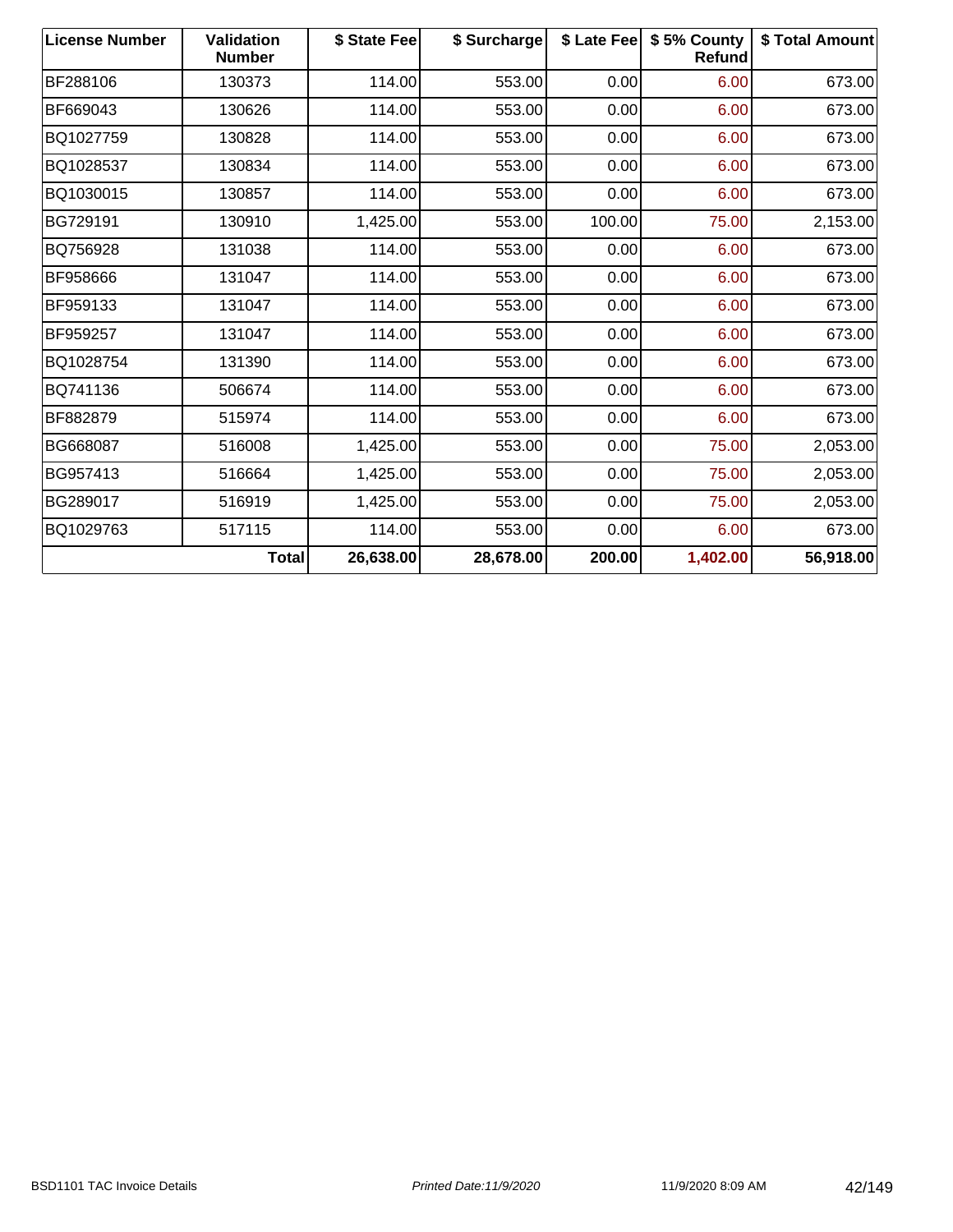

#### **TAC To Be Invoiced Details Applications Approved during October 2020 County Denton - 61**

| <b>License Number</b> | <b>Validation</b><br><b>Number</b> | \$ State Fee | \$ Surcharge |        | \$ Late Fee   \$5% County<br><b>Refund</b> | \$ Total Amount |
|-----------------------|------------------------------------|--------------|--------------|--------|--------------------------------------------|-----------------|
| BG1099364             | 623                                | 332.50       | 553.00       | 0.00   | 17.50                                      | 903.00          |
| BQ1097969             | 643                                | 114.00       | 553.00       | 0.00   | 6.00                                       | 673.00          |
| BG1098381             | 1017                               | 332.50       | 553.00       | 0.00   | 17.50                                      | 903.00          |
| BQ1098556             | 1170                               | 114.00       | 553.00       | 0.00   | 6.00                                       | 673.00          |
| BG1098849             | 1533                               | 332.50       | 553.00       | 0.00   | 17.50                                      | 903.00          |
| BQ1099936             | 1549                               | 114.00       | 553.00       | 0.00   | 6.00                                       | 673.00          |
| BG887952              | 101511                             | 332.50       | 553.00       | 0.00   | 17.50                                      | 903.00          |
| BG601396              | 129801                             | 332.50       | 553.00       | 100.00 | 17.50                                      | 1,003.00        |
| BG1028722             | 130329                             | 332.50       | 553.00       | 0.00   | 17.50                                      | 903.00          |
| BL1028722             | 130329                             | 475.00       | 327.00       | 0.00   | 25.00                                      | 827.00          |
| BF956935              | 130702                             | 114.00       | 553.00       | 0.00   | 6.00                                       | 673.00          |
| BG952124              | 130778                             | 332.50       | 553.00       | 100.00 | 17.50                                      | 1,003.00        |
| BQ1031913             | 130881                             | 114.00       | 553.00       | 0.00   | 6.00                                       | 673.00          |
| BG820925              | 130898                             | 332.50       | 553.00       | 0.00   | 17.50                                      | 903.00          |
| BL820925              | 130898                             | 475.00       | 327.00       | 0.00   | 25.00                                      | 827.00          |
| BQ885408              | 130997                             | 114.00       | 553.00       | 0.00   | 6.00                                       | 673.00          |
| BF1028961             | 515915                             | 114.00       | 553.00       | 0.00   | 6.00                                       | 673.00          |
|                       | <b>Total</b>                       | 4,408.00     | 8,949.00     | 200.00 | 232.00                                     | 13,789.00       |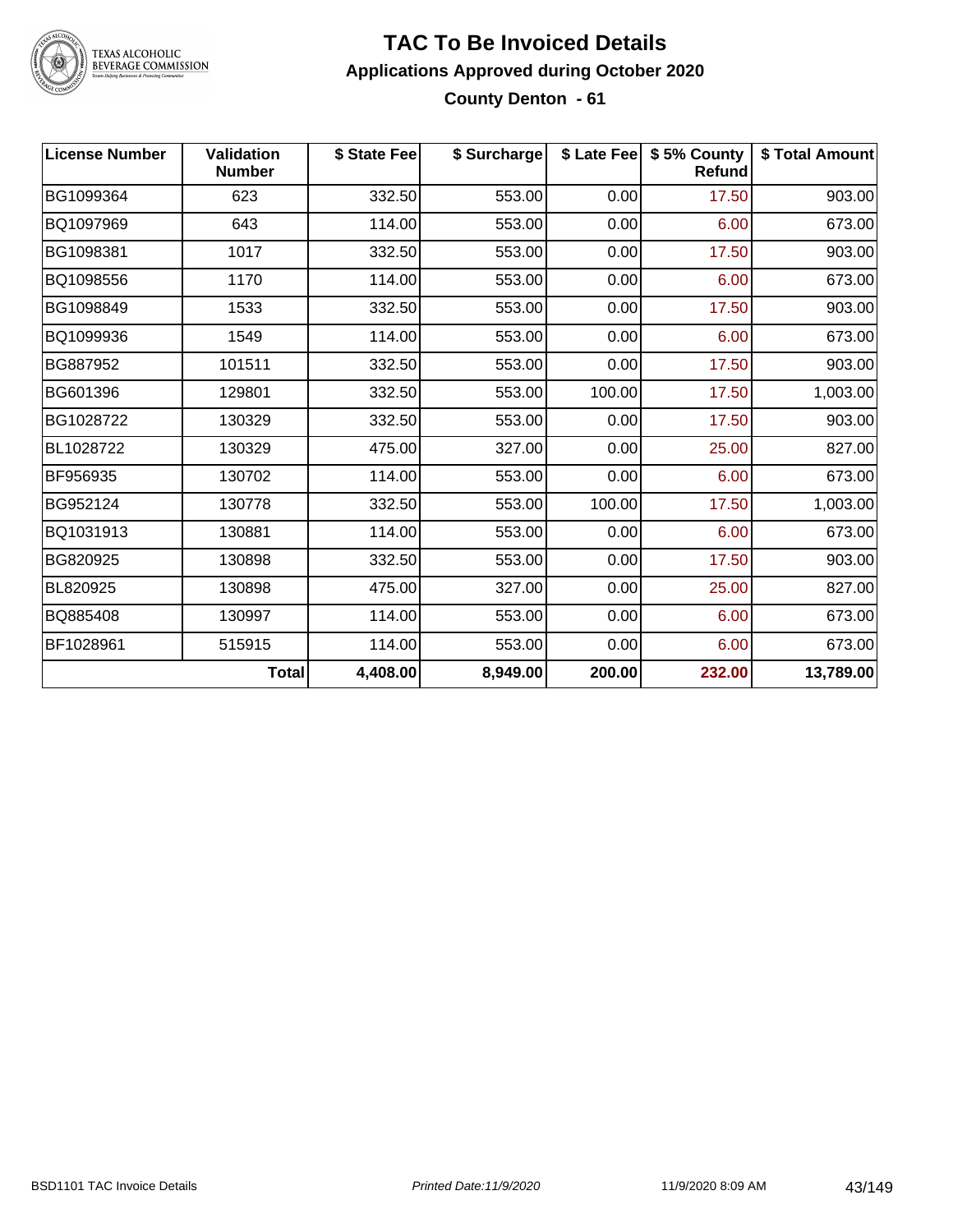

**County Dimmit - 64**

| License Number | Validation<br><b>Number</b> | \$ State Fee    | \$ Surcharge |      | Refundl |        |
|----------------|-----------------------------|-----------------|--------------|------|---------|--------|
| BQ1031466      | 131174                      | 114.00 <b>1</b> | 553.00       | 0.00 | 6.00    | 673.00 |
|                | Totall                      | 114.00          | 553.00       | 0.00 | 6.00    | 673.00 |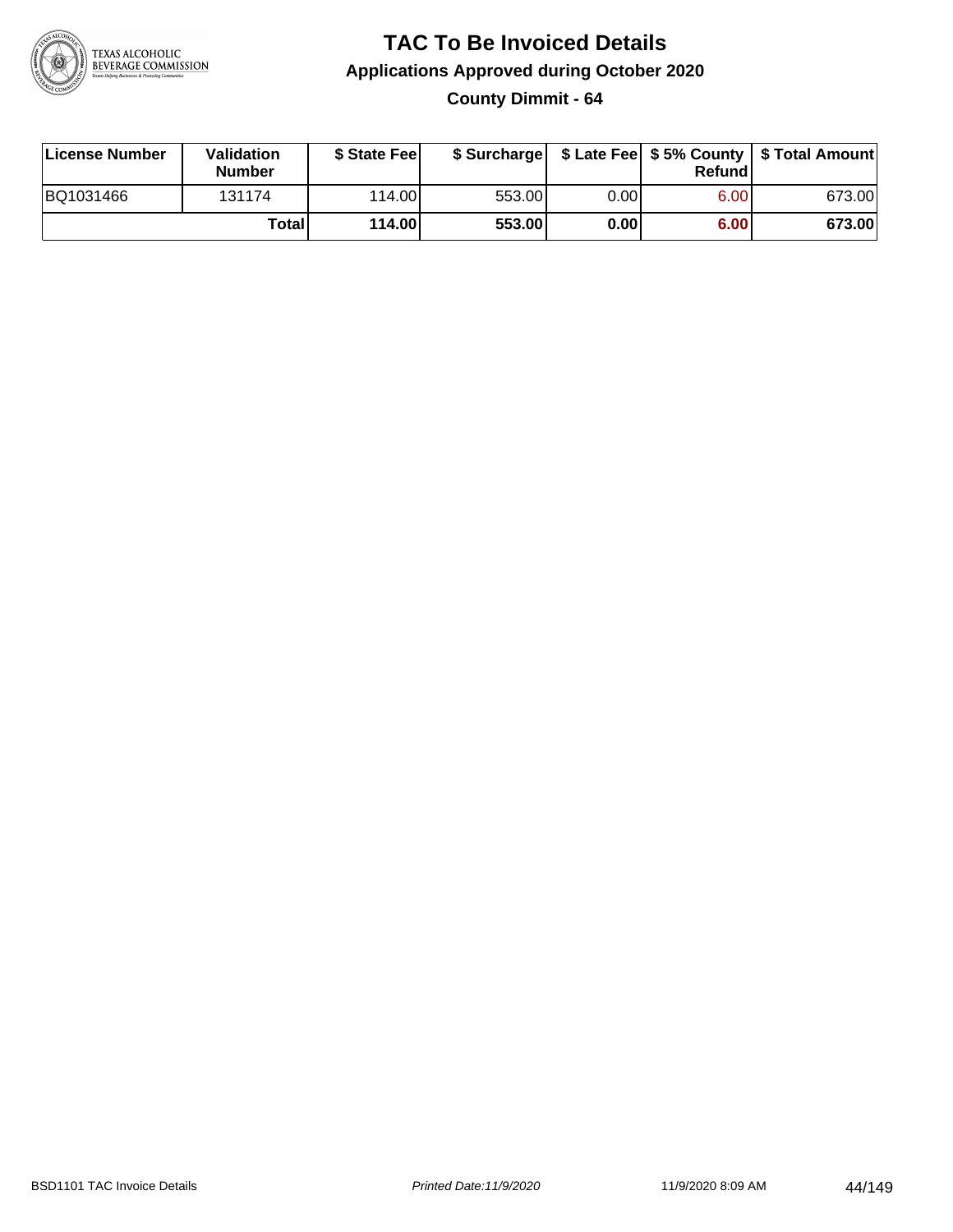

## **TAC To Be Invoiced Details Applications Approved during October 2020 County Duval - 66**

| License Number | <b>Validation</b><br><b>Number</b> | \$ State Feel |          |        | Refund | \$ Surcharge   \$ Late Fee   \$5% County   \$ Total Amount |
|----------------|------------------------------------|---------------|----------|--------|--------|------------------------------------------------------------|
| BQ1098116      | 1150                               | 114.00L       | 553.00   | 0.00   | 6.00   | 673.00                                                     |
| BE498750       | 131481                             | 285.00        | 553.00   | 100.00 | 15.00  | 953.00                                                     |
|                | Totall                             | 399.00        | 1,106.00 | 100.00 | 21.00  | 1,626.00                                                   |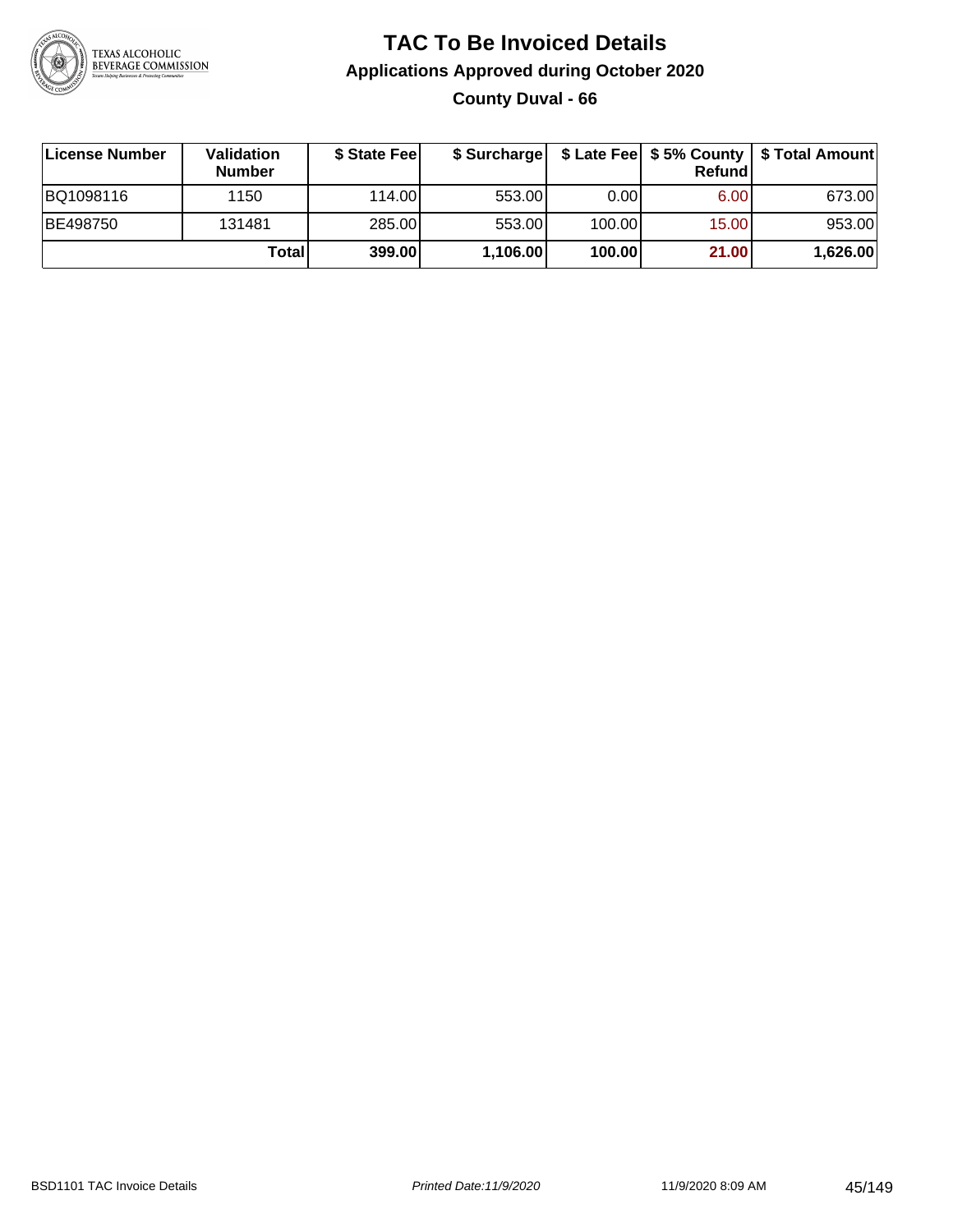

## **TAC To Be Invoiced Details Applications Approved during October 2020 County Eastland - 67**

| License Number | <b>Validation</b><br><b>Number</b> | \$ State Fee |          |      | <b>Refund</b> | \$ Surcharge   \$ Late Fee   \$5% County   \$ Total Amount |
|----------------|------------------------------------|--------------|----------|------|---------------|------------------------------------------------------------|
| BQ1100007      | 1025                               | 114.00L      | 553.00   | 0.00 | 6.00          | 673.00                                                     |
| BF1100026      | 2095                               | 114.00L      | 553.00   | 0.00 | 6.00          | 673.00                                                     |
|                | Total                              | 228.00       | 1,106.00 | 0.00 | 12.00         | 1,346.00                                                   |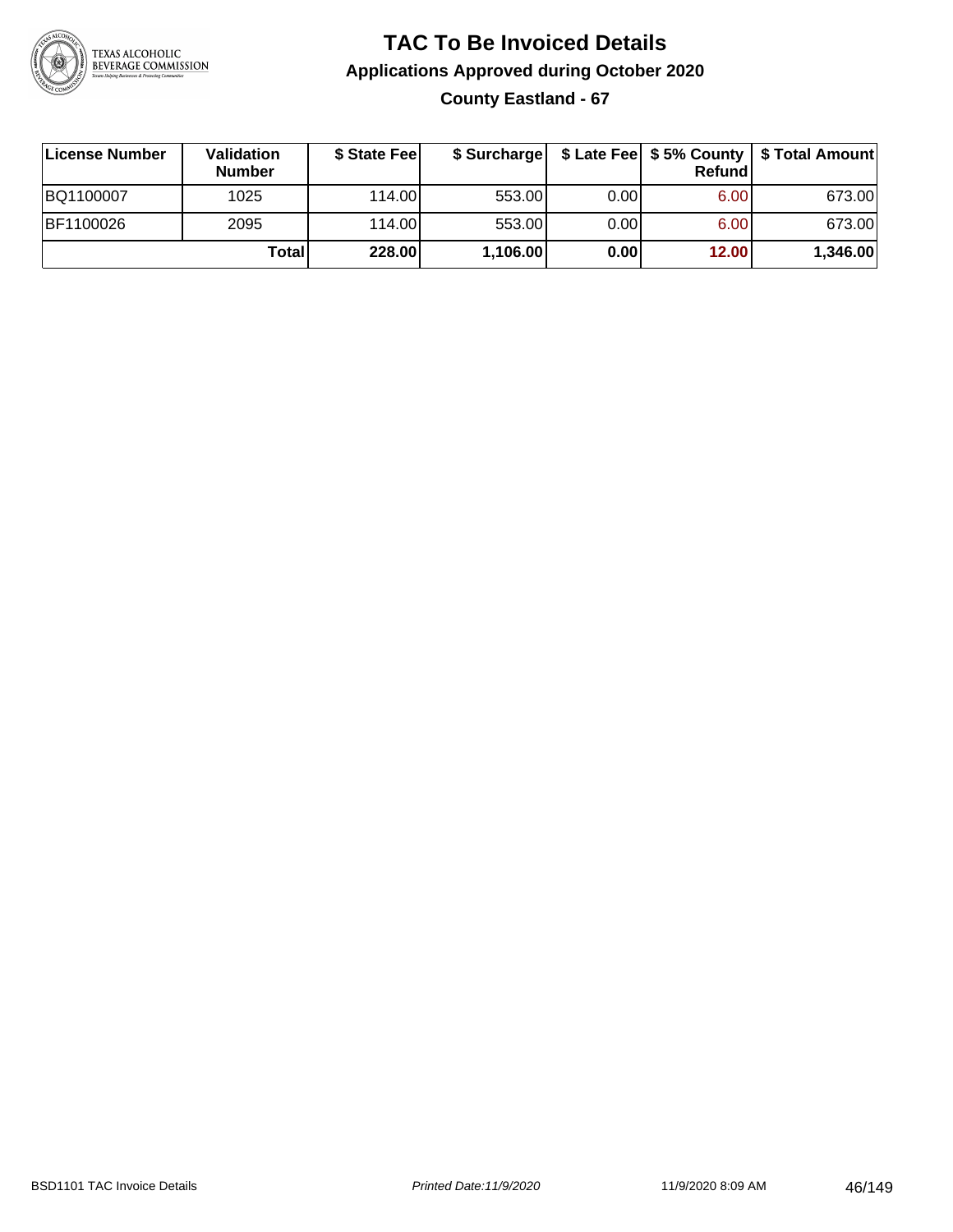

## **TAC To Be Invoiced Details Applications Approved during October 2020 County Ector - 68**

| <b>License Number</b> | <b>Validation</b><br><b>Number</b> | \$ State Fee | \$ Surcharge | \$ Late Fee | \$5% County<br><b>Refund</b> | \$ Total Amount |
|-----------------------|------------------------------------|--------------|--------------|-------------|------------------------------|-----------------|
| BG1098984             | 1292                               | 332.50       | 553.00       | 0.00        | 17.50                        | 903.00          |
| BF1098597             | 1367                               | 114.00       | 553.00       | 0.00        | 6.00                         | 673.00          |
| BF1098534             | 1368                               | 114.00       | 553.00       | 0.00        | 6.00                         | 673.00          |
| BF1100090             | 1455                               | 114.00       | 553.00       | 0.00        | 6.00                         | 673.00          |
| BQ1098982             | 1662                               | 114.00       | 553.00       | 0.00        | 6.00                         | 673.00          |
| BG1098371             | 8056                               | 332.50       | 553.00       | 0.00        | 17.50                        | 903.00          |
|                       | <b>Total</b>                       | 1,121.00     | 3,318.00     | 0.00        | 59.00                        | 4,498.00        |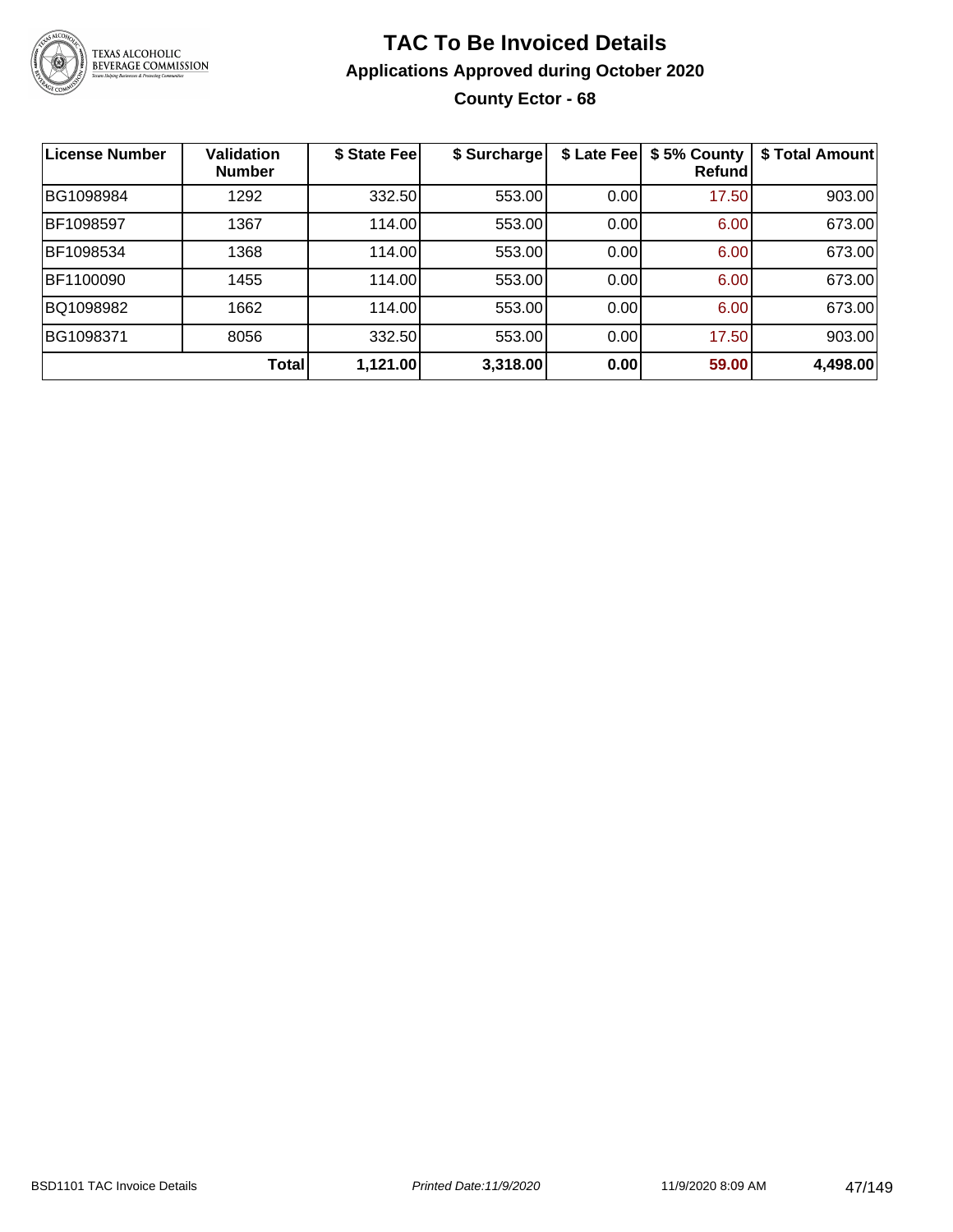

## **TAC To Be Invoiced Details Applications Approved during October 2020 County Ellis - 70**

| License Number | Validation<br><b>Number</b> | \$ State Fee | \$ Surcharge |      | Refundl | \$ Late Fee   \$5% County   \$ Total Amount |
|----------------|-----------------------------|--------------|--------------|------|---------|---------------------------------------------|
| BG1098599      | 226                         | 332.50       | 553.00       | 0.00 | 17.50   | 903.00                                      |
| BQ1100078      | 1647                        | 114.00L      | 553.00       | 0.00 | 6.00    | 673.00                                      |
| BG1028978      | 130354                      | 332.50       | 553.00       | 0.00 | 17.50   | 903.00                                      |
|                | Total                       | 779.00       | 1,659.00     | 0.00 | 41.00   | 2,479.00                                    |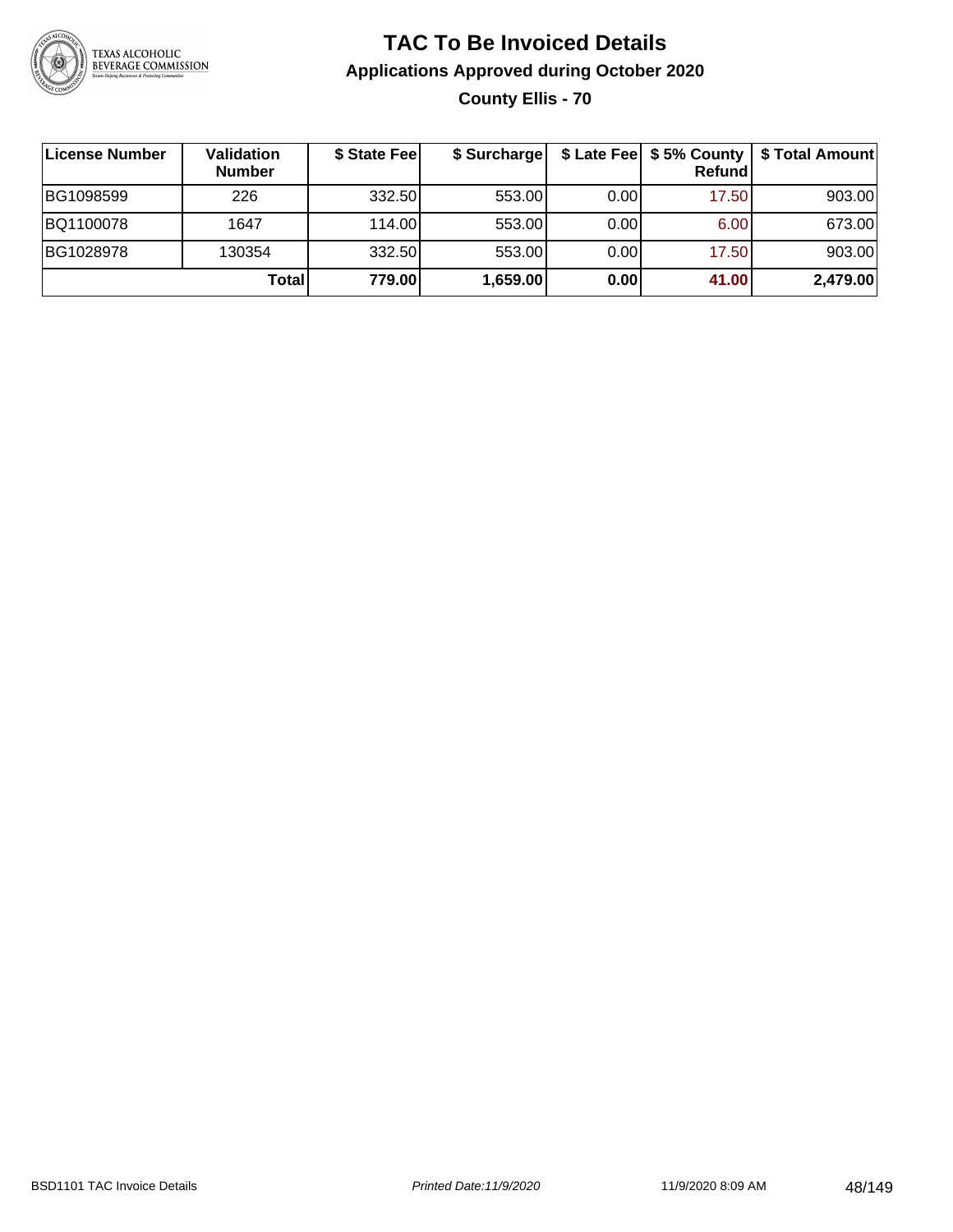

#### **TAC To Be Invoiced Details Applications Approved during October 2020 County El Paso - 71**

| <b>License Number</b> | <b>Validation</b><br><b>Number</b> | \$ State Fee | \$ Surcharge |        | \$ Late Fee   \$5% County<br>Refund | \$ Total Amount |
|-----------------------|------------------------------------|--------------|--------------|--------|-------------------------------------|-----------------|
| BQ1098206             | 471                                | 114.00       | 553.00       | 0.00   | 6.00                                | 673.00          |
| BQ1098269             | 472                                | 114.00       | 553.00       | 0.00   | 6.00                                | 673.00          |
| BQ1098219             | 473                                | 114.00       | 553.00       | 0.00   | 6.00                                | 673.00          |
| BQ1098166             | 474                                | 114.00       | 553.00       | 0.00   | 6.00                                | 673.00          |
| BQ1098168             | 475                                | 114.00       | 553.00       | 0.00   | 6.00                                | 673.00          |
| BQ1098202             | 476                                | 114.00       | 553.00       | 0.00   | 6.00                                | 673.00          |
| BQ1098208             | 477                                | 114.00       | 553.00       | 0.00   | 6.00                                | 673.00          |
| BQ1098172             | 478                                | 114.00       | 553.00       | 0.00   | 6.00                                | 673.00          |
| BQ1098171             | 479                                | 114.00       | 553.00       | 0.00   | 6.00                                | 673.00          |
| BQ1098169             | 480                                | 114.00       | 553.00       | 0.00   | 6.00                                | 673.00          |
| BQ1098205             | 481                                | 114.00       | 553.00       | 0.00   | 6.00                                | 673.00          |
| BF1098195             | 572                                | 114.00       | 553.00       | 0.00   | 6.00                                | 673.00          |
| BF1098828             | 759                                | 114.00       | 553.00       | 0.00   | 6.00                                | 673.00          |
| BG1098016             | 806                                | 332.50       | 553.00       | 0.00   | 17.50                               | 903.00          |
| BG1100057             | 941                                | 332.50       | 553.00       | 0.00   | 17.50                               | 903.00          |
| BG1098906             | 1043                               | 332.50       | 553.00       | 0.00   | 17.50                               | 903.00          |
| BL1098906             | 1043                               | 475.00       | 327.00       | 0.00   | 25.00                               | 827.00          |
| BQ1098117             | 1046                               | 114.00       | 553.00       | 0.00   | 6.00                                | 673.00          |
| BQ1098096             | 1130                               | 114.00       | 553.00       | 0.00   | 6.00                                | 673.00          |
| BF1100070             | 1257                               | 114.00       | 553.00       | 0.00   | 6.00                                | 673.00          |
| BG1099397             | 1859                               | 332.50       | 553.00       | 0.00   | 17.50                               | 903.00          |
| BB955649              | 129637                             | 570.00       | 701.00       | 0.00   | 30.00                               | 1,301.00        |
| BG667496              | 129847                             | 332.50       | 553.00       | 0.00   | 17.50                               | 903.00          |
| BG957088              | 130062                             | 332.50       | 553.00       | 0.00   | 17.50                               | 903.00          |
| BG954103              | 130144                             | 332.50       | 553.00       | 0.00   | 17.50                               | 903.00          |
| BL954103              | 130144                             | 475.00       | 327.00       | 0.00   | 25.00                               | 827.00          |
| BG883910              | 130482                             | 332.50       | 553.00       | 0.00   | 17.50                               | 903.00          |
| BL883910              | 130482                             | 475.00       | 327.00       | 0.00   | 25.00                               | 827.00          |
| BP883910              | 130482                             | 950.00       | 426.00       | 0.00   | 50.00                               | 1,426.00        |
| BF605446              | 130795                             | 114.00       | 553.00       | 0.00   | 6.00                                | 673.00          |
| BQ1031478             | 130917                             | 114.00       | 553.00       | 0.00   | 6.00                                | 673.00          |
| BQ1025734             | 130930                             | 114.00       | 553.00       | 100.00 | 6.00                                | 773.00          |
| BQ883244              | 130931                             | 114.00       | 553.00       | 0.00   | 6.00                                | 673.00          |
| BG637822              | 130987                             | 332.50       | 553.00       | 0.00   | 17.50                               | 903.00          |
| BL637822              | 130987                             | 475.00       | 327.00       | 0.00   | 25.00                               | 827.00          |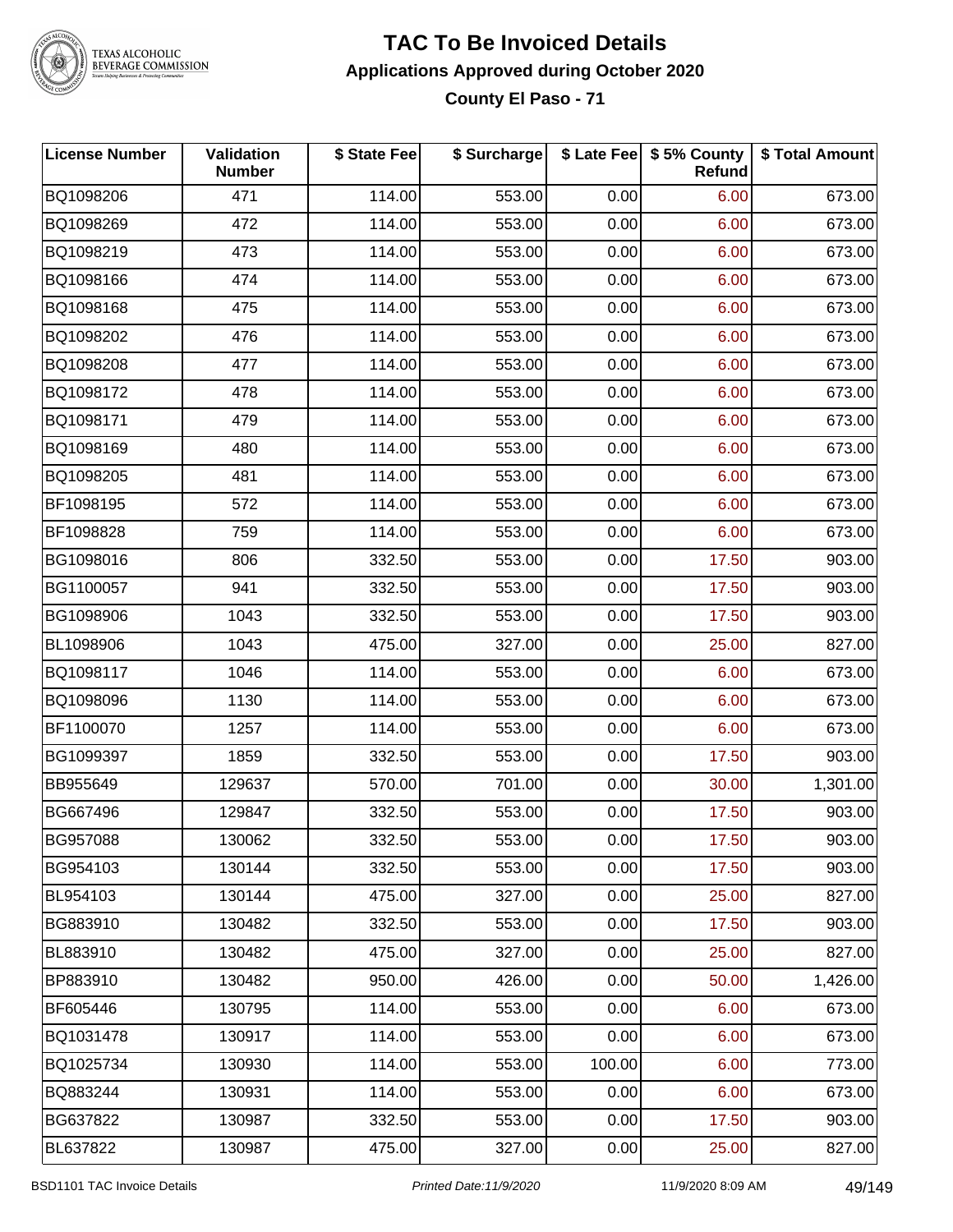| License Number | <b>Validation</b><br><b>Number</b> | \$ State Fee | \$ Surcharge | \$ Late Fee | \$5% County<br><b>Refund</b> | \$ Total Amount |
|----------------|------------------------------------|--------------|--------------|-------------|------------------------------|-----------------|
| BQ1030527      | 131018                             | 114.00       | 553.00       | 0.00        | 6.00                         | 673.00          |
| BQ1030831      | 131023                             | 114.00       | 553.00       | 0.00        | 6.00                         | 673.00          |
| BF521525       | 131073                             | 114.00       | 553.00       | 0.00        | 6.00                         | 673.00          |
| BQ1031980      | 131186                             | 114.00       | 553.00       | 0.00        | 6.00                         | 673.00          |
| BQ885756       | 131343                             | 114.00       | 553.00       | 0.00        | 6.00                         | 673.00          |
| BQ1017902      | 514277                             | 114.00       | 553.00       | 0.00        | 6.00                         | 673.00          |
| BQ875669       | 515612                             | 114.00       | 553.00       | 0.00        | 6.00                         | 673.00          |
|                | Total                              | 9,490.50     | 22,343.00    | 100.00      | 499.50                       | 32,433.00       |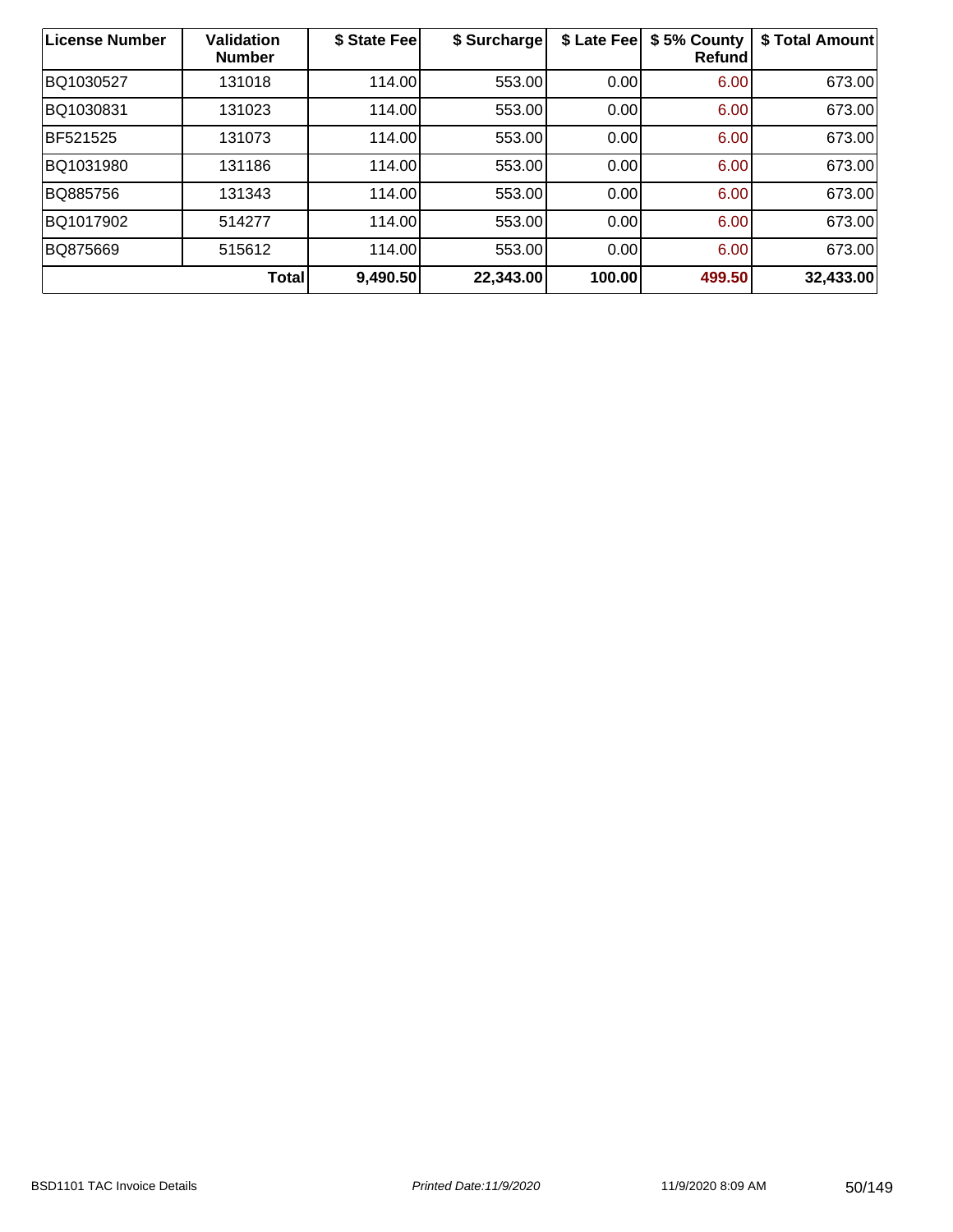

**County Falls - 73**

| License Number | <b>Validation</b><br><b>Number</b> | \$ State Fee | \$ Surcharge |      | <b>Refund</b> | \$ Late Fee   \$5% County   \$ Total Amount |
|----------------|------------------------------------|--------------|--------------|------|---------------|---------------------------------------------|
| BQ1100178      | 865                                | 114.00       | 553.00       | 0.00 | 6.00          | 673.00                                      |
| BQ1098815      | 8059                               | 114.00       | 553.00       | 0.00 | 6.00          | 673.00                                      |
|                | Totall                             | 228.00       | 1,106.00     | 0.00 | 12.00         | 1,346.00                                    |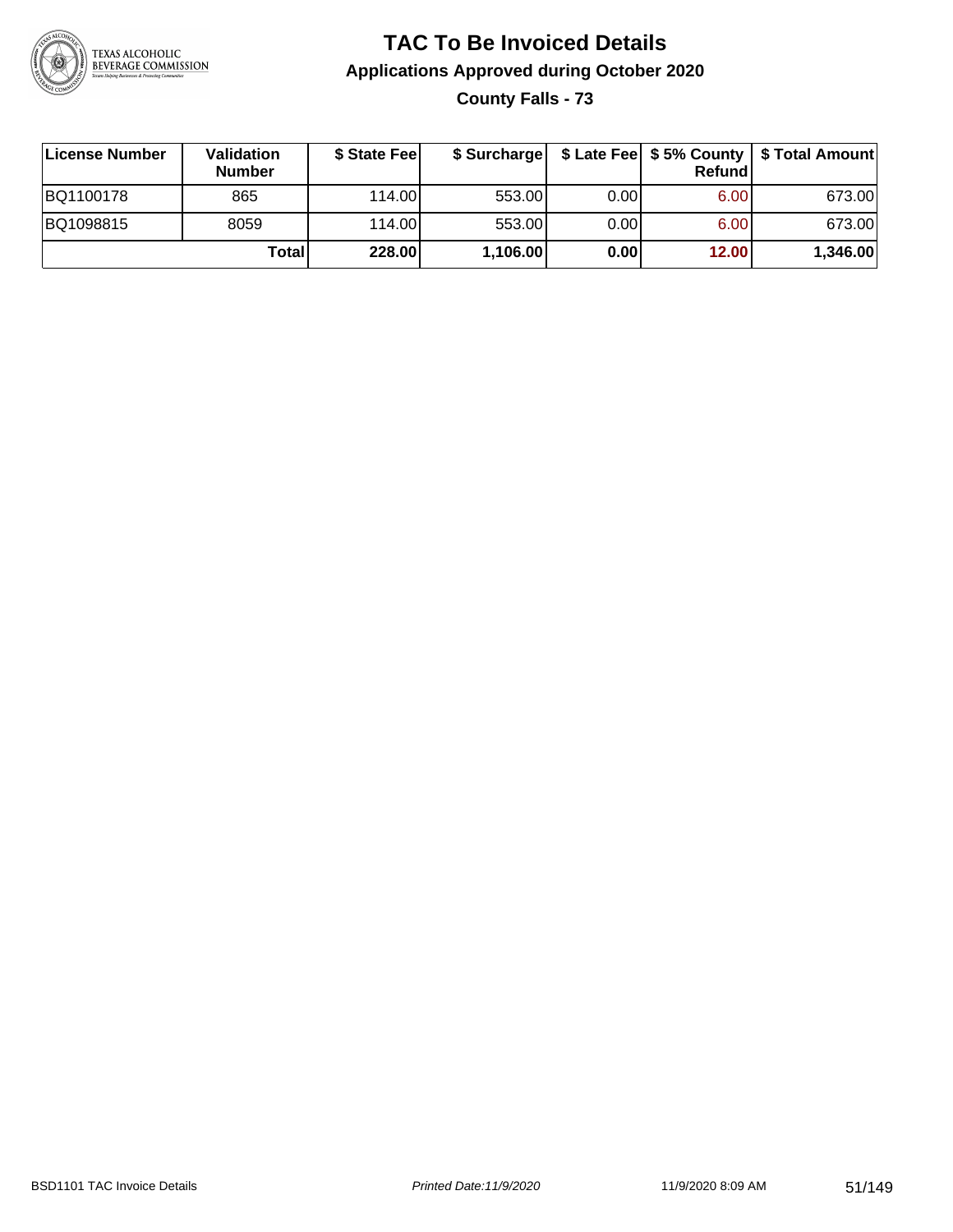

**County Fannin - 74**

| License Number | Validation<br><b>Number</b> | \$ State Feel   |        |      | Refundl | \$ Surcharge   \$ Late Fee   \$5% County   \$ Total Amount |
|----------------|-----------------------------|-----------------|--------|------|---------|------------------------------------------------------------|
| BQ1028732      | 130836                      | 114.00 <b>1</b> | 553.00 | 0.00 | 6.00    | 673.00                                                     |
|                | Totall                      | 114.00          | 553.00 | 0.00 | 6.00    | 673.00                                                     |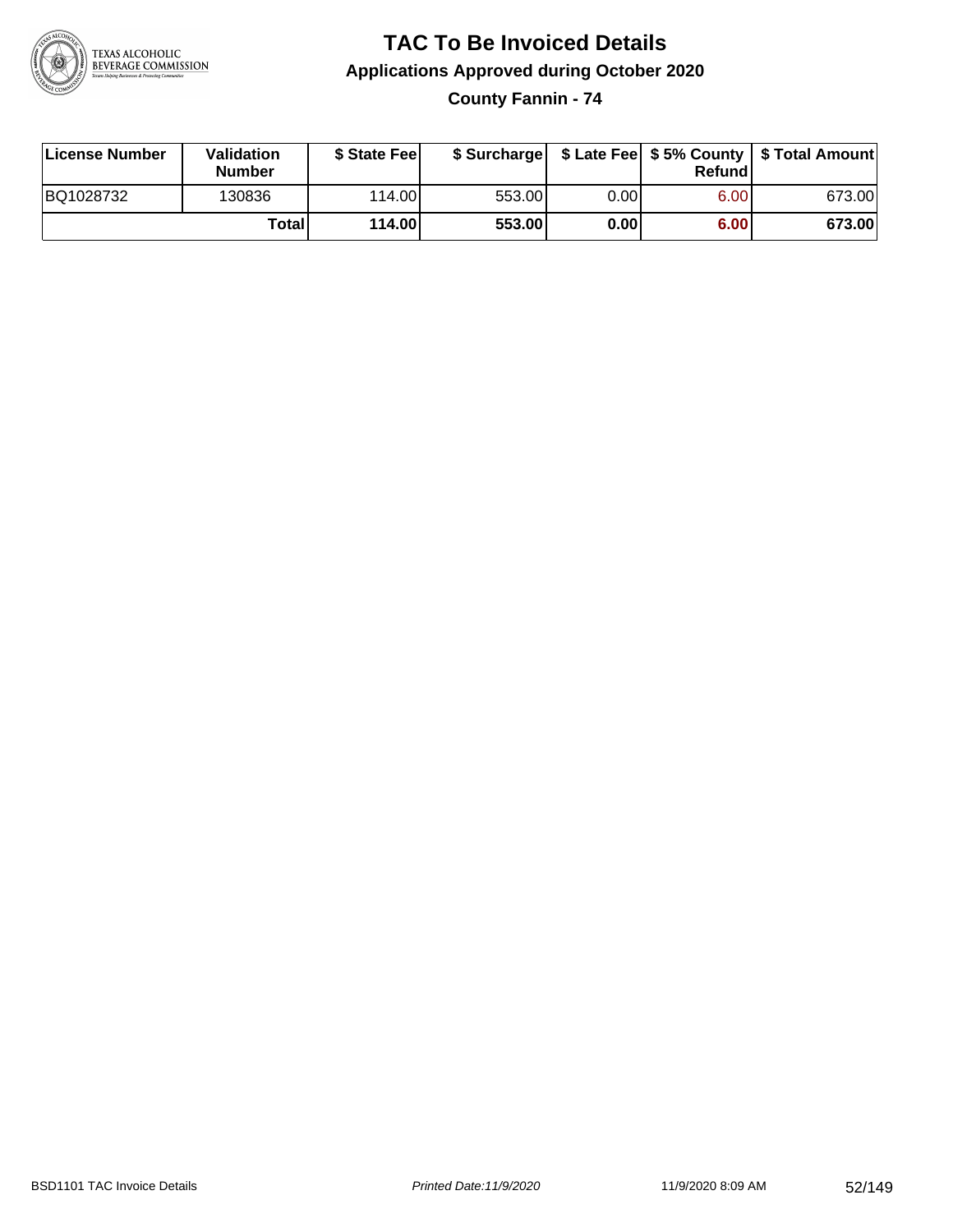

## **TAC To Be Invoiced Details Applications Approved during October 2020 County Fayette - 75**

| License Number | <b>Validation</b><br><b>Number</b> | \$ State Fee | \$ Surcharge |       | \$ Late Fee   \$5% County<br>Refund | \$ Total Amount |
|----------------|------------------------------------|--------------|--------------|-------|-------------------------------------|-----------------|
| BG1098245      | 930                                | 332.50       | 553.00       | 0.001 | 17.50                               | 903.00          |
| BG1099962      | 1665                               | 332.50       | 553.00       | 0.00  | 17.50                               | 903.00          |
| BG756718       | 130636                             | 332.50       | 553.00       | 0.00  | 17.50                               | 903.00          |
| BQ957288       | 130839                             | 114.00       | 553.00       | 0.00  | 6.00                                | 673.00          |
|                | Total                              | 1,111.50     | 2,212.00     | 0.00  | 58.50                               | 3,382.00        |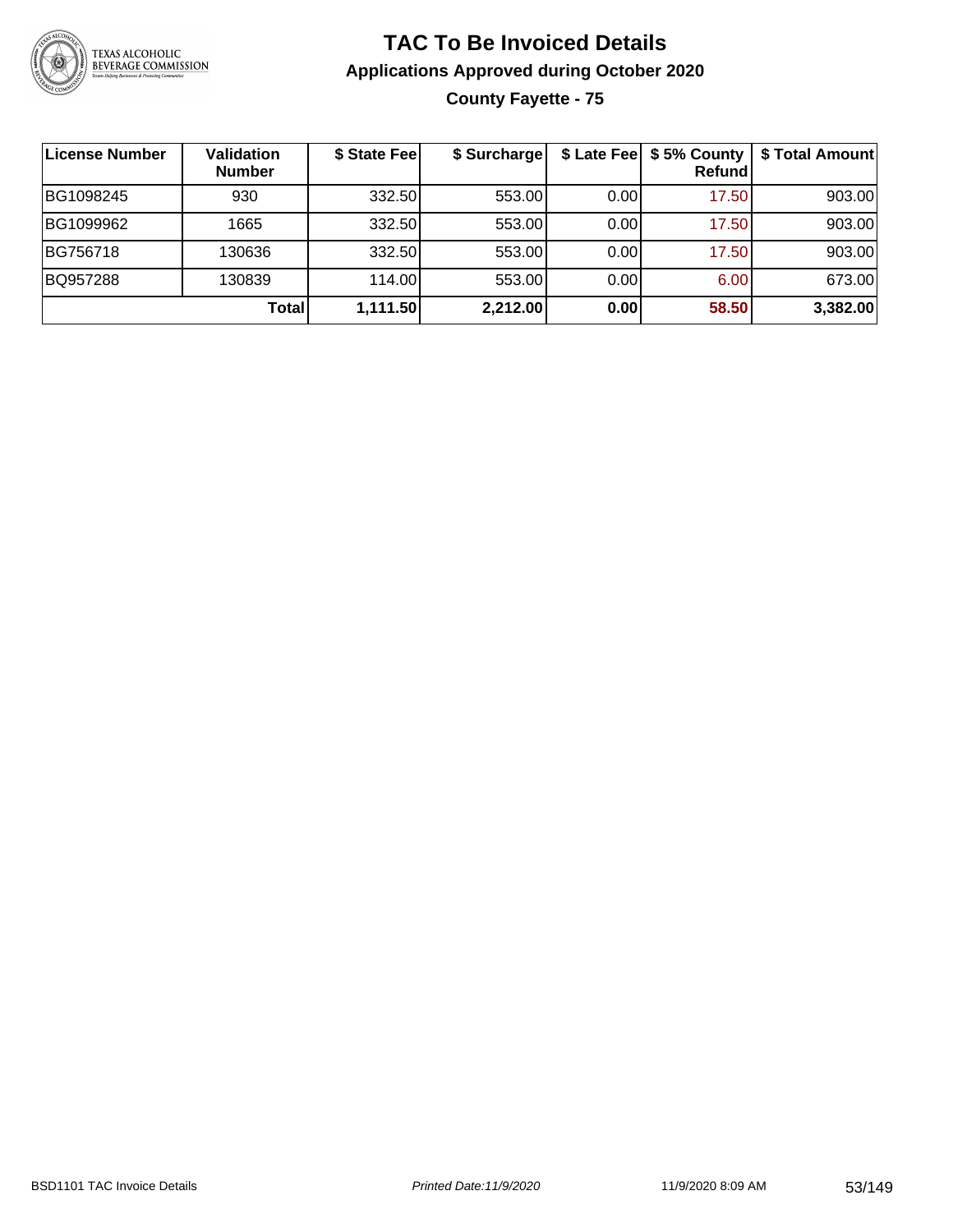

## **TAC To Be Invoiced Details Applications Approved during October 2020 County Foard - 78**

| License Number  | Validation<br><b>Number</b> | \$ State Fee |        |      | Refund | \$ Surcharge   \$ Late Fee   \$5% County   \$ Total Amount |
|-----------------|-----------------------------|--------------|--------|------|--------|------------------------------------------------------------|
| <b>BF818057</b> | 130389                      | 114.00       | 553.00 | 0.00 | 6.00   | 673.00                                                     |
|                 | Total                       | 114.00       | 553.00 | 0.00 | 6.00   | 673.00                                                     |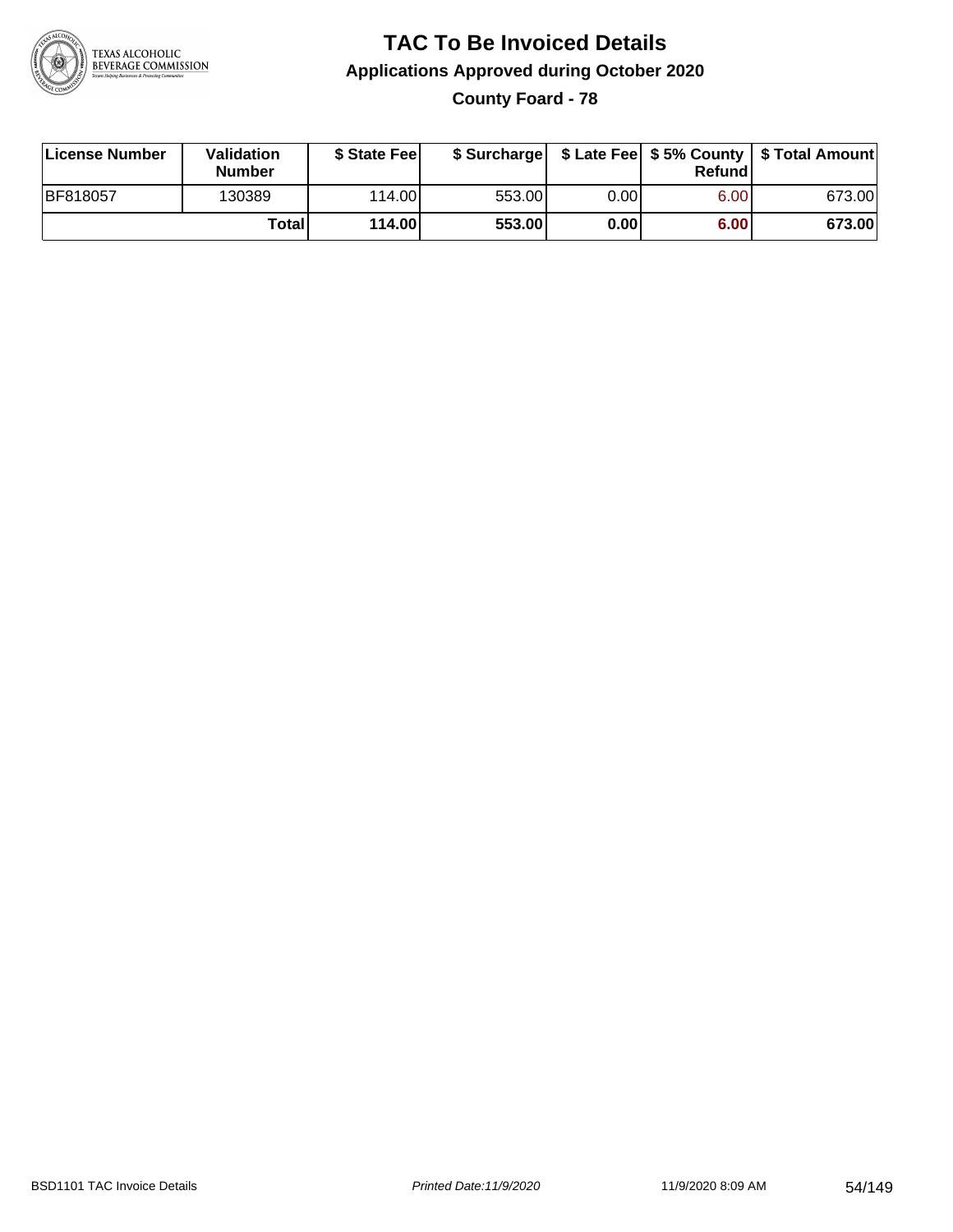

#### **TAC To Be Invoiced Details Applications Approved during October 2020 County Fort Bend - 79**

| <b>License Number</b> | Validation<br><b>Number</b> | \$ State Fee | \$ Surcharge | \$ Late Fee | \$5% County<br>Refund | \$ Total Amount |
|-----------------------|-----------------------------|--------------|--------------|-------------|-----------------------|-----------------|
| BQ1098022             | 60                          | 114.00       | 553.00       | 0.00        | 6.00                  | 673.00          |
| BQ1098519             | 84                          | 114.00       | 553.00       | 0.00        | 6.00                  | 673.00          |
| BE1099330             | 769                         | 285.00       | 553.00       | 0.00        | 15.00                 | 853.00          |
| BG1099345             | 1622                        | 332.50       | 553.00       | 0.00        | 17.50                 | 903.00          |
| BF1099347             | 1667                        | 114.00       | 553.00       | 0.00        | 6.00                  | 673.00          |
| BG1099867             | 1801                        | 332.50       | 553.00       | 0.00        | 17.50                 | 903.00          |
| BQ1099396             | 1849                        | 114.00       | 553.00       | 0.00        | 6.00                  | 673.00          |
| BQ1099568             | 1850                        | 114.00       | 553.00       | 0.00        | 6.00                  | 673.00          |
| BG1098019             | 8643                        | 332.50       | 553.00       | 0.00        | 17.50                 | 903.00          |
| BG1029319             | 130361                      | 332.50       | 553.00       | 0.00        | 17.50                 | 903.00          |
| BG820216              | 130792                      | 332.50       | 553.00       | 0.00        | 17.50                 | 903.00          |
| BQ730078              | 131367                      | 114.00       | 553.00       | 0.00        | 6.00                  | 673.00          |
|                       | <b>Total</b>                | 2,631.50     | 6,636.00     | 0.00        | 138.50                | 9,406.00        |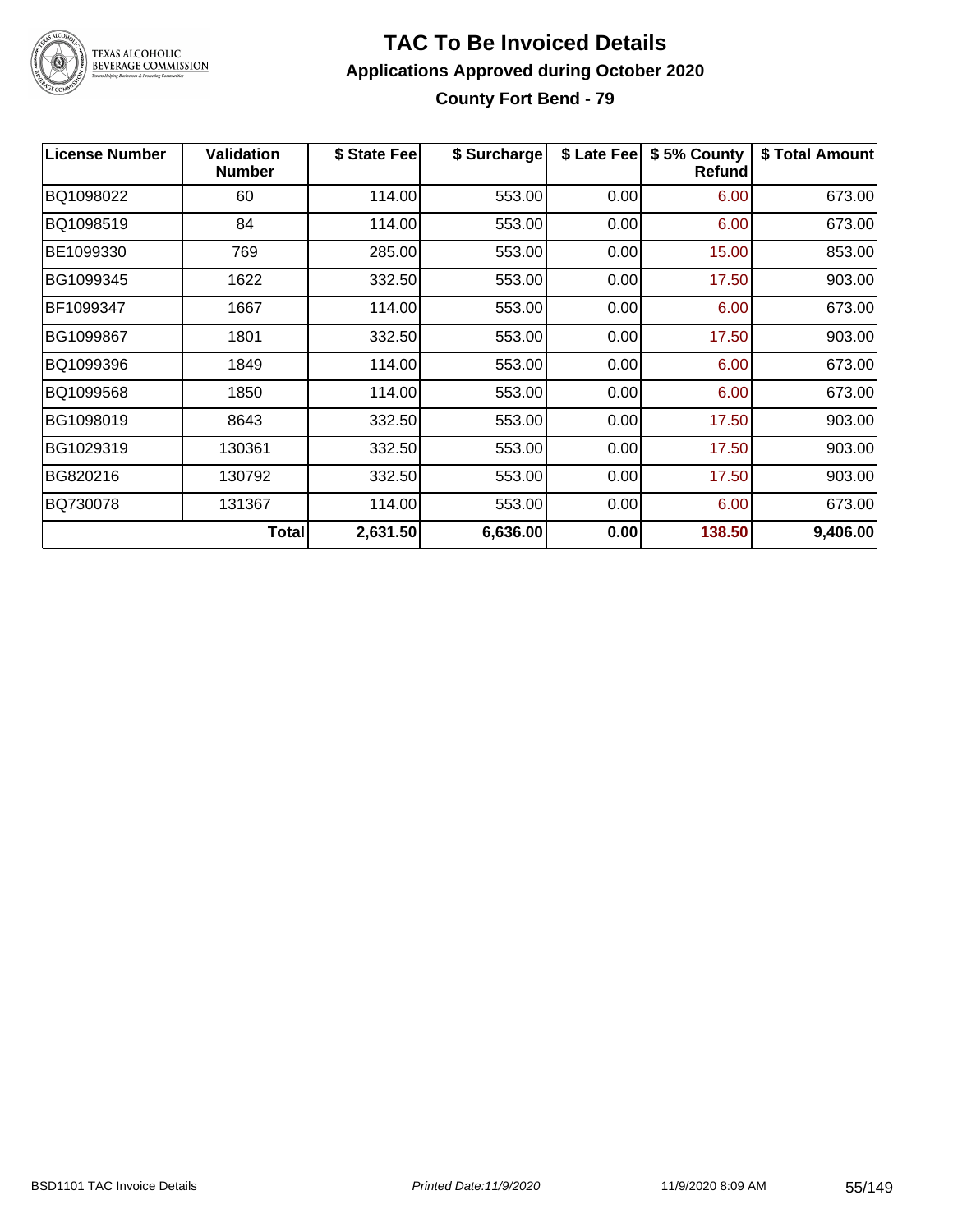

## **TAC To Be Invoiced Details Applications Approved during October 2020 County Frio - 82**

| License Number | <b>Validation</b><br><b>Number</b> | \$ State Fee | \$ Surcharge |      | \$ Late Fee   \$5% County  <br>Refund | \$ Total Amount |
|----------------|------------------------------------|--------------|--------------|------|---------------------------------------|-----------------|
| BQ1031194      | 131026                             | 114.00       | 553.00       | 0.00 | 6.00                                  | 673.00          |
| BQ758708       | 131349                             | 114.00       | 553.00       | 0.00 | 6.00                                  | 673.00          |
| BQ1031812      | 131509                             | 114.00       | 553.00       | 0.00 | 6.00                                  | 673.00          |
|                | Totall                             | 342.00       | 1,659.00     | 0.00 | 18.00                                 | 2,019.00        |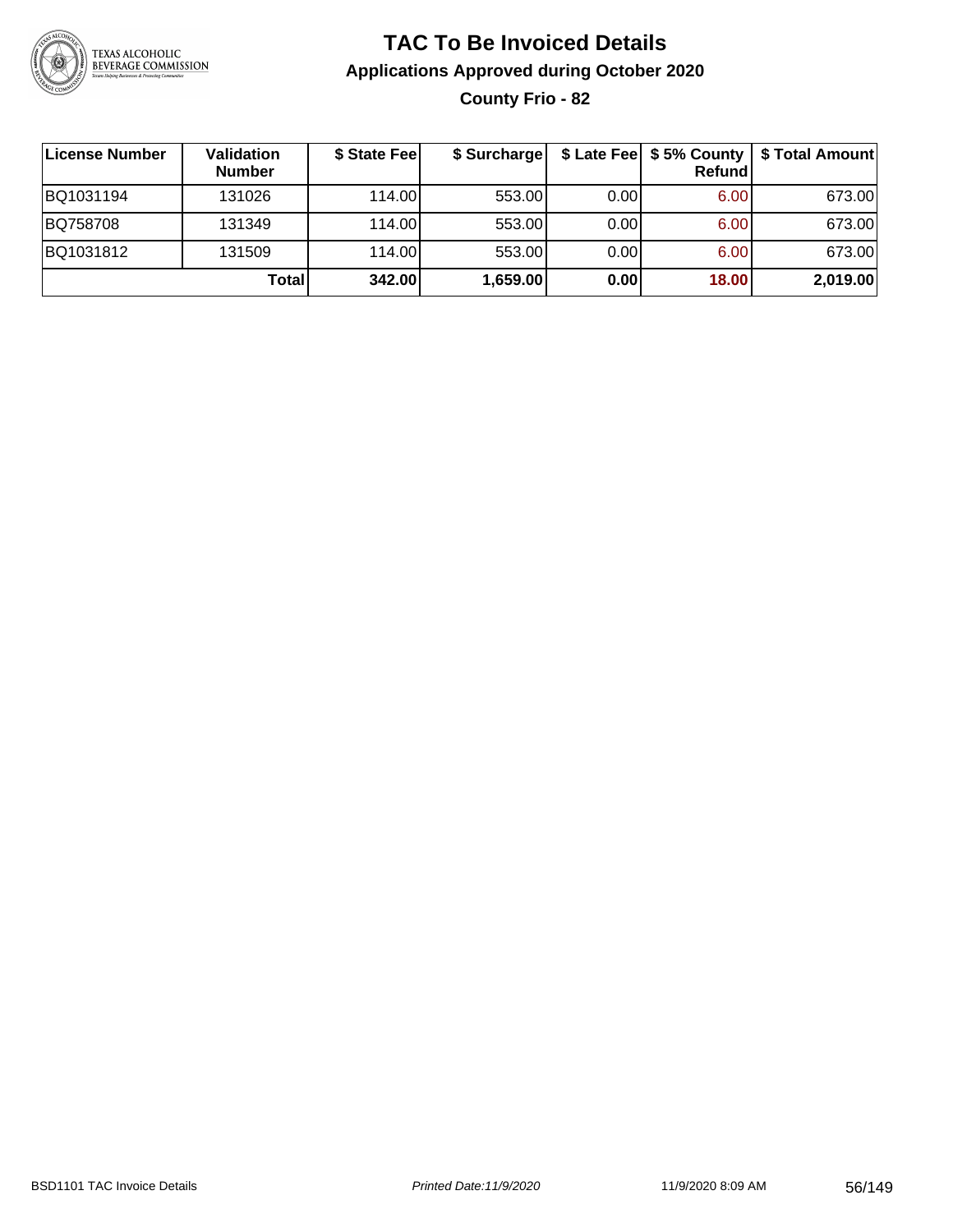

#### **TAC To Be Invoiced Details Applications Approved during October 2020 County Galveston - 84**

| <b>License Number</b> | <b>Validation</b><br><b>Number</b> | \$ State Fee | \$ Surcharge |        | \$ Late Fee   \$5% County<br>Refund | \$ Total Amount |
|-----------------------|------------------------------------|--------------|--------------|--------|-------------------------------------|-----------------|
| BQ1099864             | 611                                | 114.00       | 553.00       | 0.00   | 6.00                                | 673.00          |
| BQ1099108             | 1585                               | 114.00       | 553.00       | 0.00   | 6.00                                | 673.00          |
| BG1099578             | 8020                               | 332.50       | 553.00       | 0.00   | 17.50                               | 903.00          |
| BQ1097998             | 8737                               | 114.00       | 553.00       | 0.00   | 6.00                                | 673.00          |
| BG1099588             | 8952                               | 332.50       | 553.00       | 0.00   | 17.50                               | 903.00          |
| BL1027557             | 129384                             | 475.00       | 327.00       | 0.00   | 25.00                               | 827.00          |
| BF818040              | 129722                             | 114.00       | 553.00       | 0.00   | 6.00                                | 673.00          |
| BG604143              | 130151                             | 332.50       | 553.00       | 0.00   | 17.50                               | 903.00          |
| BG817984              | 130333                             | 332.50       | 553.00       | 0.00   | 17.50                               | 903.00          |
| BG541200              | 130465                             | 332.50       | 553.00       | 100.00 | 17.50                               | 1,003.00        |
| BL541200              | 130465                             | 475.00       | 327.00       | 100.00 | 25.00                               | 927.00          |
| BF1030280             | 130804                             | 114.00       | 553.00       | 0.00   | 6.00                                | 673.00          |
| BG955277              | 130922                             | 332.50       | 553.00       | 0.00   | 17.50                               | 903.00          |
| BQ1031792             | 130924                             | 114.00       | 553.00       | 0.00   | 6.00                                | 673.00          |
| BF638236              | 130953                             | 114.00       | 553.00       | 0.00   | 6.00                                | 673.00          |
| BG955771              | 500364                             | 332.50       | 553.00       | 0.00   | 17.50                               | 903.00          |
| BF300194              | 516044                             | 114.00       | 553.00       | 0.00   | 6.00                                | 673.00          |
| BF1026611             | 516158                             | 114.00       | 553.00       | 0.00   | 6.00                                | 673.00          |
| BF100080              | 516207                             | 114.00       | 553.00       | 0.00   | 6.00                                | 673.00          |
| BG437295              | 516383                             | 332.50       | 553.00       | 0.00   | 17.50                               | 903.00          |
|                       | <b>Total</b>                       | 4,750.00     | 10,608.00    | 200.00 | 250.00                              | 15,808.00       |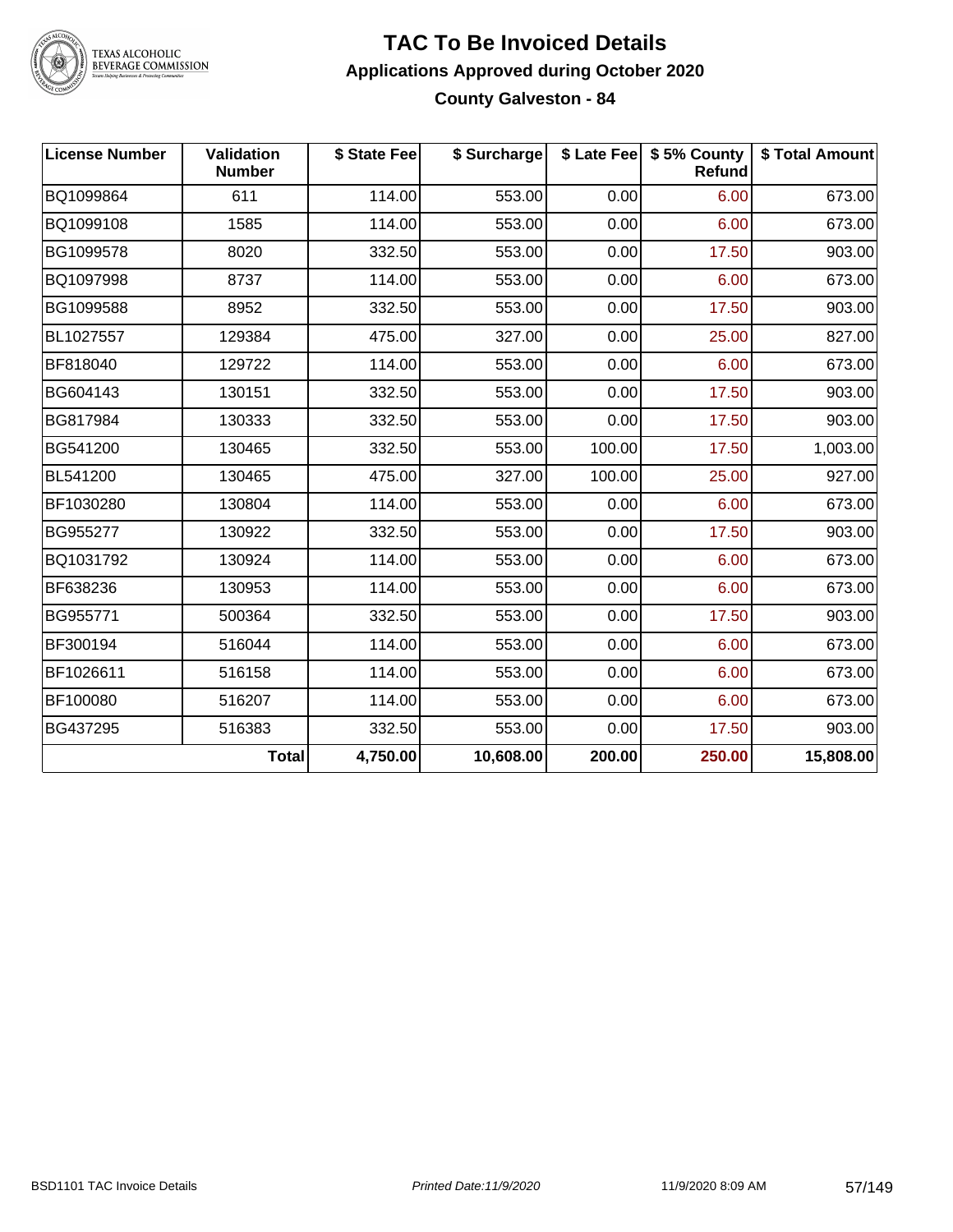

## **TAC To Be Invoiced Details Applications Approved during October 2020 County Garza - 85**

**License Number Validation Number \$ State Fee \$ Surcharge \$ Late Fee \$ 5% County Refund \$ Total Amount** BG954407 | 130407 | 332.50| 553.00| 0.00| 17.50| 903.00 **Total 332.50 553.00 0.00 17.50 903.00**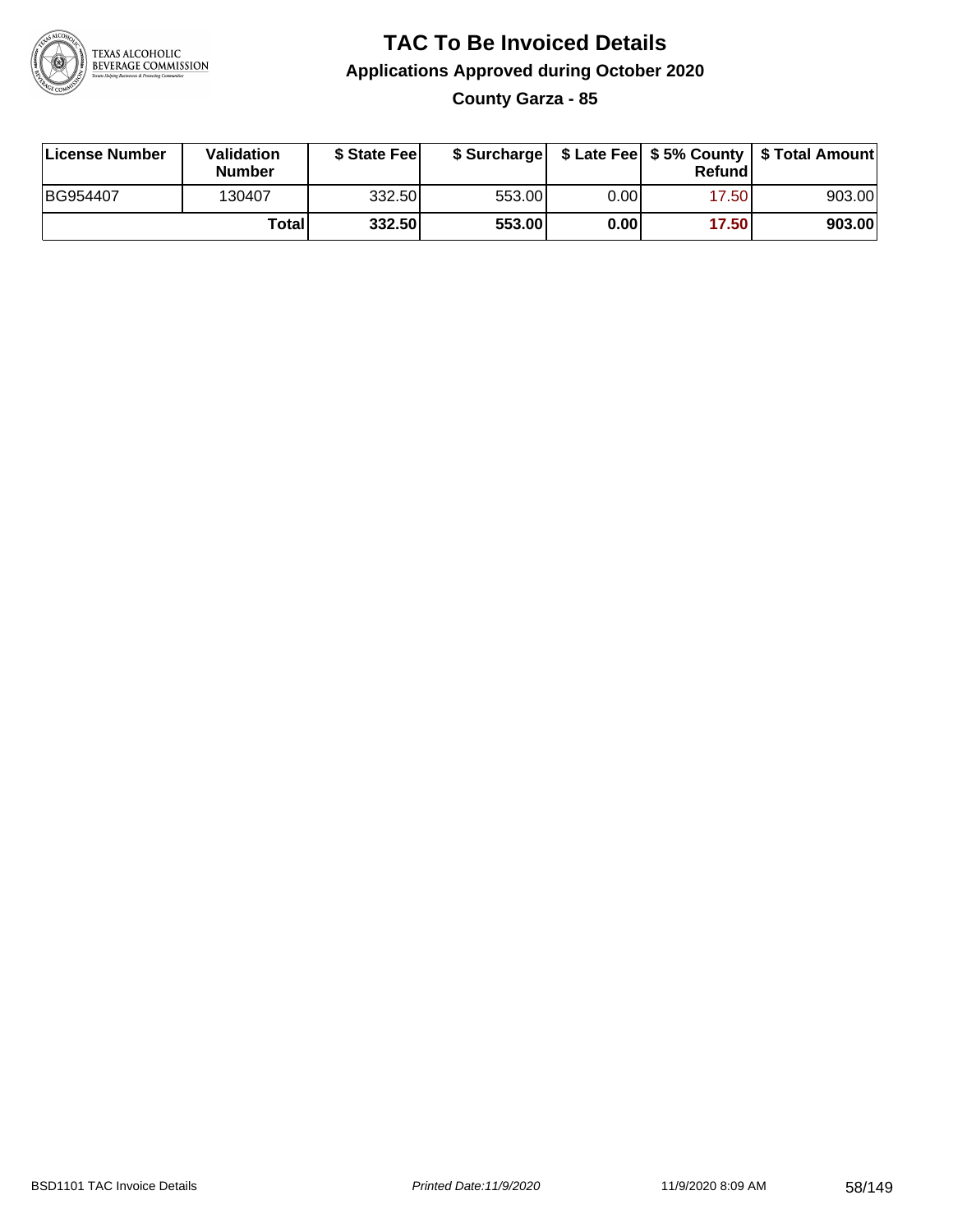

## **TAC To Be Invoiced Details Applications Approved during October 2020 County Gillespie - 86**

| ∣License Number | Validation<br><b>Number</b> | \$ State Fee | \$ Surcharge |        | Refundl | \$ Late Fee   \$5% County   \$ Total Amount |
|-----------------|-----------------------------|--------------|--------------|--------|---------|---------------------------------------------|
| BG1099080       | 9000                        | 332.50       | 553.00       | 0.00   | 17.50   | 903.00                                      |
| BG1025933       | 129984                      | 332.50       | 553.00       | 0.00   | 17.50   | 903.00                                      |
| BG561947        | 130081                      | 332.50       | 553.00       | 100.00 | 17.50   | 1,003.00                                    |
|                 | Totall                      | 997.50       | 1,659.00     | 100.00 | 52.50   | 2,809.00                                    |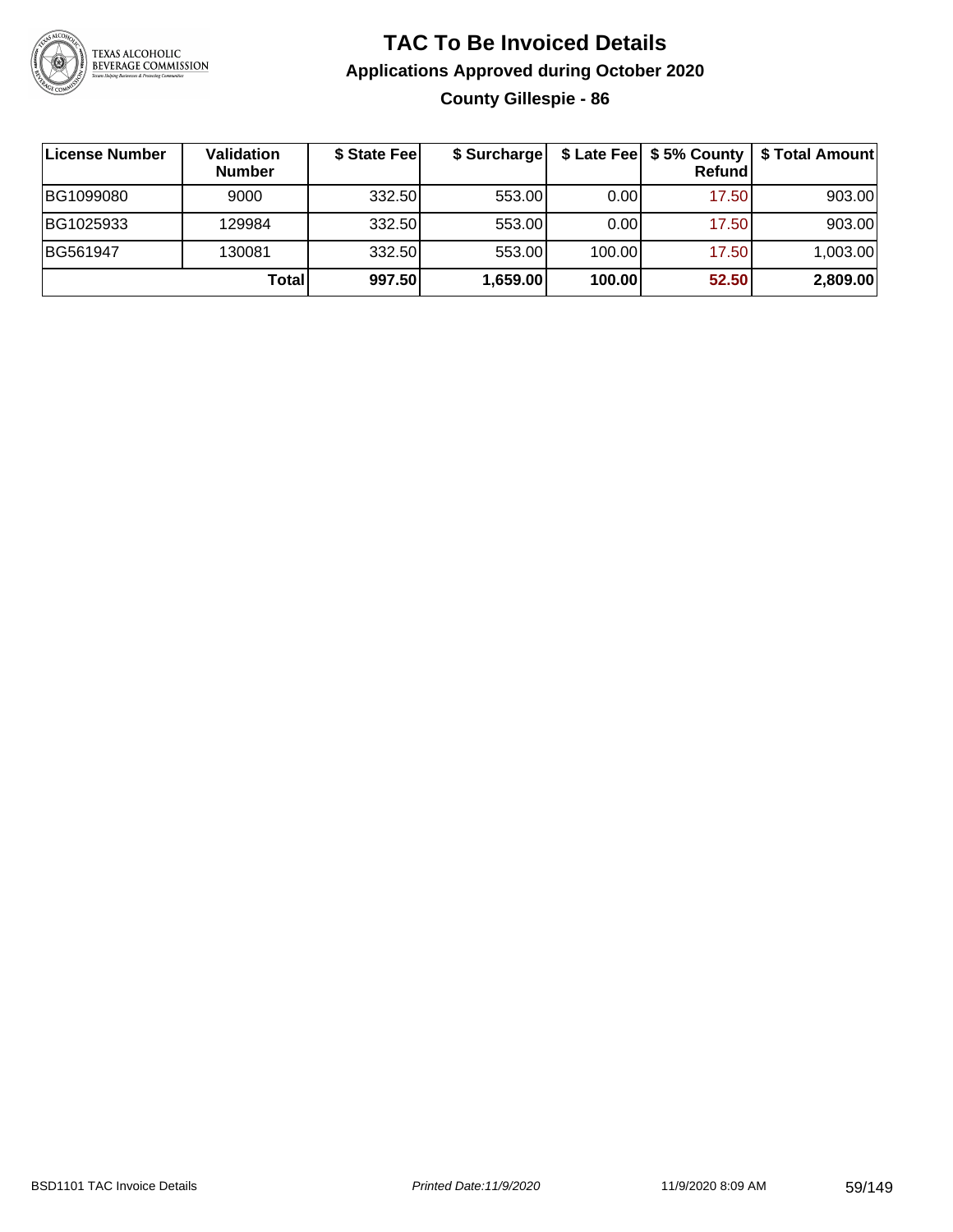

**County Gonzales - 89**

| License Number | Validation<br><b>Number</b> | \$ State Feel |        |      | Refundl | \$ Surcharge   \$ Late Fee   \$5% County   \$ Total Amount |
|----------------|-----------------------------|---------------|--------|------|---------|------------------------------------------------------------|
| BF1032635      | 131543                      | 114.00        | 553.00 | 0.00 | 6.00    | 673.00                                                     |
|                | <b>Total</b>                | 114.00        | 553.00 | 0.00 | 6.00    | 673.00                                                     |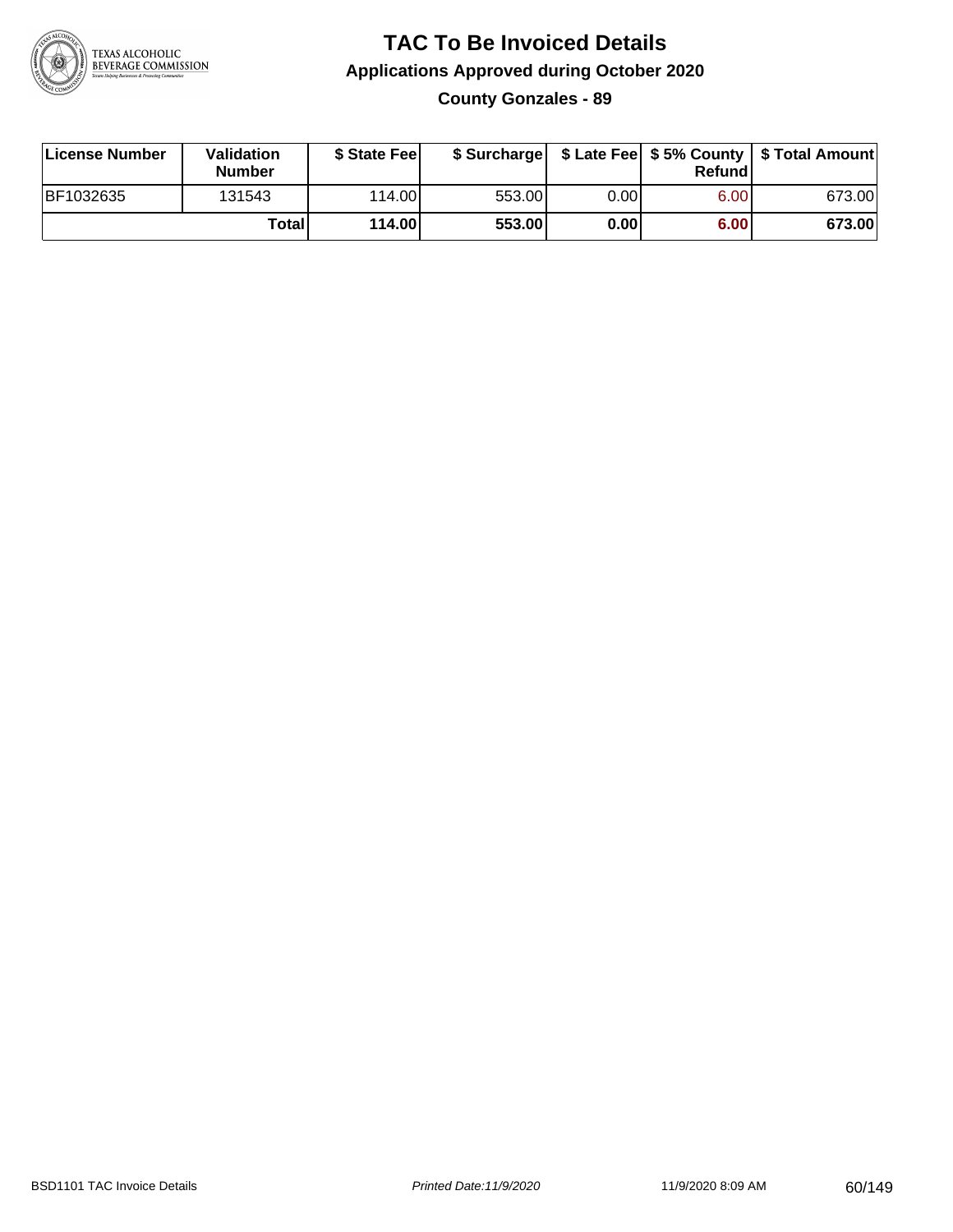

**County Gray - 90**

| License Number | Validation<br><b>Number</b> | \$ State Fee |        |      | Refundl | \$ Surcharge   \$ Late Fee   \$5% County   \$ Total Amount |
|----------------|-----------------------------|--------------|--------|------|---------|------------------------------------------------------------|
| BQ1030672      | 130841                      | 114.00       | 553.00 | 0.00 | 6.00    | 673.00                                                     |
|                | Totall                      | 114.00       | 553.00 | 0.00 | 6.00    | 673.00                                                     |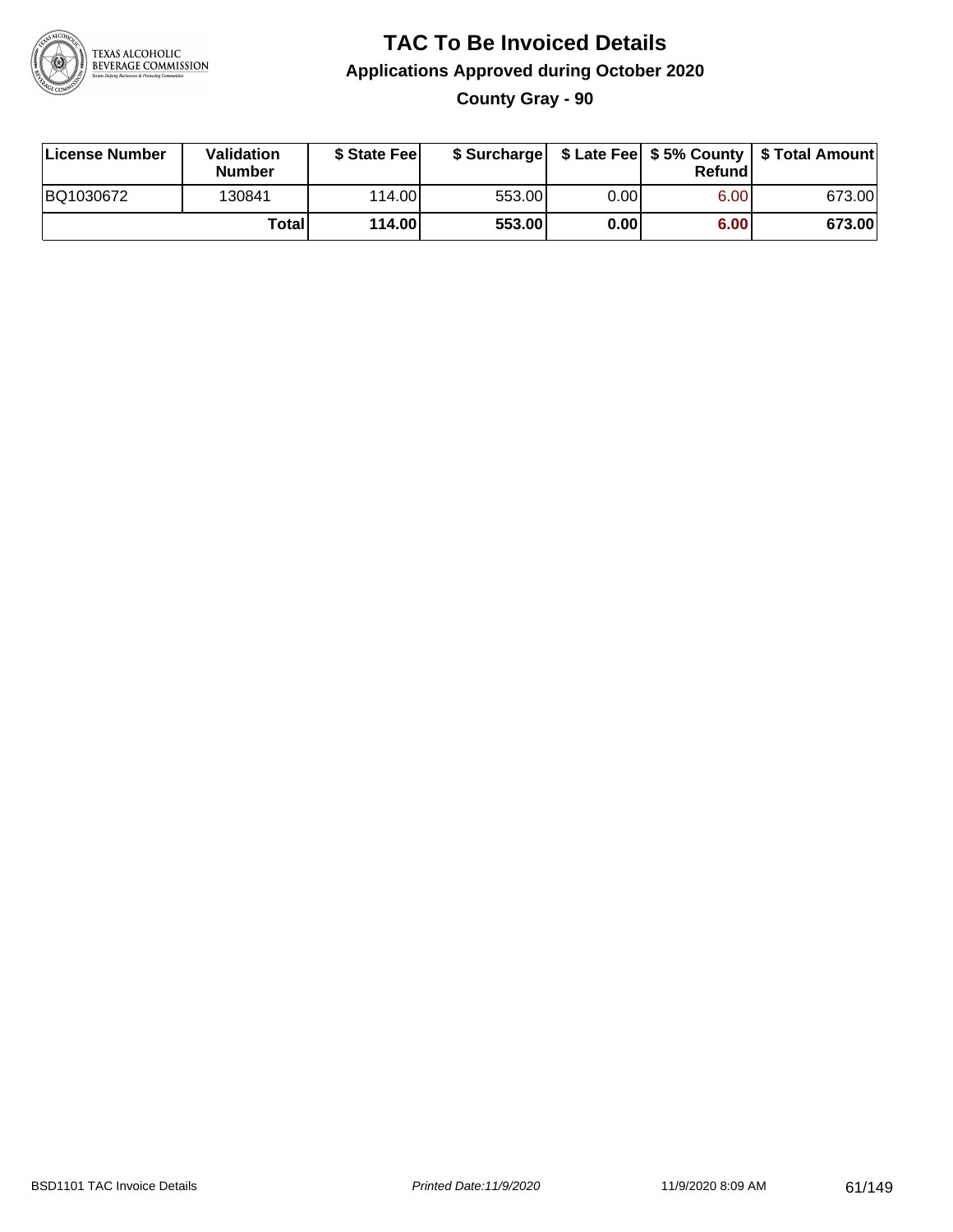

## **TAC To Be Invoiced Details Applications Approved during October 2020 County Grayson - 91**

| <b>License Number</b> | <b>Validation</b><br><b>Number</b> | \$ State Fee | \$ Surcharge | \$ Late Fee | \$5% County<br>Refundl | \$ Total Amount |
|-----------------------|------------------------------------|--------------|--------------|-------------|------------------------|-----------------|
| BQ1099542             | 417                                | 114.00       | 553.00       | 0.00        | 6.00                   | 673.00          |
| BQ1098680             | 730                                | 114.00       | 553.00       | 0.00        | 6.00                   | 673.00          |
| BF1030497             | 130147                             | 114.00       | 553.00       | 0.00        | 6.00                   | 673.00          |
| BF318755              | 130203                             | 114.00       | 553.00       | 0.00        | 6.00                   | 673.00          |
| BF320331              | 130205                             | 114.00       | 553.00       | 0.00        | 6.00                   | 673.00          |
| BG884254              | 130721                             | 332.50       | 553.00       | 0.00        | 17.50                  | 903.00          |
|                       | Total                              | 902.50       | 3,318.00     | 0.00        | 47.50                  | 4,268.00        |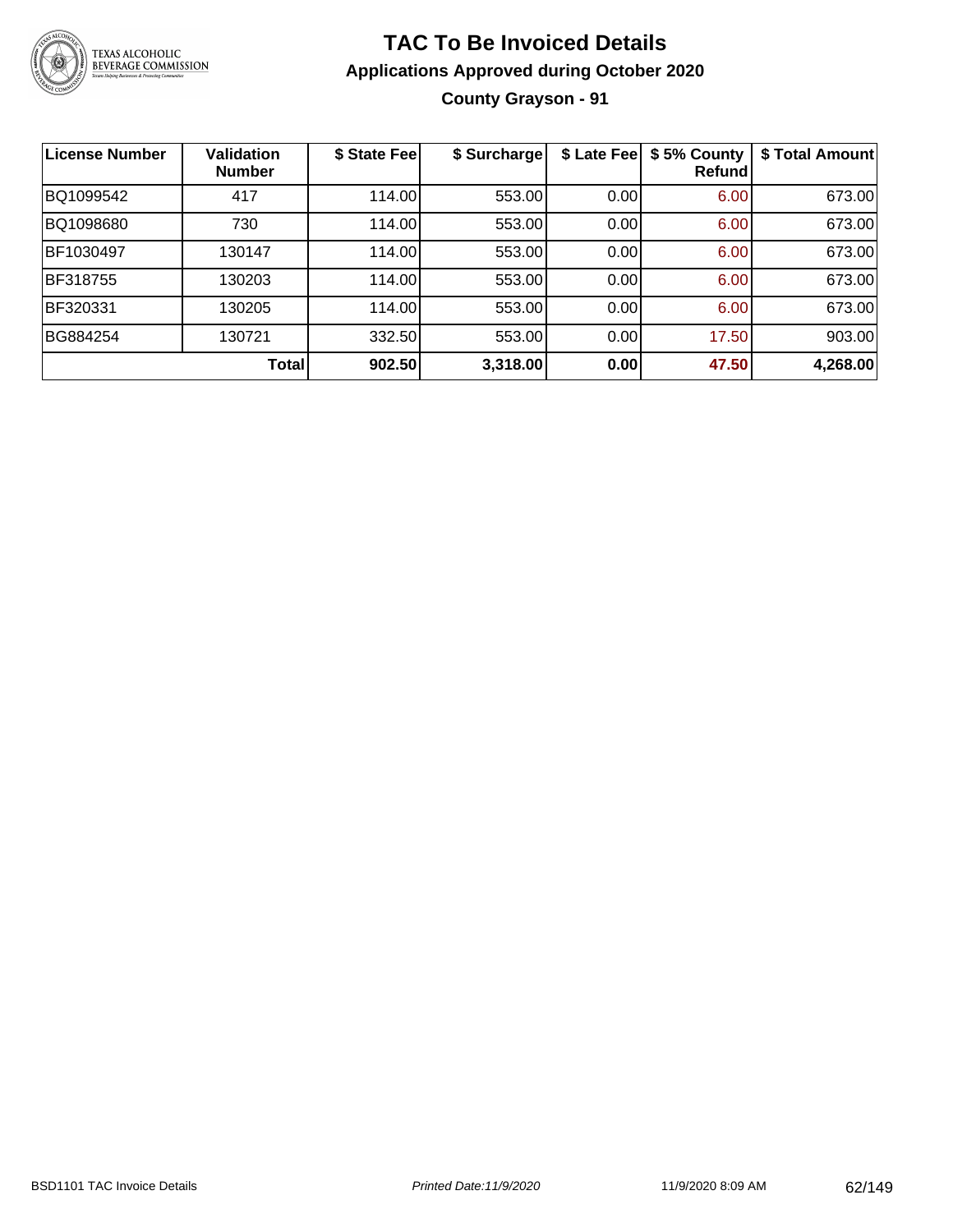

## **TAC To Be Invoiced Details Applications Approved during October 2020 County Gregg - 92**

| License Number | <b>Validation</b><br><b>Number</b> | \$ State Fee | \$ Surcharge |      | Refund | \$ Late Fee   \$5% County   \$ Total Amount |
|----------------|------------------------------------|--------------|--------------|------|--------|---------------------------------------------|
| BF757002       | 129891                             | 114.00L      | 553.00       | 0.00 | 6.00   | 673.00                                      |
| BQ1029187      | 130838                             | 114.00       | 553.00       | 0.00 | 6.00   | 673.00                                      |
|                | Total                              | 228.00       | 1,106.00     | 0.00 | 12.00  | 1,346.00                                    |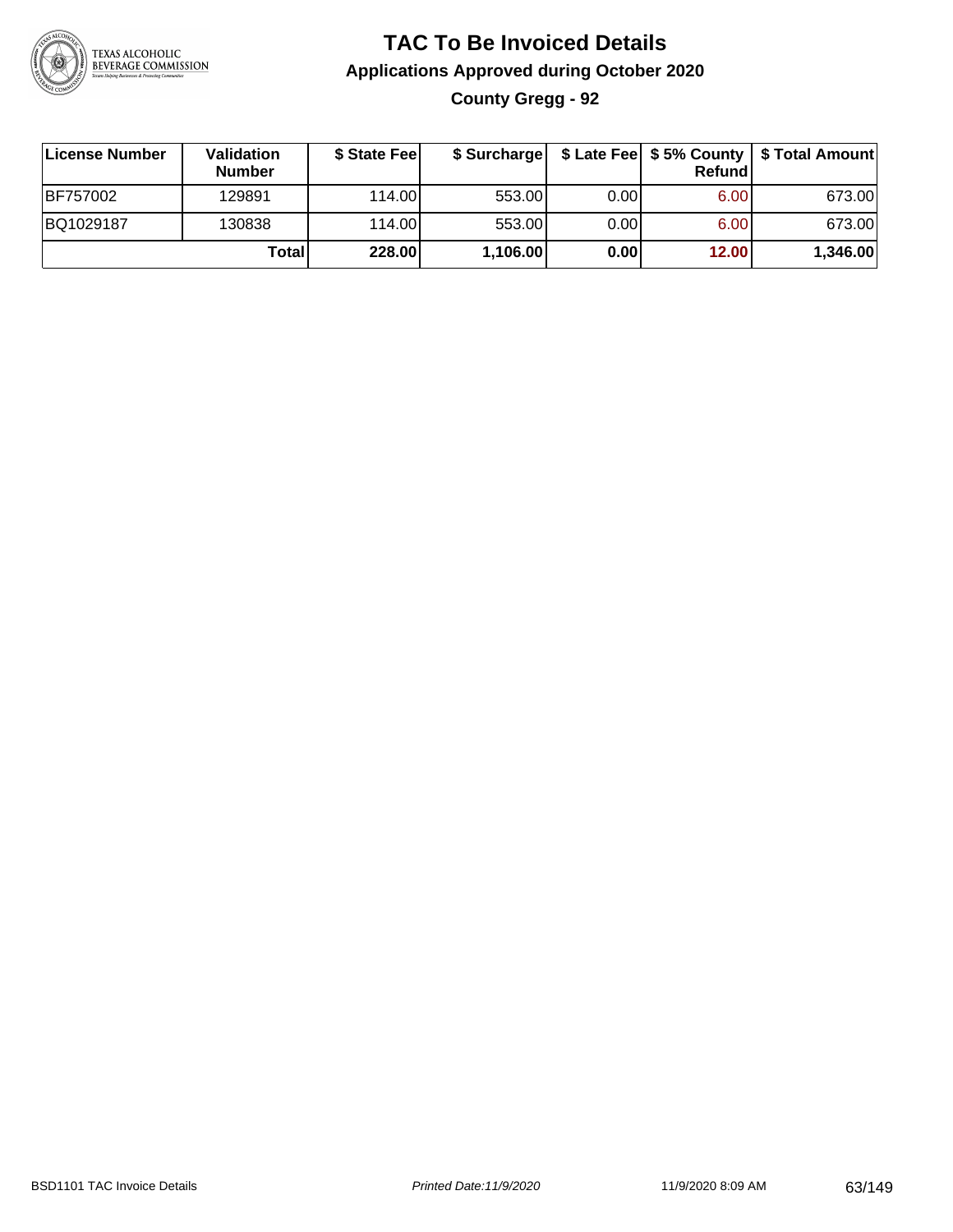

**County Grimes - 93**

| ∣License Number | <b>Validation</b><br><b>Number</b> | \$ State Fee | \$ Surcharge |      | Refundl | \$ Late Fee   \$5% County   \$ Total Amount |
|-----------------|------------------------------------|--------------|--------------|------|---------|---------------------------------------------|
| BG1029687       | 130106                             | 332.50       | 553.00       | 0.00 | 17.50   | 903.00                                      |
| BG820213        | 131065                             | 332.50       | 553.00       | 0.00 | 17.50   | 903.00                                      |
|                 | Totall                             | 665.00       | 1,106.00     | 0.00 | 35.00   | 1,806.00                                    |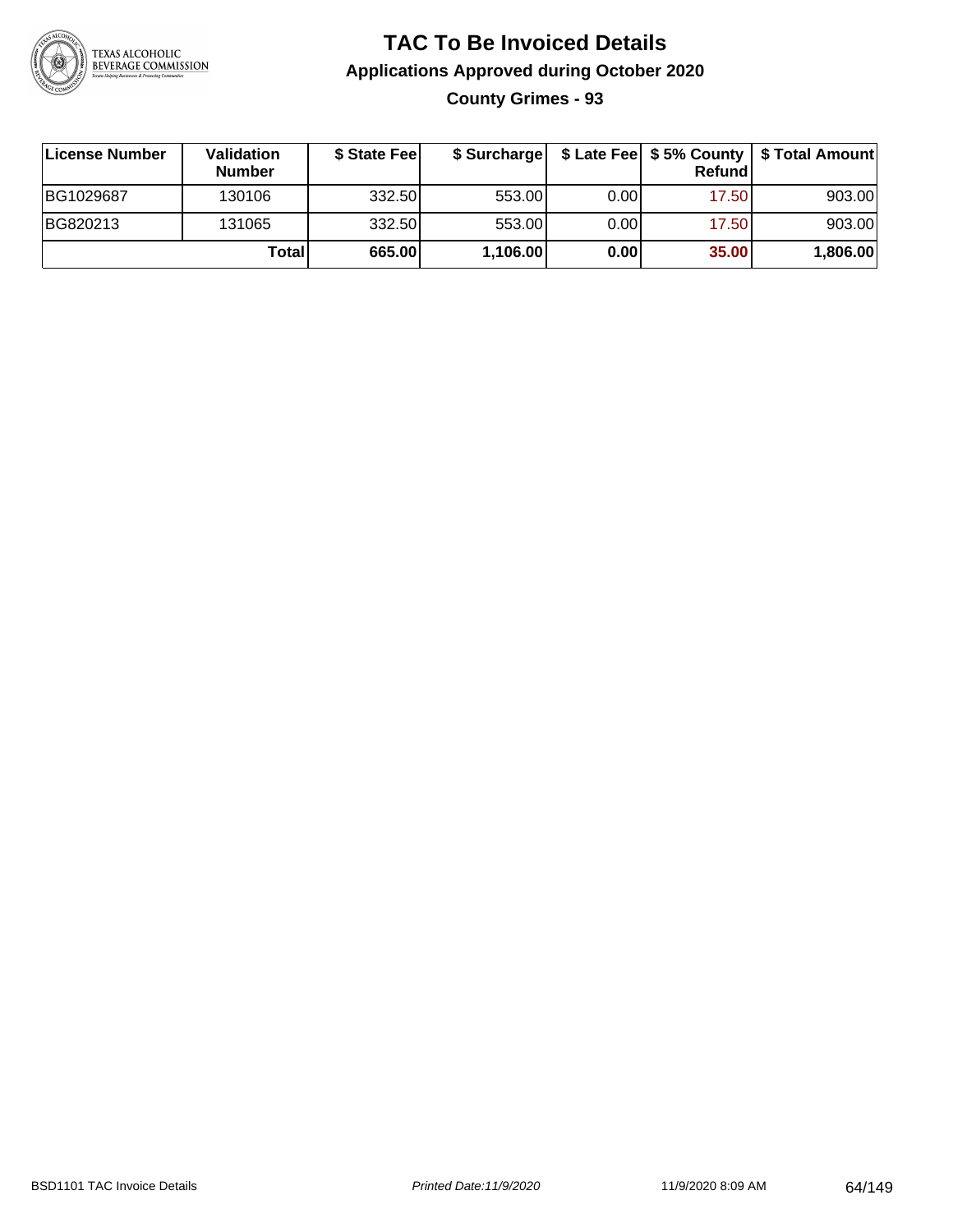

## **TAC To Be Invoiced Details Applications Approved during October 2020 County Guadalupe - 94**

| License Number | <b>Validation</b><br><b>Number</b> | \$ State Feel | \$ Surcharge |      | Refund | \$ Late Fee   \$5% County   \$ Total Amount |
|----------------|------------------------------------|---------------|--------------|------|--------|---------------------------------------------|
| BF1099420      | 235                                | 114.00L       | 553.00       | 0.00 | 6.00   | 673.00                                      |
| BQ1027255      | 130822                             | 114.00L       | 553.00       | 0.00 | 6.00   | 673.00                                      |
|                | Totall                             | 228.00        | 1,106.00     | 0.00 | 12.00  | 1,346.00                                    |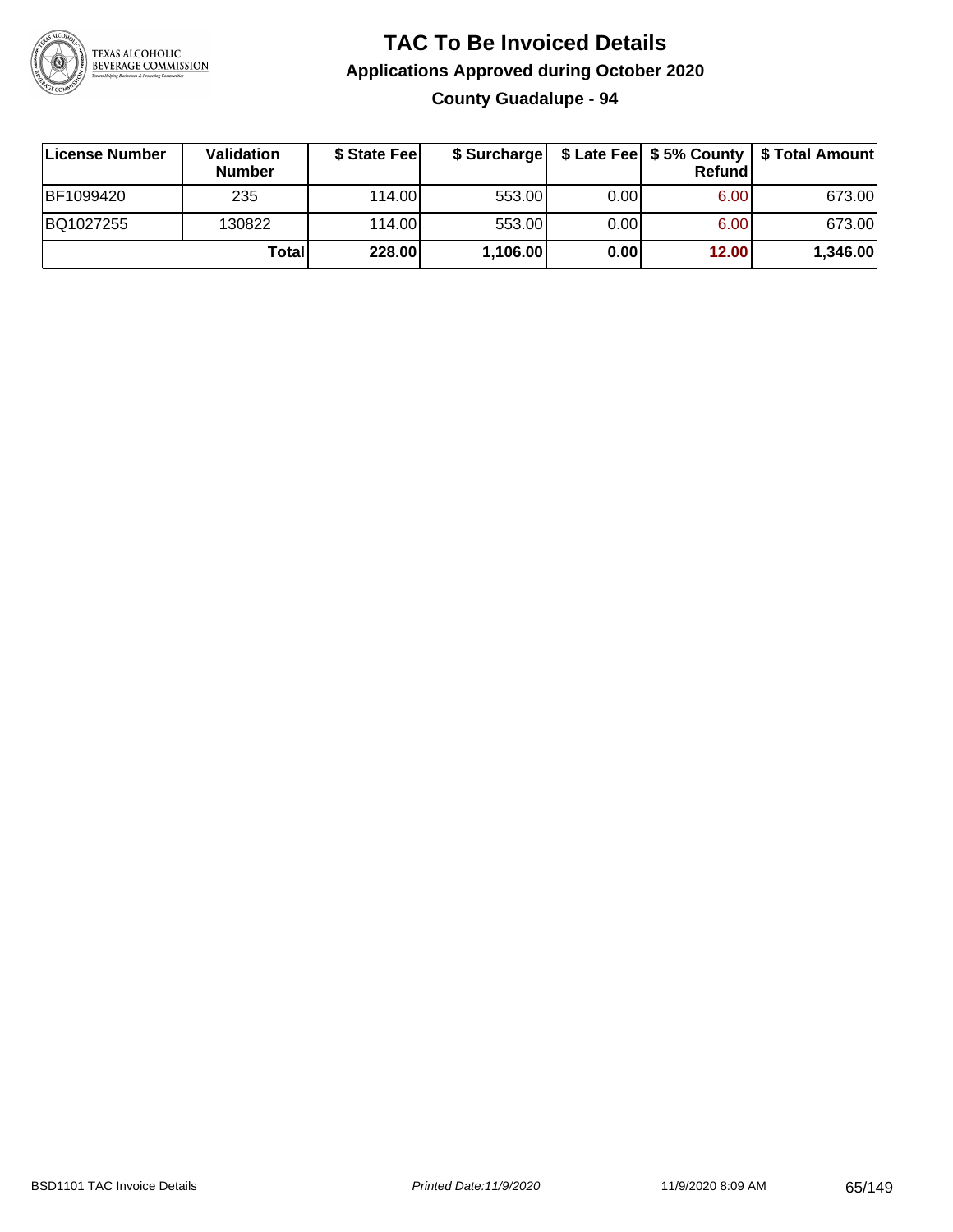

## **TAC To Be Invoiced Details Applications Approved during October 2020 County Hardin - 100**

| License Number | Validation<br><b>Number</b> | \$ State Fee |          |      | Refund | \$ Surcharge   \$ Late Fee   \$5% County   \$ Total Amount |
|----------------|-----------------------------|--------------|----------|------|--------|------------------------------------------------------------|
| IBF637070      | 130947                      | 114.00L      | 553.00   | 0.00 | 6.00   | 673.00                                                     |
| BF637075       | 130948                      | 114.00L      | 553.00   | 0.00 | 6.00   | 673.00                                                     |
|                | Total                       | 228.00       | 1,106.00 | 0.00 | 12.00  | 1,346.00                                                   |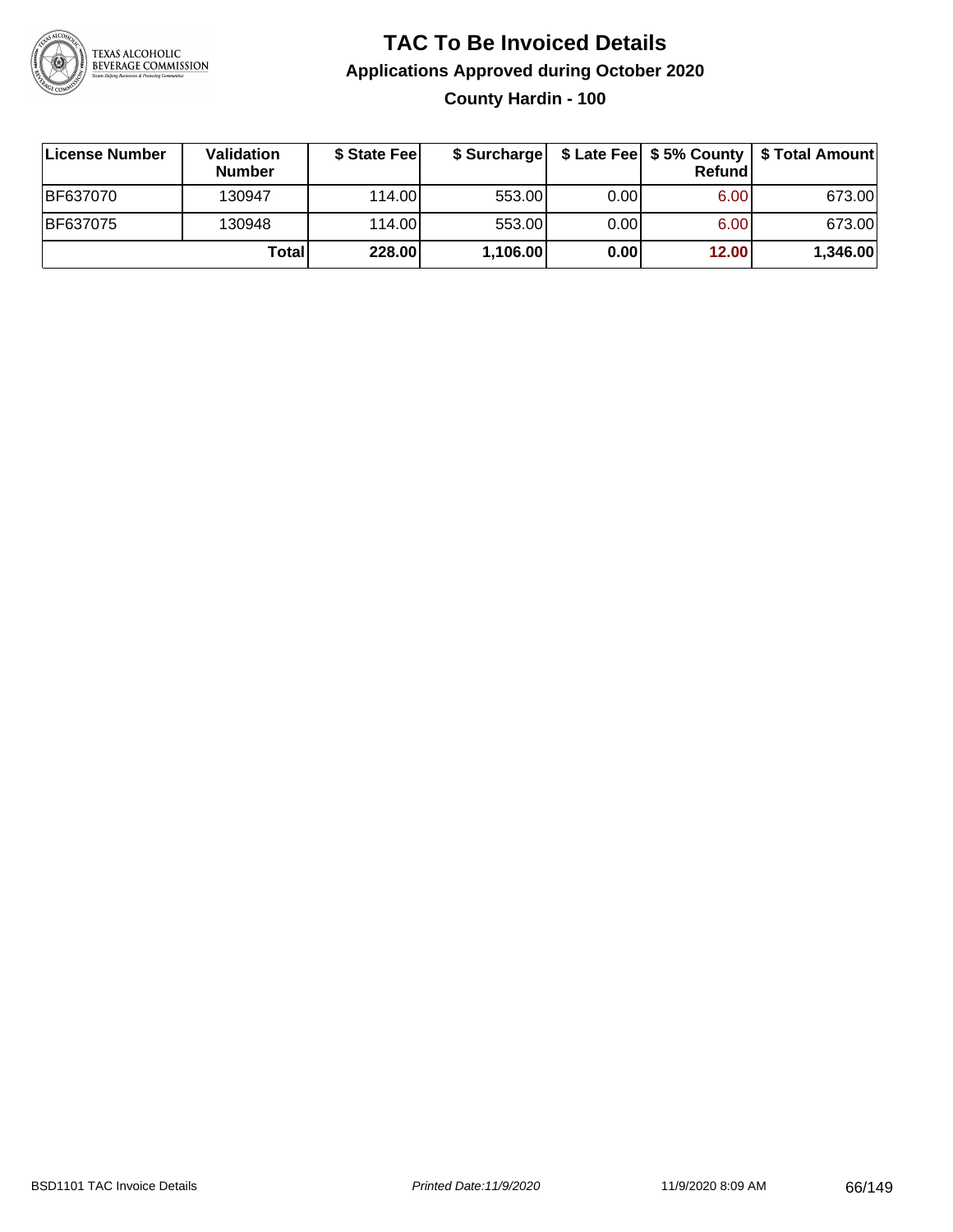

#### **TAC To Be Invoiced Details Applications Approved during October 2020 County Harris - 101**

| License Number | Validation<br><b>Number</b> | \$ State Fee | \$ Surcharge |      | \$ Late Fee   \$5% County<br>Refund | \$ Total Amount |
|----------------|-----------------------------|--------------|--------------|------|-------------------------------------|-----------------|
| BQ1099443      | 55                          | 114.00       | 553.00       | 0.00 | 6.00                                | 673.00          |
| BQ1098927      | 56                          | 114.00       | 553.00       | 0.00 | 6.00                                | 673.00          |
| BQ1098052      | 59                          | 114.00       | 553.00       | 0.00 | 6.00                                | 673.00          |
| BQ1100118      | 63                          | 114.00       | 553.00       | 0.00 | 6.00                                | 673.00          |
| BQ1098260      | 79                          | 114.00       | 553.00       | 0.00 | 6.00                                | 673.00          |
| BG1099092      | 82                          | 1,900.00     | 553.00       | 0.00 | 100.00                              | 2,553.00        |
| BL1099092      | 82                          | 475.00       | 327.00       | 0.00 | 25.00                               | 827.00          |
| BQ1099739      | 155                         | 114.00       | 553.00       | 0.00 | 6.00                                | 673.00          |
| BF1099196      | 219                         | 114.00       | 553.00       | 0.00 | 6.00                                | 673.00          |
| BQ1099343      | 281                         | 114.00       | 553.00       | 0.00 | 6.00                                | 673.00          |
| BQ1098436      | 293                         | 114.00       | 553.00       | 0.00 | 6.00                                | 673.00          |
| BQ1099260      | 294                         | 114.00       | 553.00       | 0.00 | 6.00                                | 673.00          |
| BG1099908      | 515                         | 1,900.00     | 553.00       | 0.00 | 100.00                              | 2,553.00        |
| BG1099191      | 560                         | 1,900.00     | 553.00       | 0.00 | 100.00                              | 2,553.00        |
| BG1100142      | 744                         | 1,900.00     | 553.00       | 0.00 | 100.00                              | 2,553.00        |
| BF1099453      | 771                         | 114.00       | 553.00       | 0.00 | 6.00                                | 673.00          |
| BG1100171      | 773                         | 1,900.00     | 553.00       | 0.00 | 100.00                              | 2,553.00        |
| BG1098888      | 860                         | 1,900.00     | 553.00       | 0.00 | 100.00                              | 2,553.00        |
| BG1098762      | 886                         | 1,900.00     | 553.00       | 0.00 | 100.00                              | 2,553.00        |
| BQ1099506      | 902                         | 114.00       | 553.00       | 0.00 | 6.00                                | 673.00          |
| BG1098001      | 929                         | 1,900.00     | 553.00       | 0.00 | 100.00                              | 2,553.00        |
| BQ1098549      | 1015                        | 114.00       | 553.00       | 0.00 | 6.00                                | 673.00          |
| BG1099011      | 1092                        | 1,900.00     | 553.00       | 0.00 | 100.00                              | 2,553.00        |
| BQ1098926      | 1193                        | 114.00       | 553.00       | 0.00 | 6.00                                | 673.00          |
| BG1099082      | 1227                        | 1,900.00     | 553.00       | 0.00 | 100.00                              | 2,553.00        |
| BQ1099442      | 1296                        | 114.00       | 553.00       | 0.00 | 6.00                                | 673.00          |
| BF1098216      | 1314                        | 114.00       | 553.00       | 0.00 | 6.00                                | 673.00          |
| BF1098101      | 1315                        | 114.00       | 553.00       | 0.00 | 6.00                                | 673.00          |
| BQ1098437      | 1316                        | 114.00       | 553.00       | 0.00 | 6.00                                | 673.00          |
| BG1099447      | 1484                        | 1,900.00     | 553.00       | 0.00 | 100.00                              | 2,553.00        |
| BG1099633      | 1494                        | 1,900.00     | 553.00       | 0.00 | 100.00                              | 2,553.00        |
| BF1098706      | 1547                        | 114.00       | 553.00       | 0.00 | 6.00                                | 673.00          |
| BF1098627      | 1548                        | 114.00       | 553.00       | 0.00 | 6.00                                | 673.00          |
| BQ1098837      | 1581                        | 114.00       | 553.00       | 0.00 | 6.00                                | 673.00          |
| BF1098964      | 1676                        | 114.00       | 553.00       | 0.00 | 6.00                                | 673.00          |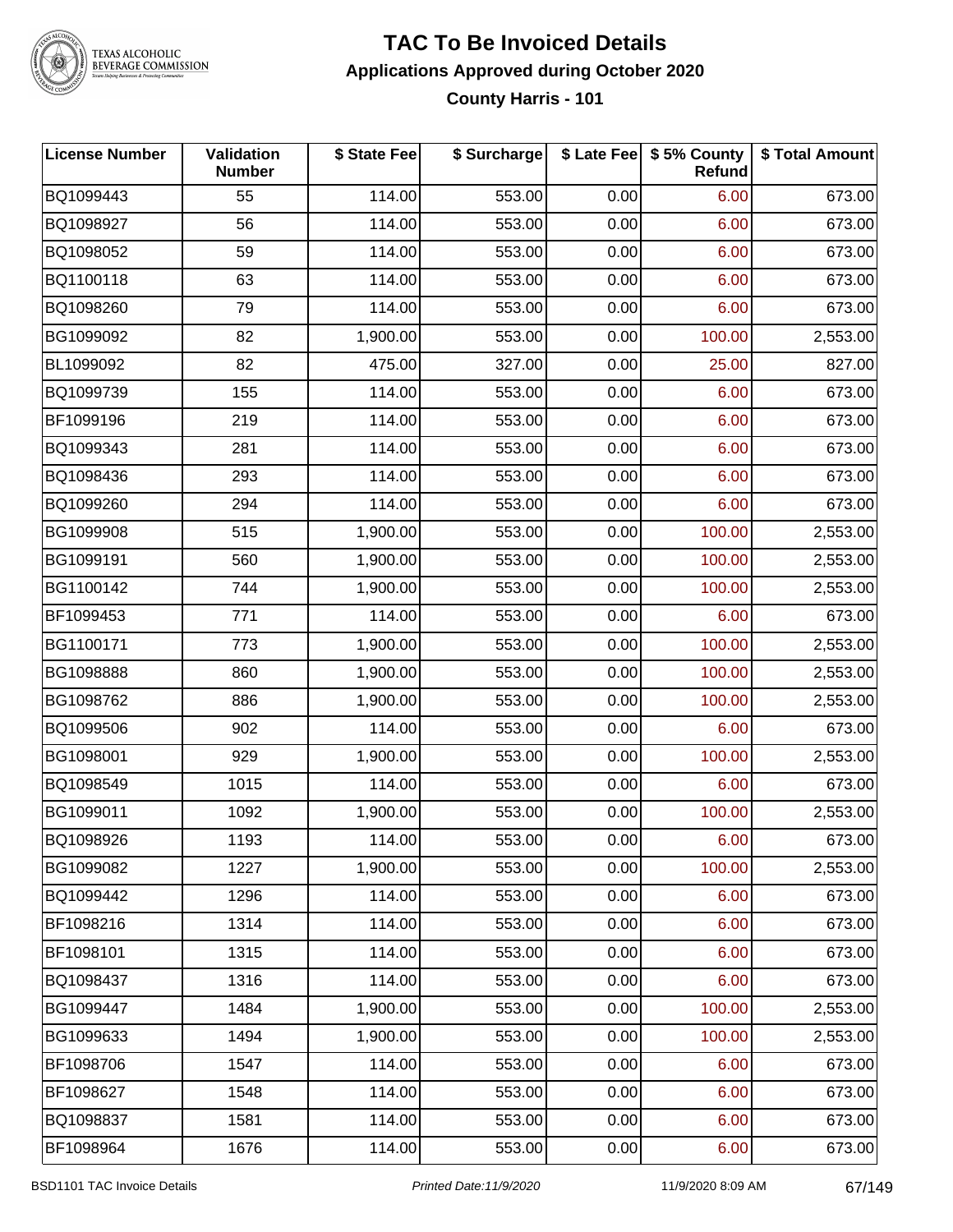| <b>License Number</b> | Validation<br><b>Number</b> | \$ State Fee | \$ Surcharge |      | \$ Late Fee   \$5% County<br>Refund | \$ Total Amount |
|-----------------------|-----------------------------|--------------|--------------|------|-------------------------------------|-----------------|
| BQ1099608             | 1677                        | 114.00       | 553.00       | 0.00 | 6.00                                | 673.00          |
| BF1100022             | 1692                        | 114.00       | 553.00       | 0.00 | 6.00                                | 673.00          |
| BG1099084             | 1693                        | 1,900.00     | 553.00       | 0.00 | 100.00                              | 2,553.00        |
| BQ1099444             | 1799                        | 114.00       | 553.00       | 0.00 | 6.00                                | 673.00          |
| BQ1099440             | 1852                        | 114.00       | 553.00       | 0.00 | 6.00                                | 673.00          |
| BQ1099412             | 1858                        | 114.00       | 553.00       | 0.00 | 6.00                                | 673.00          |
| BF1100065             | 1933                        | 114.00       | 553.00       | 0.00 | 6.00                                | 673.00          |
| BG1099552             | 1939                        | 1,900.00     | 553.00       | 0.00 | 100.00                              | 2,553.00        |
| BG1100073             | 2019                        | 1,900.00     | 553.00       | 0.00 | 100.00                              | 2,553.00        |
| BG1013669             | 7896                        | 1,425.00     | 553.00       | 0.00 | 75.00                               | 2,053.00        |
| BE603133              | 7943                        | 1,425.00     | 553.00       | 0.00 | 75.00                               | 2,053.00        |
| BL603133              | 7943                        | 475.00       | 327.00       | 0.00 | 25.00                               | 827.00          |
| BG1099078             | 8319                        | 1,900.00     | 553.00       | 0.00 | 100.00                              | 2,553.00        |
| BG1098028             | 8485                        | 1,900.00     | 553.00       | 0.00 | 100.00                              | 2,553.00        |
| BB1098811             | 8530                        | 570.00       | 701.00       | 0.00 | 30.00                               | 1,301.00        |
| BF1098124             | 8559                        | 114.00       | 553.00       | 0.00 | 6.00                                | 673.00          |
| BF1098981             | 8731                        | 114.00       | 553.00       | 0.00 | 6.00                                | 673.00          |
| BQ1098002             | 8739                        | 114.00       | 553.00       | 0.00 | 6.00                                | 673.00          |
| BF1099977             | 8741                        | 114.00       | 553.00       | 0.00 | 6.00                                | 673.00          |
| BQ1098816             | 8855                        | 114.00       | 553.00       | 0.00 | 6.00                                | 673.00          |
| BQ1098841             | 8918                        | 114.00       | 553.00       | 0.00 | 6.00                                | 673.00          |
| BG1030738             | 100475                      | 1,425.00     | 553.00       | 0.00 | 75.00                               | 2,053.00        |
| BL1030738             | 100475                      | 475.00       | 327.00       | 0.00 | 25.00                               | 827.00          |
| BQ885576              | 100525                      | 114.00       | 553.00       | 0.00 | 6.00                                | 673.00          |
| BF1034011             | 102179                      | 114.00       | 553.00       | 0.00 | 6.00                                | 673.00          |
| BQ725085              | 123247                      | 114.00       | 553.00       | 0.00 | 6.00                                | 673.00          |
| BG947610              | 125197                      | 1,425.00     | 553.00       | 0.00 | 75.00                               | 2,053.00        |
| BL947610              | 125197                      | 475.00       | 327.00       | 0.00 | 25.00                               | 827.00          |
| BG1027669             | 129819                      | 1,425.00     | 553.00       | 0.00 | 75.00                               | 2,053.00        |
| BP1027669             | 129819                      | 950.00       | 426.00       | 0.00 | 50.00                               | 1,426.00        |
| BG754155              | 129821                      | 1,425.00     | 553.00       | 0.00 | 75.00                               | 2,053.00        |
| BL754155              | 129821                      | 475.00       | 327.00       | 0.00 | 25.00                               | 827.00          |
| BF702038              | 129834                      | 114.00       | 553.00       | 0.00 | 6.00                                | 673.00          |
| BF223626              | 129875                      | 114.00       | 553.00       | 0.00 | 6.00                                | 673.00          |
| BG1026019             | 129875                      | 1,425.00     | 553.00       | 0.00 | 75.00                               | 2,053.00        |
| BG520506              | 129936                      | 1,425.00     | 553.00       | 0.00 | 75.00                               | 2,053.00        |
| BL520506              | 129936                      | 475.00       | 327.00       | 0.00 | 25.00                               | 827.00          |
| BF728719              | 129940                      | 114.00       | 553.00       | 0.00 | 6.00                                | 673.00          |
| BG955637              | 129943                      | 1,425.00     | 553.00       | 0.00 | 75.00                               | 2,053.00        |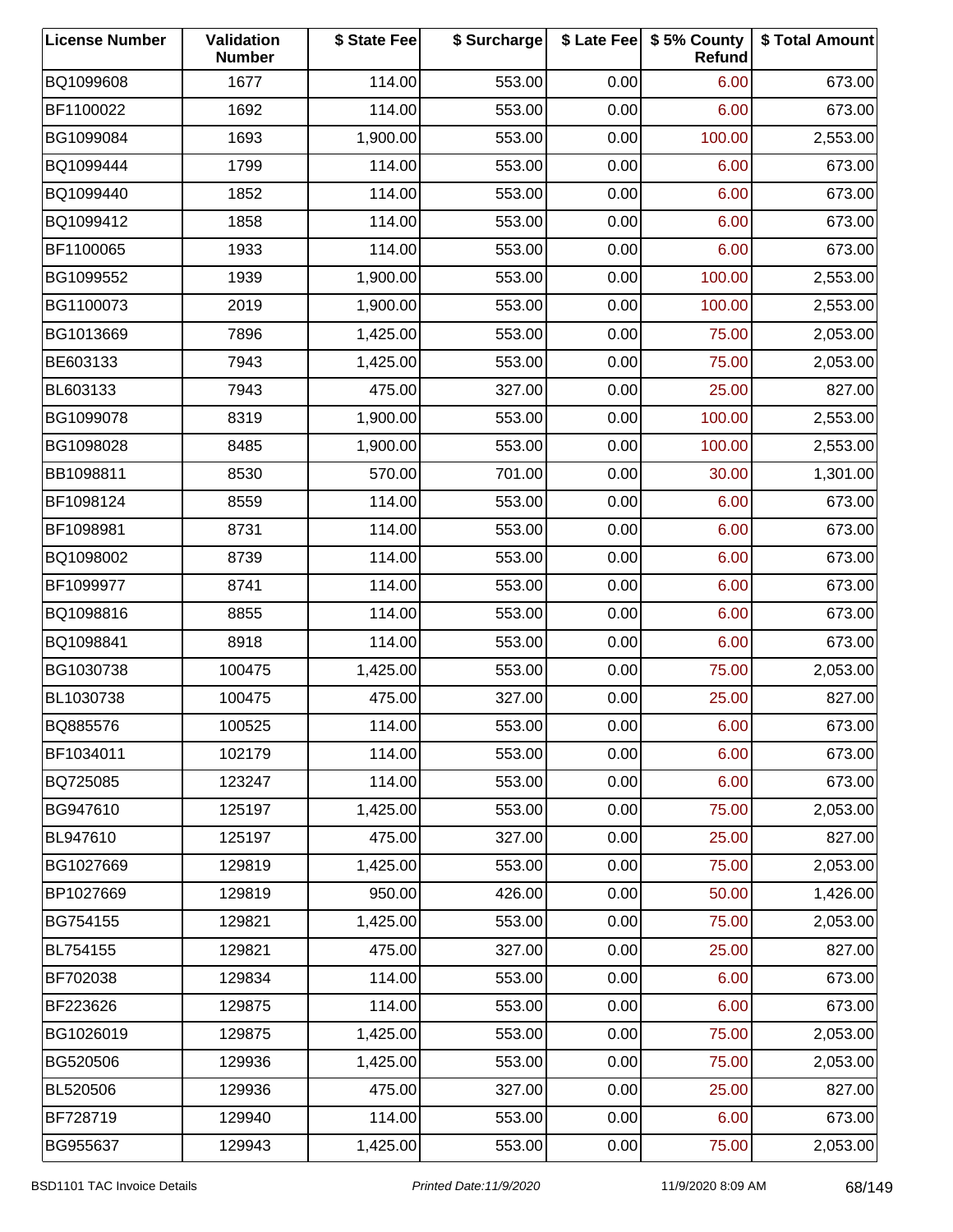| <b>License Number</b> | Validation<br><b>Number</b> | \$ State Fee | \$ Surcharge |        | \$ Late Fee   \$5% County<br>Refund | \$ Total Amount |
|-----------------------|-----------------------------|--------------|--------------|--------|-------------------------------------|-----------------|
| BF702235              | 129959                      | 114.00       | 553.00       | 0.00   | 6.00                                | 673.00          |
| BF1026786             | 130100                      | 114.00       | 553.00       | 0.00   | 6.00                                | 673.00          |
| BF1026504             | 130105                      | 114.00       | 553.00       | 0.00   | 6.00                                | 673.00          |
| BG1025793             | 130109                      | 1,425.00     | 553.00       | 0.00   | 75.00                               | 2,053.00        |
| BG728676              | 130141                      | 1,425.00     | 553.00       | 0.00   | 75.00                               | 2,053.00        |
| BF955101              | 130186                      | 114.00       | 553.00       | 0.00   | 6.00                                | 673.00          |
| BG1029406             | 130357                      | 1,425.00     | 553.00       | 0.00   | 75.00                               | 2,053.00        |
| BG952796              | 130406                      | 1,425.00     | 553.00       | 100.00 | 75.00                               | 2,153.00        |
| BG958991              | 130420                      | 1,425.00     | 553.00       | 0.00   | 75.00                               | 2,053.00        |
| BG637869              | 130435                      | 1,425.00     | 553.00       | 0.00   | 75.00                               | 2,053.00        |
| BF884034              | 130441                      | 114.00       | 553.00       | 0.00   | 6.00                                | 673.00          |
| BG541578              | 130466                      | 1,425.00     | 553.00       | 0.00   | 75.00                               | 2,053.00        |
| BG881245              | 130469                      | 1,425.00     | 553.00       | 0.00   | 75.00                               | 2,053.00        |
| BF498251              | 130474                      | 114.00       | 553.00       | 0.00   | 6.00                                | 673.00          |
| BG700733              | 130499                      | 1,425.00     | 553.00       | 0.00   | 75.00                               | 2,053.00        |
| BF257920              | 130549                      | 114.00       | 553.00       | 0.00   | 6.00                                | 673.00          |
| BG247244              | 130553                      | 1,425.00     | 553.00       | 0.00   | 75.00                               | 2,053.00        |
| BL247244              | 130553                      | 475.00       | 327.00       | 0.00   | 25.00                               | 827.00          |
| BF310973              | 130565                      | 114.00       | 553.00       | 0.00   | 6.00                                | 673.00          |
| BF957190              | 130576                      | 114.00       | 553.00       | 0.00   | 6.00                                | 673.00          |
| BF957627              | 130576                      | 114.00       | 553.00       | 0.00   | 6.00                                | 673.00          |
| BF957896              | 130576                      | 114.00       | 553.00       | 0.00   | 6.00                                | 673.00          |
| BF957922              | 130576                      | 114.00       | 553.00       | 0.00   | 6.00                                | 673.00          |
| BF958730              | 130576                      | 114.00       | 553.00       | 0.00   | 6.00                                | 673.00          |
| BF959040              | 130576                      | 114.00       | 553.00       | 0.00   | 6.00                                | 673.00          |
| BF956534              | 130577                      | 114.00       | 553.00       | 0.00   | 6.00                                | 673.00          |
| BG289006              | 130590                      | 1,425.00     | 553.00       | 0.00   | 75.00                               | 2,053.00        |
| BF456862              | 130590                      | 114.00       | 553.00       | 0.00   | 6.00                                | 673.00          |
| BG563004              | 130590                      | 1,425.00     | 553.00       | 0.00   | 75.00                               | 2,053.00        |
| BG668704              | 130590                      | 1,425.00     | 553.00       | 0.00   | 75.00                               | 2,053.00        |
| BL668704              | 130590                      | 475.00       | 327.00       | 0.00   | 25.00                               | 827.00          |
| BG954997              | 130590                      | 1,425.00     | 553.00       | 0.00   | 75.00                               | 2,053.00        |
| BF955097              | 130590                      | 114.00       | 553.00       | 0.00   | 6.00                                | 673.00          |
| BG1029716             | 130592                      | 1,425.00     | 553.00       | 0.00   | 75.00                               | 2,053.00        |
| BL1029716             | 130592                      | 475.00       | 327.00       | 0.00   | 25.00                               | 827.00          |
| BG563582              | 130602                      | 1,425.00     | 553.00       | 0.00   | 75.00                               | 2,053.00        |
| BF956931              | 130649                      | 114.00       | 553.00       | 0.00   | 6.00                                | 673.00          |
| BG816905              | 130663                      | 1,425.00     | 553.00       | 0.00   | 75.00                               | 2,053.00        |
| BG1026718             | 130675                      | 1,425.00     | 553.00       | 0.00   | 75.00                               | 2,053.00        |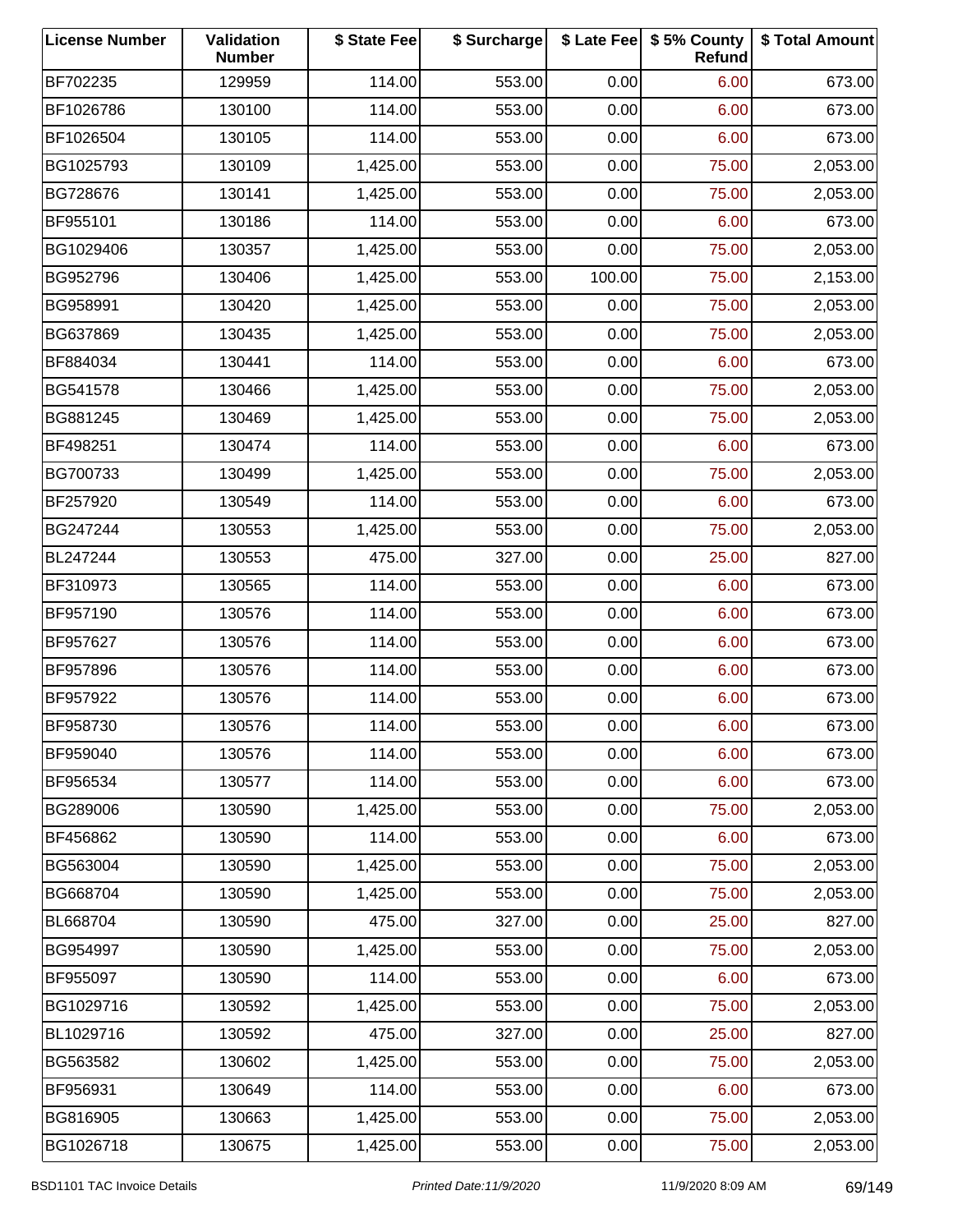| <b>License Number</b> | Validation<br><b>Number</b> | \$ State Fee | \$ Surcharge |        | \$ Late Fee   \$5% County<br>Refund | \$ Total Amount |
|-----------------------|-----------------------------|--------------|--------------|--------|-------------------------------------|-----------------|
| BG636532              | 130722                      | 1,425.00     | 553.00       | 0.00   | 75.00                               | 2,053.00        |
| BG1030618             | 130758                      | 1,425.00     | 553.00       | 0.00   | 75.00                               | 2,053.00        |
| BG1028876             | 130791                      | 1,425.00     | 553.00       | 0.00   | 75.00                               | 2,053.00        |
| BQ958985              | 130854                      | 114.00       | 553.00       | 0.00   | 6.00                                | 673.00          |
| BG1030365             | 130863                      | 1,425.00     | 553.00       | 0.00   | 75.00                               | 2,053.00        |
| BG881198              | 130866                      | 1,425.00     | 553.00       | 100.00 | 75.00                               | 2,153.00        |
| BQ820466              | 130881                      | 114.00       | 553.00       | 0.00   | 6.00                                | 673.00          |
| BQ959560              | 130881                      | 114.00       | 553.00       | 0.00   | 6.00                                | 673.00          |
| BQ885275              | 130884                      | 114.00       | 553.00       | 0.00   | 6.00                                | 673.00          |
| BG957953              | 130894                      | 1,425.00     | 553.00       | 0.00   | 75.00                               | 2,053.00        |
| BL957953              | 130894                      | 475.00       | 327.00       | 0.00   | 25.00                               | 827.00          |
| BF958270              | 130909                      | 114.00       | 553.00       | 0.00   | 6.00                                | 673.00          |
| BQ1032056             | 130959                      | 114.00       | 553.00       | 0.00   | 6.00                                | 673.00          |
| BQ542369              | 130965                      | 114.00       | 553.00       | 0.00   | 6.00                                | 673.00          |
| BQ1028206             | 130974                      | 114.00       | 553.00       | 0.00   | 6.00                                | 673.00          |
| BQ730681              | 130979                      | 114.00       | 553.00       | 0.00   | 6.00                                | 673.00          |
| BG884265              | 130999                      | 1,425.00     | 553.00       | 0.00   | 75.00                               | 2,053.00        |
| BL884265              | 130999                      | 475.00       | 327.00       | 0.00   | 25.00                               | 827.00          |
| BG884707              | 131000                      | 1,425.00     | 553.00       | 0.00   | 75.00                               | 2,053.00        |
| BL884707              | 131000                      | 475.00       | 327.00       | 0.00   | 25.00                               | 827.00          |
| BF278825              | 131047                      | 114.00       | 553.00       | 0.00   | 6.00                                | 673.00          |
| BF540457              | 131066                      | 114.00       | 553.00       | 0.00   | 6.00                                | 673.00          |
| BQ563384              | 131066                      | 114.00       | 553.00       | 0.00   | 6.00                                | 673.00          |
| BQ637485              | 131066                      | 114.00       | 553.00       | 0.00   | 6.00                                | 673.00          |
| BG701330              | 131066                      | 1,425.00     | 553.00       | 0.00   | 75.00                               | 2,053.00        |
| BG817610              | 131066                      | 1,425.00     | 553.00       | 0.00   | 75.00                               | 2,053.00        |
| BQ563487              | 131067                      | 114.00       | 553.00       | 0.00   | 6.00                                | 673.00          |
| BF455132              | 131070                      | 114.00       | 553.00       | 0.00   | 6.00                                | 673.00          |
| BF498617              | 131070                      | 114.00       | 553.00       | 0.00   | 6.00                                | 673.00          |
| BF701706              | 131070                      | 114.00       | 553.00       | 0.00   | 6.00                                | 673.00          |
| BF1025939             | 407487                      | 114.00       | 553.00       | 0.00   | 6.00                                | 673.00          |
| BG727979              | 407492                      | 1,425.00     | 553.00       | 0.00   | 75.00                               | 2,053.00        |
| BG164387              | 407493                      | 1,425.00     | 553.00       | 0.00   | 75.00                               | 2,053.00        |
| BG816789              | 407511                      | 1,425.00     | 553.00       | 0.00   | 75.00                               | 2,053.00        |
| BG636222              | 407512                      | 1,425.00     | 553.00       | 0.00   | 75.00                               | 2,053.00        |
| BF1032536             | 500424                      | 114.00       | 553.00       | 0.00   | 6.00                                | 673.00          |
| BG1030382             | 503388                      | 1,425.00     | 553.00       | 0.00   | 75.00                               | 2,053.00        |
| BL1030382             | 503388                      | 475.00       | 327.00       | 0.00   | 25.00                               | 827.00          |
| BF728642              | 515451                      | 114.00       | 553.00       | 0.00   | 6.00                                | 673.00          |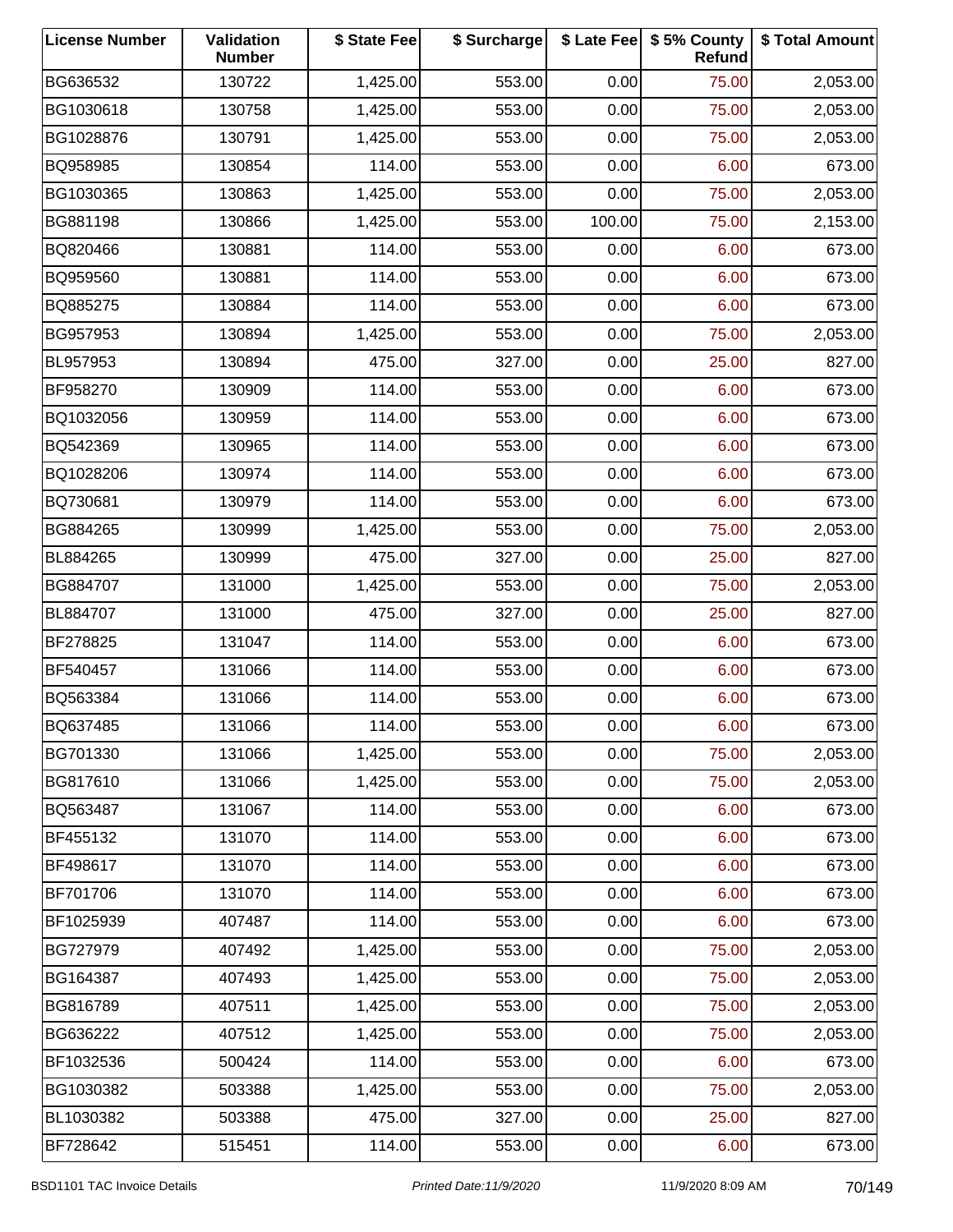| <b>License Number</b> | Validation<br><b>Number</b> | \$ State Fee | \$ Surcharge |        | \$ Late Fee   \$5% County<br>Refund | \$ Total Amount |
|-----------------------|-----------------------------|--------------|--------------|--------|-------------------------------------|-----------------|
| BF635941              | 515588                      | 114.00       | 553.00       | 0.00   | 6.00                                | 673.00          |
| BF817424              | 515749                      | 114.00       | 553.00       | 0.00   | 6.00                                | 673.00          |
| BF882233              | 515754                      | 114.00       | 553.00       | 0.00   | 6.00                                | 673.00          |
| BG277921              | 515997                      | 1,425.00     | 553.00       | 0.00   | 75.00                               | 2,053.00        |
| BG172072              | 516039                      | 1,425.00     | 553.00       | 0.00   | 75.00                               | 2,053.00        |
| BF635753              | 516156                      | 114.00       | 553.00       | 0.00   | 6.00                                | 673.00          |
| BG879219              | 516187                      | 1,425.00     | 553.00       | 0.00   | 75.00                               | 2,053.00        |
| BL879219              | 516187                      | 475.00       | 327.00       | 0.00   | 25.00                               | 827.00          |
| BG1025847             | 516210                      | 1,425.00     | 553.00       | 0.00   | 75.00                               | 2,053.00        |
| BL1025847             | 516210                      | 475.00       | 327.00       | 0.00   | 25.00                               | 827.00          |
| BG1022924             | 516223                      | 1,425.00     | 553.00       | 0.00   | 75.00                               | 2,053.00        |
| BG1022779             | 516224                      | 1,425.00     | 553.00       | 0.00   | 75.00                               | 2,053.00        |
| BG637490              | 516234                      | 1,425.00     | 553.00       | 0.00   | 75.00                               | 2,053.00        |
| BF1028359             | 516394                      | 114.00       | 553.00       | 0.00   | 6.00                                | 673.00          |
| BG456668              | 516473                      | 1,425.00     | 553.00       | 0.00   | 75.00                               | 2,053.00        |
| BQ819845              | 516475                      | 114.00       | 553.00       | 0.00   | 6.00                                | 673.00          |
| BG541365              | 516493                      | 1,425.00     | 553.00       | 0.00   | 75.00                               | 2,053.00        |
| BL541365              | 516493                      | 475.00       | 327.00       | 0.00   | 25.00                               | 827.00          |
| BF541561              | 516611                      | 114.00       | 553.00       | 0.00   | 6.00                                | 673.00          |
| BF477339              | 516613                      | 114.00       | 553.00       | 0.00   | 6.00                                | 673.00          |
| BF1026896             | 516653                      | 114.00       | 553.00       | 0.00   | 6.00                                | 673.00          |
| BG457179              | 516656                      | 1,425.00     | 553.00       | 0.00   | 75.00                               | 2,053.00        |
| BF638020              | 516907                      | 114.00       | 553.00       | 0.00   | 6.00                                | 673.00          |
| BG756216              | 516921                      | 1,425.00     | 553.00       | 0.00   | 75.00                               | 2,053.00        |
| BL756216              | 516921                      | 475.00       | 327.00       | 0.00   | 25.00                               | 827.00          |
| BF730587              | 516944                      | 114.00       | 553.00       | 0.00   | 6.00                                | 673.00          |
|                       | <b>Total</b>                | 127,566.00   | 94,613.00    | 200.00 | 6,714.00                            | 229,093.00      |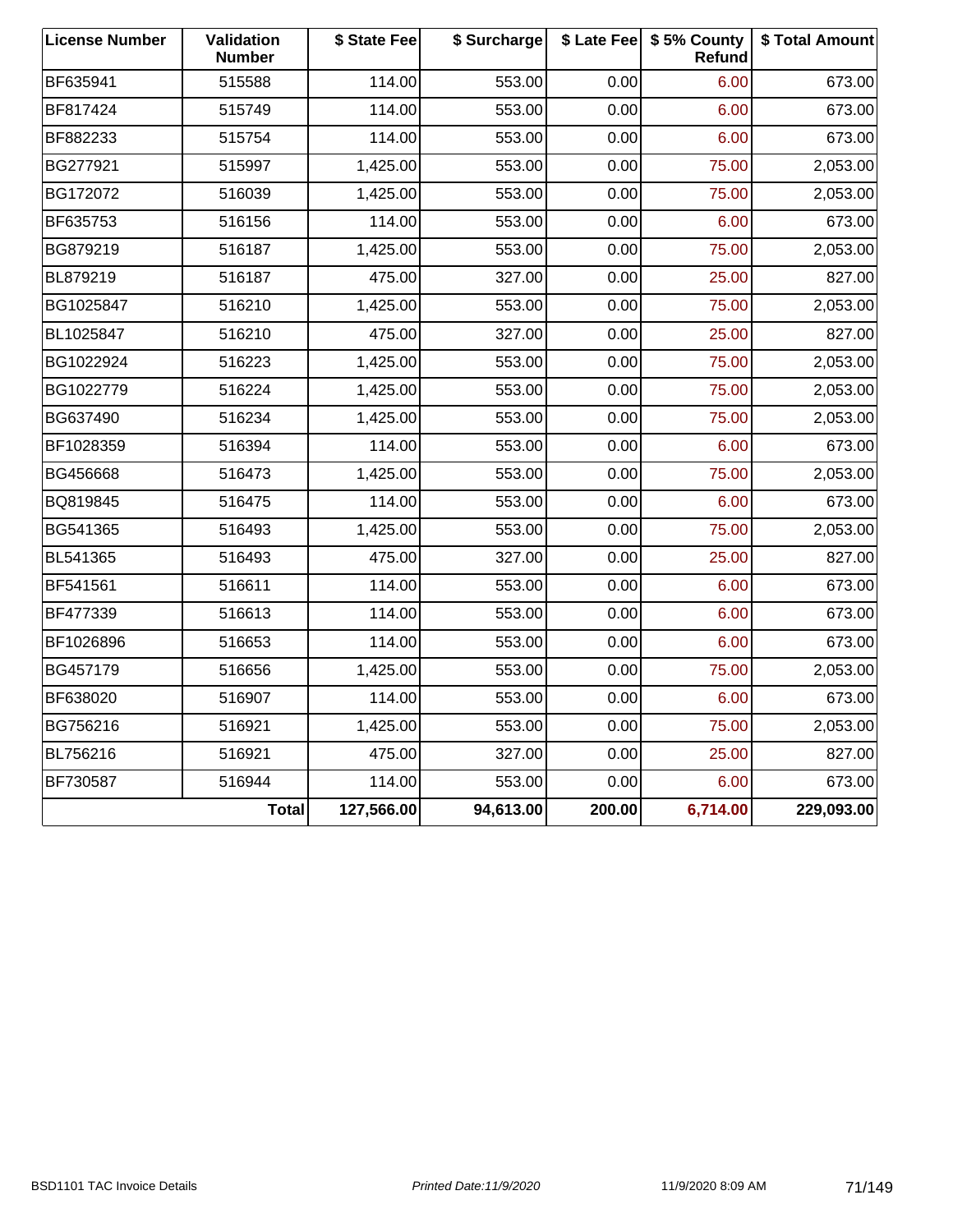

## **TAC To Be Invoiced Details Applications Approved during October 2020 County Hays - 105**

| <b>License Number</b> | <b>Validation</b><br><b>Number</b> | \$ State Fee | \$ Surcharge | \$ Late Fee | \$5% County<br><b>Refund</b> | \$ Total Amount |
|-----------------------|------------------------------------|--------------|--------------|-------------|------------------------------|-----------------|
| BQ1099304             | 1109                               | 114.00       | 553.00       | 0.00        | 6.00                         | 673.00          |
| BG1098453             | 7967                               | 332.50       | 553.00       | 0.00        | 17.50                        | 903.00          |
| BG1028000             | 130189                             | 332.50       | 553.00       | 0.00        | 17.50                        | 903.00          |
| BG1031836             | 130800                             | 332.50       | 553.00       | 0.00        | 17.50                        | 903.00          |
| BG1027652             | 130935                             | 332.50       | 553.00       | 0.00        | 17.50                        | 903.00          |
| BG1030091             | 130956                             | 332.50       | 553.00       | 0.00        | 17.50                        | 903.00          |
| BG754459              | 515582                             | 332.50       | 553.00       | 0.00        | 17.50                        | 903.00          |
|                       | Total                              | 2,109.00     | 3,871.00     | 0.00        | 111.00                       | 6,091.00        |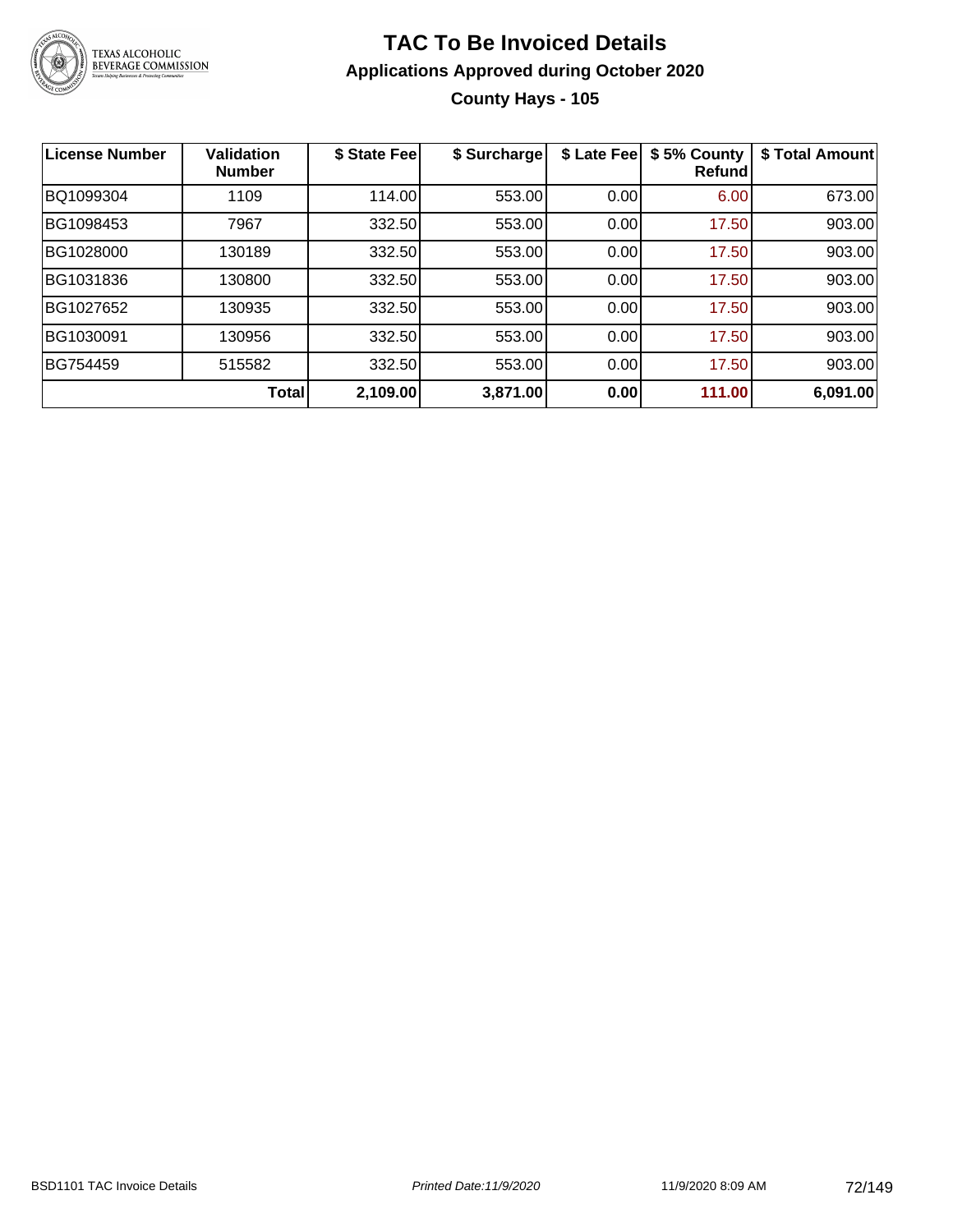

**County Henderson - 107**

| License Number | Validation<br><b>Number</b> | \$ State Fee | \$ Surcharge |      | <b>Refund</b> | \$ Late Fee   \$5% County   \$ Total Amount |
|----------------|-----------------------------|--------------|--------------|------|---------------|---------------------------------------------|
| BF1099751      | 1453                        | 114.00       | 553.00       | 0.00 | 6.00          | 673.00                                      |
| BQ1030795      | 131020                      | 114.00       | 553.00       | 0.00 | 6.00          | 673.00                                      |
| BQ1030924      | 131025                      | 114.00       | 553.00       | 0.00 | 6.00          | 673.00                                      |
|                | Totall                      | 342.00       | 1,659.00     | 0.00 | 18.00         | 2,019.00                                    |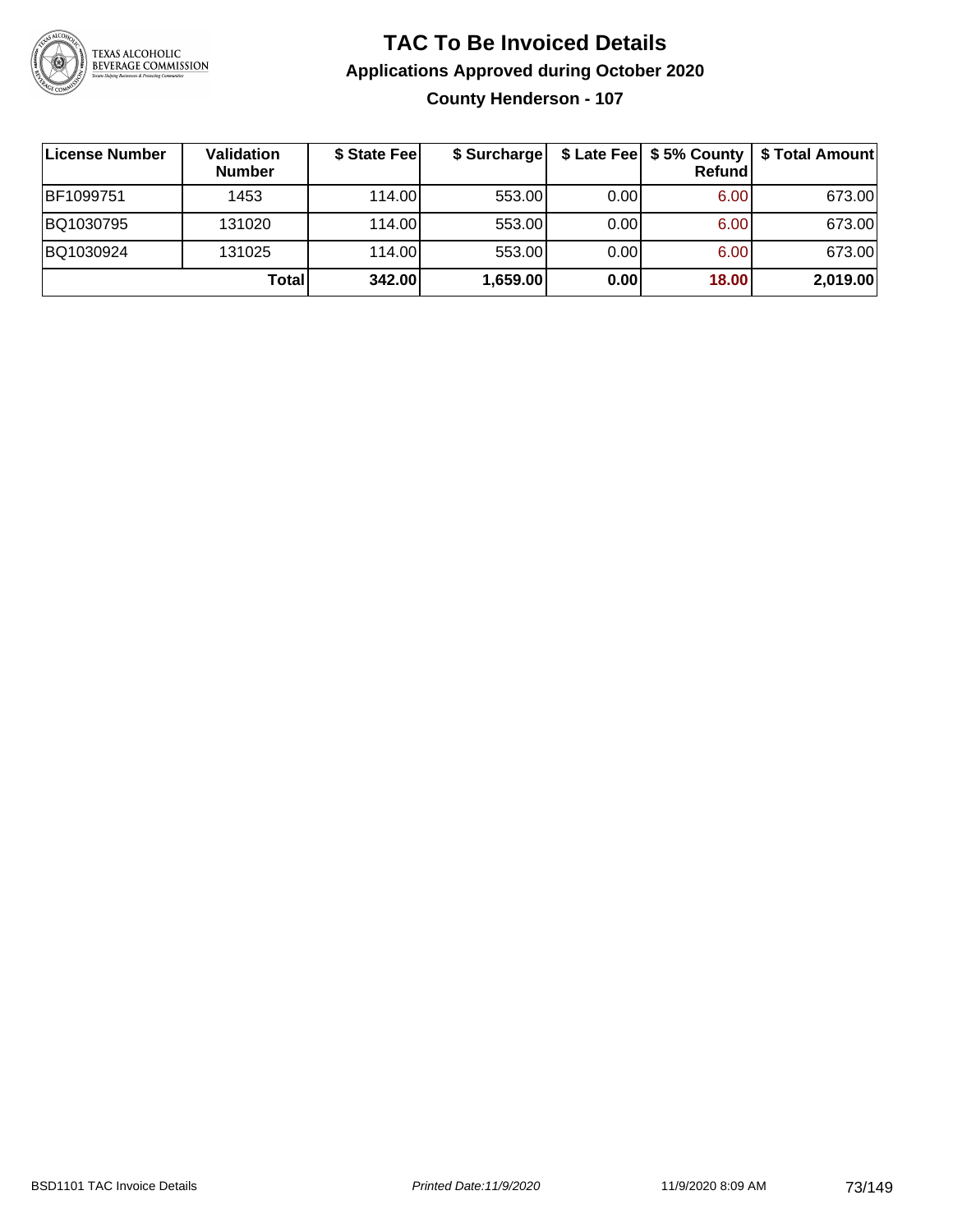

# TEXAS ALCOHOLIC<br>BEVERAGE COMMISSION

### **TAC To Be Invoiced Details Applications Approved during October 2020 County Hidalgo - 108**

| <b>License Number</b> | <b>Validation</b><br><b>Number</b> | \$ State Fee | \$ Surcharge |        | \$ Late Fee   \$5% County<br>Refund | \$ Total Amount |
|-----------------------|------------------------------------|--------------|--------------|--------|-------------------------------------|-----------------|
| BG1098553             | 1242                               | 332.50       | 553.00       | 0.00   | 17.50                               | 903.00          |
| BQ1098555             | 1355                               | 114.00       | 553.00       | 0.00   | 6.00                                | 673.00          |
| BG1098532             | 1376                               | 332.50       | 553.00       | 0.00   | 17.50                               | 903.00          |
| BQ1099874             | 1513                               | 114.00       | 553.00       | 0.00   | 6.00                                | 673.00          |
| BQ1099599             | 1594                               | 114.00       | 553.00       | 0.00   | 6.00                                | 673.00          |
| BG1099839             | 1595                               | 332.50       | 553.00       | 0.00   | 17.50                               | 903.00          |
| BQ1100088             | 1617                               | 114.00       | 553.00       | 0.00   | 6.00                                | 673.00          |
| BG1100082             | 1741                               | 332.50       | 553.00       | 0.00   | 17.50                               | 903.00          |
| BF1100085             | 1969                               | 114.00       | 553.00       | 0.00   | 6.00                                | 673.00          |
| BQ1099768             | 2022                               | 114.00       | 553.00       | 0.00   | 6.00                                | 673.00          |
| BQ756196              | 100013                             | 114.00       | 553.00       | 100.00 | 6.00                                | 773.00          |
| BG886673              | 100079                             | 332.50       | 553.00       | 0.00   | 17.50                               | 903.00          |
| BQ1034570             | 100201                             | 114.00       | 553.00       | 0.00   | 6.00                                | 673.00          |
| BG128925              | 100330                             | 332.50       | 553.00       | 100.00 | 17.50                               | 1,003.00        |
| BG884616              | 101013                             | 332.50       | 553.00       | 0.00   | 17.50                               | 903.00          |
| BL884616              | 101013                             | 475.00       | 327.00       | 0.00   | 25.00                               | 827.00          |
| BG519584              | 129934                             | 332.50       | 553.00       | 0.00   | 17.50                               | 903.00          |
| BG953699              | 130057                             | 332.50       | 553.00       | 100.00 | 17.50                               | 1,003.00        |
| BG1029350             | 130132                             | 332.50       | 553.00       | 0.00   | 17.50                               | 903.00          |
| BG818303              | 130653                             | 332.50       | 553.00       | 0.00   | 17.50                               | 903.00          |
| BG819931              | 130774                             | 332.50       | 553.00       | 0.00   | 17.50                               | 903.00          |
| BL819931              | 130774                             | 475.00       | 327.00       | 0.00   | 25.00                               | 827.00          |
| BG955205              | 130785                             | 332.50       | 553.00       | 0.00   | 17.50                               | 903.00          |
| BG878530              | 130786                             | 332.50       | 553.00       | 0.00   | 17.50                               | 903.00          |
| BF1028648             | 130793                             | 114.00       | 553.00       | 0.00   | 6.00                                | 673.00          |
| BF1029925             | 130797                             | 114.00       | 553.00       | 0.00   | 6.00                                | 673.00          |
| BQ1031575             | 130920                             | 114.00       | 553.00       | 0.00   | 6.00                                | 673.00          |
| BQ1032124             | 130927                             | 114.00       | 553.00       | 0.00   | 6.00                                | 673.00          |
| BQ1030703             | 131022                             | 114.00       | 553.00       | 0.00   | 6.00                                | 673.00          |
| BG477905              | 131107                             | 332.50       | 553.00       | 100.00 | 17.50                               | 1,003.00        |
| BL477905              | 131107                             | 475.00       | 327.00       | 100.00 | 25.00                               | 927.00          |
| BQ821013              | 131442                             | 114.00       | 553.00       | 0.00   | 6.00                                | 673.00          |
| BG1028352             | 131583                             | 332.50       | 553.00       | 0.00   | 17.50                               | 903.00          |
| BG815337              | 131634                             | 332.50       | 553.00       | 0.00   | 17.50                               | 903.00          |
| BG815151              | 131678                             | 332.50       | 553.00       | 100.00 | 17.50                               | 1,003.00        |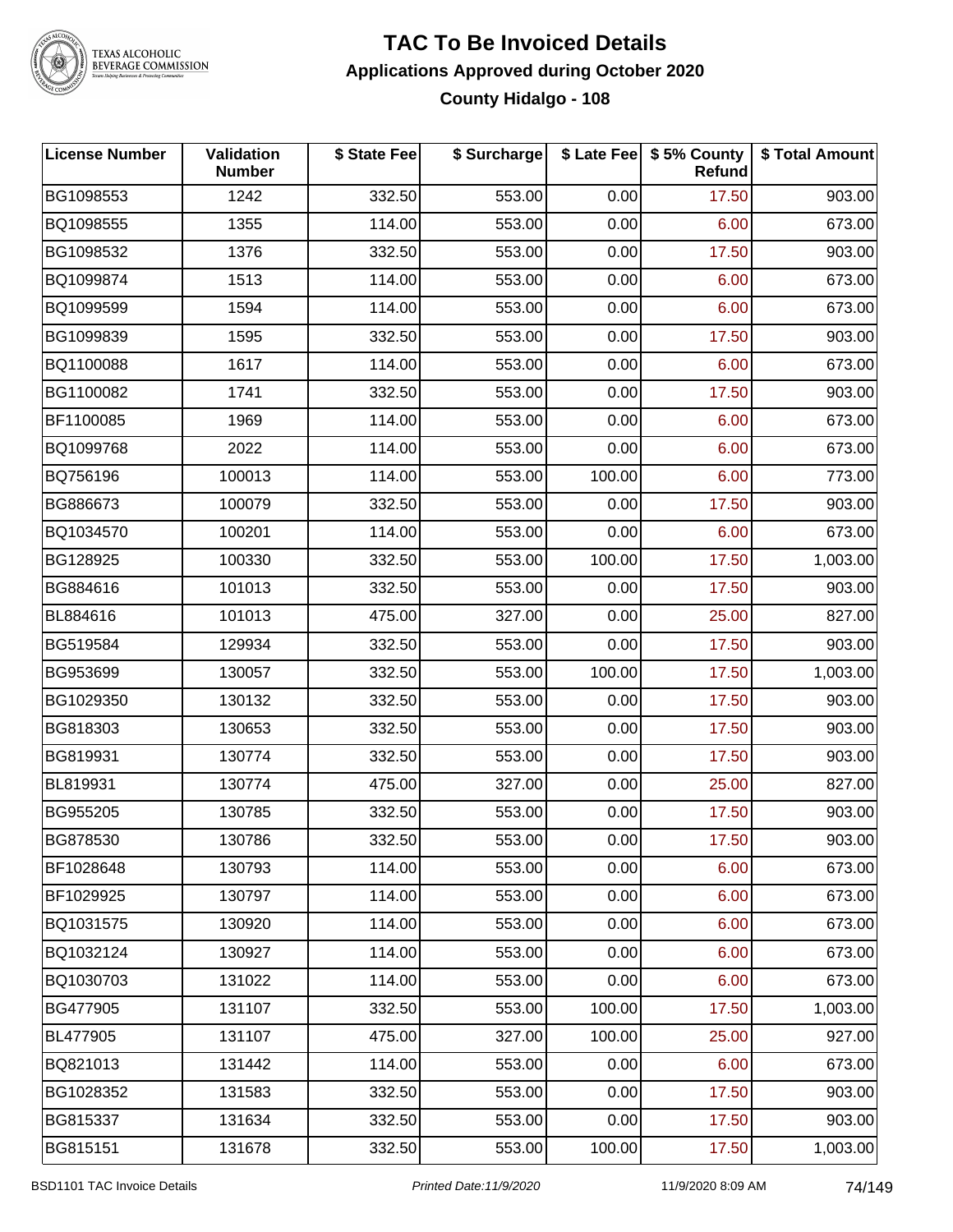| <b>License Number</b> | <b>Validation</b><br><b>Number</b> | \$ State Fee | \$ Surcharge | \$ Late Fee | \$5% County<br>Refund | \$ Total Amount |
|-----------------------|------------------------------------|--------------|--------------|-------------|-----------------------|-----------------|
| BG883114              | 131696                             | 332.50       | 553.00       | 0.00        | 17.50                 | 903.00          |
| BQ884179              | 131786                             | 114.00       | 553.00       | 0.00        | 6.00                  | 673.00          |
| BQ959447              | 131798                             | 114.00       | 553.00       | 0.00        | 6.00                  | 673.00          |
| BG1034909             | 500345                             | 332.50       | 553.00       | 0.00        | 17.50                 | 903.00          |
| BL1034909             | 500345                             | 475.00       | 327.00       | 0.00        | 25.00                 | 827.00          |
| BF817884              | 515745                             | 114.00       | 553.00       | 0.00        | 6.00                  | 673.00          |
| BF818397              | 515972                             | 114.00       | 553.00       | 0.00        | 6.00                  | 673.00          |
| BE727086              | 516202                             | 285.00       | 553.00       | 0.00        | 15.00                 | 853.00          |
| BL727086              | 516202                             | 475.00       | 327.00       | 0.00        | 25.00                 | 827.00          |
| BG818059              | 516382                             | 332.50       | 553.00       | 0.00        | 17.50                 | 903.00          |
| BG818060              | 516382                             | 332.50       | 553.00       | 0.00        | 17.50                 | 903.00          |
| BG818216              | 516382                             | 332.50       | 553.00       | 0.00        | 17.50                 | 903.00          |
| BG818217              | 516382                             | 332.50       | 553.00       | 0.00        | 17.50                 | 903.00          |
|                       | <b>Total</b>                       | 12,692.00    | 25,414.00    | 600.00      | 668.00                | 39,374.00       |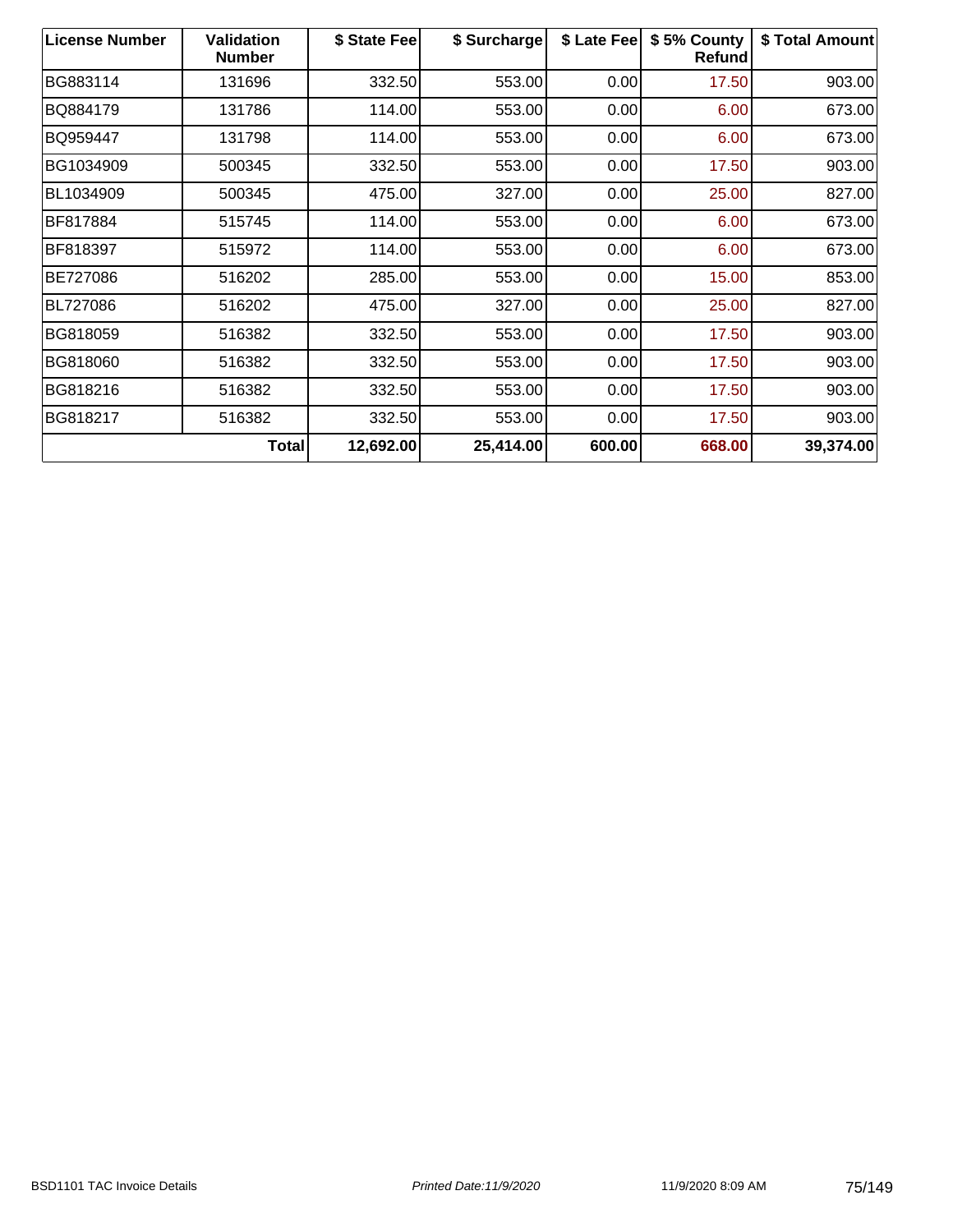

### **TAC To Be Invoiced Details Applications Approved during October 2020 County Hockley - 110**

| License Number | Validation<br><b>Number</b> | \$ State Fee |        |      | Refund | \$ Surcharge   \$ Late Fee   \$5% County   \$ Total Amount |
|----------------|-----------------------------|--------------|--------|------|--------|------------------------------------------------------------|
| BQ1030788      | 131019                      | 114.00L      | 553.00 | 0.00 | 6.00   | 673.00                                                     |
|                | Total                       | 114.00       | 553.00 | 0.00 | 6.00   | 673.00                                                     |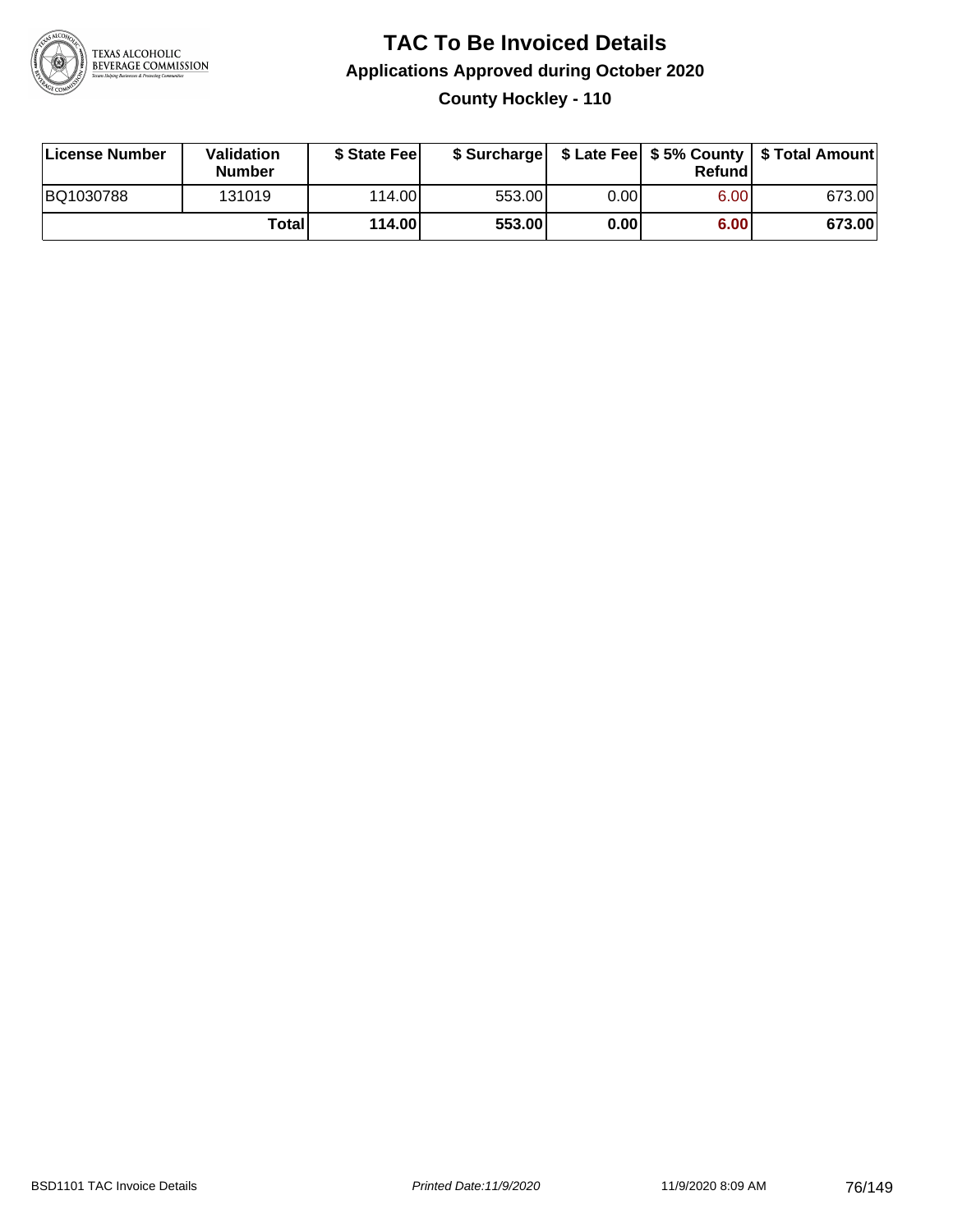

### **TAC To Be Invoiced Details Applications Approved during October 2020 County Hood - 111**

| License Number  | Validation<br><b>Number</b> | \$ State Fee | \$ Surcharge |      | Refund | \$ Late Fee   \$5% County   \$ Total Amount |
|-----------------|-----------------------------|--------------|--------------|------|--------|---------------------------------------------|
| BG1099360       | 429                         | 332.50       | 553.00       | 0.00 | 17.50  | 903.00                                      |
| <b>BF541588</b> | 129704                      | 114.00L      | 553.00       | 0.00 | 6.00   | 673.00                                      |
|                 | Total                       | 446.50       | 1,106.00     | 0.00 | 23.50  | 1,576.00                                    |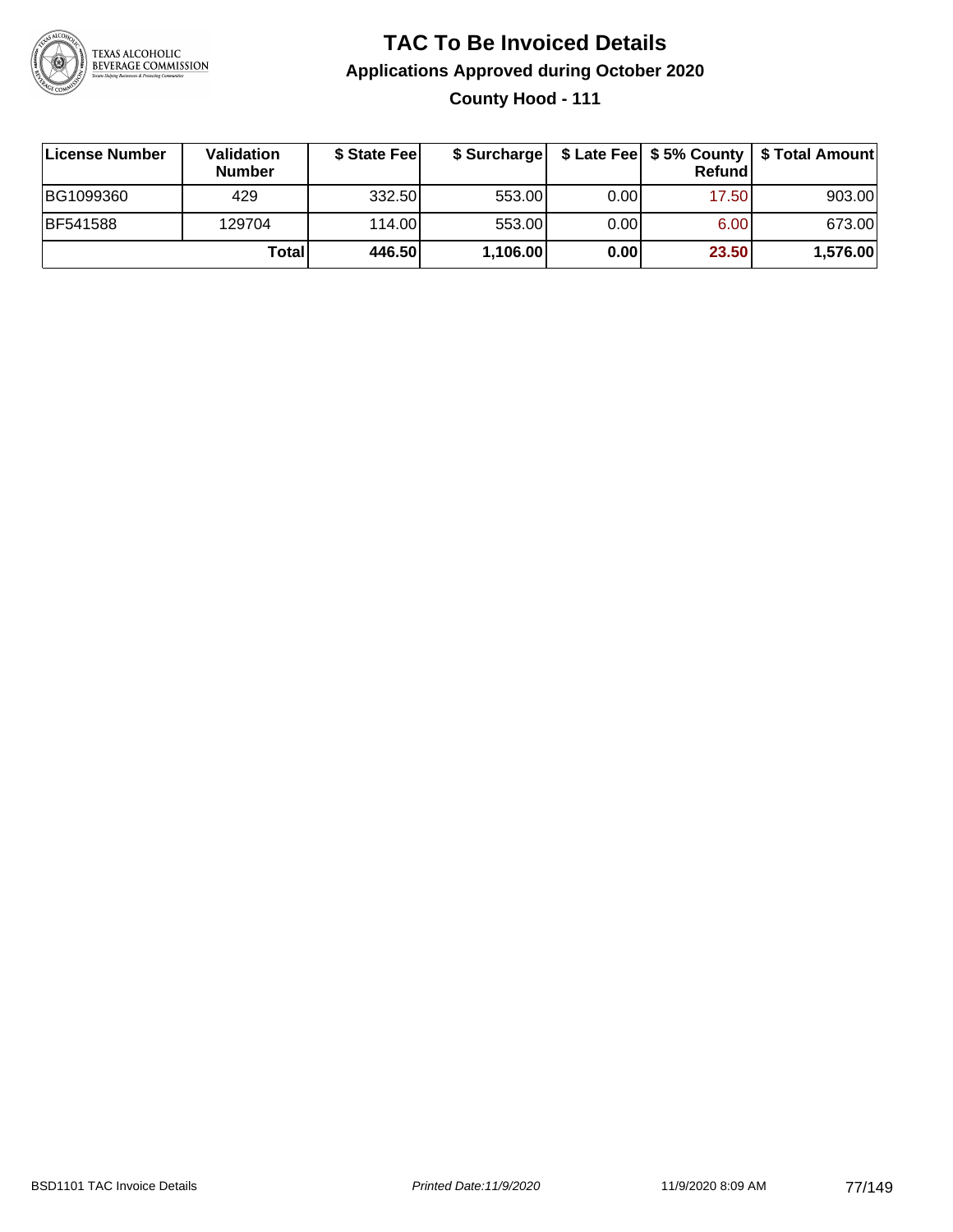

**County Hopkins - 112**

| License Number | <b>Validation</b><br><b>Number</b> | \$ State Fee | \$ Surcharge |       | Refundl           | \$ Late Fee   \$5% County   \$ Total Amount |
|----------------|------------------------------------|--------------|--------------|-------|-------------------|---------------------------------------------|
| BF1100175      | 2042                               | 114.00L      | 553.00       | 0.00  | 6.00 <sub>1</sub> | 673.00                                      |
| BQ1098084      | 8628                               | 114.00L      | 553.00       | 0.001 | 6.00 <sub>1</sub> | 673.00                                      |
|                | Totall                             | 228.00       | 1,106.00     | 0.00  | 12.00             | 1,346.00                                    |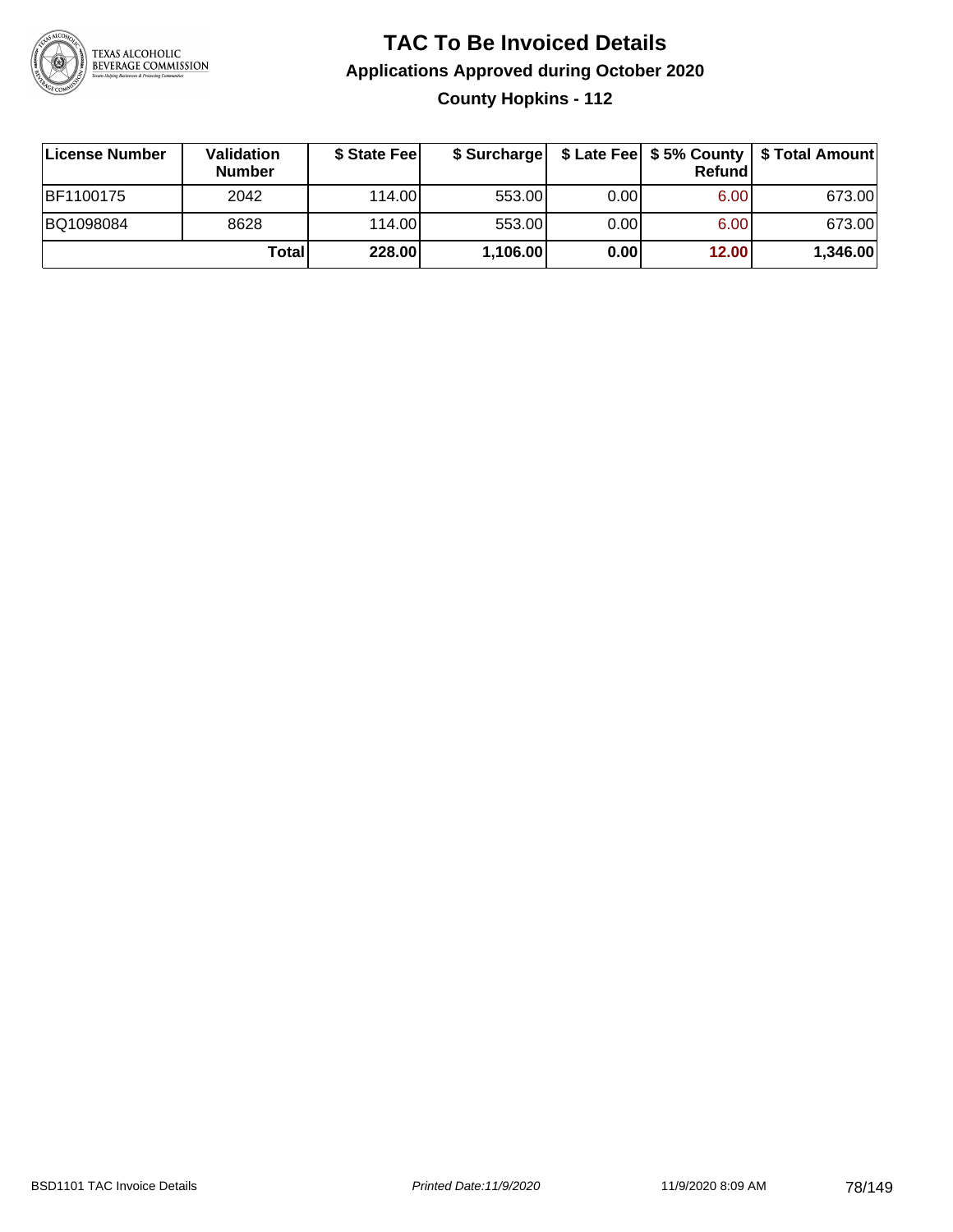

**County Houston - 113**

| License Number | Validation<br><b>Number</b> | \$ State Feel |          |      | Refundl | \$ Surcharge   \$ Late Fee   \$5% County   \$ Total Amount |
|----------------|-----------------------------|---------------|----------|------|---------|------------------------------------------------------------|
| BQ1098698      | 227                         | 114.00        | 553.00   | 0.00 | 6.00    | 673.00                                                     |
| BQ1098852      | 1530                        | 114.00        | 553.00   | 0.00 | 6.00    | 673.00                                                     |
|                | <b>Total</b>                | 228.00        | 1,106.00 | 0.00 | 12.00   | 1,346.00                                                   |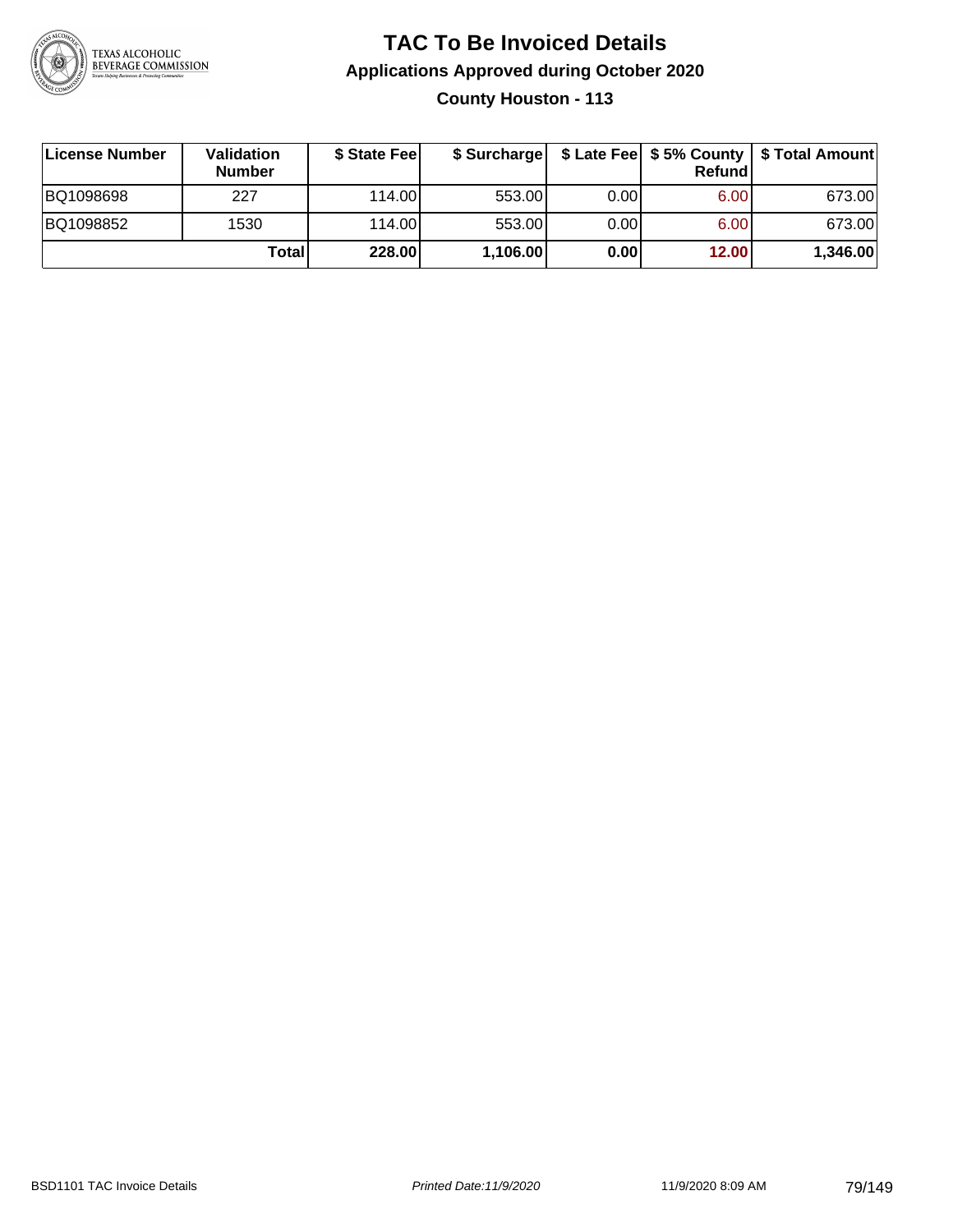

#### **TAC To Be Invoiced Details Applications Approved during October 2020 County Hunt - 116**

| License Number | Validation<br><b>Number</b> | \$ State Fee |        |      | Refund | \$ Surcharge   \$ Late Fee   \$5% County   \$ Total Amount |
|----------------|-----------------------------|--------------|--------|------|--------|------------------------------------------------------------|
| BQ1099167      | 1599                        | 114.00       | 553.00 | 0.00 | 6.00   | 673.00                                                     |
|                | Totall                      | 114.00       | 553.00 | 0.00 | 6.00   | 673.00                                                     |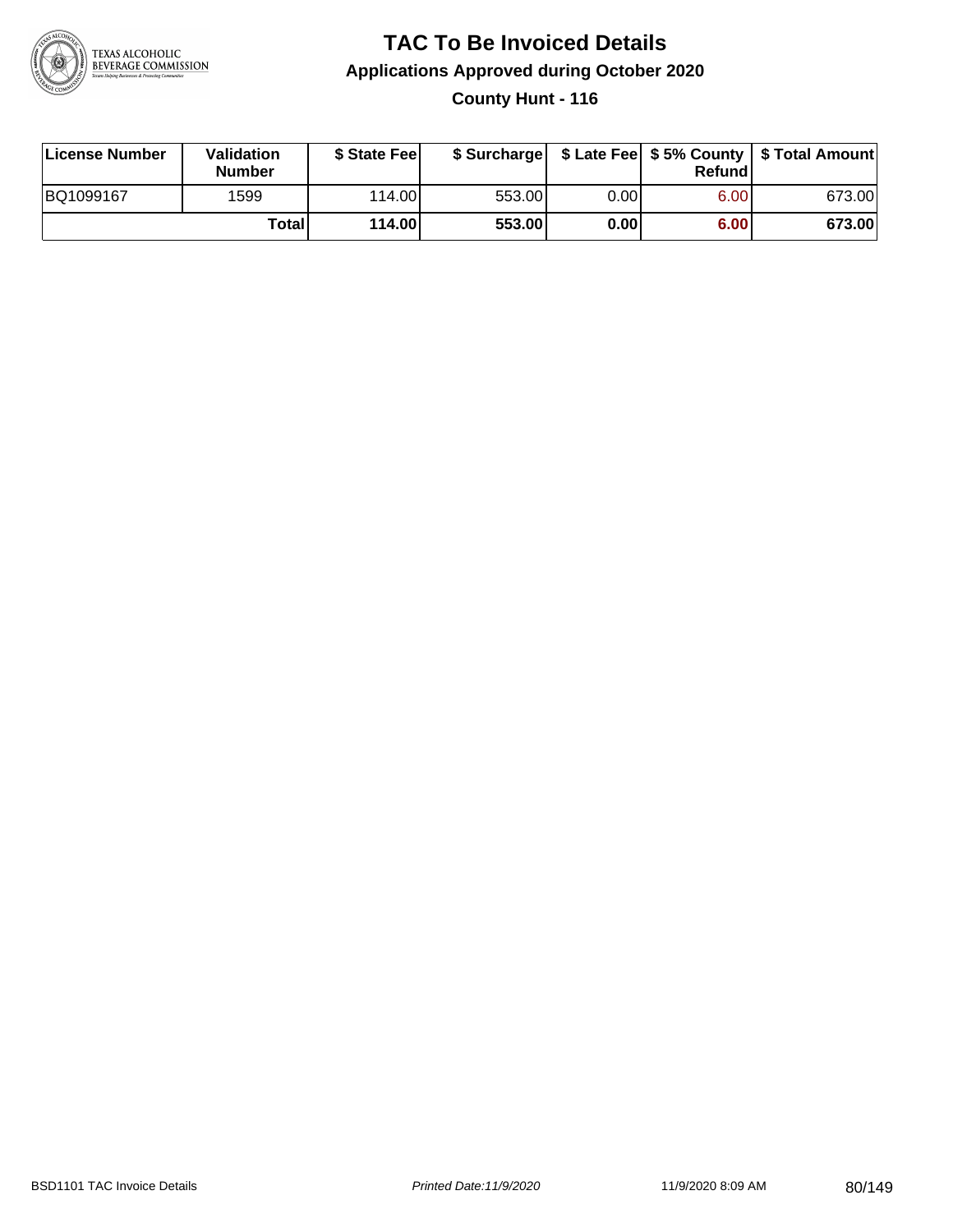

**County Hutchinson - 117**

| ∣License Number | Validation<br><b>Number</b> | \$ State Feel |          |      | Refundl | \$ Surcharge   \$ Late Fee   \$5% County   \$ Total Amount |
|-----------------|-----------------------------|---------------|----------|------|---------|------------------------------------------------------------|
| BG1030540       | 130408                      | 332.50        | 553.00   | 0.00 | 17.50   | 903.00                                                     |
| BG1027512       | 516154                      | 332.50        | 553.00   | 0.00 | 17.50   | 903.00                                                     |
|                 | Totall                      | 665.00        | 1,106.00 | 0.00 | 35.00   | 1,806.00                                                   |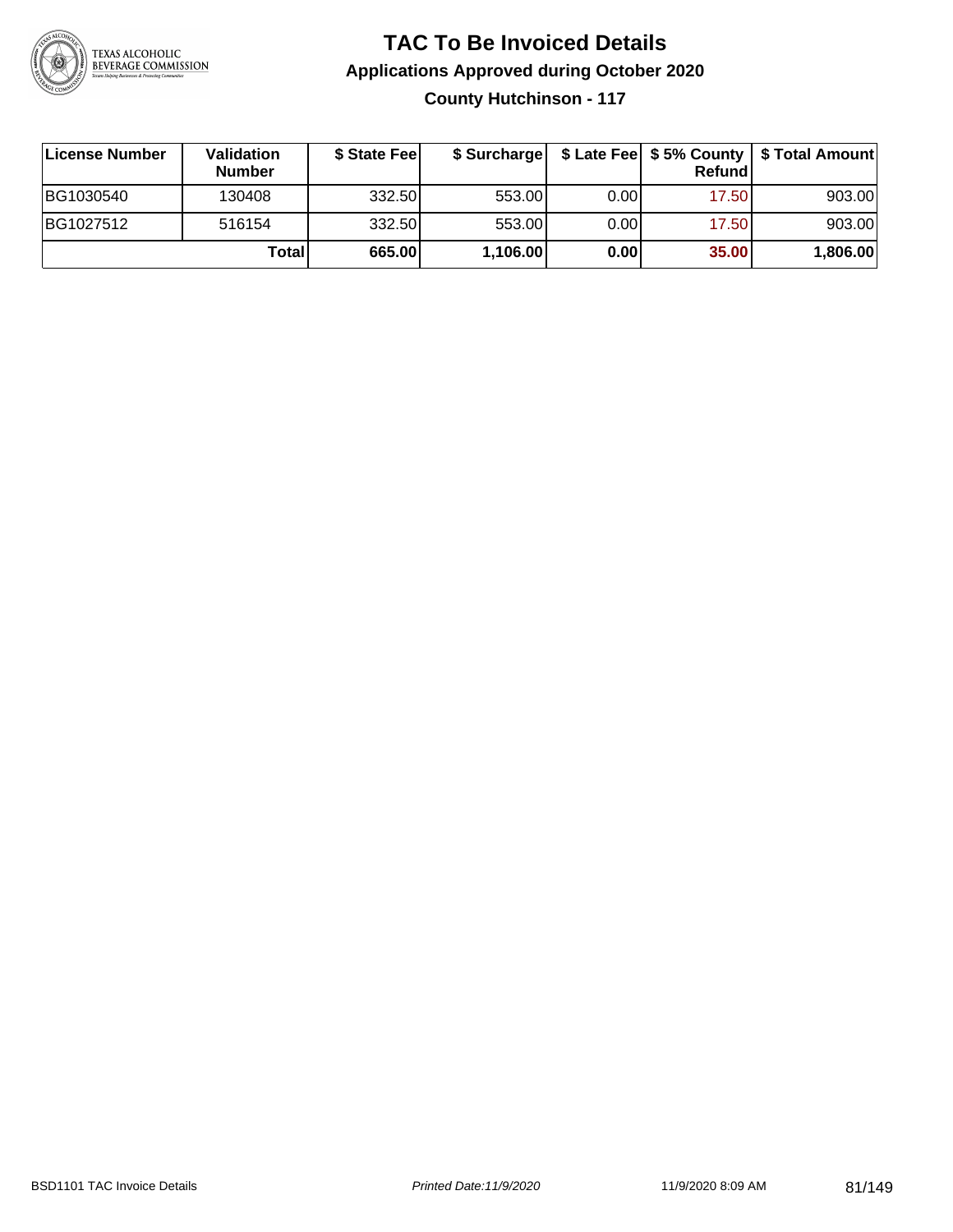

**County Jackson - 120**

| License Number | <b>Validation</b><br><b>Number</b> | \$ State Feel | \$ Surcharge |       | Refundl | \$ Late Fee   \$5% County   \$ Total Amount |
|----------------|------------------------------------|---------------|--------------|-------|---------|---------------------------------------------|
| BQ956393       | 131525                             | 114.00        | 553.00       | 0.001 | 6.00    | 673.00                                      |
|                | Totall                             | 114.00        | 553.00       | 0.001 | 6.00    | 673.00                                      |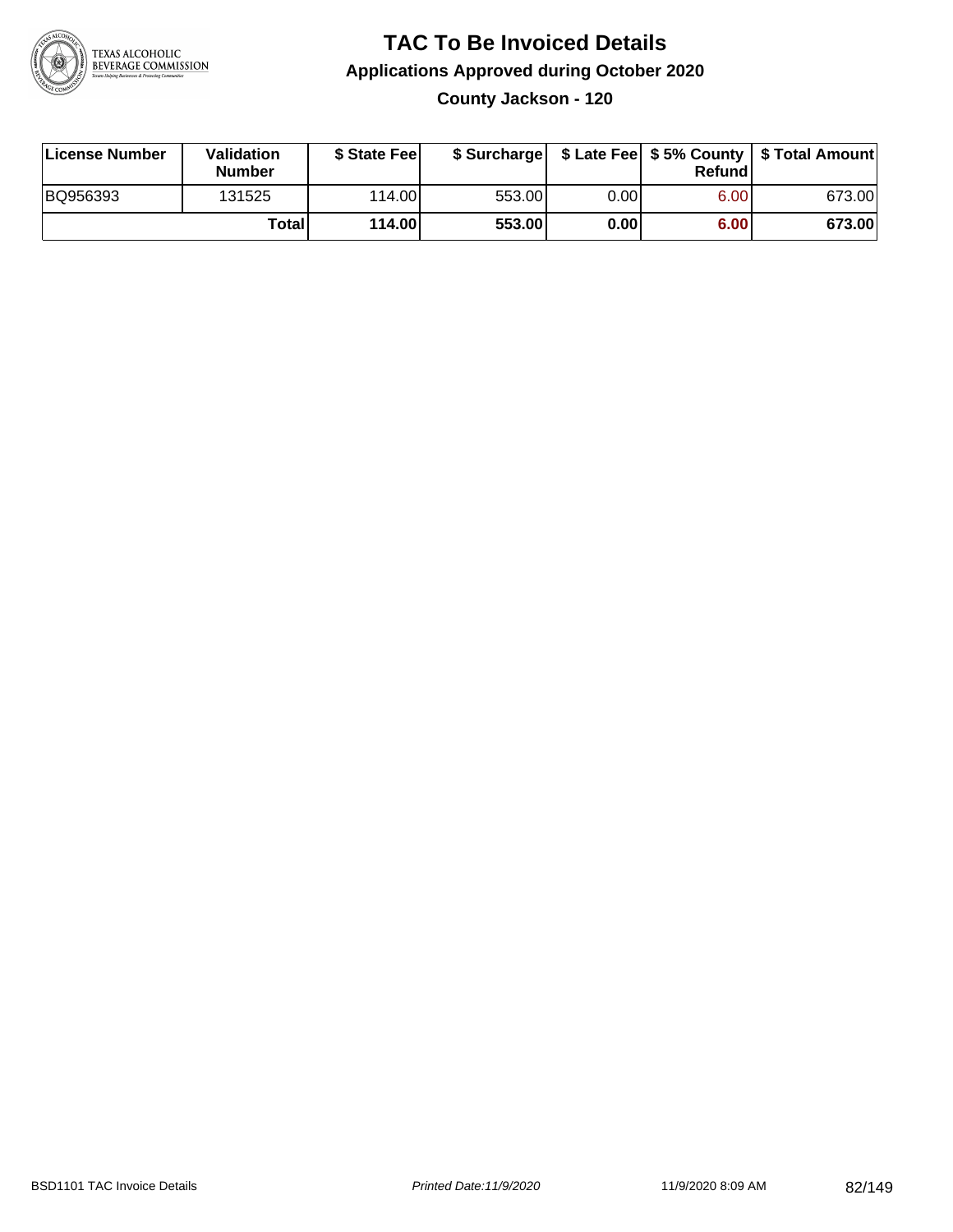

**County Jefferson - 123**

| <b>License Number</b> | <b>Validation</b><br><b>Number</b> | \$ State Fee | \$ Surcharge | \$ Late Fee | \$5% County<br>Refundl | \$ Total Amount |
|-----------------------|------------------------------------|--------------|--------------|-------------|------------------------|-----------------|
| BQ1098677             | 52                                 | 114.00       | 553.00       | 0.00        | 6.00                   | 673.00          |
| BF1098925             | 250                                | 114.00       | 553.00       | 0.00        | 6.00                   | 673.00          |
| BF1099882             | 699                                | 114.00       | 553.00       | 0.00        | 6.00                   | 673.00          |
| BF321089              | 130038                             | 114.00       | 553.00       | 0.00        | 6.00                   | 673.00          |
| BG757326              | 130660                             | 332.50       | 553.00       | 0.00        | 17.50                  | 903.00          |
| <b>BL757326</b>       | 130660                             | 475.00       | 327.00       | 0.00        | 25.00                  | 827.00          |
| BF701808              | 130950                             | 114.00       | 553.00       | 0.00        | 6.00                   | 673.00          |
| BG955127              | 130957                             | 332.50       | 553.00       | 100.00      | 17.50                  | 1,003.00        |
| BF277081              | 516169                             | 114.00       | 553.00       | 0.00        | 6.00                   | 673.00          |
| BG636130              | 516219                             | 332.50       | 553.00       | 0.00        | 17.50                  | 903.00          |
| BF499917              | 516395                             | 114.00       | 553.00       | 0.00        | 6.00                   | 673.00          |
|                       | Total                              | 2,270.50     | 5,857.00     | 100.00      | 119.50                 | 8,347.00        |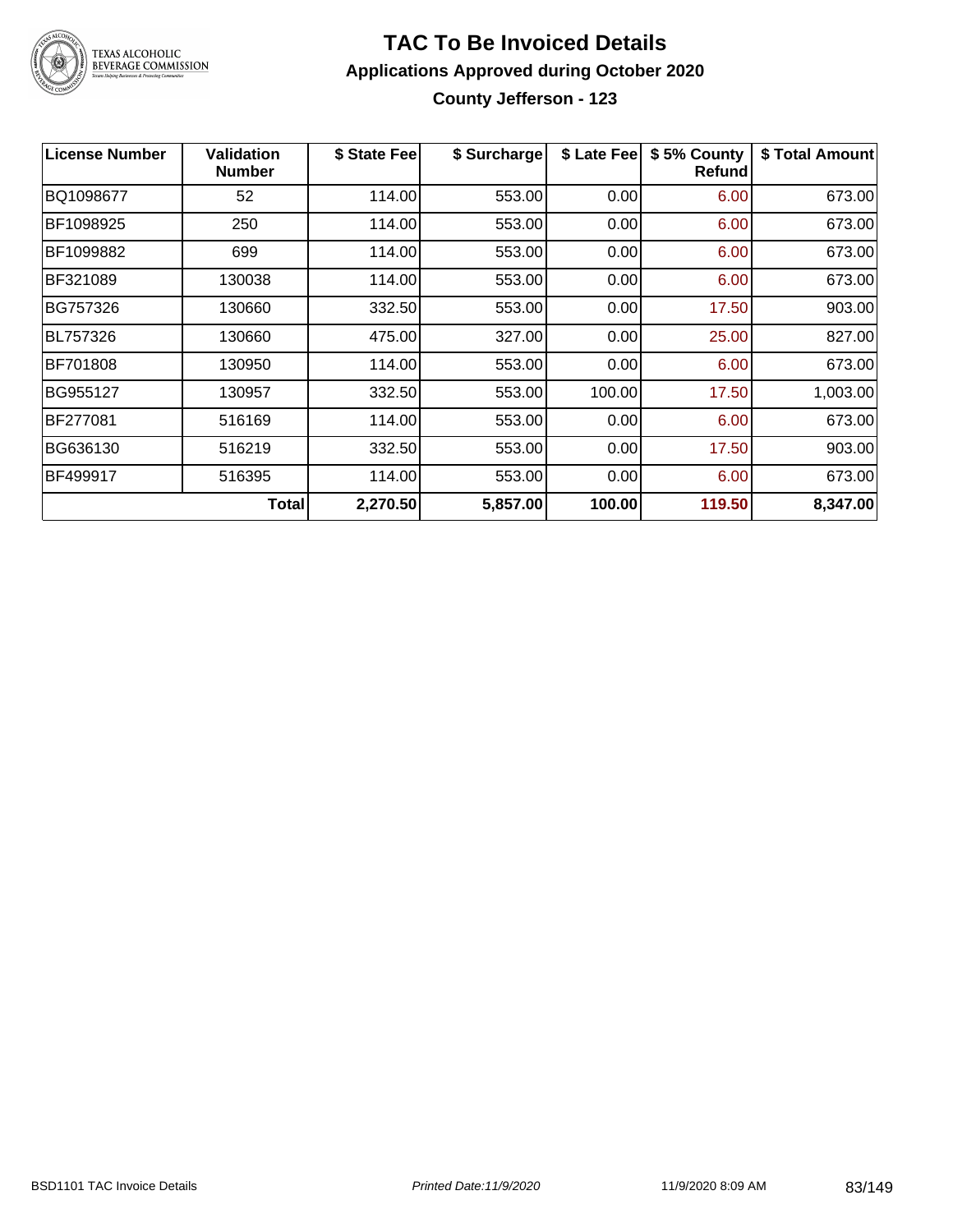

**County Jim Wells - 125**

| ∣License Number | <b>Validation</b><br><b>Number</b> | \$ State Fee | \$ Surcharge |       | Refundl | \$ Late Fee   \$5% County   \$ Total Amount |
|-----------------|------------------------------------|--------------|--------------|-------|---------|---------------------------------------------|
| BG882760        | 129988                             | 332.50       | 553.00       | 0.001 | 17.50   | 903.00                                      |
| BG308307        | 130124                             | 332.50       | 553.00       | 0.001 | 17.50   | 903.00                                      |
| BQ311263        | 131092                             | 114.00       | 553.00       | 0.001 | 6.00    | 673.00                                      |
|                 | Total                              | 779.00       | 1,659.00     | 0.00  | 41.00   | 2,479.00                                    |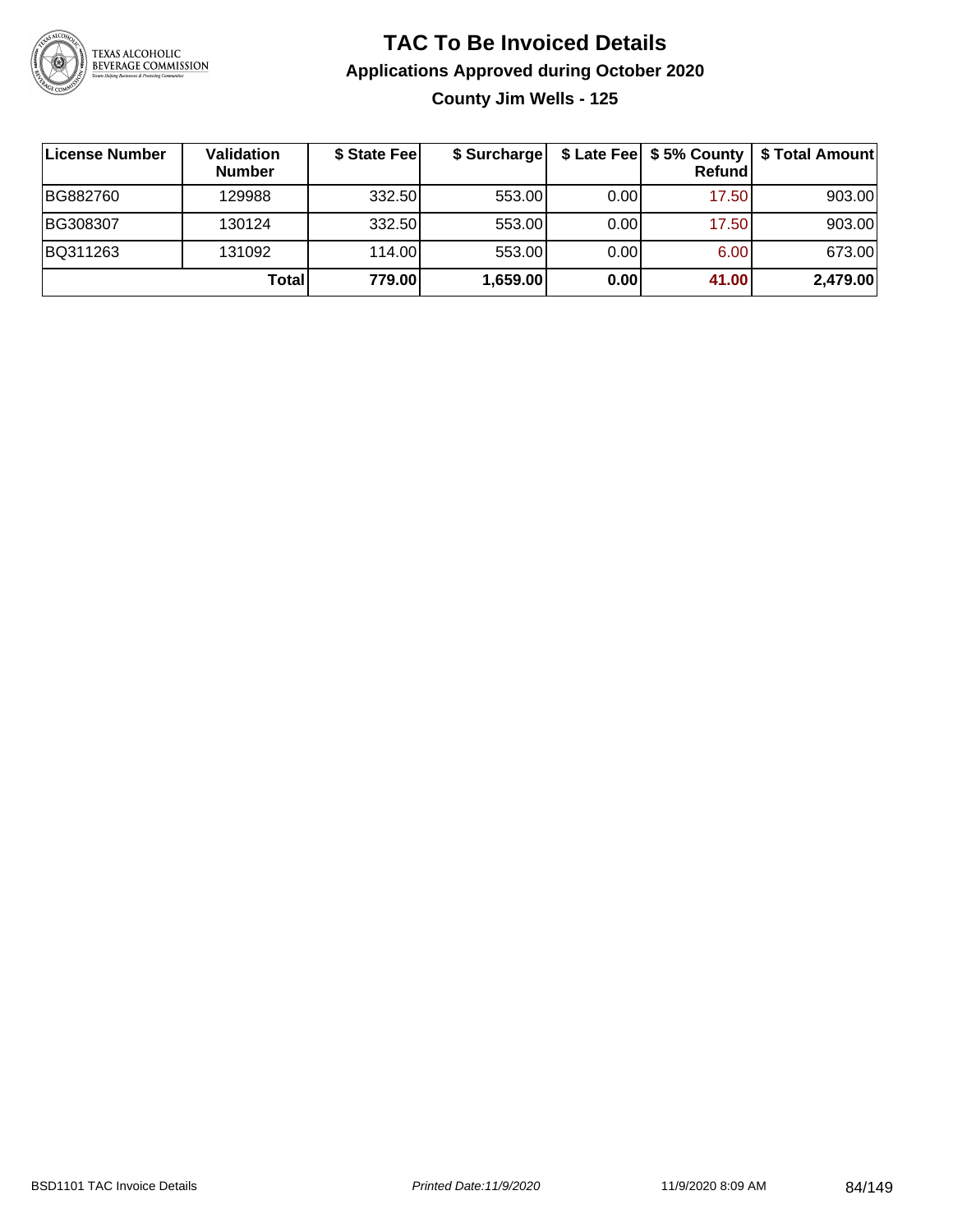

#### **TAC To Be Invoiced Details Applications Approved during October 2020 County Johnson - 126**

**License Number Validation Number \$ State Fee \$ Surcharge \$ Late Fee \$ 5% County Refund \$ Total Amount** BQ1098244 100 114.00 553.00 0.00 6.00 673.00 BQ1098214 641 114.00 553.00 0.00 6.00 673.00 BQ1098748 1328 114.00 553.00 0.00 6.00 673.00 BG1030157 | 131063 | 332.50| 553.00| 0.00| 17.50| 903.00 **Total 674.50 2,212.00 0.00 35.50 2,922.00**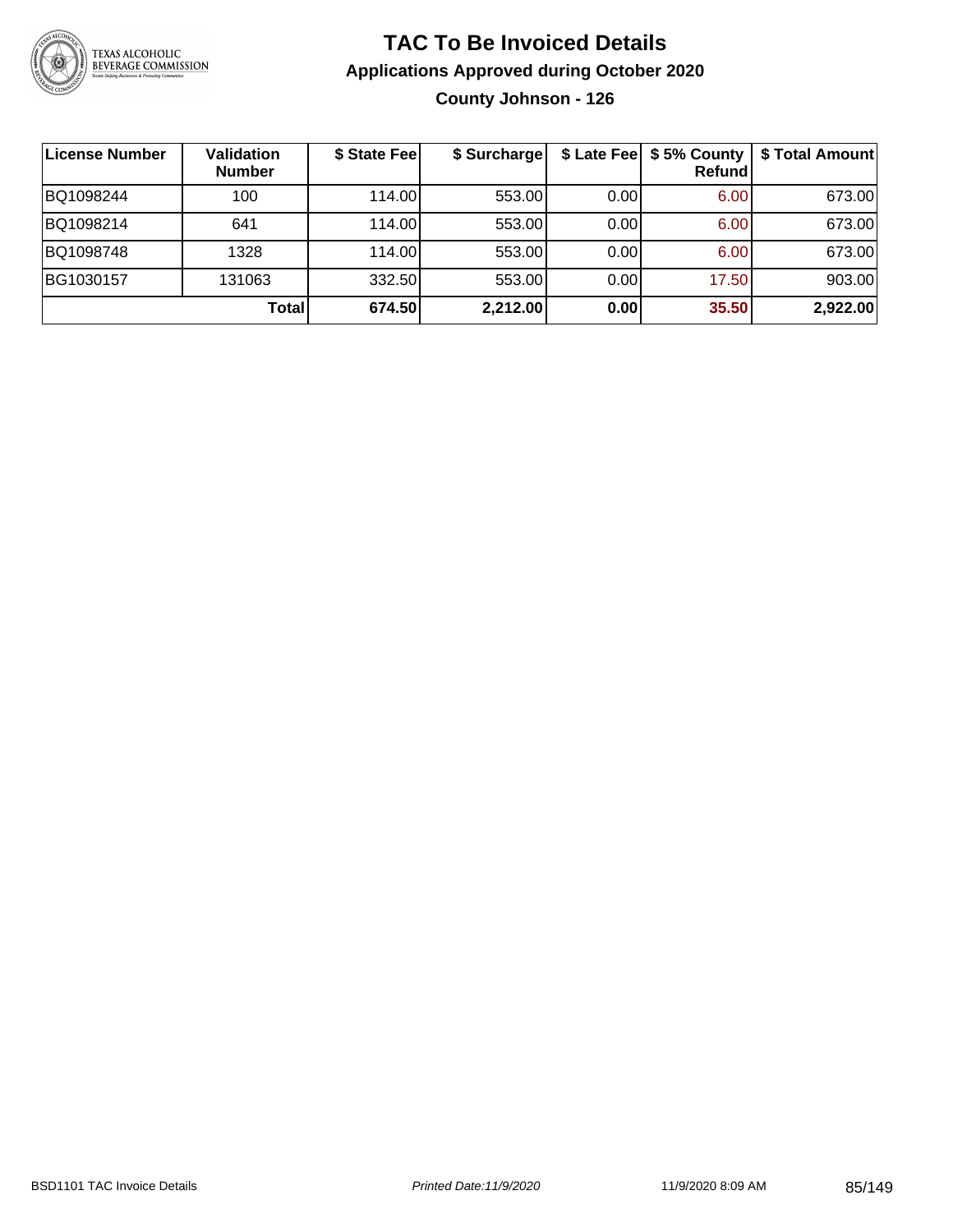

### **TAC To Be Invoiced Details Applications Approved during October 2020 County Karnes - 128**

| License Number | Validation<br><b>Number</b> | \$ State Feel |          |      | Refund | \$ Surcharge   \$ Late Fee   \$5% County   \$ Total Amount |
|----------------|-----------------------------|---------------|----------|------|--------|------------------------------------------------------------|
| BQ1098148      | 466                         | 114.00L       | 553.00   | 0.00 | 6.00   | 673.00                                                     |
| BG958983       | 131197                      | 332.50        | 553.00   | 0.00 | 17.50  | 903.00                                                     |
|                | Total                       | 446.50        | 1,106.00 | 0.00 | 23.50  | 1,576.00                                                   |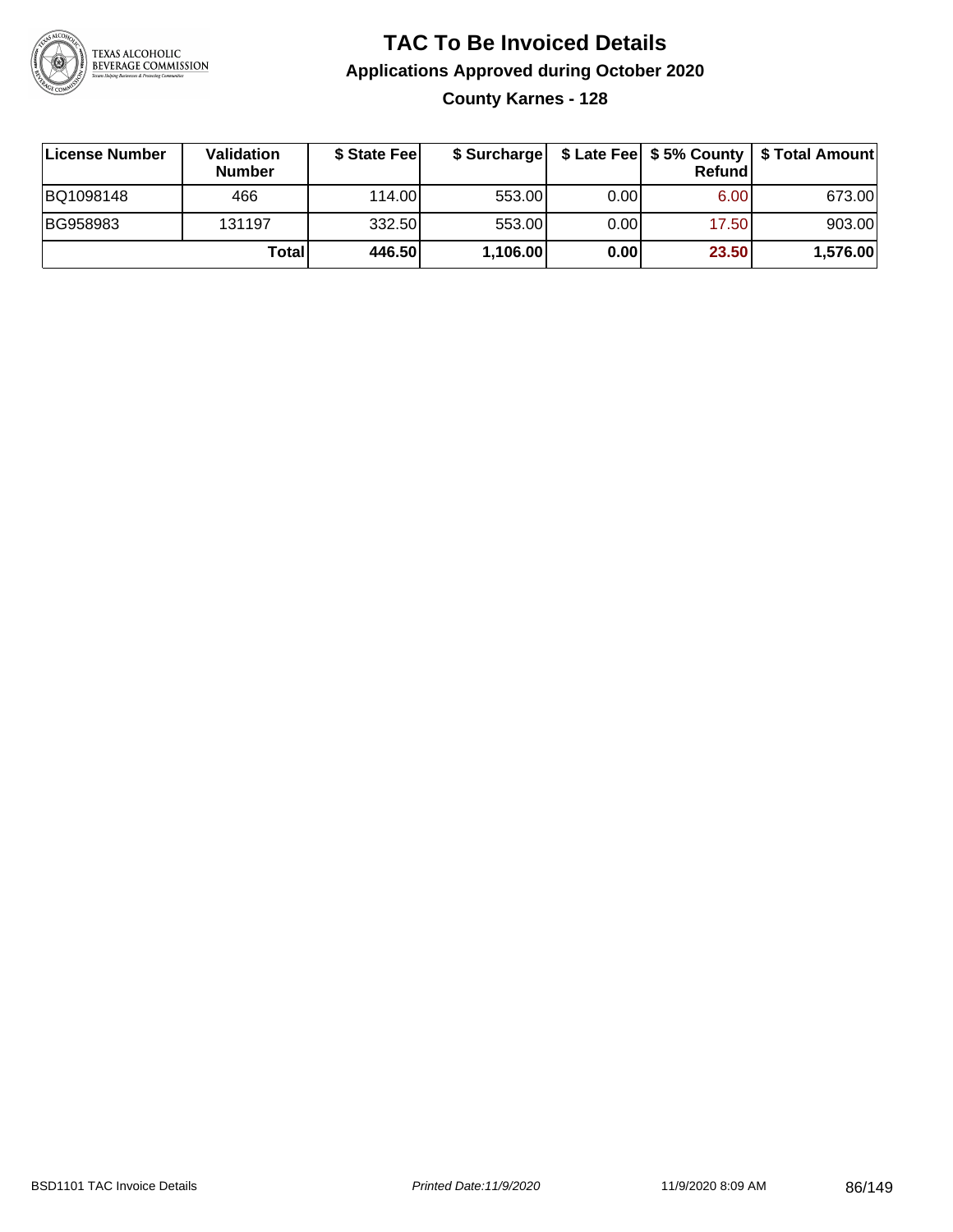

### **TAC To Be Invoiced Details Applications Approved during October 2020 County Kendall - 130**

| License Number | Validation<br><b>Number</b> | \$ State Fee | \$ Surcharge |      | <b>Refund</b> | \$ Late Fee   \$5% County   \$ Total Amount |
|----------------|-----------------------------|--------------|--------------|------|---------------|---------------------------------------------|
| BF883453       | 129727                      | 114.00       | 553.00       | 0.00 | 6.00          | 673.00                                      |
| BG1026455      | 130581                      | 332.50       | 553.00       | 0.00 | 17.50         | 903.00                                      |
| BP1026455      | 130581                      | 950.00       | 426.00       | 0.00 | 50.00         | 1,426.00                                    |
| BG953788       | 407461                      | 332.50       | 553.00       | 0.00 | 17.50         | 903.00                                      |
|                | Total                       | 1,729.00     | 2,085.00     | 0.00 | 91.00         | 3,905.00                                    |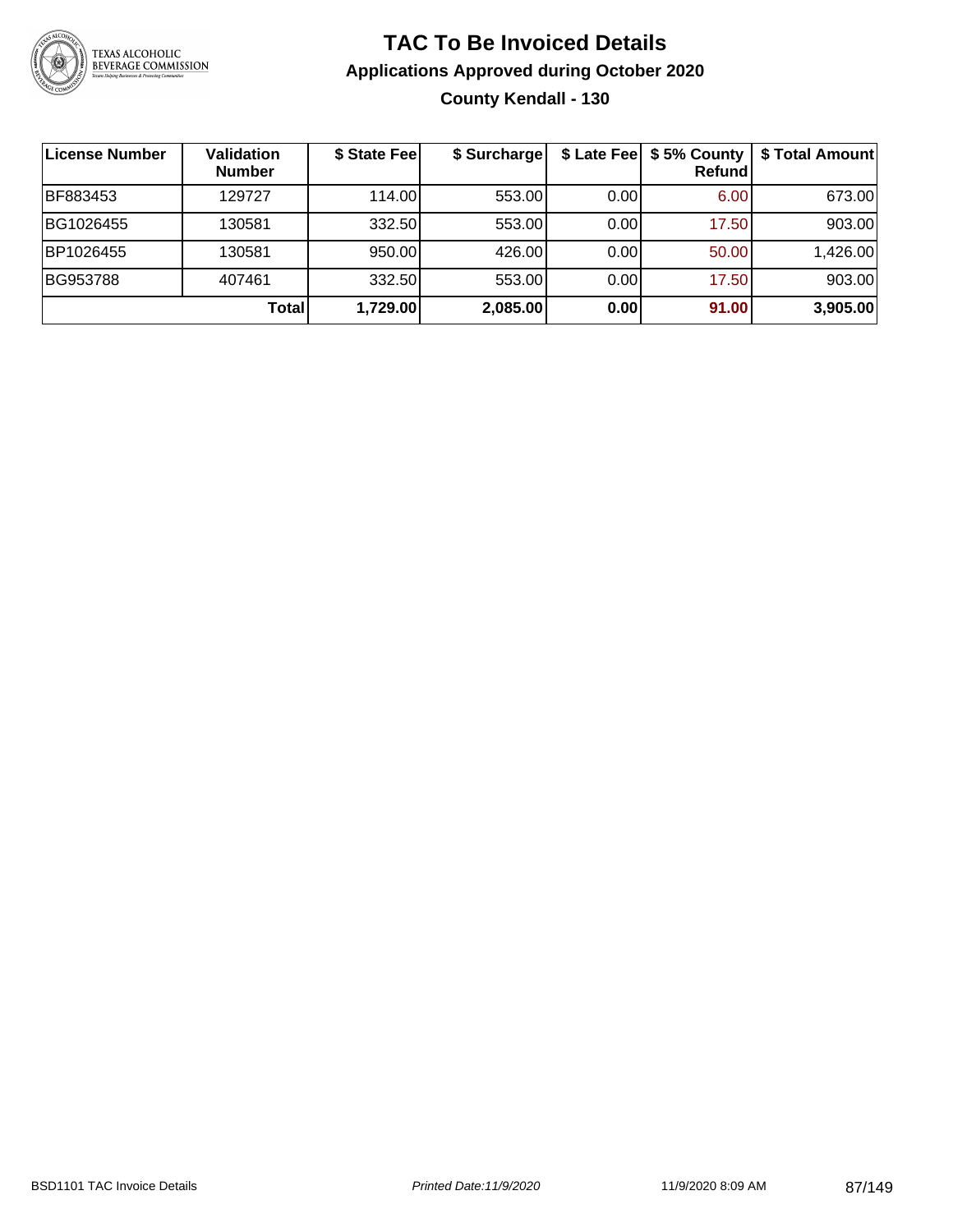

### **TAC To Be Invoiced Details Applications Approved during October 2020 County Kerr - 133**

| License Number | <b>Validation</b><br><b>Number</b> | \$ State Fee |          |      | Refund | \$ Surcharge   \$ Late Fee   \$5% County   \$ Total Amount |
|----------------|------------------------------------|--------------|----------|------|--------|------------------------------------------------------------|
| BG1026739      | 130712                             | 332.50       | 553.00   | 0.00 | 17.50  | 903.00                                                     |
| BG724623       | 515770                             | 332.50       | 553.00   | 0.00 | 17.50  | 903.00                                                     |
|                | Totall                             | 665.00       | 1,106.00 | 0.00 | 35.00  | 1,806.00                                                   |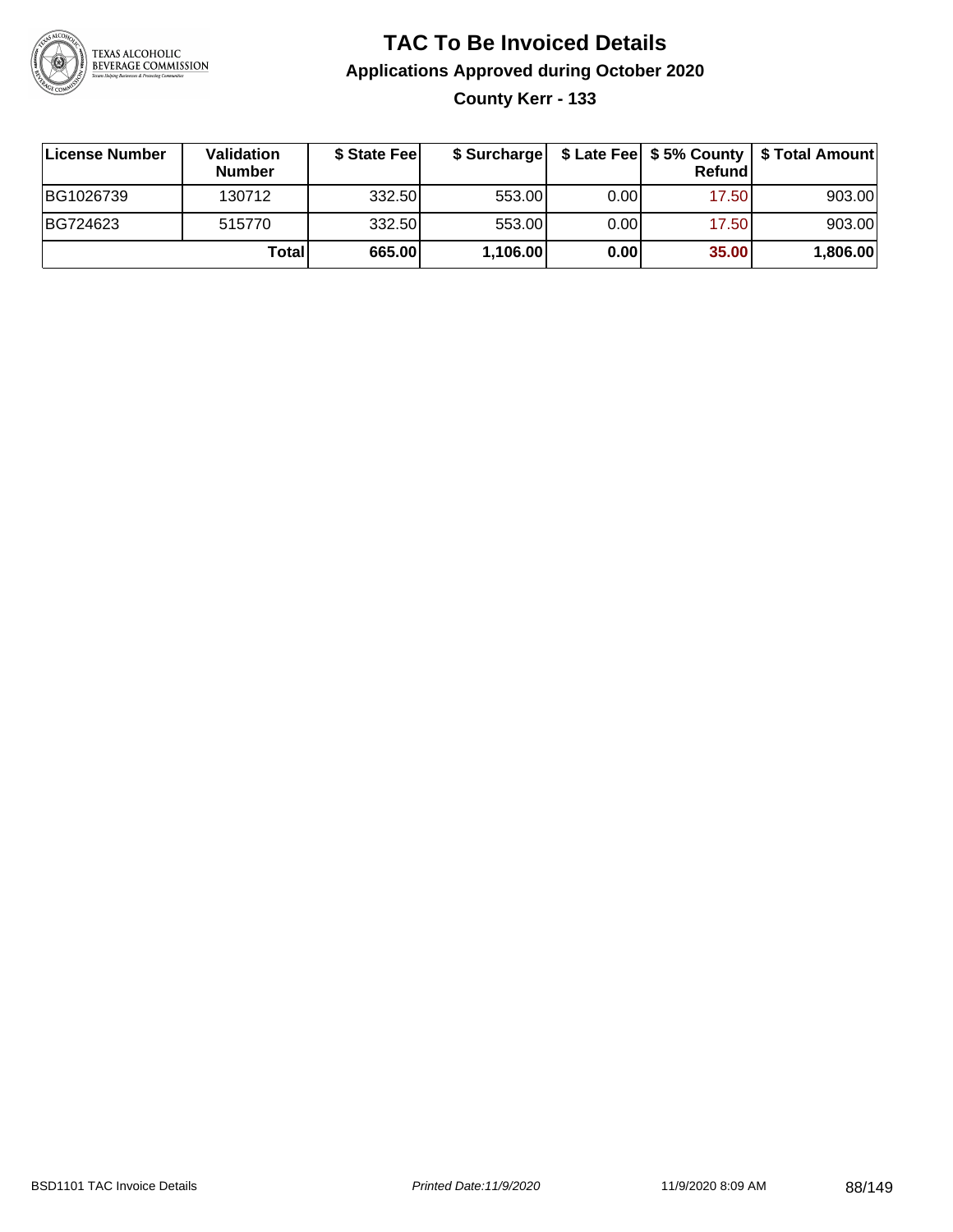

### **TAC To Be Invoiced Details Applications Approved during October 2020 County Kleberg - 137**

| ∣License Number | <b>Validation</b><br><b>Number</b> | \$ State Fee | \$ Surcharge |        | $$$ Late Fee $$$ 5% County  <br>Refund | \$ Total Amount |
|-----------------|------------------------------------|--------------|--------------|--------|----------------------------------------|-----------------|
| BG816123        | 131155                             | 332.50       | 553.00       | 100.00 | 17.50                                  | 1,003.00        |
| BL816123        | 131155                             | 475.00       | 327.00       | 100.00 | 25.00                                  | 927.00          |
| BQ960132        | 131480                             | 114.00       | 553.00       | 0.00   | 6.00                                   | 673.00          |
|                 | Total                              | 921.50       | 1,433.00     | 200.00 | 48.50                                  | 2,603.00        |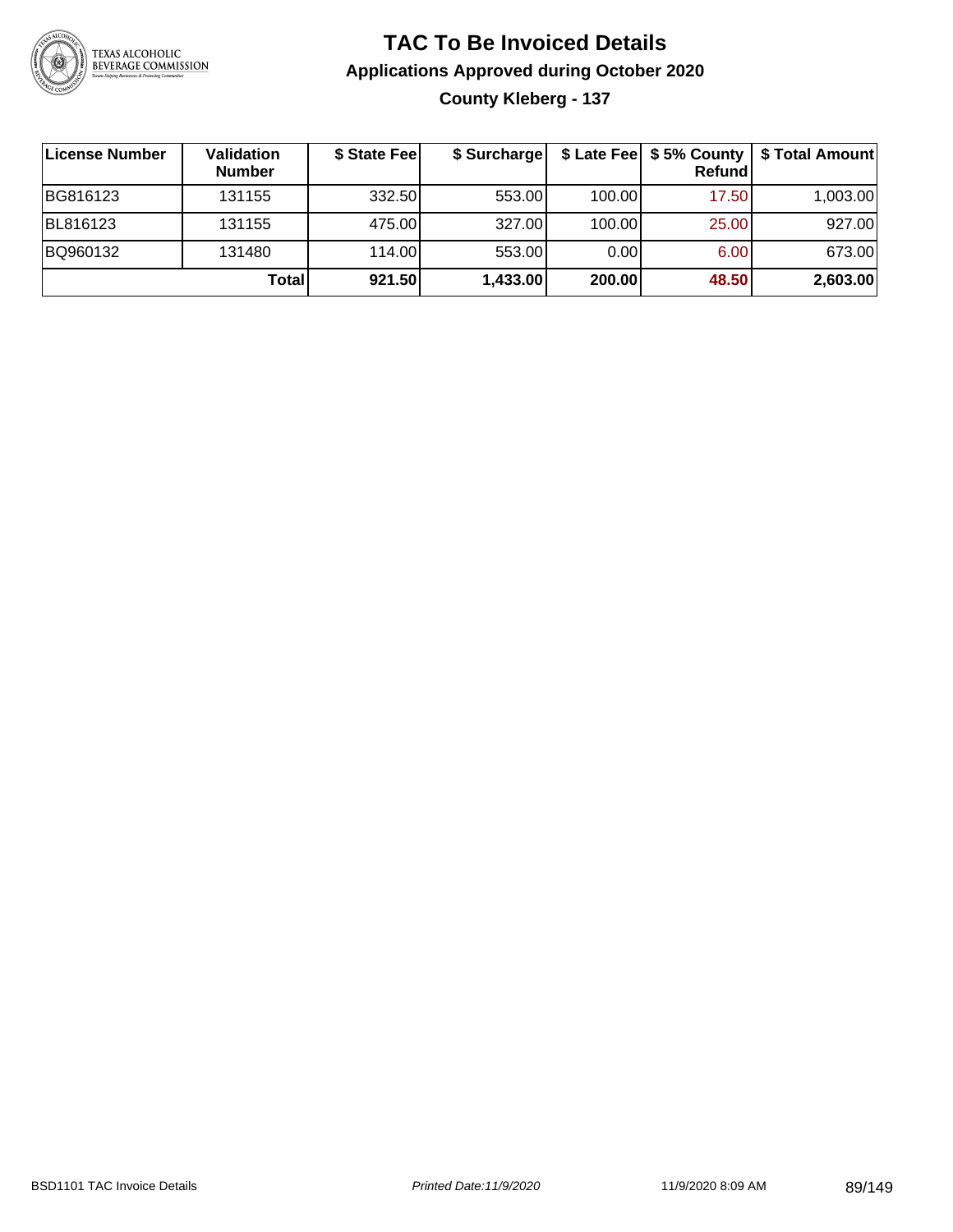

**County Lamar - 139**

| License Number | Validation<br><b>Number</b> | \$ State Fee |        |      | Refundl | \$ Surcharge   \$ Late Fee   \$5% County   \$ Total Amount |
|----------------|-----------------------------|--------------|--------|------|---------|------------------------------------------------------------|
| BF956592       | 130383                      | 114.00L      | 553.00 | 0.00 | 6.00    | 673.00                                                     |
|                | Totall                      | 114.00       | 553.00 | 0.00 | 6.00    | 673.00                                                     |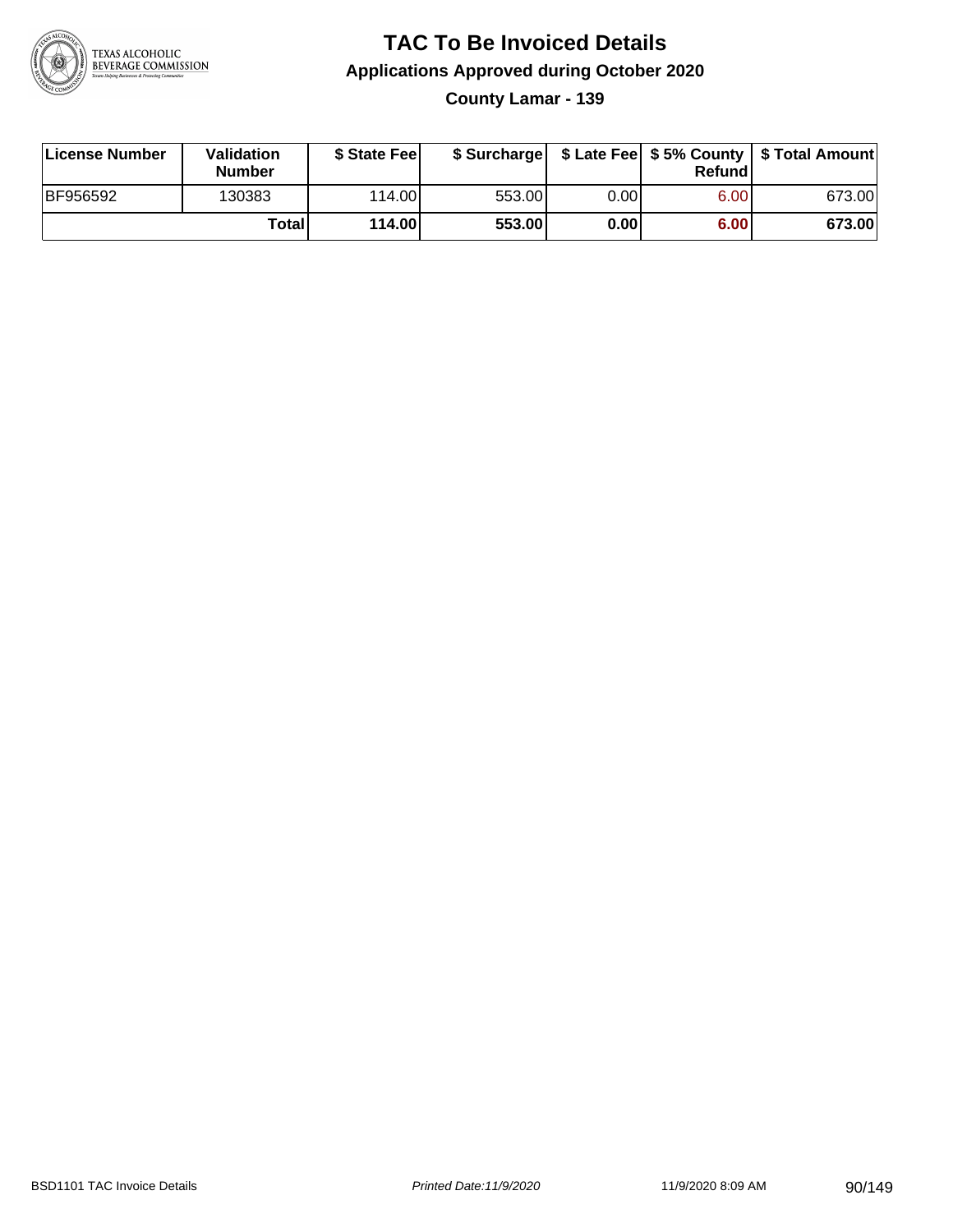

### **TAC To Be Invoiced Details Applications Approved during October 2020 County Lavaca - 143**

| License Number | <b>Validation</b><br><b>Number</b> | \$ State Fee | \$ Surcharge |      | Refund | \$ Late Fee   \$5% County   \$ Total Amount |
|----------------|------------------------------------|--------------|--------------|------|--------|---------------------------------------------|
| BQ1098133      | 8971                               | 114.00L      | 553.00       | 0.00 | 6.00   | 673.00                                      |
| BQ1033658      | 100056                             | 114.00L      | 553.00       | 0.00 | 6.00   | 673.00                                      |
| BG224398       | 130810                             | 332.50       | 553.00       | 0.00 | 17.50  | 903.00                                      |
|                | Total                              | 560.50       | 1,659.00     | 0.00 | 29.50  | 2,249.00                                    |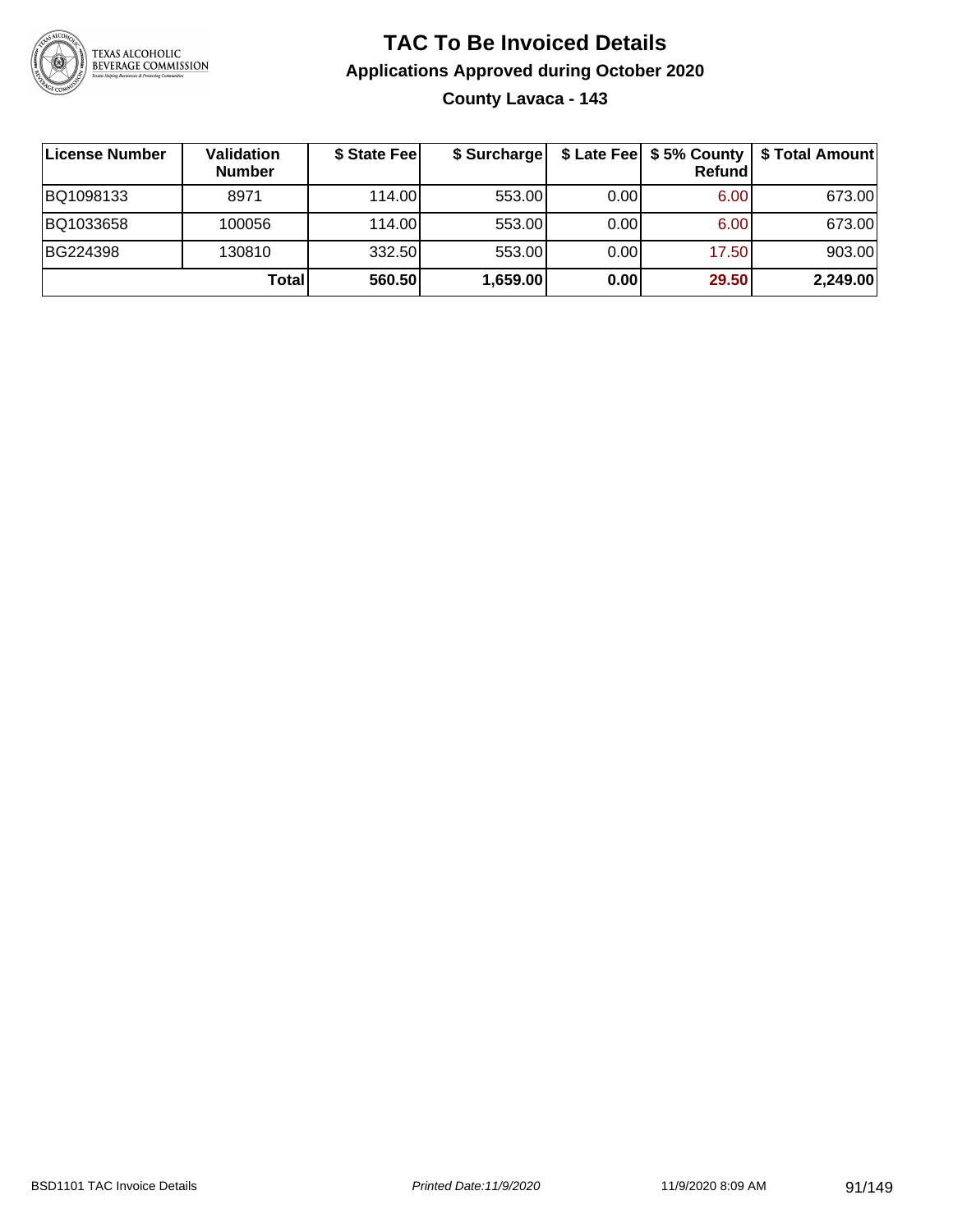

### **TAC To Be Invoiced Details Applications Approved during October 2020 County Liberty - 146**

| ∣License Number | Validation<br><b>Number</b> | \$ State Fee | \$ Surcharge |      | $$$ Late Fee $$5%$ County<br><b>Refund</b> | \$ Total Amount |
|-----------------|-----------------------------|--------------|--------------|------|--------------------------------------------|-----------------|
| BQ1098281       | 1178                        | 114.00       | 553.00       | 0.00 | 6.00                                       | 673.00          |
| BE1099200       | 8536                        | 285.00       | 553.00       | 0.00 | 15.00                                      | 853.00          |
| BG817426        | 130236                      | 332.50       | 553.00       | 0.00 | 17.50                                      | 903.00          |
| BQ730489        | 131056                      | 114.00       | 553.00       | 0.00 | 6.00                                       | 673.00          |
|                 | Total                       | 845.50       | 2,212.00     | 0.00 | 44.50                                      | 3,102.00        |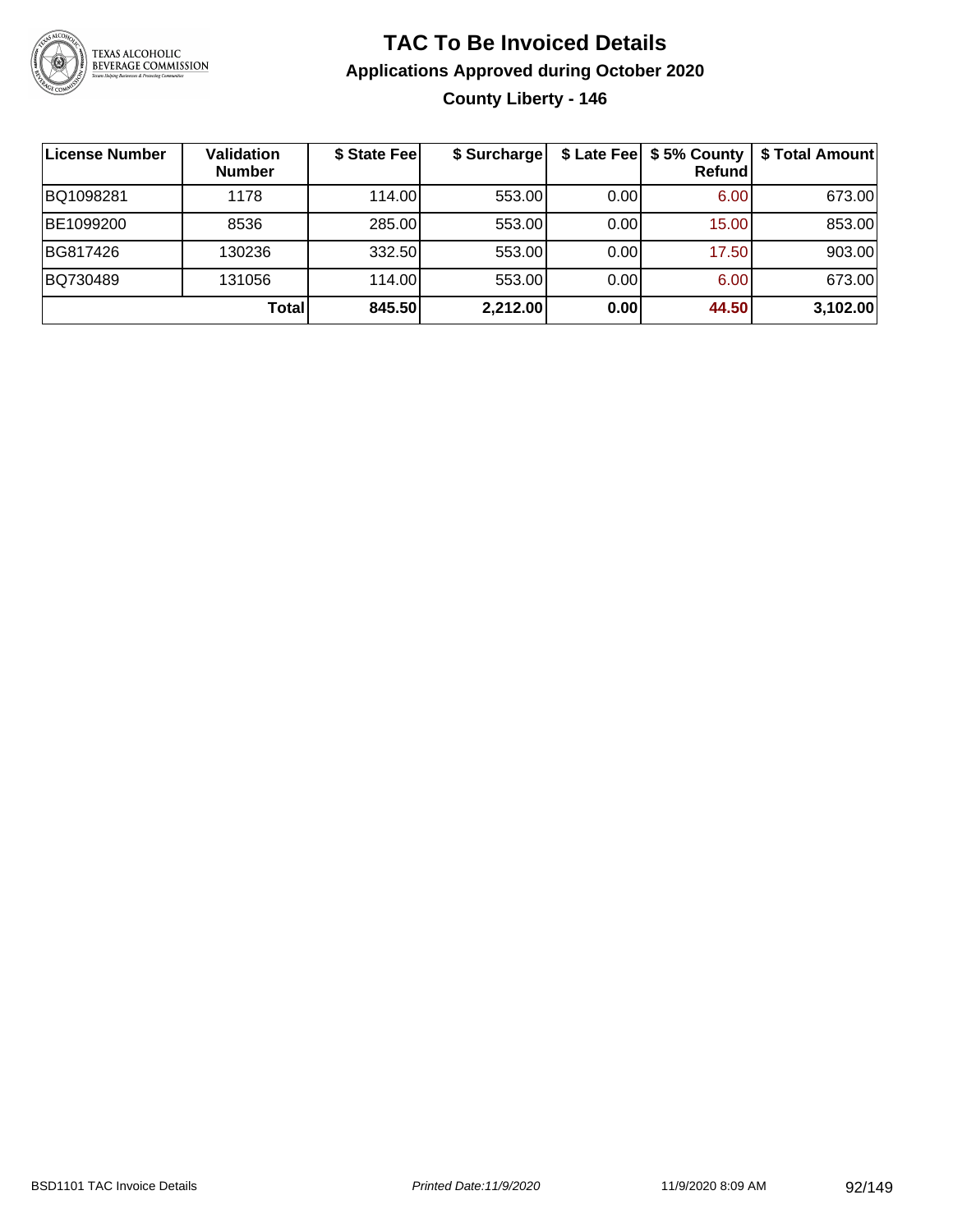

**County Llano - 150**

| License Number | Validation<br><b>Number</b> | \$ State Fee |          |      | Refundl | \$ Surcharge   \$ Late Fee   \$5% County   \$ Total Amount |
|----------------|-----------------------------|--------------|----------|------|---------|------------------------------------------------------------|
| BQ1099729      | 9003                        | 114.00       | 553.00   | 0.00 | 6.00    | 673.00                                                     |
| BG952151       | 130783                      | 332.50       | 553.00   | 0.00 | 17.50   | 903.00                                                     |
|                | Totall                      | 446.50       | 1,106.00 | 0.00 | 23.50   | 1,576.00                                                   |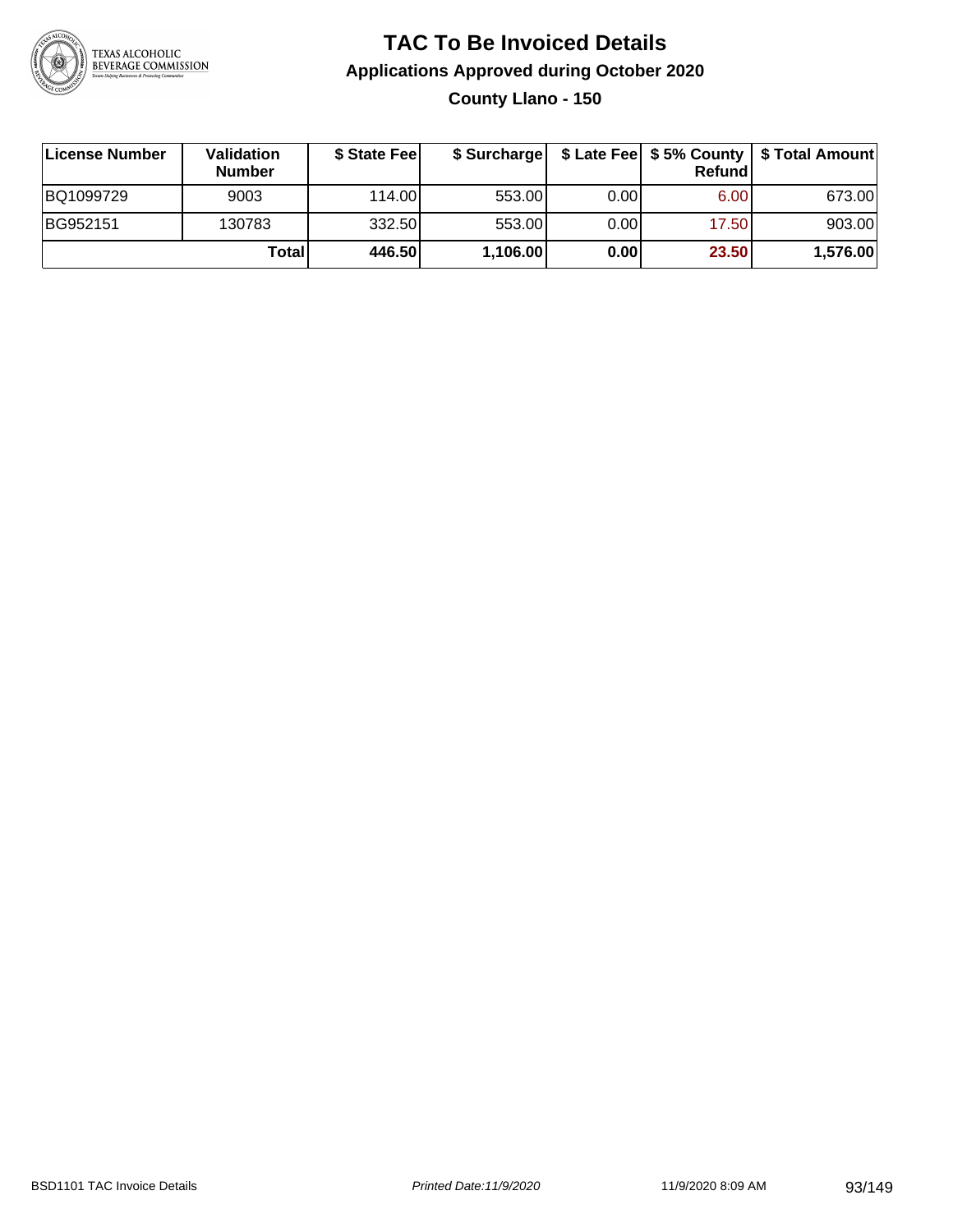

### **TAC To Be Invoiced Details Applications Approved during October 2020 County Lubbock - 152**

| <b>License Number</b> | <b>Validation</b><br><b>Number</b> | \$ State Fee | \$ Surcharge | \$ Late Fee | \$5% County<br>Refundl | \$ Total Amount |
|-----------------------|------------------------------------|--------------|--------------|-------------|------------------------|-----------------|
| BF1098018             | 944                                | 114.00       | 553.00       | 0.00        | 6.00                   | 673.00          |
| BQ1098131             | 1326                               | 114.00       | 553.00       | 0.00        | 6.00                   | 673.00          |
| BF817613              | 130042                             | 114.00       | 553.00       | 0.00        | 6.00                   | 673.00          |
| BQ818665              | 130837                             | 114.00       | 553.00       | 0.00        | 6.00                   | 673.00          |
| BF1032441             | 130906                             | 114.00       | 553.00       | 0.00        | 6.00                   | 673.00          |
| BQ1028393             | 131117                             | 114.00       | 553.00       | 0.00        | 6.00                   | 673.00          |
| BQ884258              | 131527                             | 114.00       | 553.00       | 0.00        | 6.00                   | 673.00          |
|                       | Total                              | 798.00       | 3,871.00     | 0.00        | 42.00                  | 4,711.00        |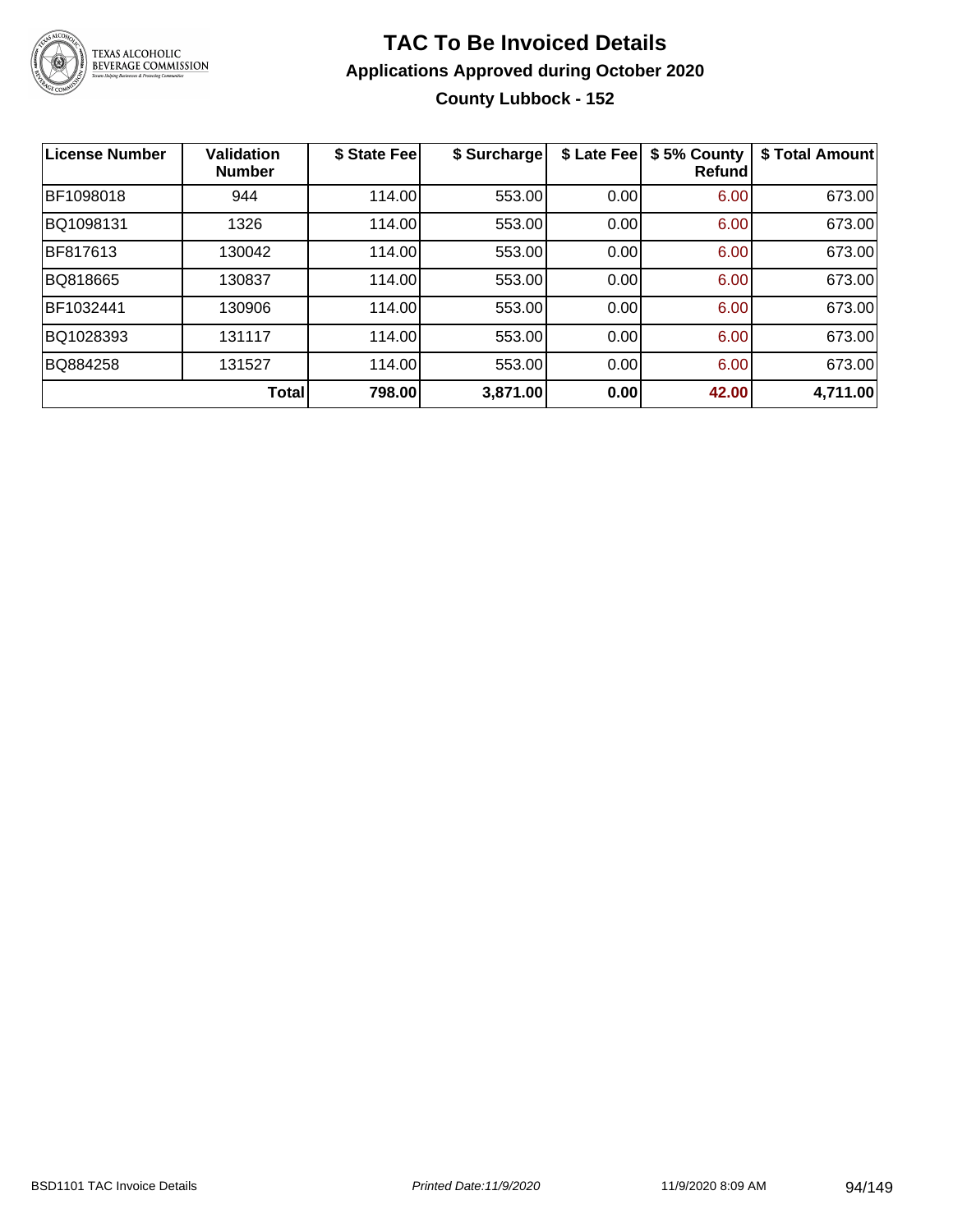

### TEXAS ALCOHOLIC<br>BEVERAGE COMMISSION

#### **TAC To Be Invoiced Details Applications Approved during October 2020 County McLennan - 155**

| <b>License Number</b> | <b>Validation</b><br><b>Number</b> | \$ State Fee | \$ Surcharge | \$ Late Fee | \$5% County<br>Refund | \$ Total Amount |
|-----------------------|------------------------------------|--------------|--------------|-------------|-----------------------|-----------------|
| BQ1098233             | 145                                | 114.00       | 553.00       | 0.00        | 6.00                  | 673.00          |
| BQ1100113             | 220                                | 114.00       | 553.00       | 0.00        | 6.00                  | 673.00          |
| BG1098156             | 1118                               | 332.50       | 553.00       | 0.00        | 17.50                 | 903.00          |
| BF1098391             | 8377                               | 114.00       | 553.00       | 0.00        | 6.00                  | 673.00          |
| BQ1099766             | 8913                               | 114.00       | 553.00       | 0.00        | 6.00                  | 673.00          |
| BF883917              | 129823                             | 114.00       | 553.00       | 0.00        | 6.00                  | 673.00          |
| BE880729              | 130134                             | 285.00       | 553.00       | 0.00        | 15.00                 | 853.00          |
| BQ885679              | 130881                             | 114.00       | 553.00       | 0.00        | 6.00                  | 673.00          |
| BE563142              | 130886                             | 285.00       | 553.00       | 0.00        | 15.00                 | 853.00          |
| BG1030122             | 130935                             | 332.50       | 553.00       | 0.00        | 17.50                 | 903.00          |
| BQ958461              | 131027                             | 114.00       | 553.00       | 0.00        | 6.00                  | 673.00          |
| BG963672              | 501792                             | 332.50       | 553.00       | 0.00        | 17.50                 | 903.00          |
| BG1030665             | 502384                             | 332.50       | 553.00       | 0.00        | 17.50                 | 903.00          |
| BL1030665             | 502384                             | 475.00       | 327.00       | 0.00        | 25.00                 | 827.00          |
| BE729341              | 516203                             | 285.00       | 553.00       | 0.00        | 15.00                 | 853.00          |
|                       | <b>Total</b>                       | 3,458.00     | 8,069.00     | 0.00        | 182.00                | 11,709.00       |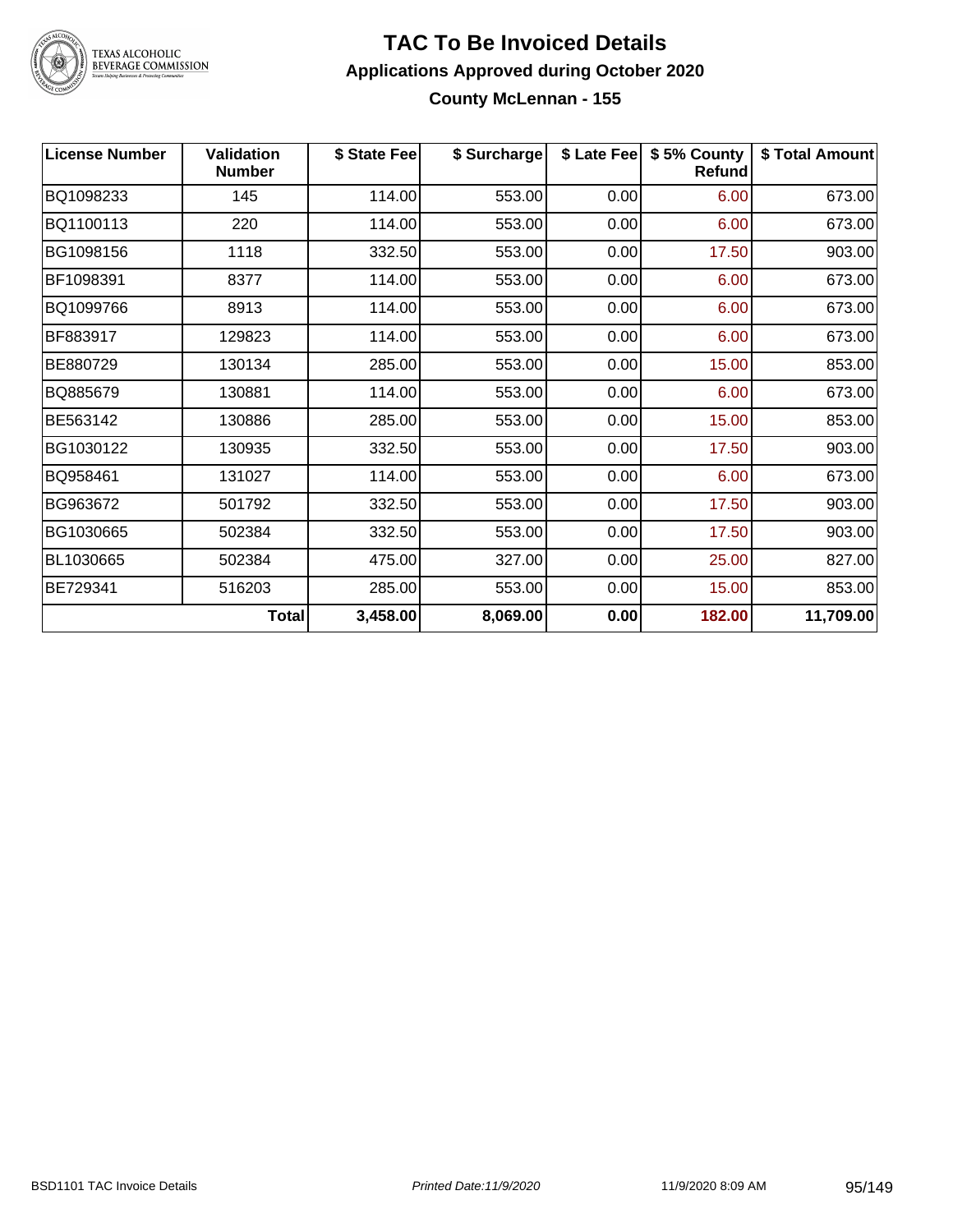

#### **TAC To Be Invoiced Details Applications Approved during October 2020 County Marion - 158**

| License Number | Validation<br><b>Number</b> | \$ State Fee |        |      | Refund | \$ Surcharge   \$ Late Fee   \$5% County   \$ Total Amount |
|----------------|-----------------------------|--------------|--------|------|--------|------------------------------------------------------------|
| BQ1098209      | 646                         | 114.00       | 553.00 | 0.00 | 6.00   | 673.00                                                     |
|                | <b>Total</b>                | 114.00       | 553.00 | 0.00 | 6.00   | 673.00                                                     |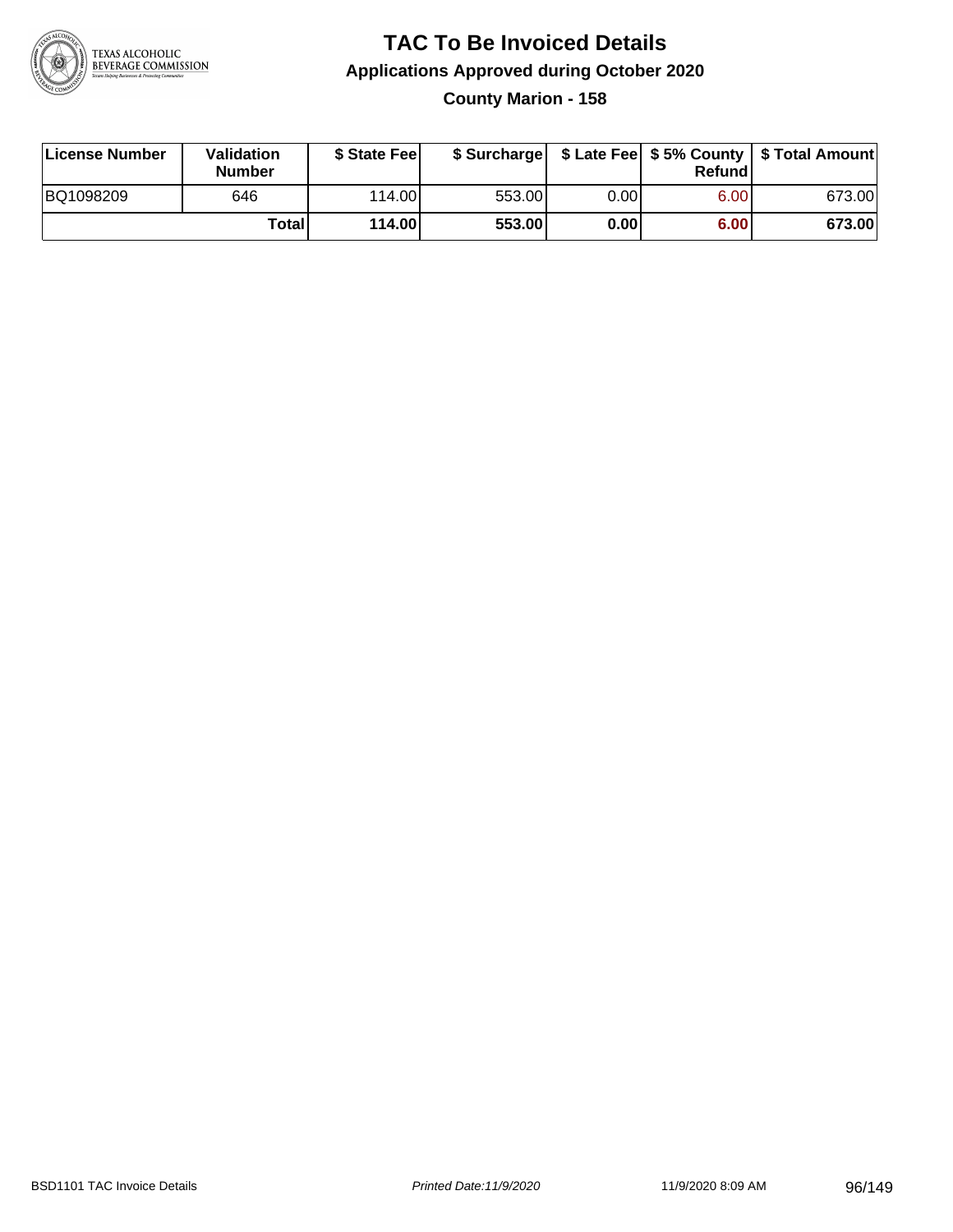

**County Matagorda - 161**

| License Number | Validation<br><b>Number</b> | \$ State Feel |        |      | Refundl | \$ Surcharge   \$ Late Fee   \$5% County   \$ Total Amount |
|----------------|-----------------------------|---------------|--------|------|---------|------------------------------------------------------------|
| BE561764       | 130740                      | 285.00        | 553.00 | 0.00 | 15.00   | 853.00                                                     |
|                | Totall                      | 285.00        | 553.00 | 0.00 | 15.00   | 853.00                                                     |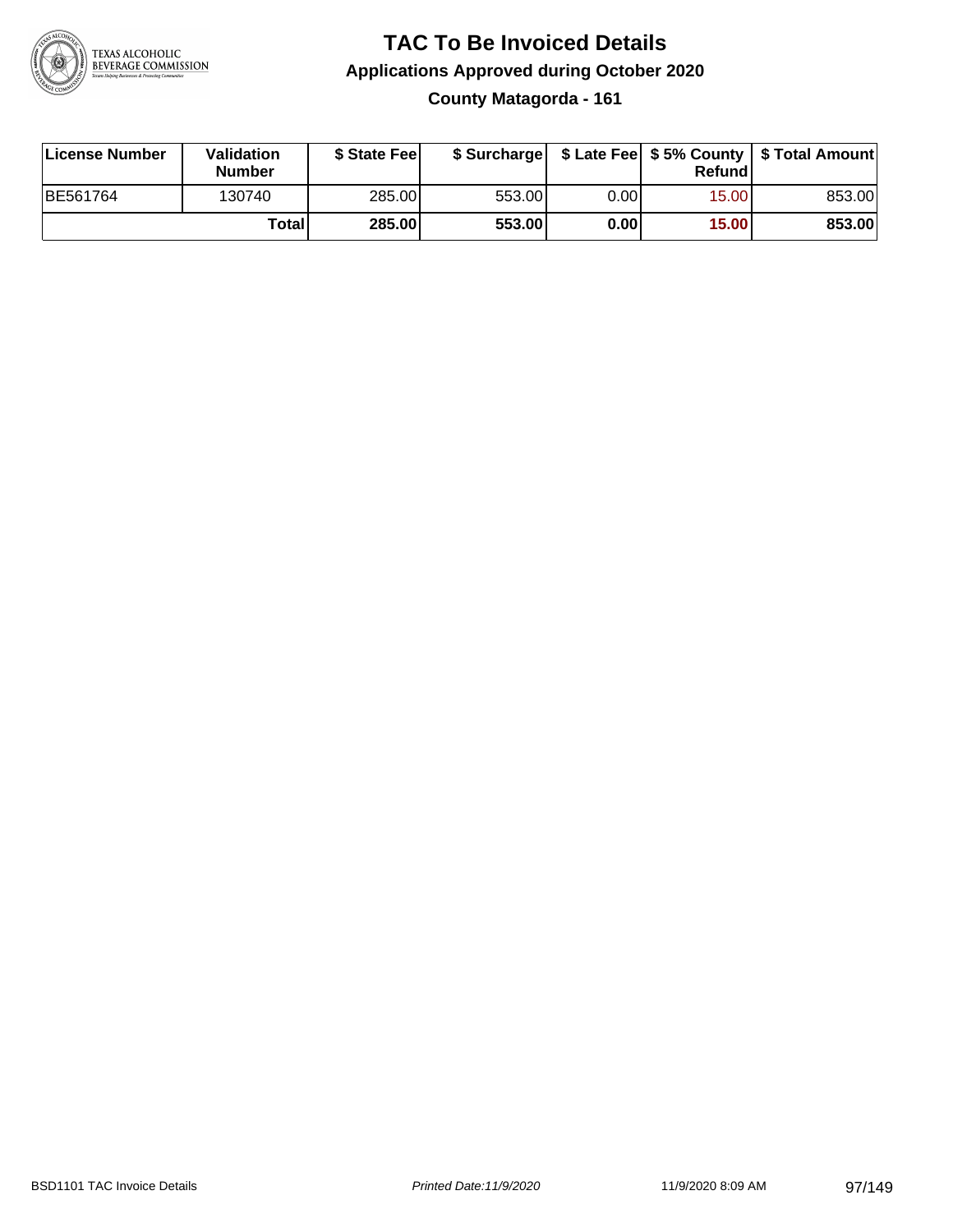

**County Maverick - 162**

| License Number | Validation<br><b>Number</b> | \$ State Feel |        |      | Refundl | \$ Surcharge   \$ Late Fee   \$5% County   \$ Total Amount |
|----------------|-----------------------------|---------------|--------|------|---------|------------------------------------------------------------|
| BQ889956       | 102096                      | 114.00        | 553.00 | 0.00 | 6.00    | 673.00                                                     |
|                | Totall                      | 114.00        | 553.00 | 0.00 | 6.00    | 673.00                                                     |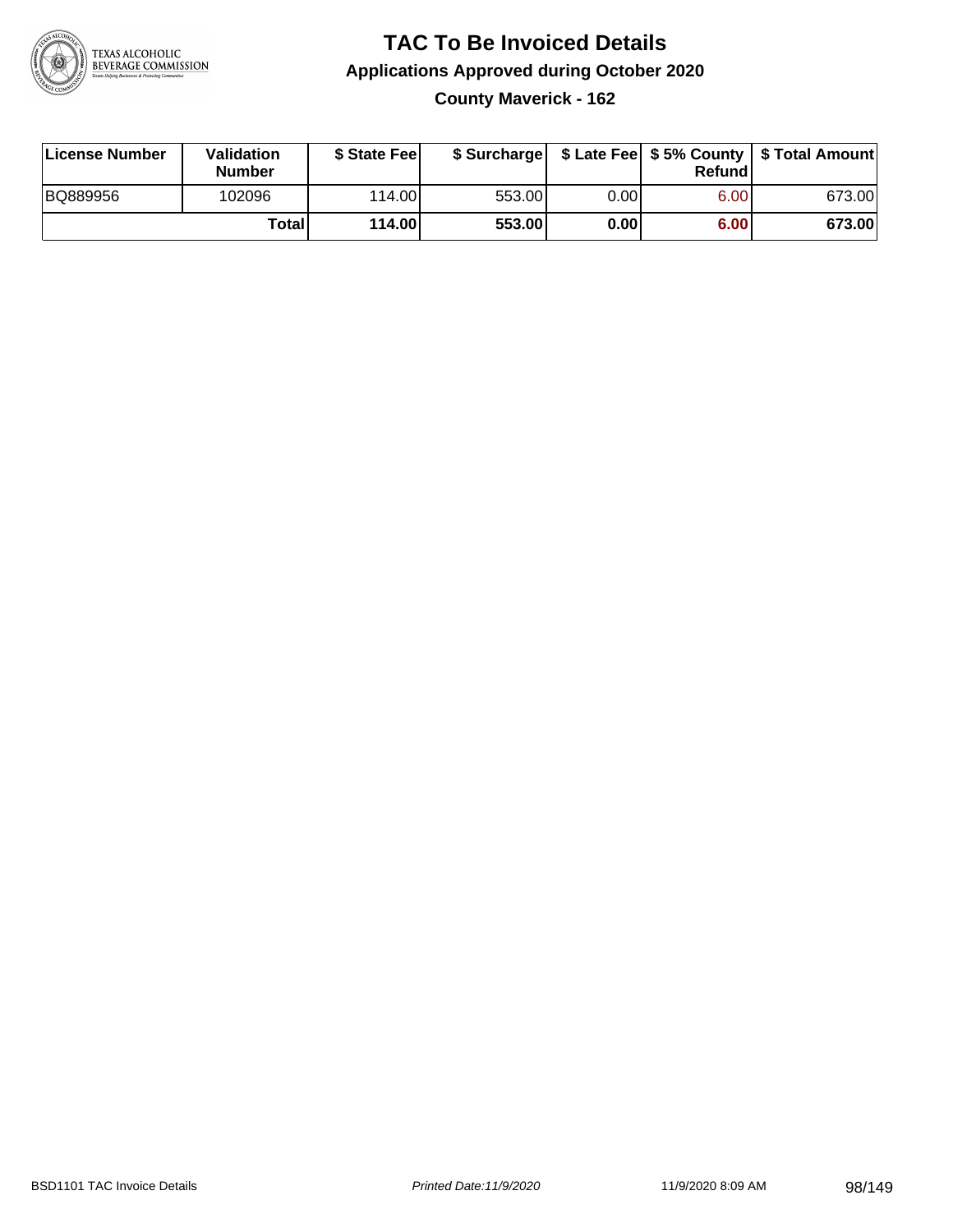

#### **TAC To Be Invoiced Details Applications Approved during October 2020 County Medina - 163**

| License Number | <b>Validation</b><br><b>Number</b> | \$ State Fee | \$ Surcharge | \$ Late Fee | \$5% County<br>Refundl | \$ Total Amount |
|----------------|------------------------------------|--------------|--------------|-------------|------------------------|-----------------|
| BQ1097936      | 1120                               | 114.00       | 553.00       | 0.00        | 6.00                   | 673.00          |
| BG956687       | 100325                             | 332.50       | 553.00       | 0.00        | 17.50                  | 903.00          |
| BG1030125      | 130149                             | 332.50       | 553.00       | 0.00        | 17.50                  | 903.00          |
| BG959403       | 131048                             | 332.50       | 553.00       | 0.00        | 17.50                  | 903.00          |
| BQ885722       | 131137                             | 114.00       | 553.00       | 0.00        | 6.00                   | 673.00          |
| BQ669534       | 131324                             | 114.00       | 553.00       | 100.00      | 6.00                   | 773.00          |
| BQ885119       | 500693                             | 114.00       | 553.00       | 0.00        | 6.00                   | 673.00          |
| BQ1098155      | 501165                             | 114.00       | 553.00       | 0.00        | 6.00                   | 673.00          |
|                | Total                              | 1,567.50     | 4,424.00     | 100.00      | 82.50                  | 6,174.00        |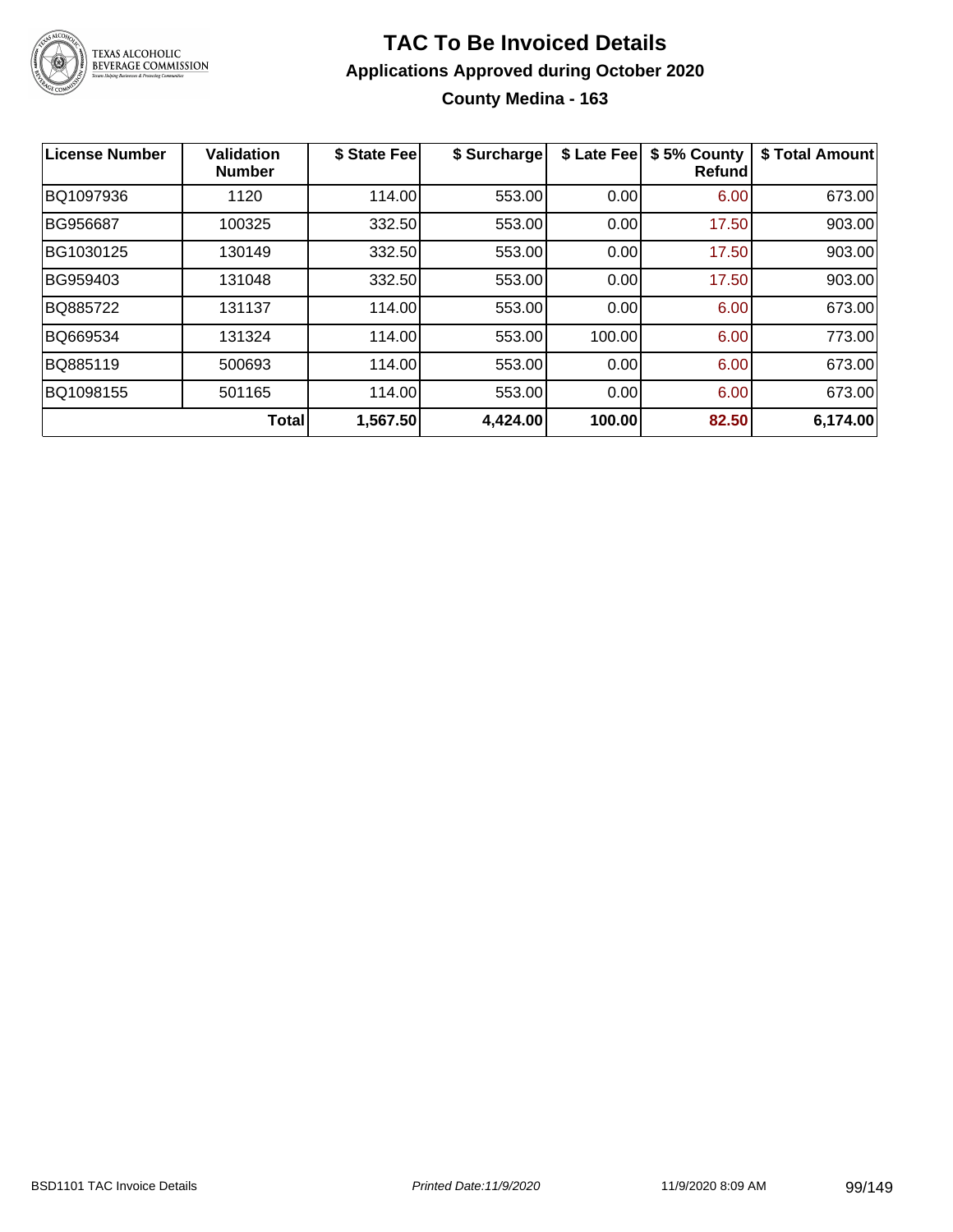

### **TAC To Be Invoiced Details Applications Approved during October 2020 County Midland - 165**

| ∣License Number | <b>Validation</b><br><b>Number</b> | \$ State Feel | \$ Surcharge |      | Refund | \$ Late Fee   \$5% County   \$ Total Amount |
|-----------------|------------------------------------|---------------|--------------|------|--------|---------------------------------------------|
| BF1031063       | 131086                             | 114.00L       | 553.00       | 0.00 | 6.00   | 673.00                                      |
| BQ883783        | 131527                             | 114.00        | 553.00       | 0.00 | 6.00   | 673.00                                      |
| BF1028661       | 516612                             | 114.00        | 553.00       | 0.00 | 6.00   | 673.00                                      |
|                 | Total                              | 342.00        | 1,659.00     | 0.00 | 18.00  | 2,019.00                                    |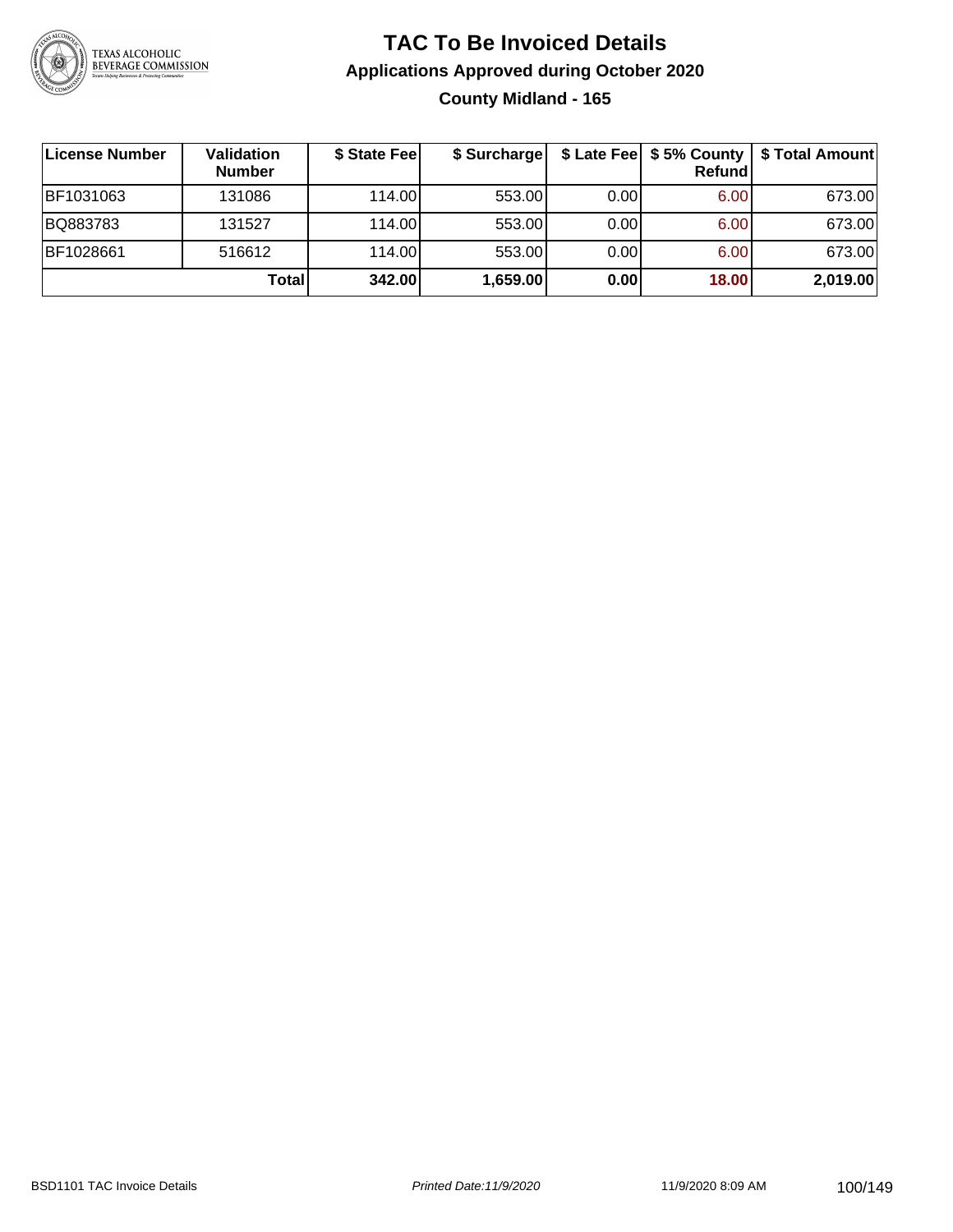

**County Milam - 166**

| License Number | <b>Validation</b><br><b>Number</b> | \$ State Feel |          |       | Refundl | \$ Surcharge   \$ Late Fee   \$5% County   \$ Total Amount |
|----------------|------------------------------------|---------------|----------|-------|---------|------------------------------------------------------------|
| BG235799       | 130433                             | 332.50        | 553.00   | 0.001 | 17.50   | 903.00                                                     |
| BG954232       | 516346                             | 332.50        | 553.00   | 0.001 | 17.50   | 903.00                                                     |
|                | Totall                             | 665.00        | 1,106.00 | 0.00  | 35.00   | 1,806.00                                                   |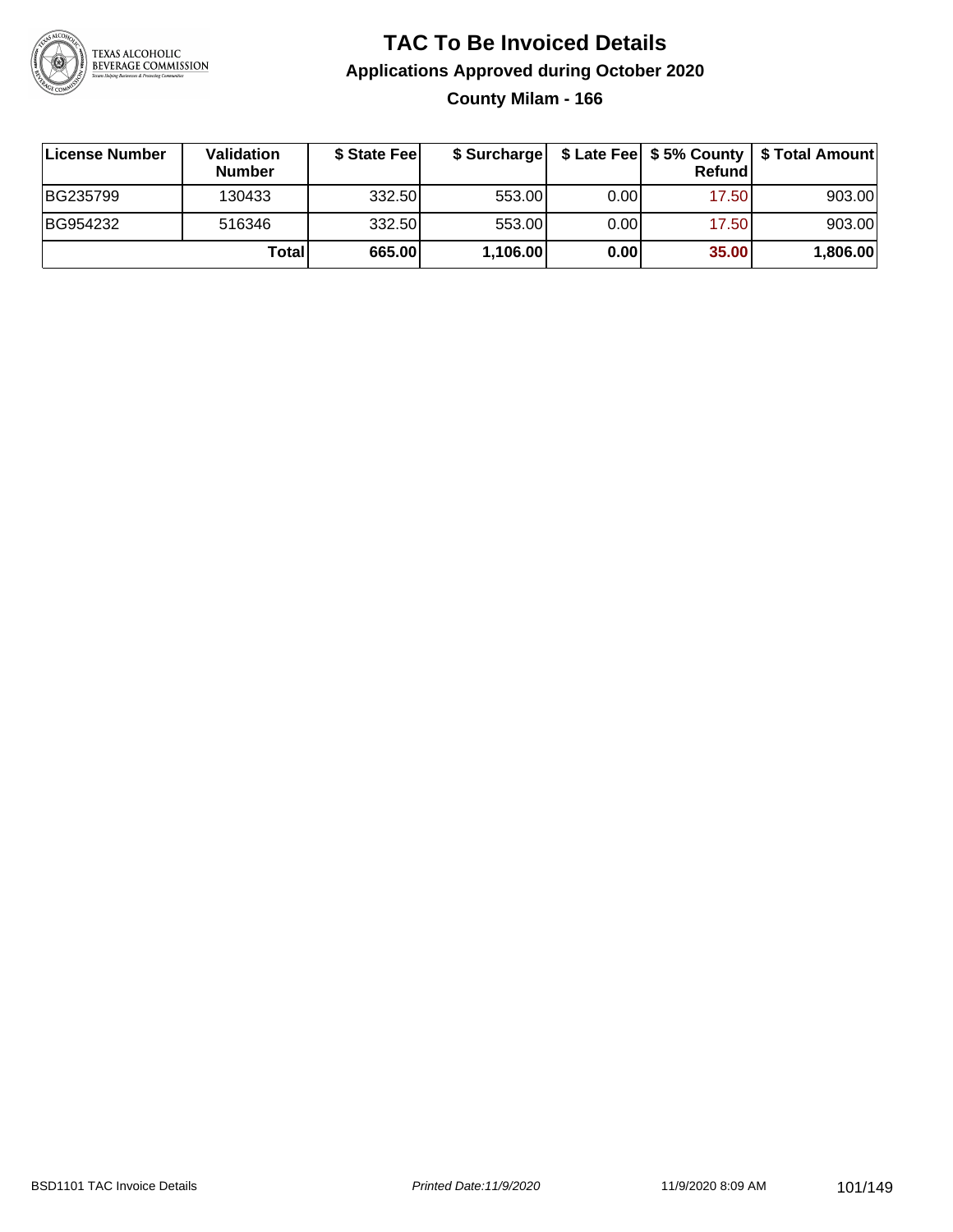

#### **TAC To Be Invoiced Details Applications Approved during October 2020 County Montague - 169**

| License Number | Validation<br><b>Number</b> | \$ State Fee |        |      | Refund | \$ Surcharge   \$ Late Fee   \$5% County   \$ Total Amount |
|----------------|-----------------------------|--------------|--------|------|--------|------------------------------------------------------------|
| BQ1031641      | 130919                      | 114.00L      | 553.00 | 0.00 | 6.00   | 673.00                                                     |
|                | Total                       | 114.00       | 553.00 | 0.00 | 6.00   | 673.00                                                     |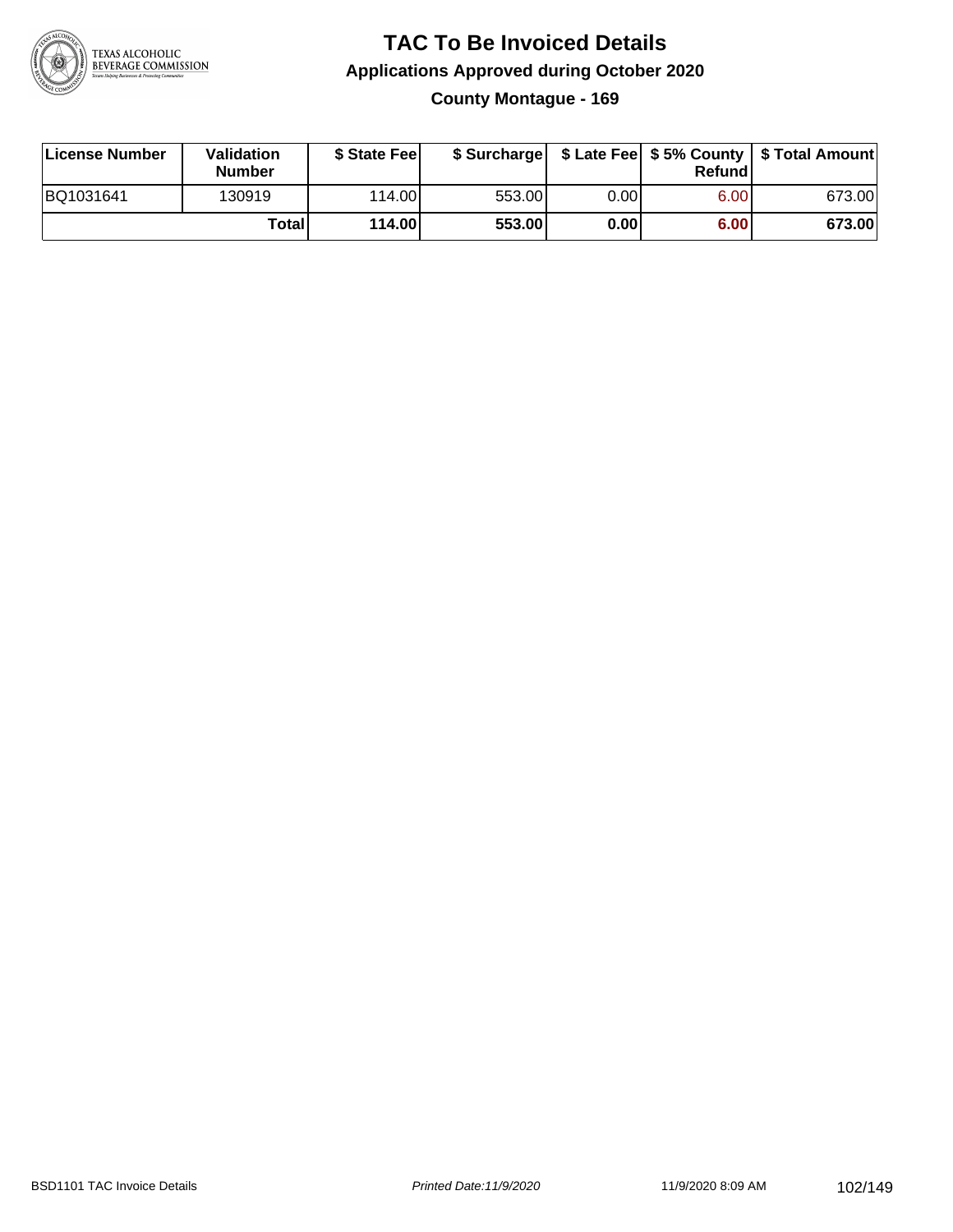

### TEXAS ALCOHOLIC<br>BEVERAGE COMMISSION

#### **TAC To Be Invoiced Details Applications Approved during October 2020 County Montgomery - 170**

| <b>License Number</b> | Validation<br><b>Number</b> | \$ State Fee | \$ Surcharge |      | \$ Late Fee   \$5% County<br>Refund | \$ Total Amount |
|-----------------------|-----------------------------|--------------|--------------|------|-------------------------------------|-----------------|
| BG1098806             | 19                          | 332.50       | 553.00       | 0.00 | 17.50                               | 903.00          |
| BG1099019             | 120                         | 332.50       | 553.00       | 0.00 | 17.50                               | 903.00          |
| BG1098094             | 400                         | 332.50       | 553.00       | 0.00 | 17.50                               | 903.00          |
| BG1099517             | 549                         | 332.50       | 553.00       | 0.00 | 17.50                               | 903.00          |
| BQ1099405             | 857                         | 114.00       | 553.00       | 0.00 | 6.00                                | 673.00          |
| BG1099348             | 1834                        | 332.50       | 553.00       | 0.00 | 17.50                               | 903.00          |
| BG1100155             | 2167                        | 332.50       | 553.00       | 0.00 | 17.50                               | 903.00          |
| BG1100096             | 8860                        | 332.50       | 553.00       | 0.00 | 17.50                               | 903.00          |
| BP1100096             | 8860                        | 950.00       | 426.00       | 0.00 | 50.00                               | 1,426.00        |
| BG1029571             | 129803                      | 332.50       | 553.00       | 0.00 | 17.50                               | 903.00          |
| BG884701              | 130241                      | 332.50       | 553.00       | 0.00 | 17.50                               | 903.00          |
| BG757089              | 130273                      | 332.50       | 553.00       | 0.00 | 17.50                               | 903.00          |
| BA1030458             | 130306                      | 1,425.00     | 651.00       | 0.00 | 75.00                               | 2,151.00        |
| BG1030328             | 130401                      | 332.50       | 553.00       | 0.00 | 17.50                               | 903.00          |
| BG1031532             | 130404                      | 332.50       | 553.00       | 0.00 | 17.50                               | 903.00          |
| BG882978              | 130680                      | 332.50       | 553.00       | 0.00 | 17.50                               | 903.00          |
| BF955028              | 130773                      | 114.00       | 553.00       | 0.00 | 6.00                                | 673.00          |
| BG755212              | 130900                      | 332.50       | 553.00       | 0.00 | 17.50                               | 903.00          |
| BF885274              | 130909                      | 114.00       | 553.00       | 0.00 | 6.00                                | 673.00          |
| BG959322              | 131017                      | 332.50       | 553.00       | 0.00 | 17.50                               | 903.00          |
| BQ958487              | 131458                      | 114.00       | 553.00       | 0.00 | 6.00                                | 673.00          |
| BF456890              | 131591                      | 114.00       | 553.00       | 0.00 | 6.00                                | 673.00          |
| BF603292              | 407486                      | 114.00       | 553.00       | 0.00 | 6.00                                | 673.00          |
| BG754619              | 407510                      | 332.50       | 553.00       | 0.00 | 17.50                               | 903.00          |
| BG802266              | 500521                      | 332.50       | 553.00       | 0.00 | 17.50                               | 903.00          |
| BG1098361             | 501174                      | 332.50       | 553.00       | 0.00 | 17.50                               | 903.00          |
| BG299706              | 516199                      | 332.50       | 553.00       | 0.00 | 17.50                               | 903.00          |
| BG1028245             | 516217                      | 332.50       | 553.00       | 0.00 | 17.50                               | 903.00          |
|                       | <b>Total</b>                | 9,709.00     | 15,455.00    | 0.00 | 511.00                              | 25,675.00       |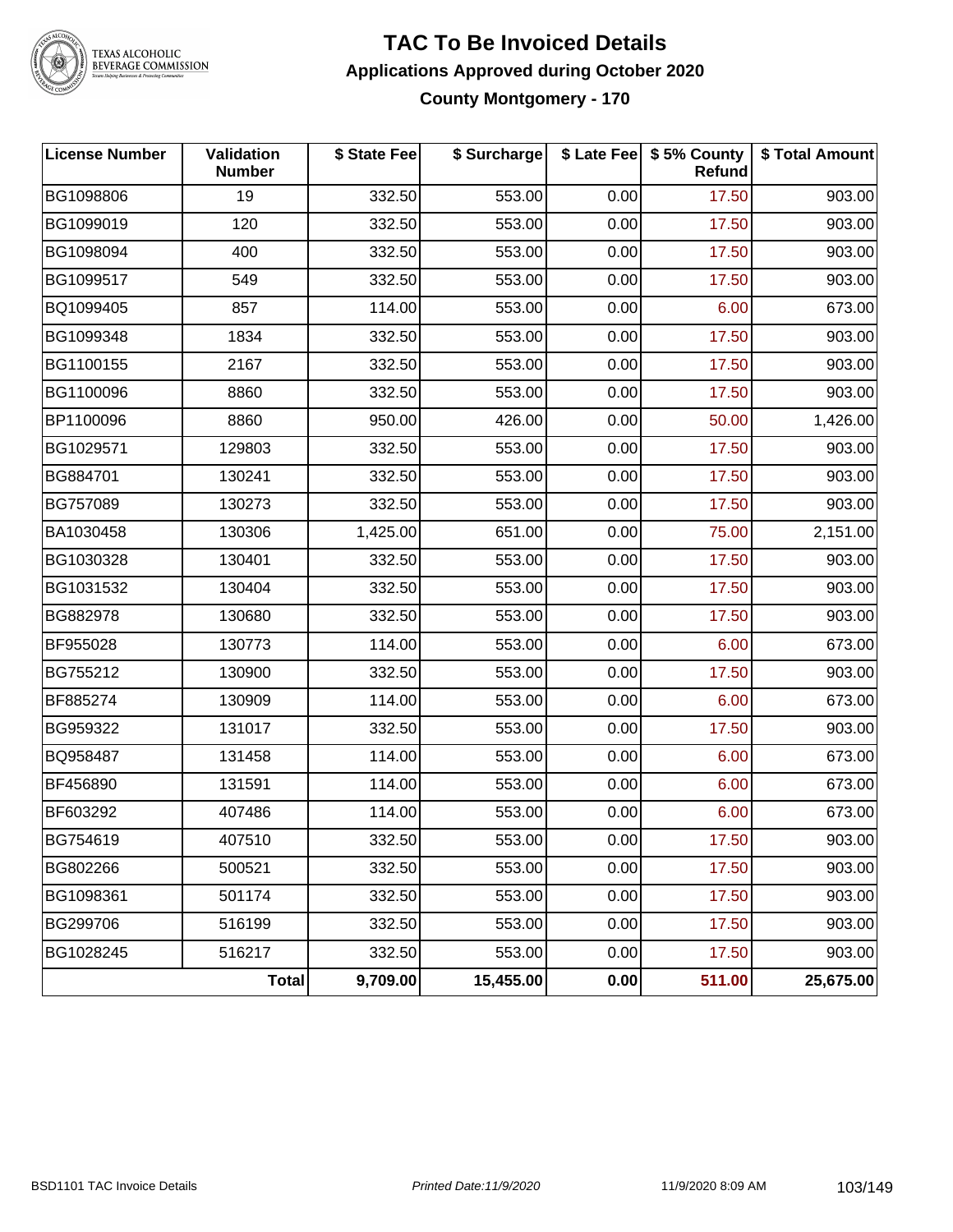

**County Moore - 171**

| License Number | <b>Validation</b><br><b>Number</b> | \$ State Feel | \$ Surcharge |       | Refundl | \$ Late Fee   \$5% County   \$ Total Amount |
|----------------|------------------------------------|---------------|--------------|-------|---------|---------------------------------------------|
| BF665895       | 407462                             | 114.00        | 553.00       | 0.001 | 6.00    | 673.00                                      |
|                | Totall                             | 114.00        | 553.00       | 0.001 | 6.00    | 673.00                                      |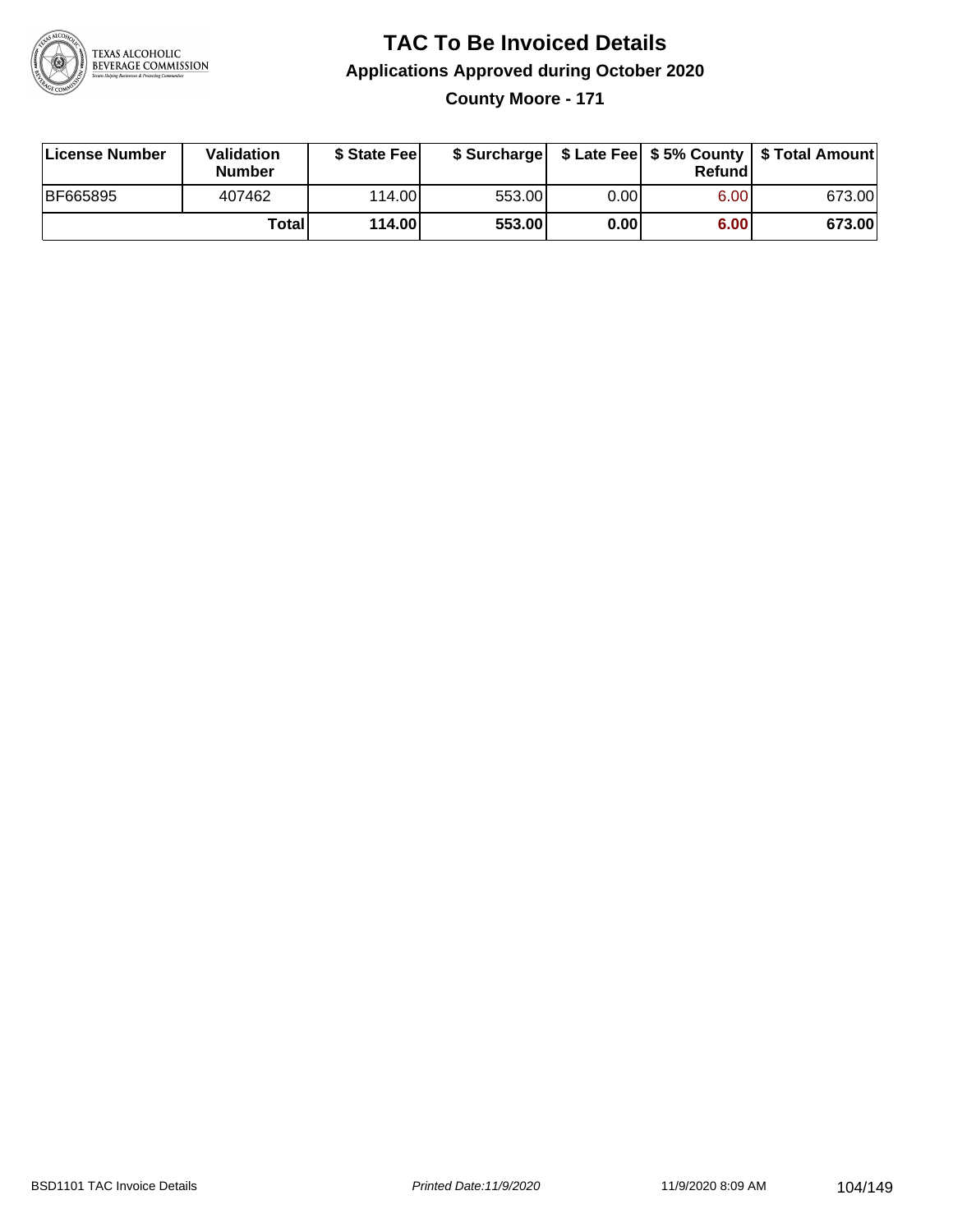

**County Morris - 172**

| License Number | <b>Validation</b><br><b>Number</b> | \$ State Feel | \$ Surcharge |       | Refundl | \$ Late Fee   \$5% County   \$ Total Amount |
|----------------|------------------------------------|---------------|--------------|-------|---------|---------------------------------------------|
| BQ1100087      | 1117                               | 114.00L       | 553.00       | 0.00I | 6.00    | 673.00                                      |
|                | Totall                             | 114.00        | 553.00       | 0.00  | 6.00    | 673.00                                      |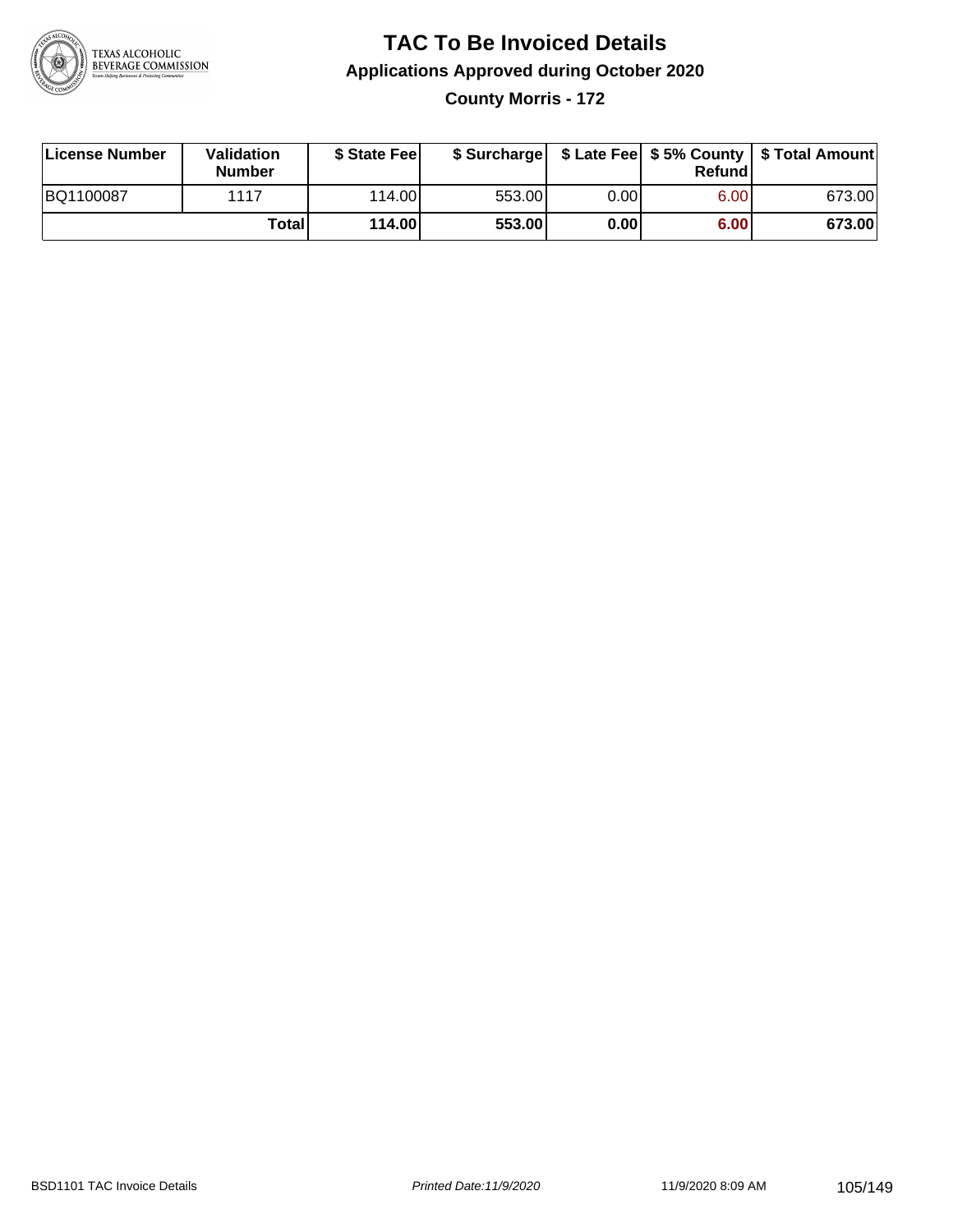

**County Nacogdoches - 174**

| License Number    | <b>Validation</b><br><b>Number</b> | \$ State Fee |          |      | Refundl | \$ Surcharge   \$ Late Fee   \$5% County   \$ Total Amount |
|-------------------|------------------------------------|--------------|----------|------|---------|------------------------------------------------------------|
| <b>IBF1099905</b> | 366                                | 114.00L      | 553.00   | 0.00 | 6.00    | 673.00                                                     |
| <b>BF416218</b>   | 516186                             | 114.00       | 553.00   | 0.00 | 6.00    | 673.00                                                     |
|                   | Total                              | 228.00       | 1,106.00 | 0.00 | 12.00   | 1,346.00                                                   |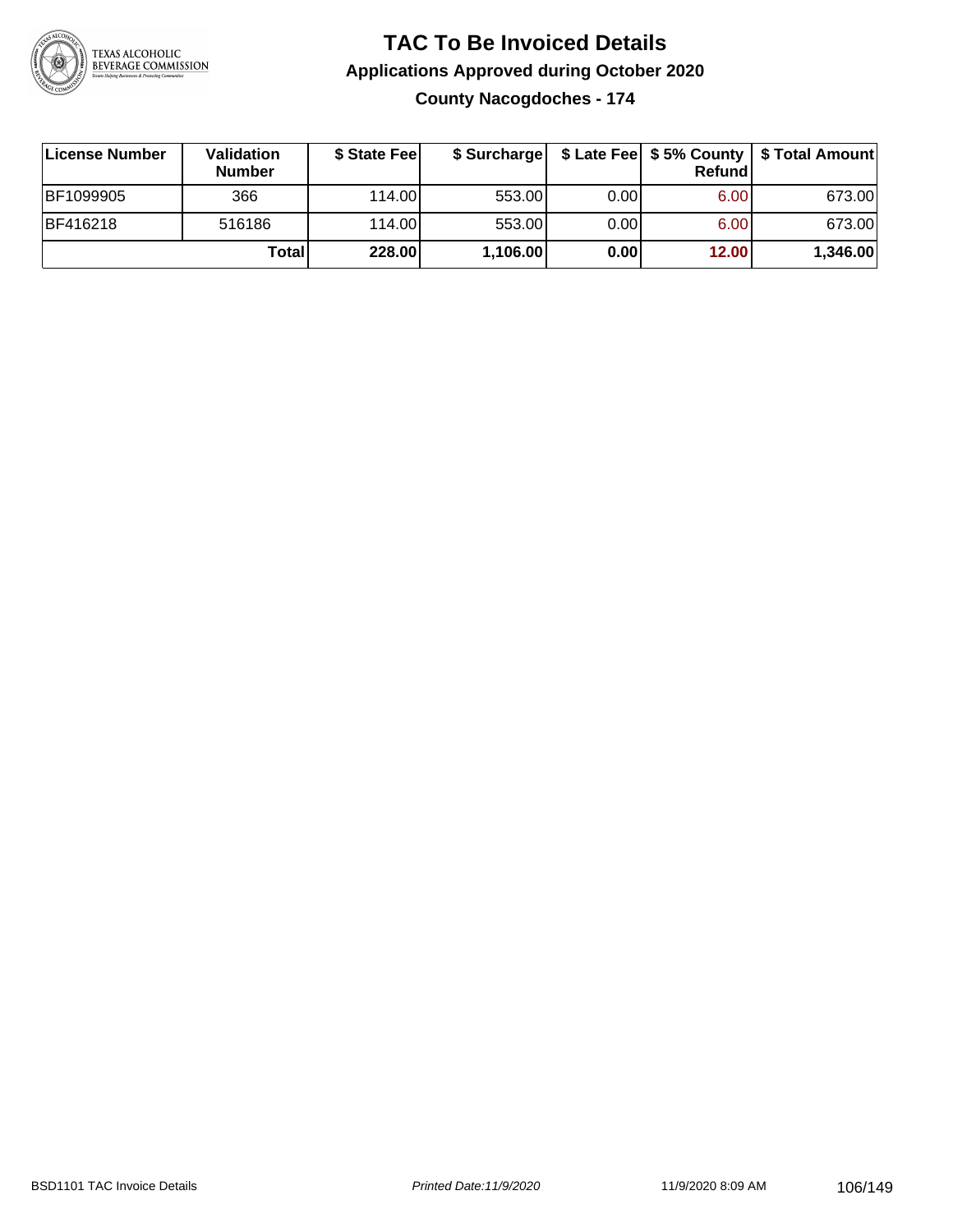

### **TAC To Be Invoiced Details Applications Approved during October 2020 County Navarro - 175**

| License Number | <b>Validation</b><br><b>Number</b> | \$ State Fee | \$ Surcharge |      | Refundl | \$ Late Fee   \$5% County   \$ Total Amount |
|----------------|------------------------------------|--------------|--------------|------|---------|---------------------------------------------|
| BQ1031074      | 130843                             | 114.00L      | 553.00       | 0.00 | 6.00    | 673.00                                      |
| BG885843       | 130971                             | 332.50       | 553.00       | 0.00 | 17.50   | 903.00                                      |
| BQ730262       | 130977                             | 114.00       | 553.00       | 0.00 | 6.00    | 673.00                                      |
|                | Total                              | 560.50       | 1,659.00     | 0.00 | 29.50   | 2,249.00                                    |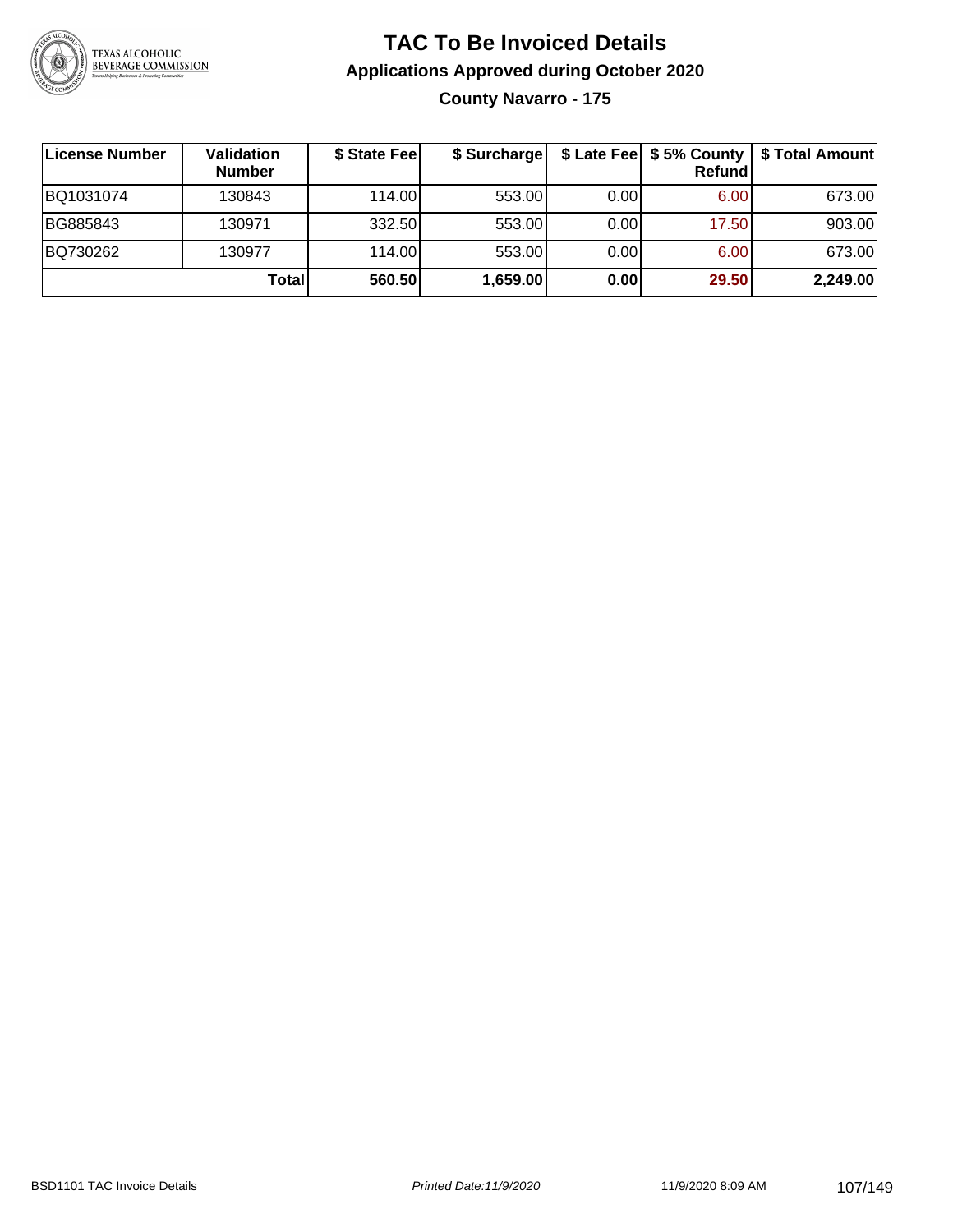

**County Newton - 176**

| ∣License Number | <b>Validation</b><br><b>Number</b> | \$ State Fee | \$ Surcharge |      | Refundl           | \$ Late Fee   \$5% County   \$ Total Amount |
|-----------------|------------------------------------|--------------|--------------|------|-------------------|---------------------------------------------|
| BF541685        | 130232                             | 114.00L      | 553.00       | 0.00 | 6.00 <sub>1</sub> | 673.00                                      |
| BF1028370       | 130952                             | 114.00L      | 553.00       | 0.00 | 6.00              | 673.00                                      |
|                 | Totall                             | 228.00       | 1,106.00     | 0.00 | 12.00             | 1,346.00                                    |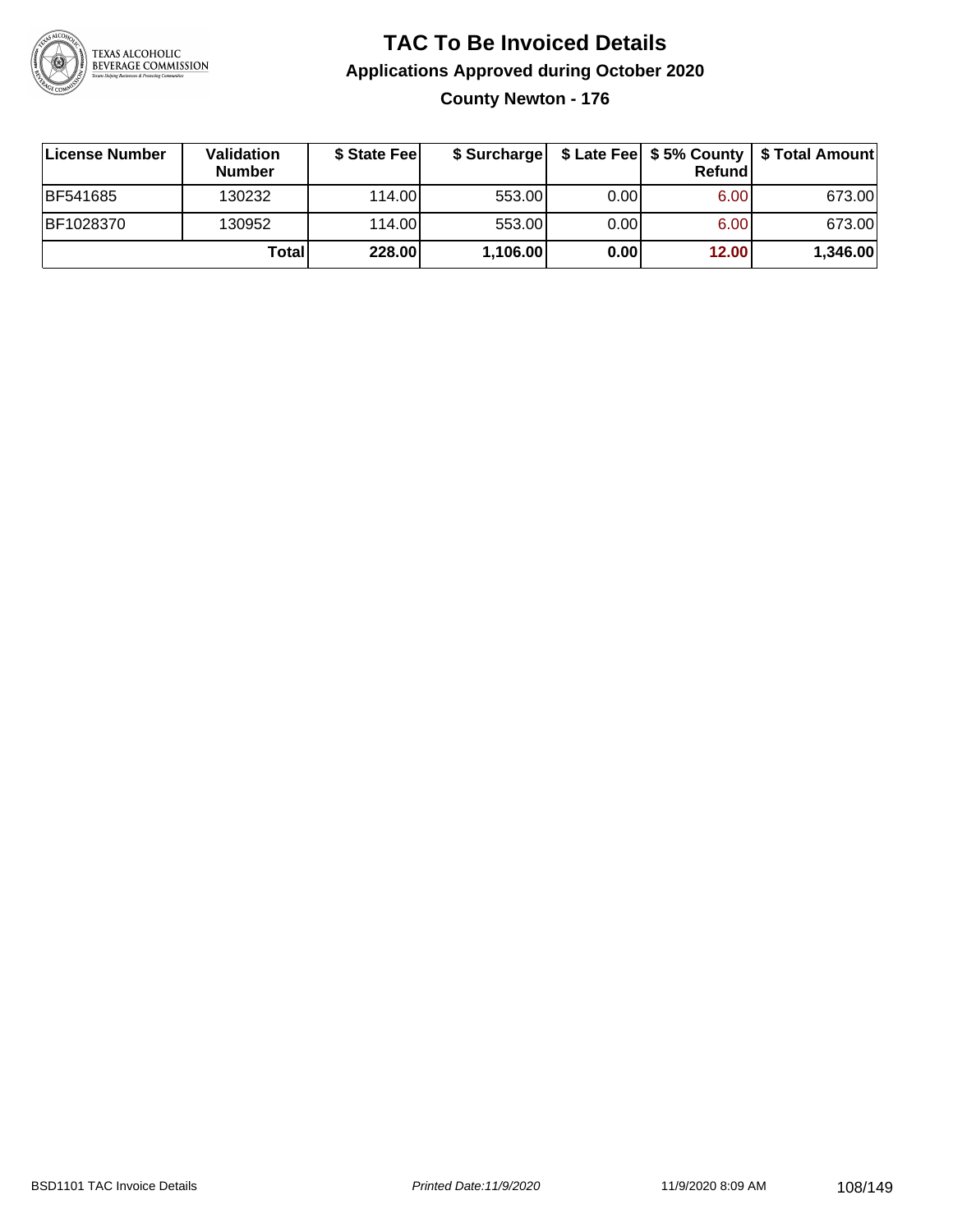

**County Nolan - 177**

| License Number | Validation<br><b>Number</b> | \$ State Feel |        |      | Refundl | \$ Surcharge   \$ Late Fee   \$5% County   \$ Total Amount |
|----------------|-----------------------------|---------------|--------|------|---------|------------------------------------------------------------|
| BG754887       | 130529                      | 332.50        | 553.00 | 0.00 | 17.50   | 903.00                                                     |
|                | Totall                      | 332.50        | 553.00 | 0.00 | 17.50   | 903.00                                                     |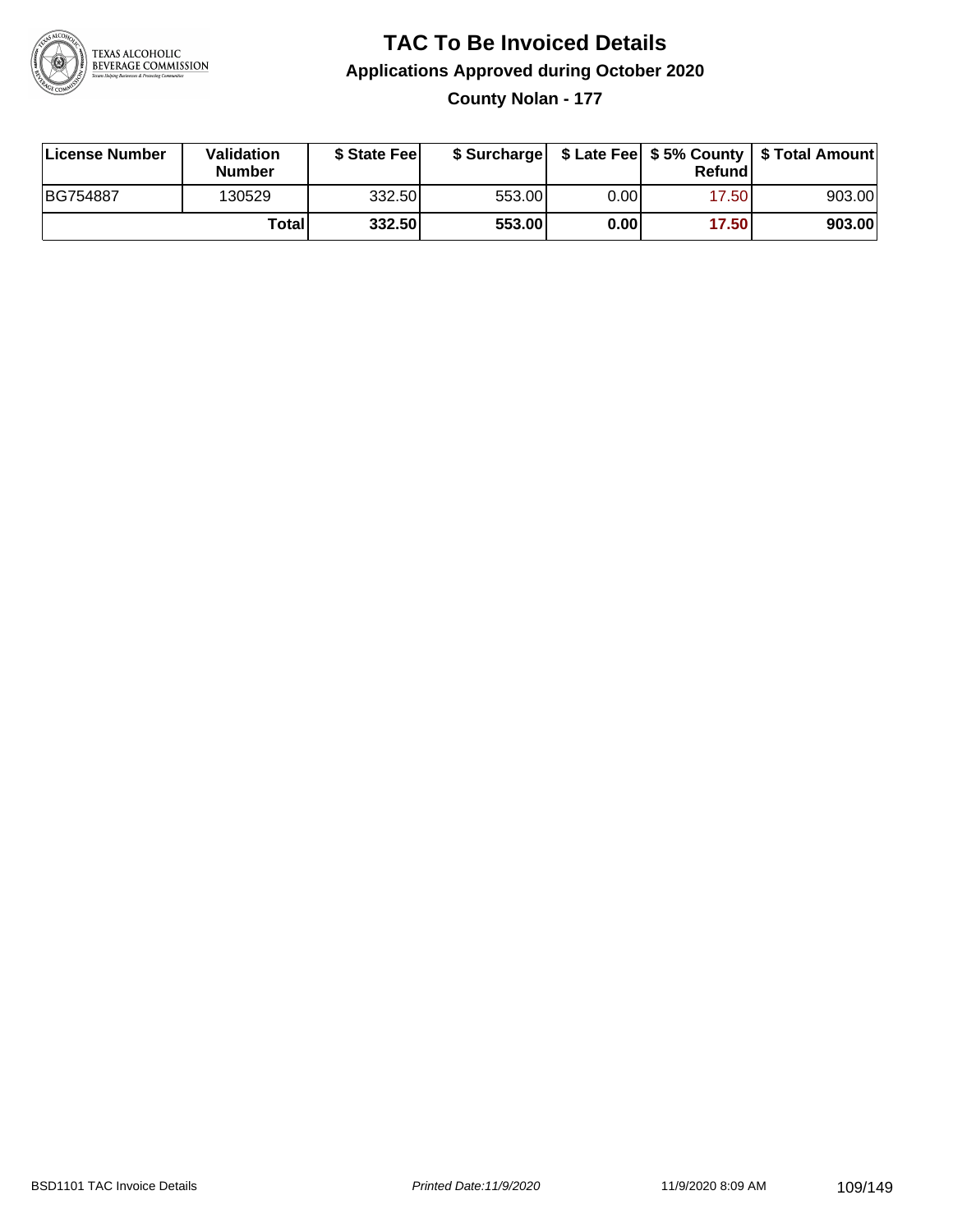

# TEXAS ALCOHOLIC<br>BEVERAGE COMMISSION

#### **TAC To Be Invoiced Details Applications Approved during October 2020 County Nueces - 178**

| <b>License Number</b> | <b>Validation</b><br><b>Number</b> | \$ State Fee | \$ Surcharge | \$ Late Fee | \$5% County<br>Refund | \$ Total Amount |
|-----------------------|------------------------------------|--------------|--------------|-------------|-----------------------|-----------------|
| BQ1098145             | 468                                | 114.00       | 553.00       | 0.00        | 6.00                  | 673.00          |
| BQ1098150             | 469                                | 114.00       | 553.00       | 0.00        | 6.00                  | 673.00          |
| BQ1098151             | 470                                | 114.00       | 553.00       | 0.00        | 6.00                  | 673.00          |
| BQ1098936             | 1583                               | 114.00       | 553.00       | 0.00        | 6.00                  | 673.00          |
| BQ1099357             | 1856                               | 114.00       | 553.00       | 0.00        | 6.00                  | 673.00          |
| BG436790              | 129869                             | 332.50       | 553.00       | 0.00        | 17.50                 | 903.00          |
| BE72603               | 130395                             | 285.00       | 553.00       | 100.00      | 15.00                 | 953.00          |
| BG954183              | 130490                             | 332.50       | 553.00       | 100.00      | 17.50                 | 1,003.00        |
| BQ757546              | 130934                             | 114.00       | 553.00       | 0.00        | 6.00                  | 673.00          |
| BQ884285              | 131384                             | 114.00       | 553.00       | 0.00        | 6.00                  | 673.00          |
| BQ818295              | 131538                             | 114.00       | 553.00       | 0.00        | 6.00                  | 673.00          |
| BQ961768              | 501958                             | 114.00       | 553.00       | 0.00        | 6.00                  | 673.00          |
| BG403804              | 503433                             | 332.50       | 553.00       | 0.00        | 17.50                 | 903.00          |
|                       | <b>Total</b>                       | 2,308.50     | 7,189.00     | 200.00      | 121.50                | 9,819.00        |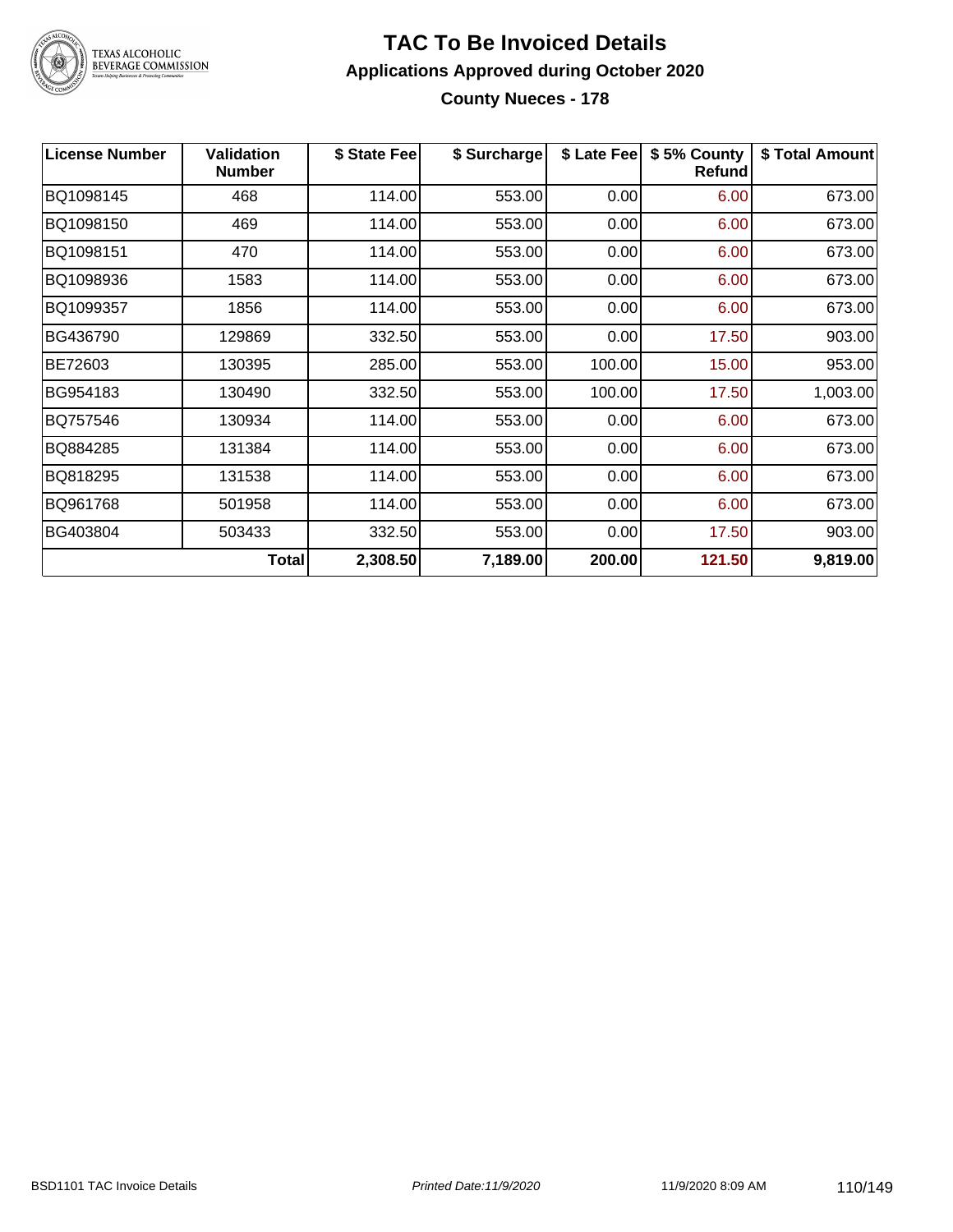

### **TAC To Be Invoiced Details Applications Approved during October 2020 County Ochiltree - 179**

| License Number  | Validation<br><b>Number</b> | \$ State Fee |        |      | Refund | \$ Surcharge   \$ Late Fee   \$5% County   \$ Total Amount |
|-----------------|-----------------------------|--------------|--------|------|--------|------------------------------------------------------------|
| <b>BF959518</b> | 131315                      | 114.00L      | 553.00 | 0.00 | 6.00   | 673.00                                                     |
|                 | Totall                      | 114.00       | 553.00 | 0.00 | 6.00   | 673.00                                                     |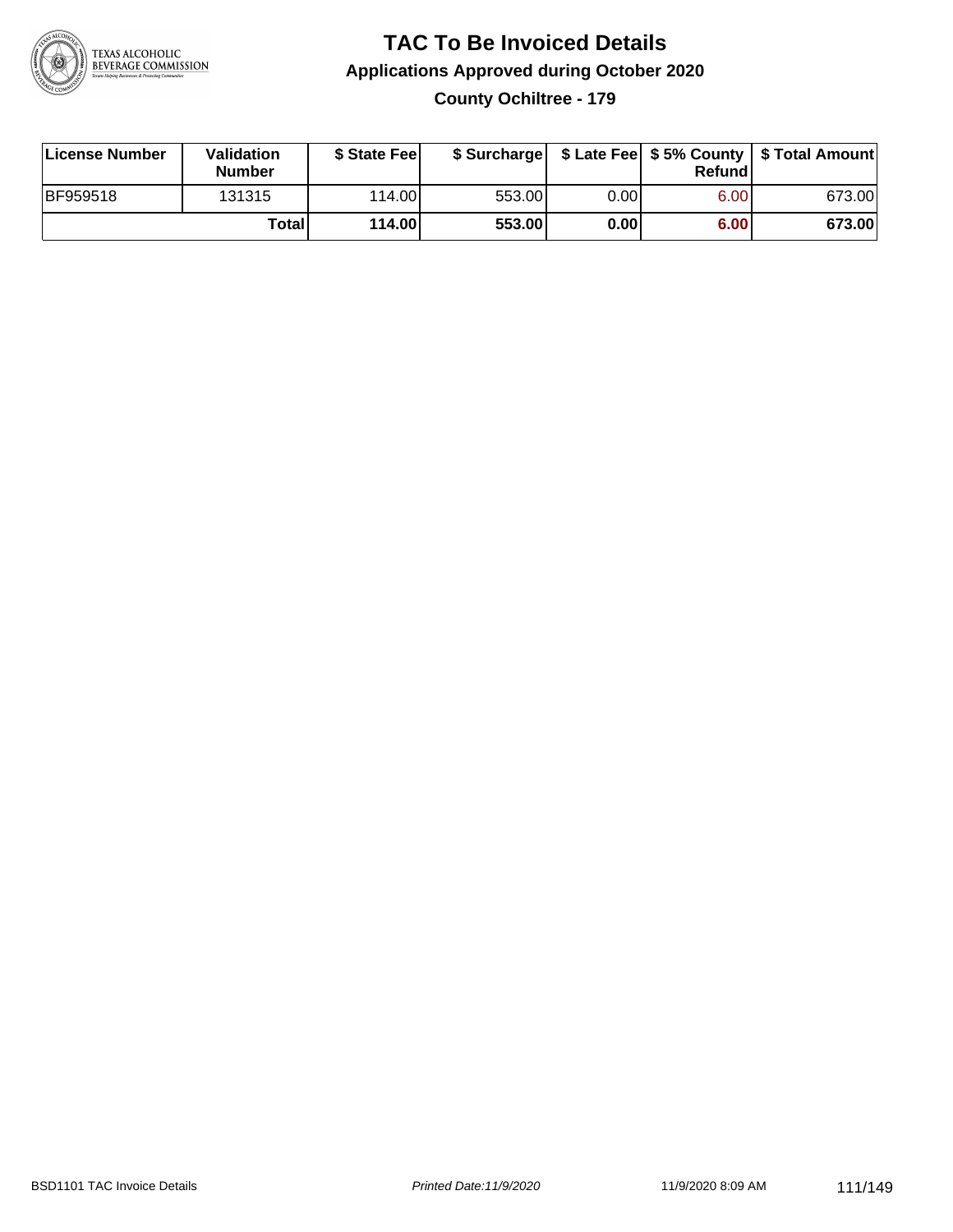

## **TAC To Be Invoiced Details Applications Approved during October 2020 County Orange - 181**

| License Number | <b>Validation</b><br><b>Number</b> | \$ State Fee | \$ Surcharge |      | \$ Late Fee   \$5% County  <br>Refund | \$ Total Amount |
|----------------|------------------------------------|--------------|--------------|------|---------------------------------------|-----------------|
| BG1099596      | 990                                | 332.50       | 553.00       | 0.00 | 17.50                                 | 903.00          |
| BF1098823      | 8921                               | 114.00       | 553.00       | 0.00 | 6.00                                  | 673.00          |
| BF955651       | 129967                             | 114.00       | 553.00       | 0.00 | 6.00                                  | 673.00          |
| BF954226       | 129987                             | 114.00       | 553.00       | 0.00 | 6.00                                  | 673.00          |
|                | <b>Total</b>                       | 674.50       | 2,212.00     | 0.00 | 35.50                                 | 2,922.00        |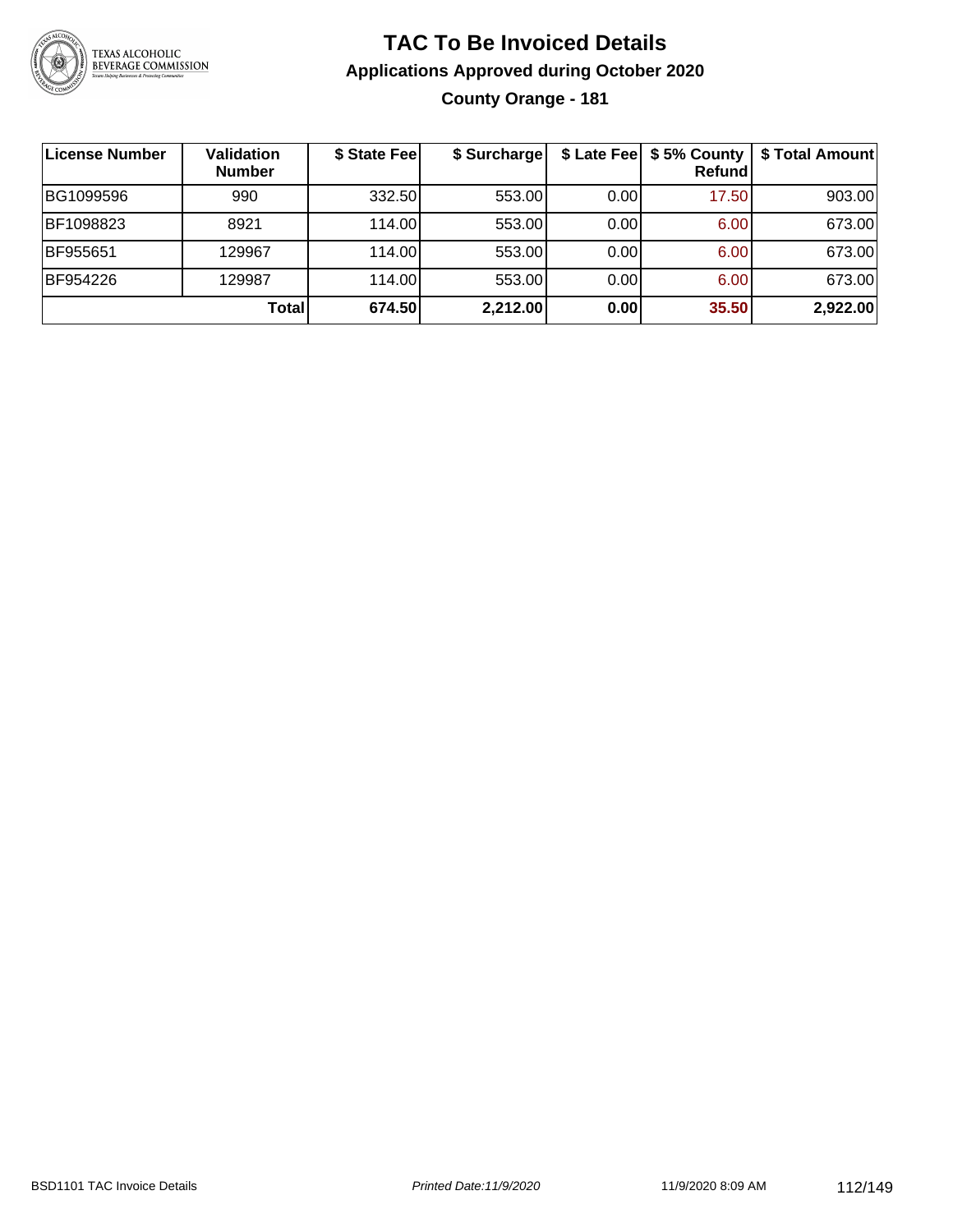

**County Palo Pinto - 182**

| ∣License Number | Validation<br><b>Number</b> | \$ State Fee |          |      | <b>Refund</b> | \$ Surcharge   \$ Late Fee   \$5% County   \$ Total Amount |
|-----------------|-----------------------------|--------------|----------|------|---------------|------------------------------------------------------------|
| BG1099734       | 1009                        | 332.50       | 553.00   | 0.00 | 17.50         | 903.00                                                     |
| BF820209        | 130593                      | 114.00       | 553.00   | 0.00 | 6.00          | 673.00                                                     |
|                 | Totall                      | 446.50       | 1,106.00 | 0.00 | 23.50         | 1,576.00                                                   |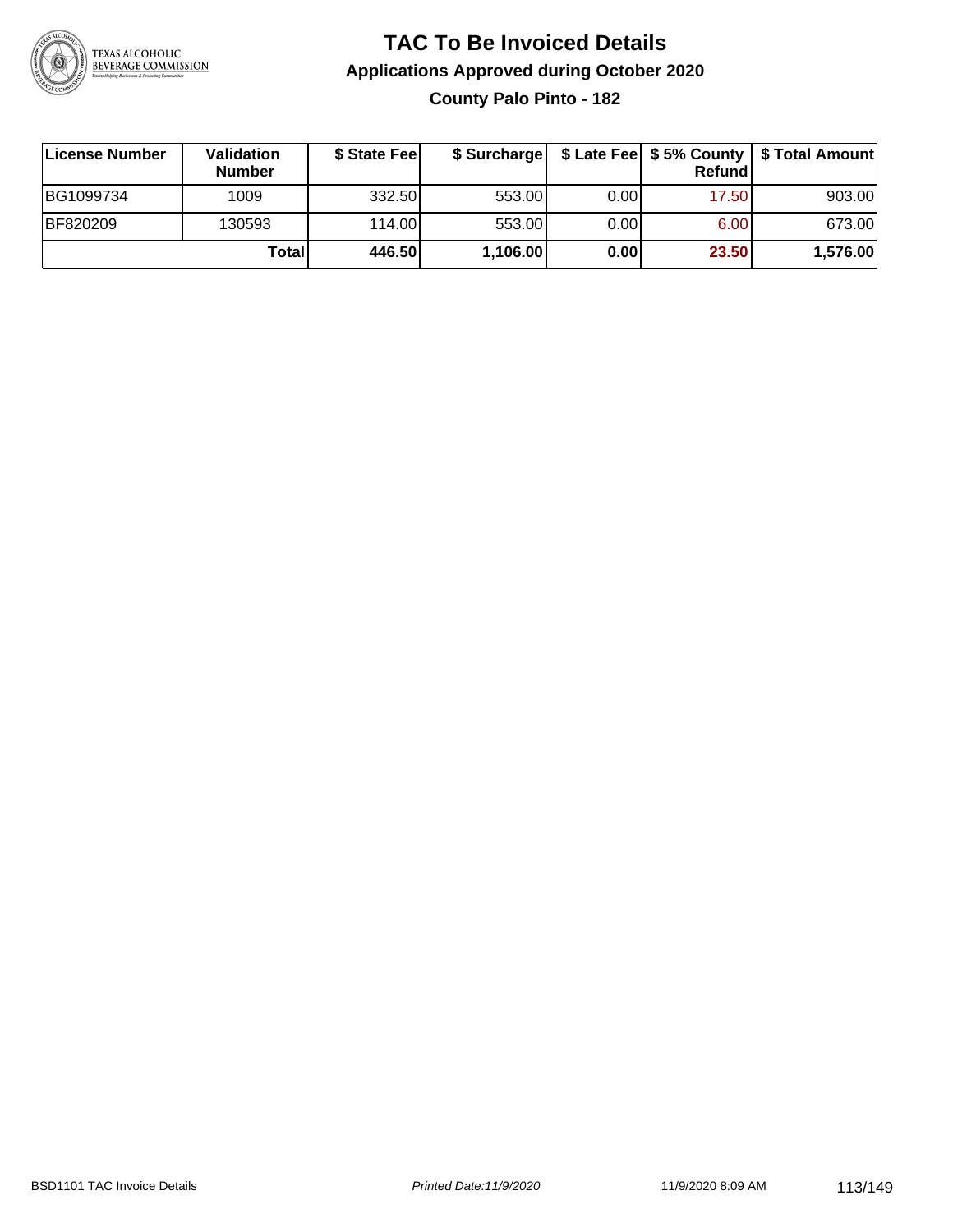

**County Parker - 184**

| License Number | <b>Validation</b><br><b>Number</b> | \$ State Fee | \$ Surcharge | \$ Late Fee | \$5% County<br><b>Refund</b> | \$ Total Amount |
|----------------|------------------------------------|--------------|--------------|-------------|------------------------------|-----------------|
| BG1099111      | 392                                | 332.50       | 553.00       | 0.00        | 17.50                        | 903.00          |
| BG1098368      | 8676                               | 332.50       | 553.00       | 0.00        | 17.50                        | 903.00          |
| BP1098368      | 8676                               | 950.00       | 426.00       | 0.00        | 50.00                        | 1,426.00        |
| BF957731       | 130611                             | 114.00       | 553.00       | 0.00        | 6.00                         | 673.00          |
|                | Total                              | 1,729.00     | 2,085.00     | 0.00        | 91.00                        | 3,905.00        |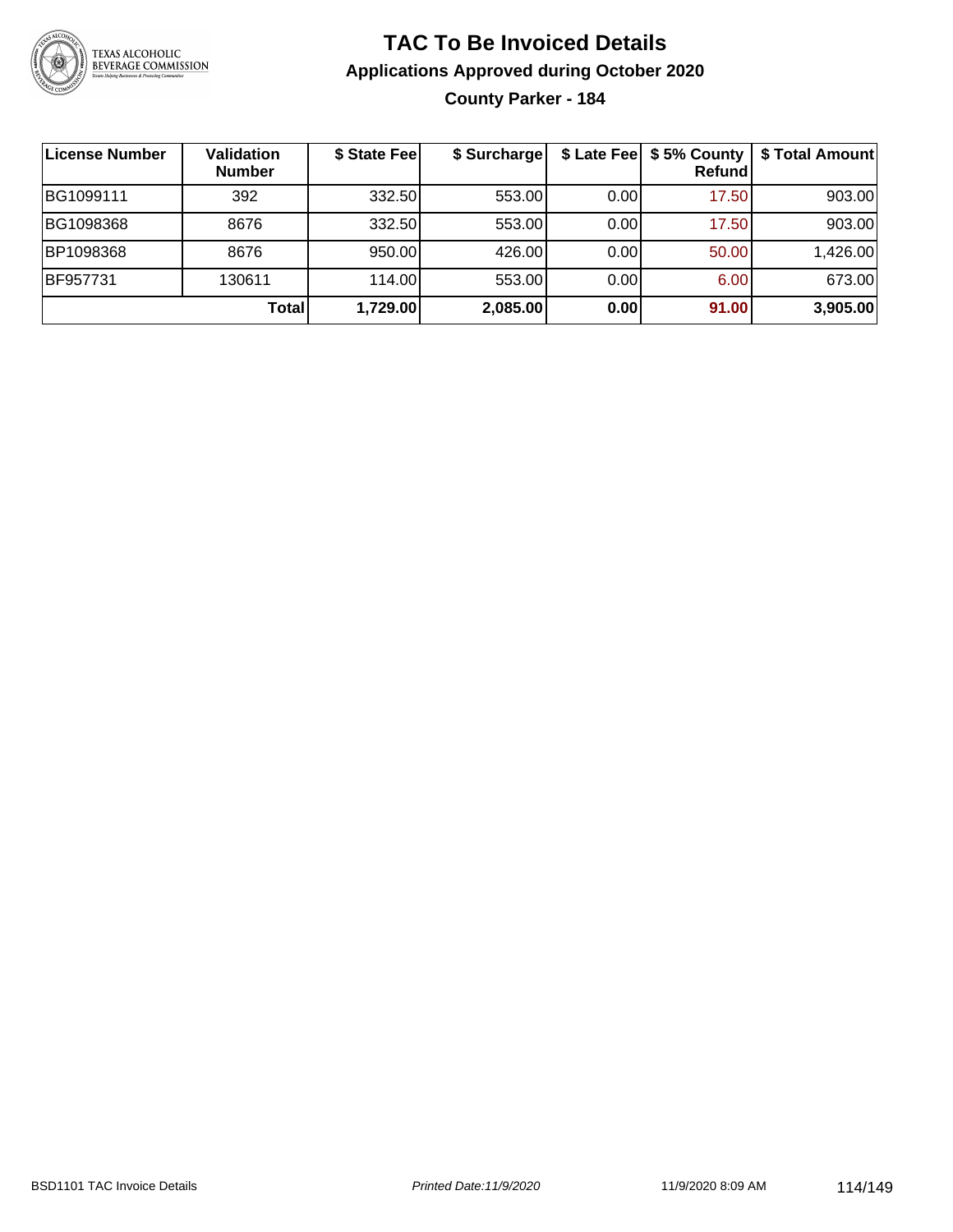

### **TAC To Be Invoiced Details Applications Approved during October 2020 County Polk - 187**

| License Number | Validation<br><b>Number</b> | \$ State Feel |        |      | Refund | \$ Surcharge   \$ Late Fee   \$5% County   \$ Total Amount |
|----------------|-----------------------------|---------------|--------|------|--------|------------------------------------------------------------|
| BQ1031541      | 130883                      | 114.00L       | 553.00 | 0.00 | 6.00   | 673.00                                                     |
|                | Totall                      | 114.00        | 553.00 | 0.00 | 6.00   | 673.00                                                     |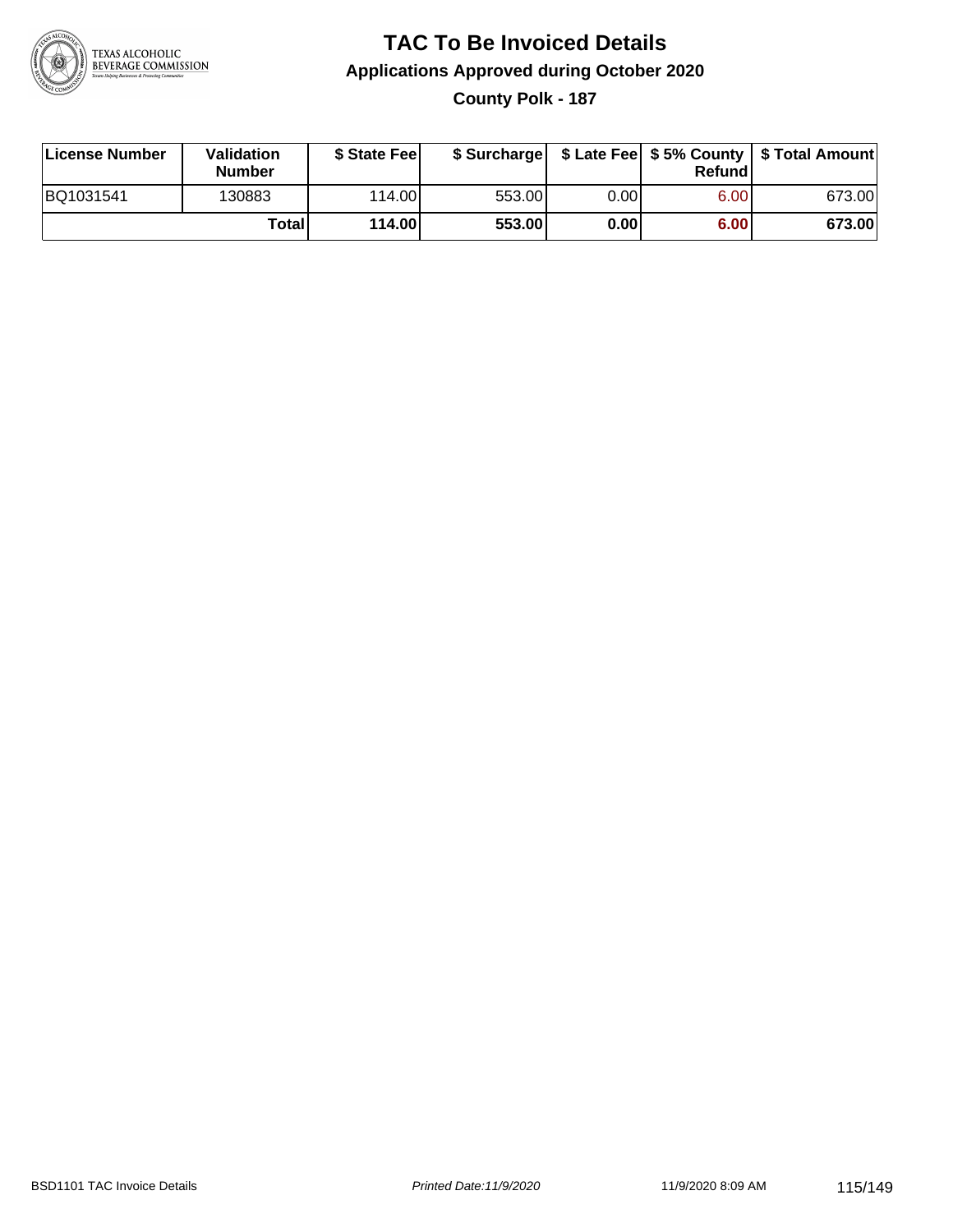

**County Potter - 188**

| License Number | Validation<br><b>Number</b> | \$ State Feel |          |      | Refundl | \$ Surcharge   \$ Late Fee   \$5% County   \$ Total Amount |
|----------------|-----------------------------|---------------|----------|------|---------|------------------------------------------------------------|
| BQ1099369      | 803                         | 114.00        | 553.00   | 0.00 | 6.00    | 673.00                                                     |
| BE753882       | 407964                      | 285.00        | 553.00   | 0.00 | 15.00   | 853.00                                                     |
|                | Totall                      | 399.00        | 1,106.00 | 0.00 | 21.00   | 1,526.00                                                   |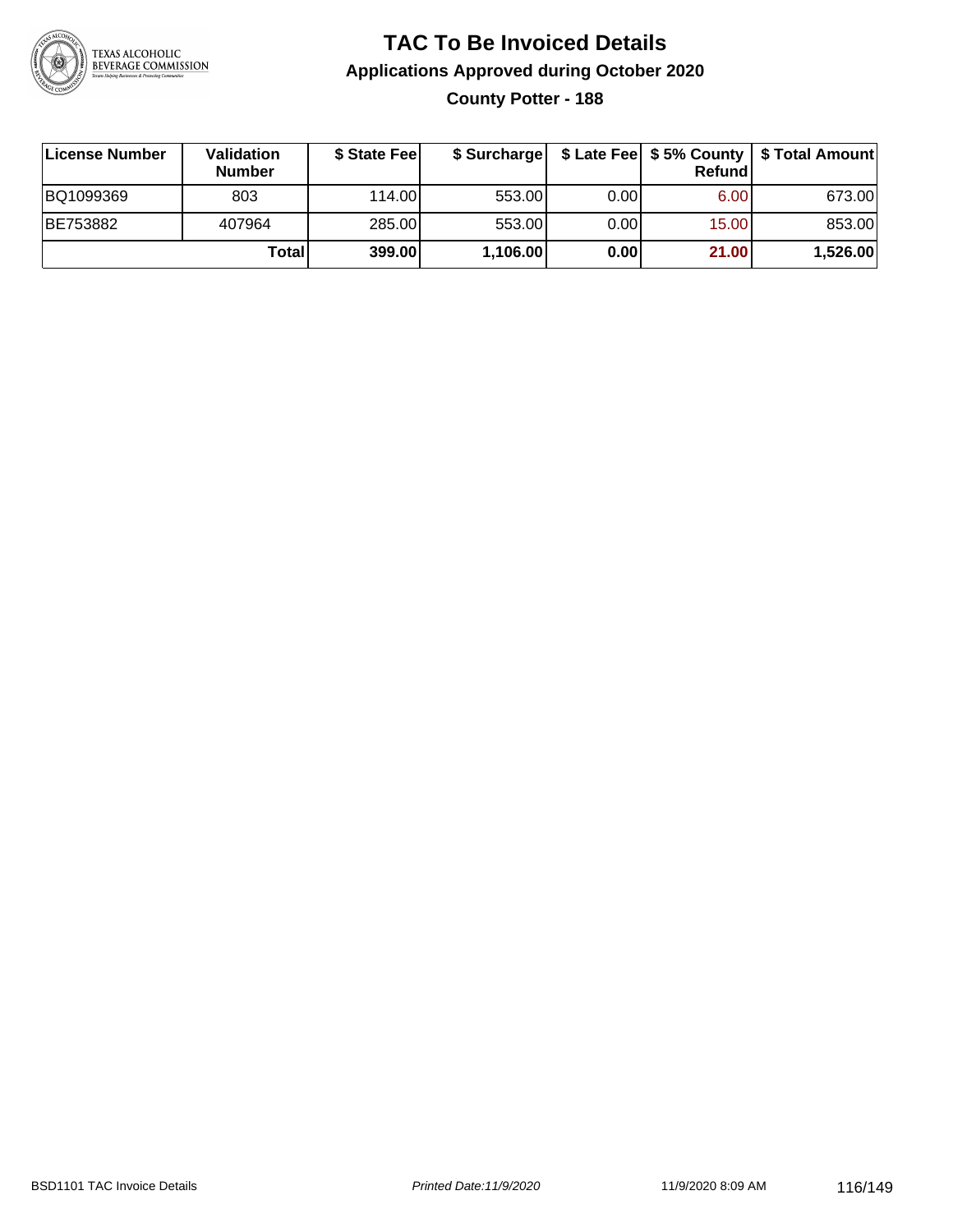

**County Rains - 190**

| License Number  | Validation<br><b>Number</b> | \$ State Feel |          |      | Refundl | \$ Surcharge   \$ Late Fee   \$5% County   \$ Total Amount |
|-----------------|-----------------------------|---------------|----------|------|---------|------------------------------------------------------------|
| <b>BF889219</b> | 101037                      | 114.00        | 553.00   | 0.00 | 6.00    | 673.00                                                     |
| <b>BF417394</b> | 129756                      | 114.00        | 553.00   | 0.00 | 6.00    | 673.00                                                     |
|                 | <b>Total</b>                | 228.00        | 1,106.00 | 0.00 | 12.00   | 1,346.00                                                   |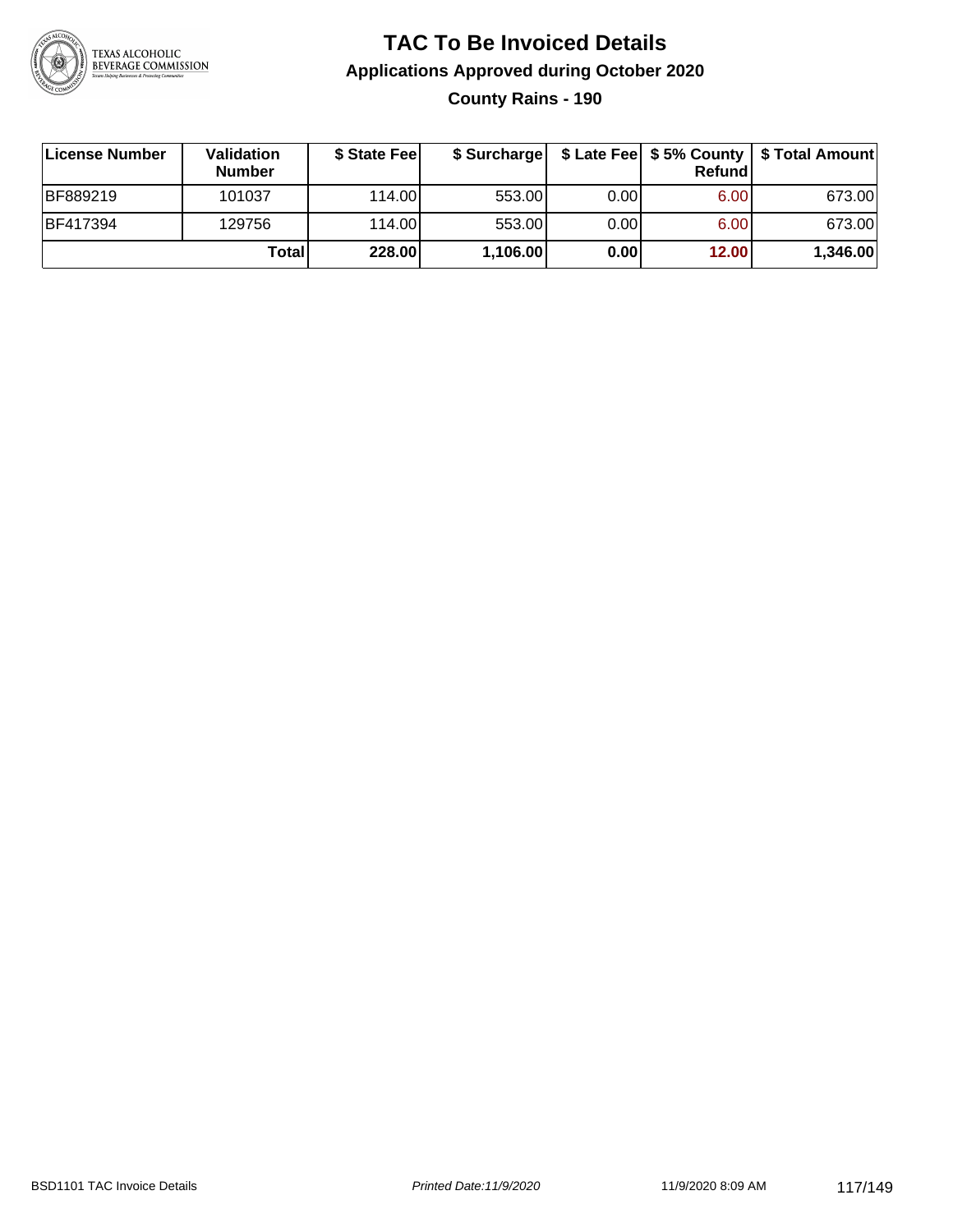

### **TAC To Be Invoiced Details Applications Approved during October 2020 County Randall - 191**

| ∣License Number | Validation<br><b>Number</b> | \$ State Fee | \$ Surcharge |       | Refundl | \$ Late Fee   \$5% County   \$ Total Amount |
|-----------------|-----------------------------|--------------|--------------|-------|---------|---------------------------------------------|
| BF1099332       | 1840                        | 114.00L      | 553.00       | 0.001 | 6.00    | 673.00                                      |
| BQ1029516       | 130840                      | 114.00L      | 553.00       | 0.00  | 6.00    | 673.00                                      |
| BQ1031252       | 130846                      | 114.00L      | 553.00       | 0.00  | 6.00    | 673.00                                      |
|                 | Total                       | 342.00       | 1,659.00     | 0.00  | 18.00   | 2,019.00                                    |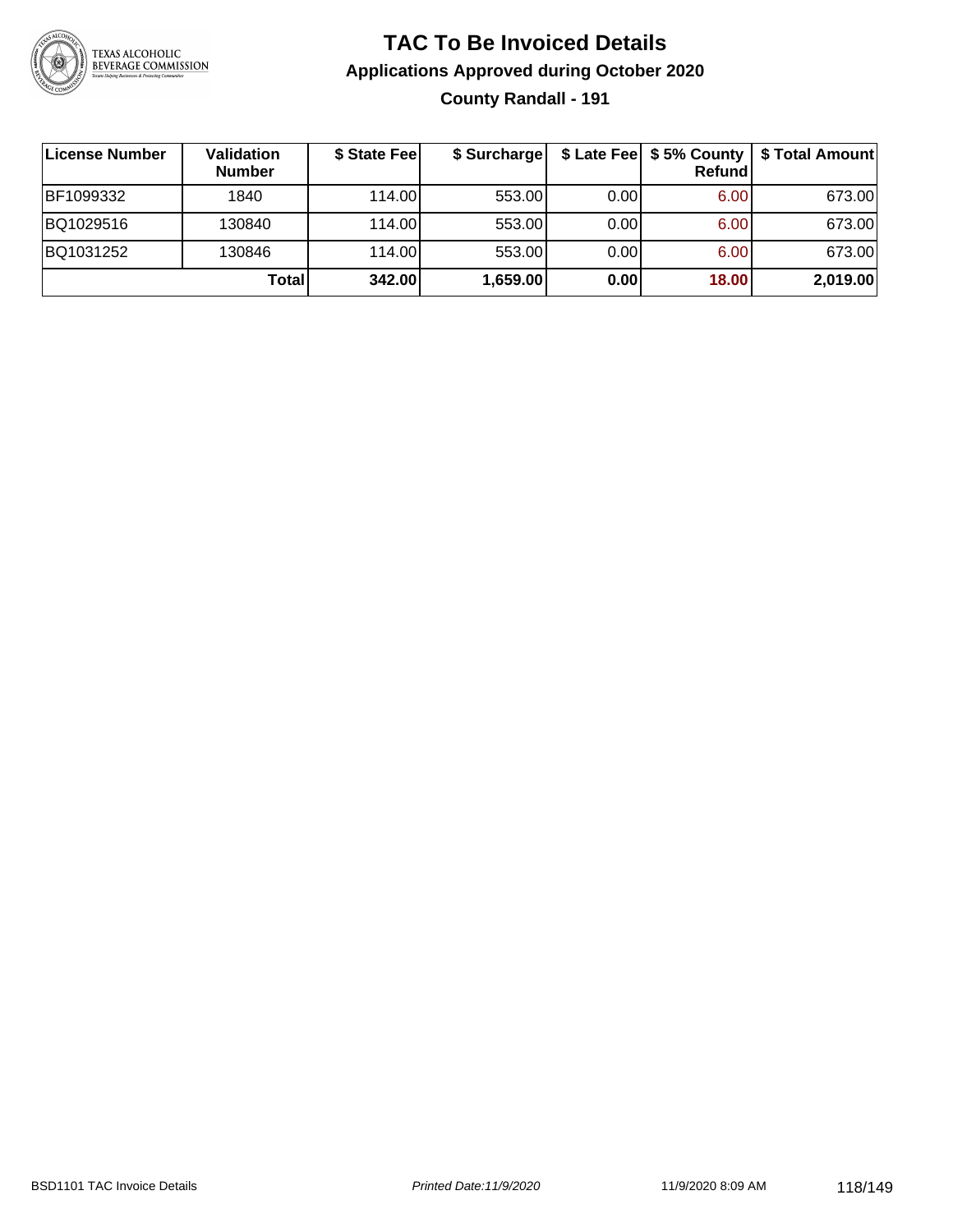

### **TAC To Be Invoiced Details Applications Approved during October 2020 County Rockwall - 199**

| License Number | Validation<br><b>Number</b> | \$ State Feel |        |      | Refund | \$ Surcharge   \$ Late Fee   \$5% County   \$ Total Amount |
|----------------|-----------------------------|---------------|--------|------|--------|------------------------------------------------------------|
| BG1098641      | 440                         | 332.50        | 553.00 | 0.00 | 17.50  | 903.00                                                     |
|                | Totall                      | 332.50        | 553.00 | 0.00 | 17.50  | 903.00                                                     |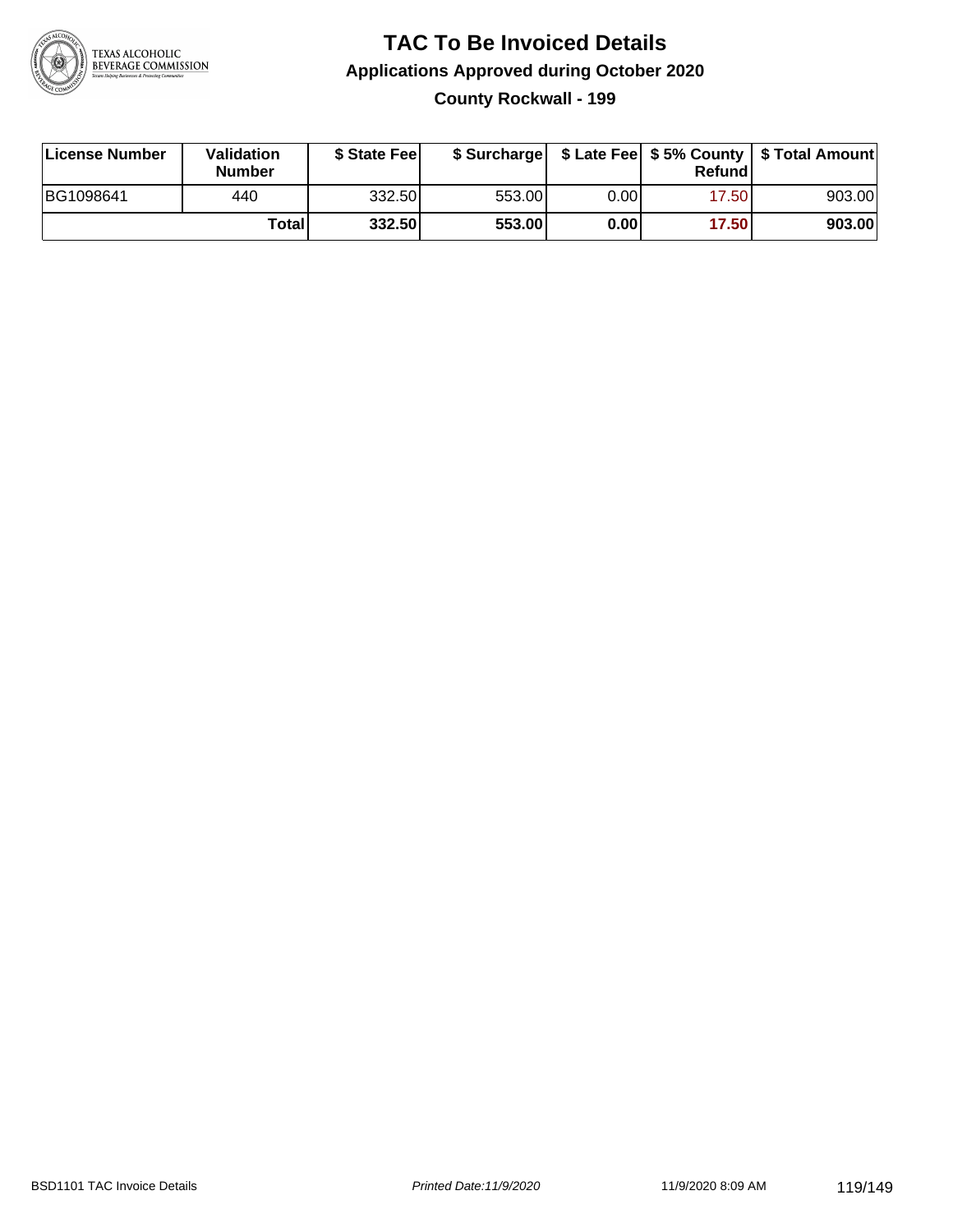

### **TAC To Be Invoiced Details Applications Approved during October 2020 County Runnels - 200**

| License Number | Validation<br><b>Number</b> | \$ State Fee |        |       | Refund | \$ Surcharge   \$ Late Fee   \$5% County   \$ Total Amount |
|----------------|-----------------------------|--------------|--------|-------|--------|------------------------------------------------------------|
| BF1098011      | 689                         | 114.00       | 553.00 | 0.001 | 6.00   | 673.00                                                     |
|                | Totall                      | 114.00       | 553.00 | 0.00  | 6.00   | 673.00                                                     |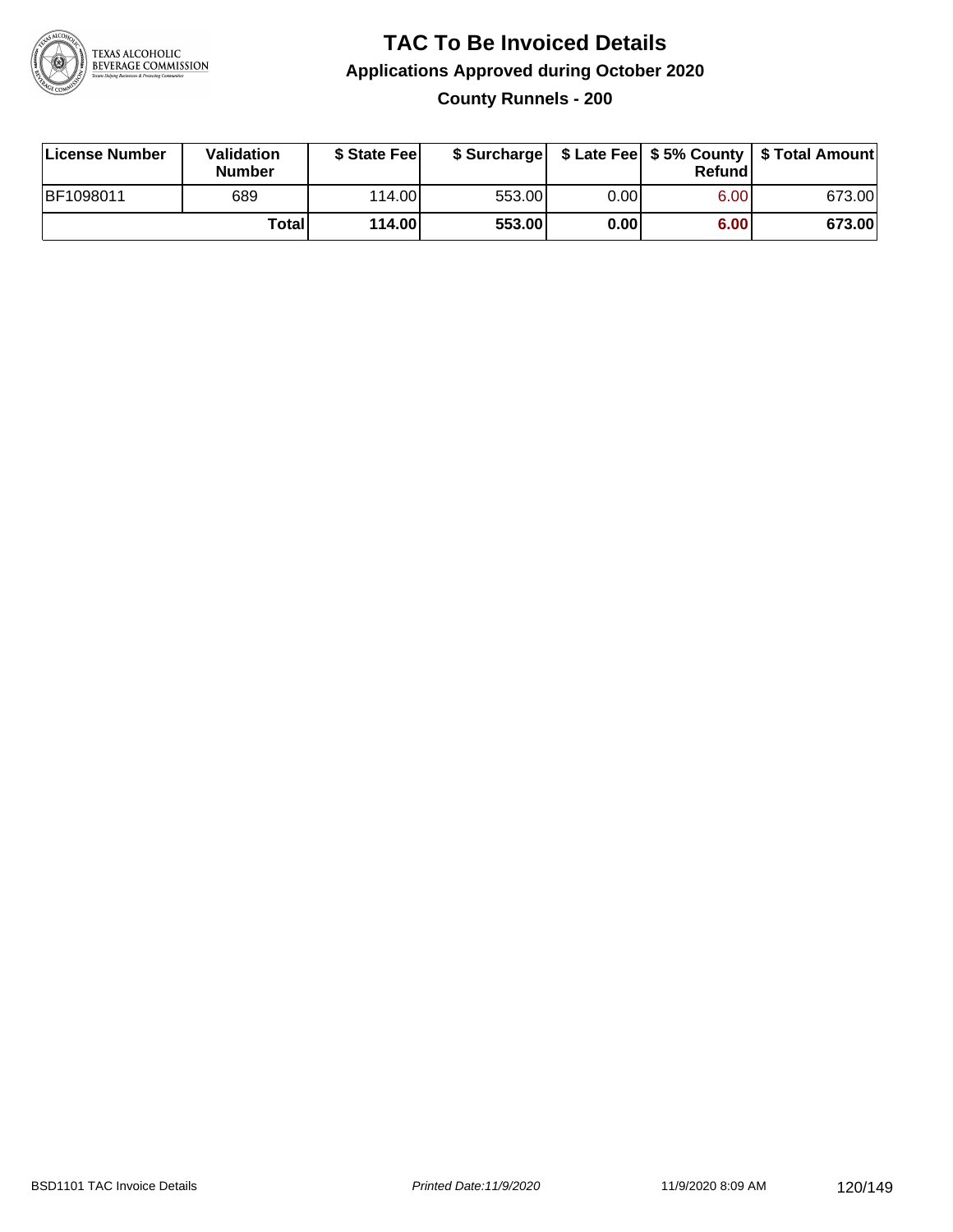

## **TAC To Be Invoiced Details Applications Approved during October 2020 County San Jacinto - 204**

**License Number Validation Number \$ State Fee \$ Surcharge \$ Late Fee \$ 5% County Refund \$ Total Amount** BQ1098354 | 8738 | 114.00| 553.00| 0.00| 6.00| 673.00 BQ958587 130942 114.00 553.00 0.00 6.00 673.00 **Total 228.00 1,106.00 0.00 12.00 1,346.00**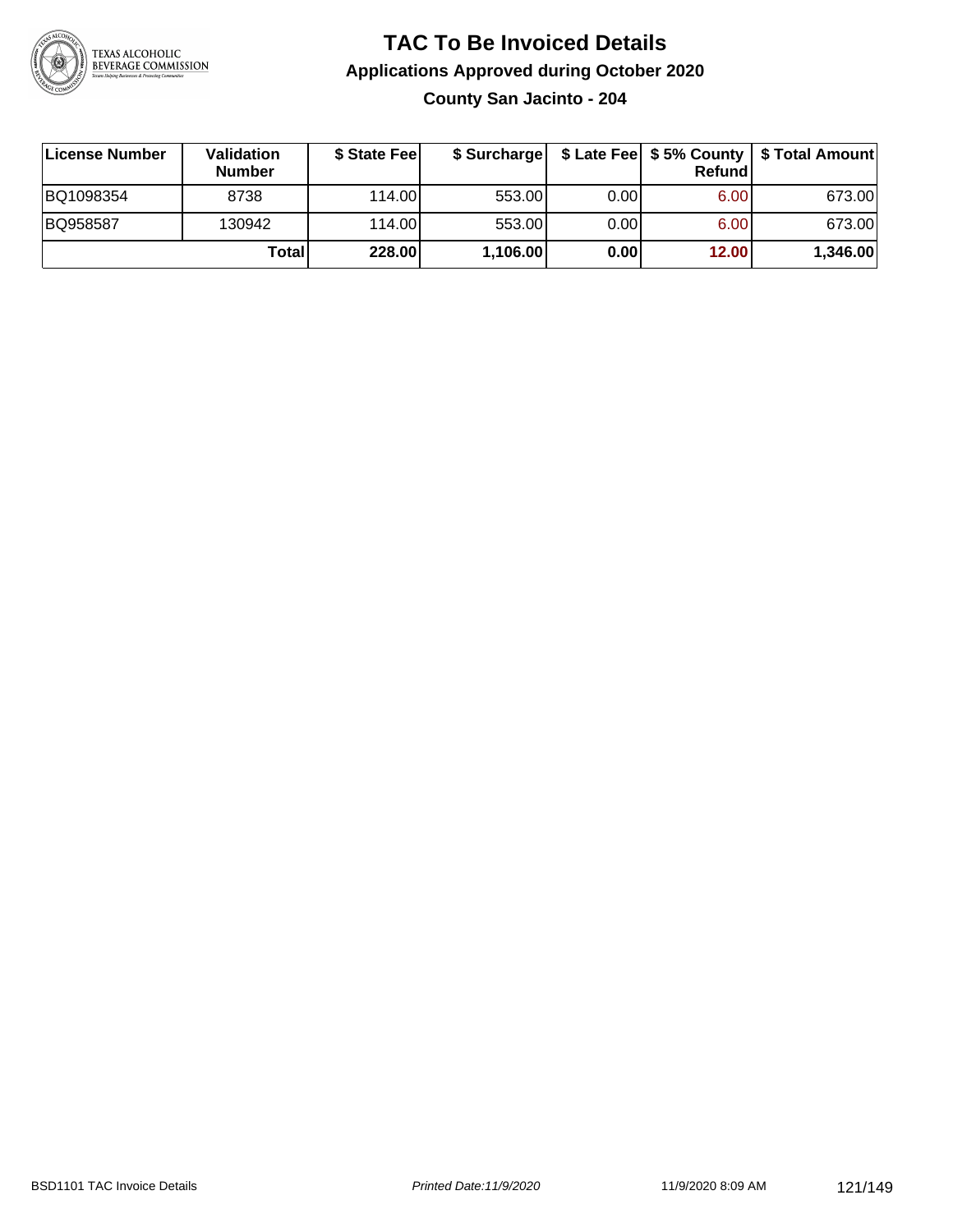

### **TAC To Be Invoiced Details Applications Approved during October 2020 County San Patricio - 205**

| License Number | Validation<br><b>Number</b> | \$ State Feel |          |      | <b>Refund</b> | \$ Surcharge   \$ Late Fee   \$5% County   \$ Total Amount |
|----------------|-----------------------------|---------------|----------|------|---------------|------------------------------------------------------------|
| BQ1098142      | 467                         | 114.00L       | 553.00   | 0.00 | 6.00          | 673.00                                                     |
| BQ1031648      | 130921                      | 114.00L       | 553.00   | 0.00 | 6.00          | 673.00                                                     |
|                | Total                       | <b>228.00</b> | 1,106.00 | 0.00 | 12.00         | 1,346.00                                                   |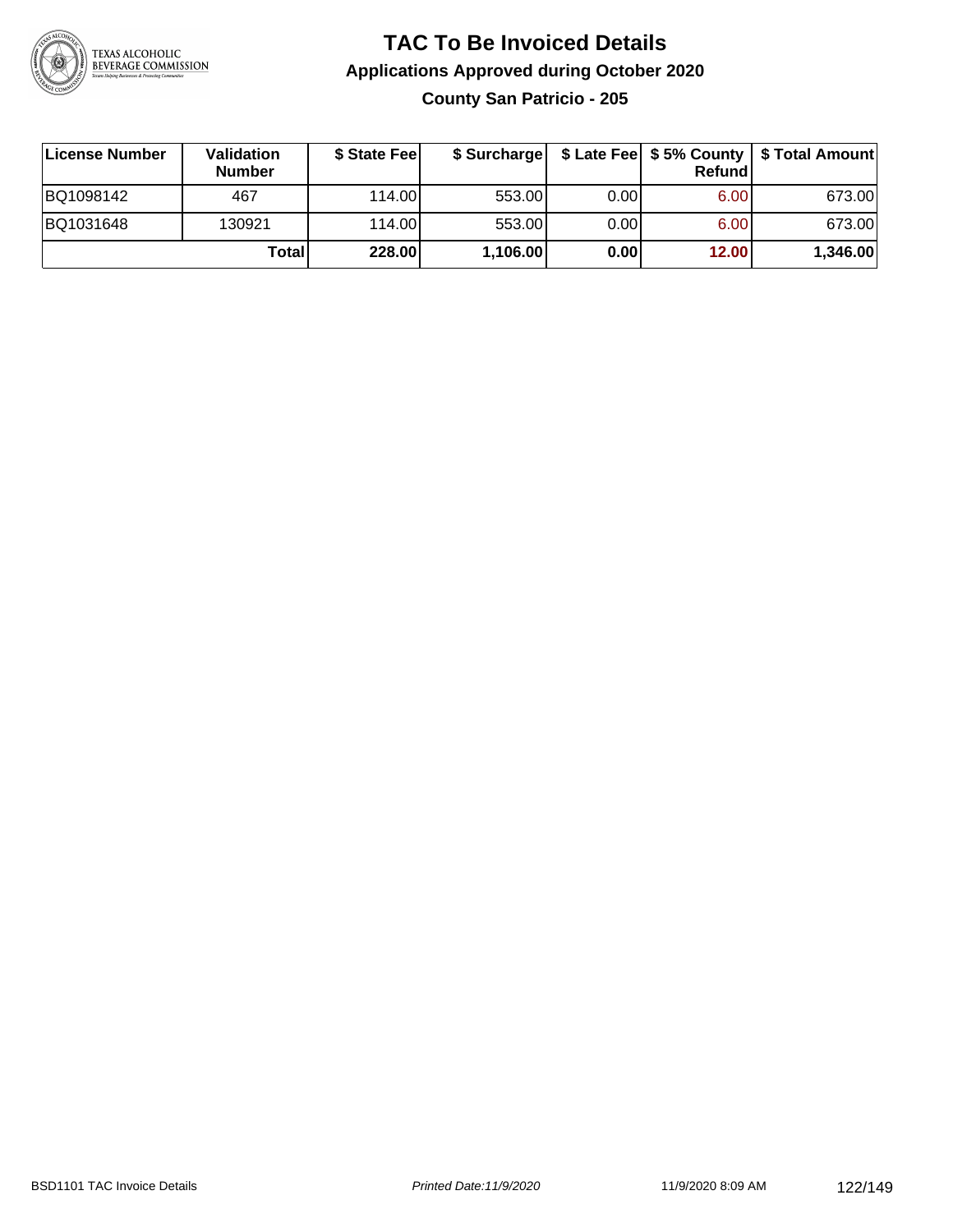

### **TAC To Be Invoiced Details Applications Approved during October 2020 County Smith - 212**

| License Number | Validation<br><b>Number</b> | \$ State Fee | \$ Surchargel |      | \$ Late Fee   \$5% County  <br><b>Refund</b> | \$ Total Amount |
|----------------|-----------------------------|--------------|---------------|------|----------------------------------------------|-----------------|
| BQ1099503      | 1640                        | 114.00       | 553.00        | 0.00 | 6.00                                         | 673.00          |
| BF1099259      | 1768                        | 114.00L      | 553.00        | 0.00 | 6.00                                         | 673.00          |
| BF1099557      | 1836                        | 114.00       | 553.00        | 0.00 | 6.00                                         | 673.00          |
|                | Total                       | 342.00       | 1,659.00      | 0.00 | 18.00                                        | 2,019.00        |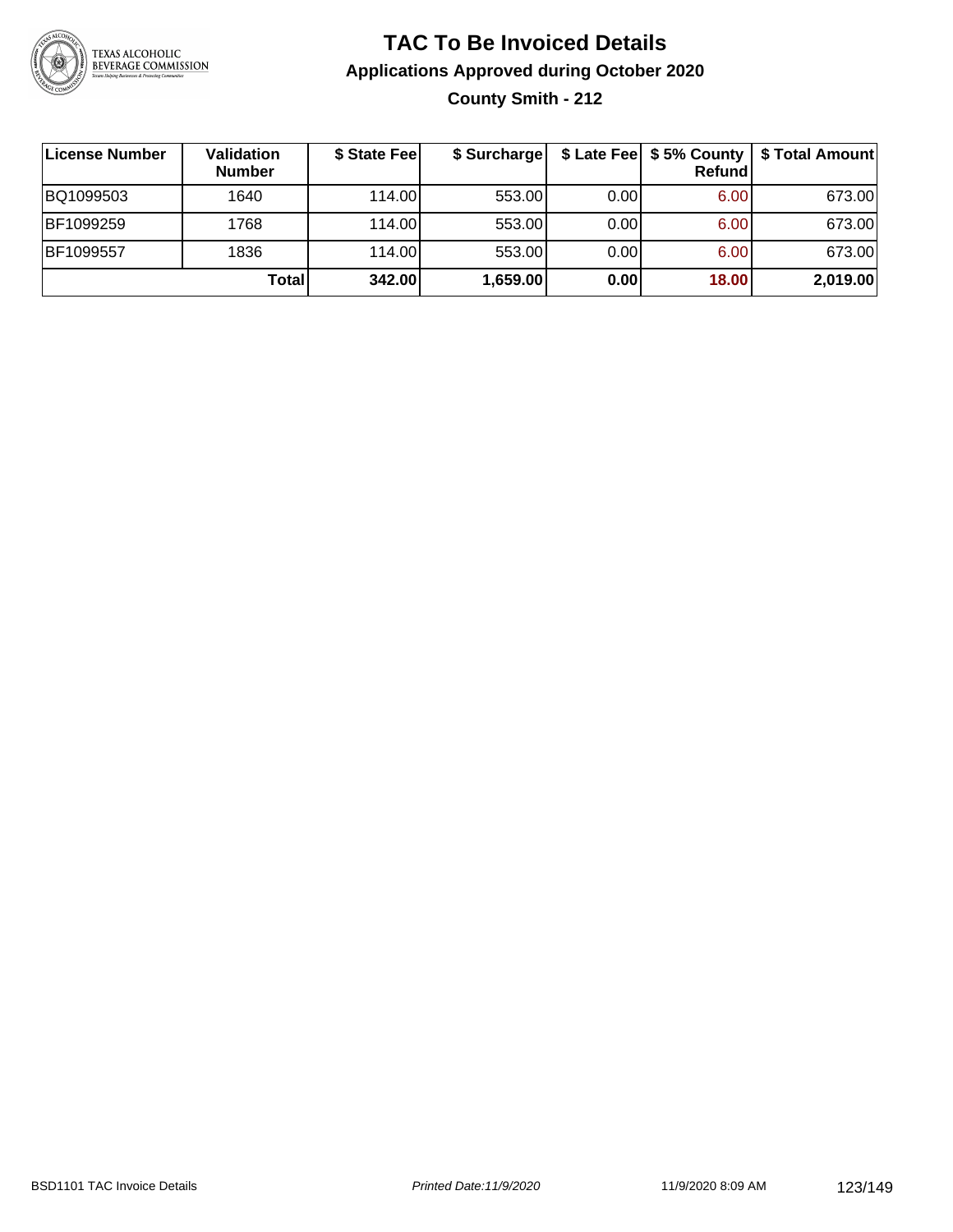

## **TAC To Be Invoiced Details Applications Approved during October 2020 County Starr - 214**

| <b>License Number</b> | <b>Validation</b><br><b>Number</b> | \$ State Fee | \$ Surcharge | \$ Late Fee | \$5% County<br>Refund | \$ Total Amount |
|-----------------------|------------------------------------|--------------|--------------|-------------|-----------------------|-----------------|
| BQ1099359             | 1221                               | 114.00       | 553.00       | 0.00        | 6.00                  | 673.00          |
| BG1099952             | 1845                               | 332.50       | 553.00       | 0.00        | 17.50                 | 903.00          |
| BE729840              | 130252                             | 285.00       | 553.00       | 0.00        | 15.00                 | 853.00          |
| BL729840              | 130252                             | 475.00       | 327.00       | 0.00        | 25.00                 | 827.00          |
| BG883316              | 131323                             | 332.50       | 553.00       | 0.00        | 17.50                 | 903.00          |
| BQ1031911             | 131424                             | 114.00       | 553.00       | 0.00        | 6.00                  | 673.00          |
|                       | <b>Total</b>                       | 1,653.00     | 3,092.00     | 0.00        | 87.00                 | 4,832.00        |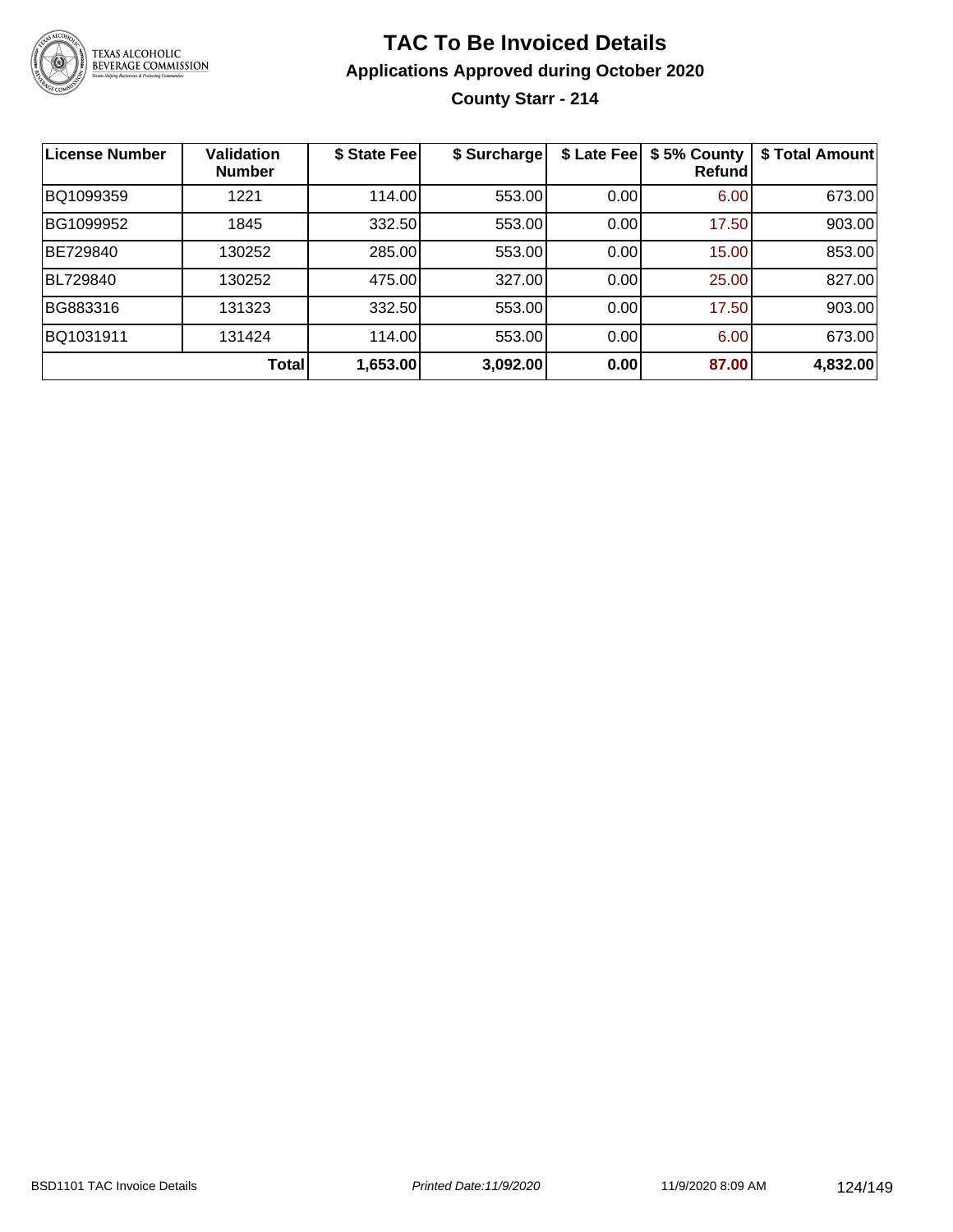

## **TAC To Be Invoiced Details Applications Approved during October 2020 County Stephens - 215**

| License Number | Validation<br><b>Number</b> | \$ State Fee  |        |      | Refund | \$ Surcharge   \$ Late Fee   \$5% County   \$ Total Amount |
|----------------|-----------------------------|---------------|--------|------|--------|------------------------------------------------------------|
| BE1027826      | 130594                      | 285.00        | 553.00 | 0.00 | 15.00  | 853.00                                                     |
|                | Total                       | <b>285.00</b> | 553.00 | 0.00 | 15.00  | 853.00                                                     |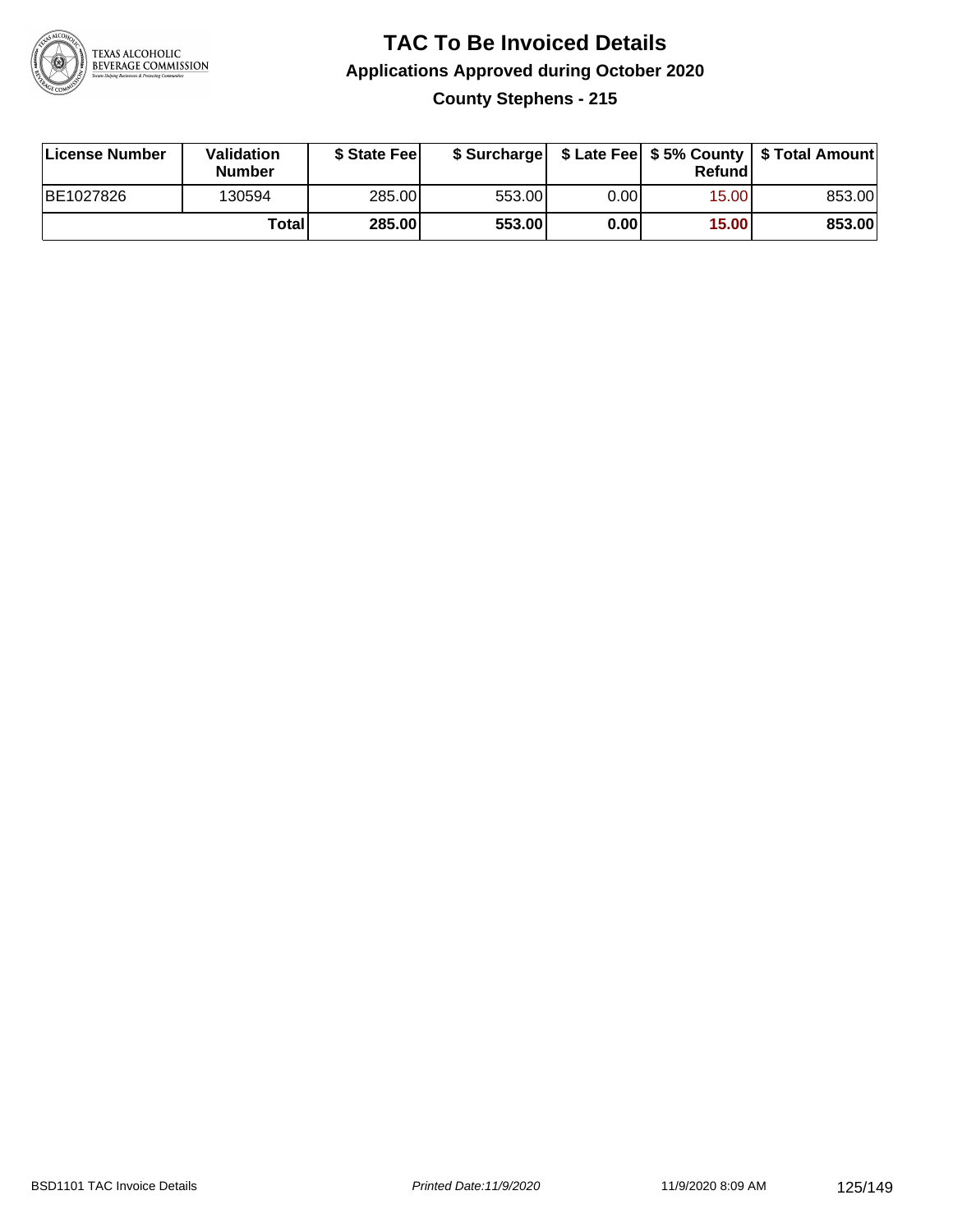

TEXAS ALCOHOLIC<br>BEVERAGE COMMISSION

#### **TAC To Be Invoiced Details Applications Approved during October 2020 County Tarrant - 220**

| <b>License Number</b> | <b>Validation</b><br><b>Number</b> | \$ State Fee | \$ Surcharge |      | \$ Late Fee   \$5% County<br><b>Refund</b> | \$ Total Amount |
|-----------------------|------------------------------------|--------------|--------------|------|--------------------------------------------|-----------------|
| BF1098023             | 153                                | 114.00       | 553.00       | 0.00 | 6.00                                       | 673.00          |
| BG1098588             | 283                                | 1,900.00     | 553.00       | 0.00 | 100.00                                     | 2,553.00        |
| BQ1099846             | 307                                | 114.00       | 553.00       | 0.00 | 6.00                                       | 673.00          |
| BF1098006             | 535                                | 114.00       | 553.00       | 0.00 | 6.00                                       | 673.00          |
| BF1099747             | 785                                | 114.00       | 553.00       | 0.00 | 6.00                                       | 673.00          |
| BQ1098554             | 804                                | 114.00       | 553.00       | 0.00 | 6.00                                       | 673.00          |
| BQ1098967             | 1131                               | 114.00       | 553.00       | 0.00 | 6.00                                       | 673.00          |
| BQ1099269             | 1143                               | 114.00       | 553.00       | 0.00 | 6.00                                       | 673.00          |
| BQ1098591             | 1181                               | 114.00       | 553.00       | 0.00 | 6.00                                       | 673.00          |
| BG1099370             | 1249                               | 1,900.00     | 553.00       | 0.00 | 100.00                                     | 2,553.00        |
| BQ1098803             | 1476                               | 114.00       | 553.00       | 0.00 | 6.00                                       | 673.00          |
| BQ1099403             | 1687                               | 114.00       | 553.00       | 0.00 | 6.00                                       | 673.00          |
| BF1099805             | 1839                               | 114.00       | 553.00       | 0.00 | 6.00                                       | 673.00          |
| BQ1099878             | 1975                               | 114.00       | 553.00       | 0.00 | 6.00                                       | 673.00          |
| BG1099256             | 8845                               | 1,900.00     | 553.00       | 0.00 | 100.00                                     | 2,553.00        |
| BQ1031666             | 100743                             | 114.00       | 553.00       | 0.00 | 6.00                                       | 673.00          |
| BG1031196             | 101281                             | 1,425.00     | 553.00       | 0.00 | 75.00                                      | 2,053.00        |
| BL1031196             | 101281                             | 475.00       | 327.00       | 0.00 | 25.00                                      | 827.00          |
| BQ1036631             | 101581                             | 114.00       | 553.00       | 0.00 | 6.00                                       | 673.00          |
| BG1032810             | 102986                             | 1,425.00     | 553.00       | 0.00 | 75.00                                      | 2,053.00        |
| BF881752              | 129938                             | 114.00       | 553.00       | 0.00 | 6.00                                       | 673.00          |
| BF880490              | 130111                             | 114.00       | 553.00       | 0.00 | 6.00                                       | 673.00          |
| BG955434              | 130122                             | 1,425.00     | 553.00       | 0.00 | 75.00                                      | 2,053.00        |
| BF288989              | 130158                             | 114.00       | 553.00       | 0.00 | 6.00                                       | 673.00          |
| BF1029157             | 130217                             | 114.00       | 553.00       | 0.00 | 6.00                                       | 673.00          |
| BF884173              | 130245                             | 114.00       | 553.00       | 0.00 | 6.00                                       | 673.00          |
| BG1029042             | 130356                             | 1,425.00     | 553.00       | 0.00 | 75.00                                      | 2,053.00        |
| BF820249              | 130397                             | 114.00       | 553.00       | 0.00 | 6.00                                       | 673.00          |
| BE756103              | 130491                             | 1,425.00     | 553.00       | 0.00 | 75.00                                      | 2,053.00        |
| BG959000              | 130612                             | 1,425.00     | 553.00       | 0.00 | 75.00                                      | 2,053.00        |
| BQ1028093             | 130833                             | 114.00       | 553.00       | 0.00 | 6.00                                       | 673.00          |
| BQ959150              | 130881                             | 114.00       | 553.00       | 0.00 | 6.00                                       | 673.00          |
| BQ820465              | 130903                             | 114.00       | 553.00       | 0.00 | 6.00                                       | 673.00          |
| BQ959146              | 130923                             | 114.00       | 553.00       | 0.00 | 6.00                                       | 673.00          |
| BQ521157              | 130978                             | 114.00       | 553.00       | 0.00 | 6.00                                       | 673.00          |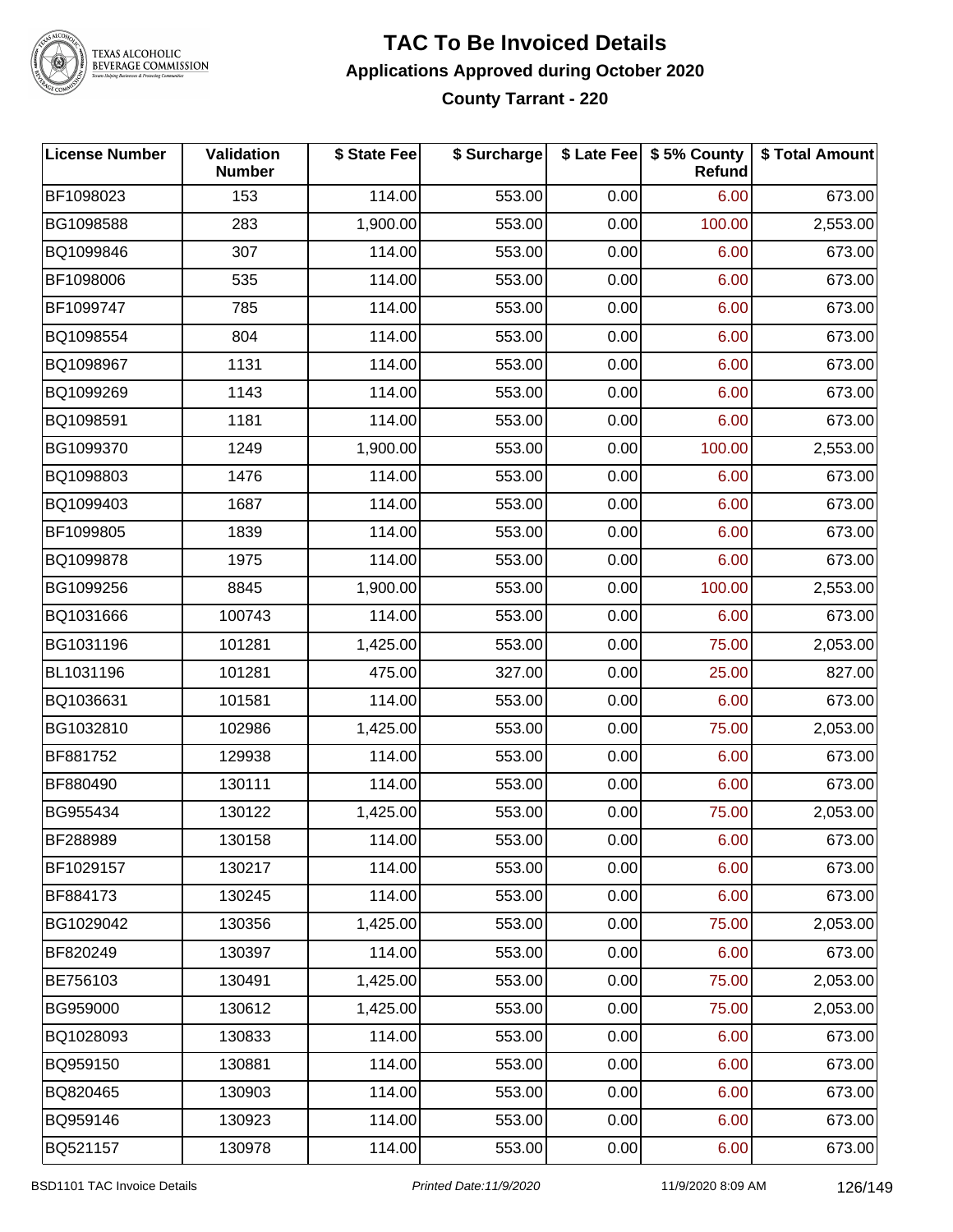| <b>License Number</b> | <b>Validation</b><br><b>Number</b> | \$ State Fee | \$ Surcharge | \$ Late Fee | \$5% County<br>Refund | \$ Total Amount |
|-----------------------|------------------------------------|--------------|--------------|-------------|-----------------------|-----------------|
| BG880610              | 131043                             | 1,425.00     | 553.00       | 100.00      | 75.00                 | 2,153.00        |
| BQ755491              | 131053                             | 114.00       | 553.00       | 0.00        | 6.00                  | 673.00          |
| BQ1098746             | 501168                             | 114.00       | 553.00       | 0.00        | 6.00                  | 673.00          |
| BG877003              | 516141                             | 1,425.00     | 553.00       | 0.00        | 75.00                 | 2,053.00        |
| BF561751              | 516142                             | 114.00       | 553.00       | 0.00        | 6.00                  | 673.00          |
| BG753879              | 516384                             | 1,425.00     | 553.00       | 0.00        | 75.00                 | 2,053.00        |
|                       | Total                              | 22,192.00    | 22,447.00    | 100.00      | 1,168.00              | 45,907.00       |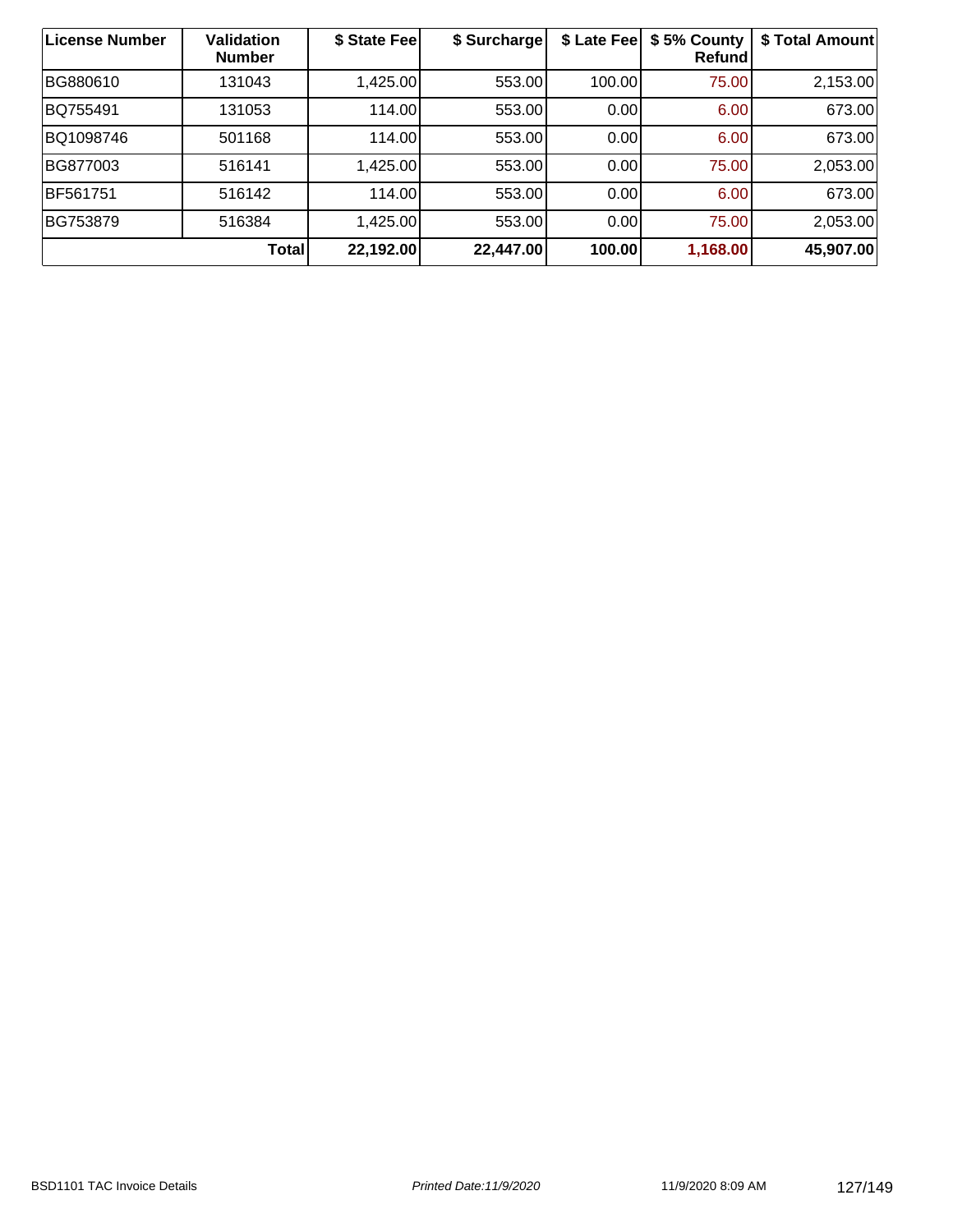

**County Taylor - 221**

| <b>License Number</b> | Validation<br><b>Number</b> | \$ State Fee | \$ Surcharge |      | \$ Late Fee   \$5% County<br>Refundl | \$ Total Amount |
|-----------------------|-----------------------------|--------------|--------------|------|--------------------------------------|-----------------|
| BG1099002             | 543                         | 332.50       | 553.00       | 0.00 | 17.50                                | 903.00          |
| BG1100009             | 1182                        | 332.50       | 553.00       | 0.00 | 17.50                                | 903.00          |
| BQ1099023             | 1419                        | 114.00       | 553.00       | 0.00 | 6.00                                 | 673.00          |
| BQ1100072             | 1832                        | 114.00       | 553.00       | 0.00 | 6.00                                 | 673.00          |
| BQ1099321             | 1833                        | 114.00       | 553.00       | 0.00 | 6.00                                 | 673.00          |
| BG1100012             | 2098                        | 332.50       | 553.00       | 0.00 | 17.50                                | 903.00          |
|                       | Total                       | 1,339.50     | 3,318.00     | 0.00 | 70.50                                | 4,728.00        |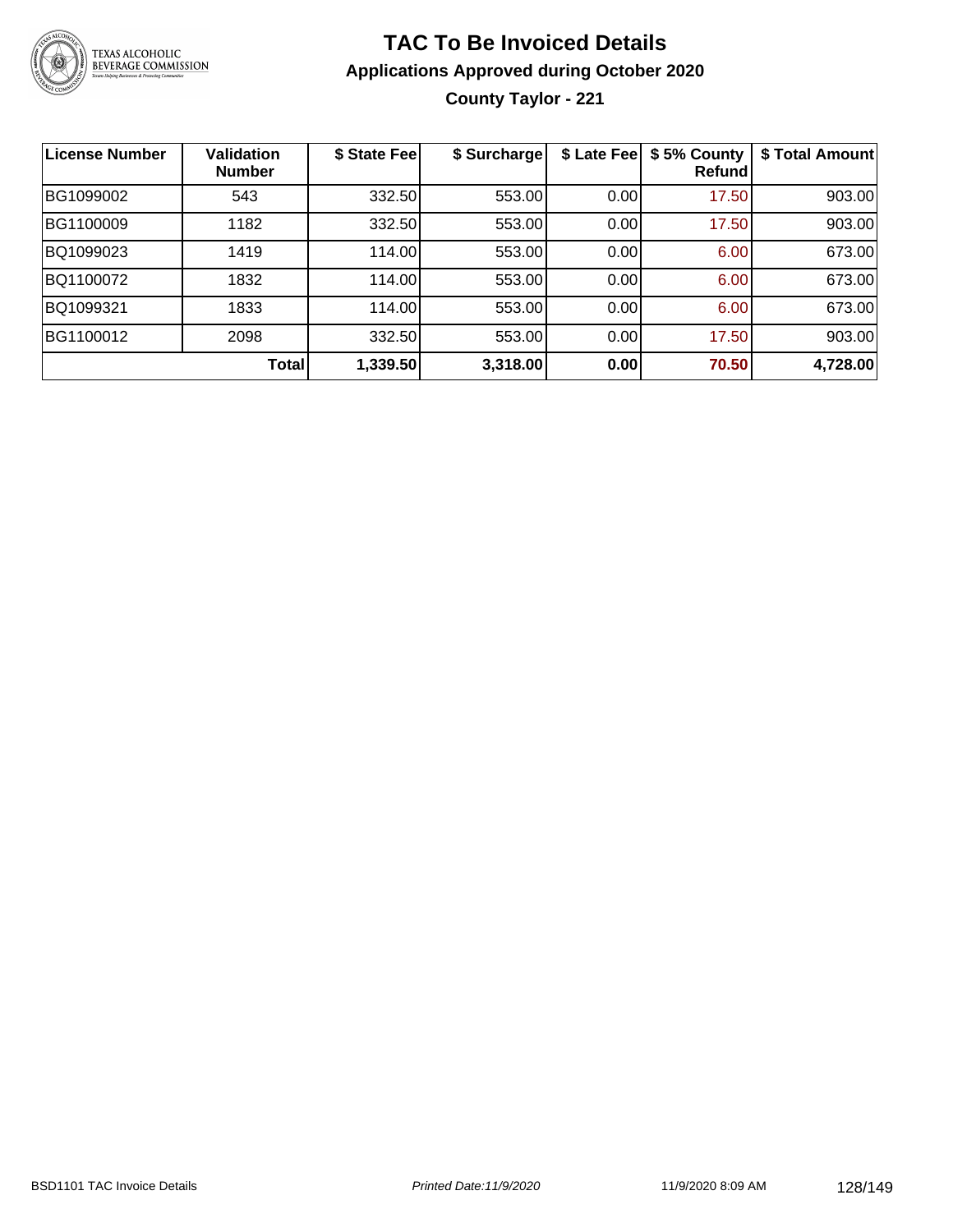

**County Tom Green - 226**

| License Number | <b>Validation</b><br><b>Number</b> | \$ State Fee  | \$ Surcharge |        | Refundl | \$ Late Fee   \$5% County   \$ Total Amount |
|----------------|------------------------------------|---------------|--------------|--------|---------|---------------------------------------------|
| BE757361       | 130659                             | 285.00        | 553.00       | 0.00 l | 15.00   | 853.00                                      |
|                | Totall                             | <b>285.00</b> | 553.00       | 0.00   | 15.00   | 853.00                                      |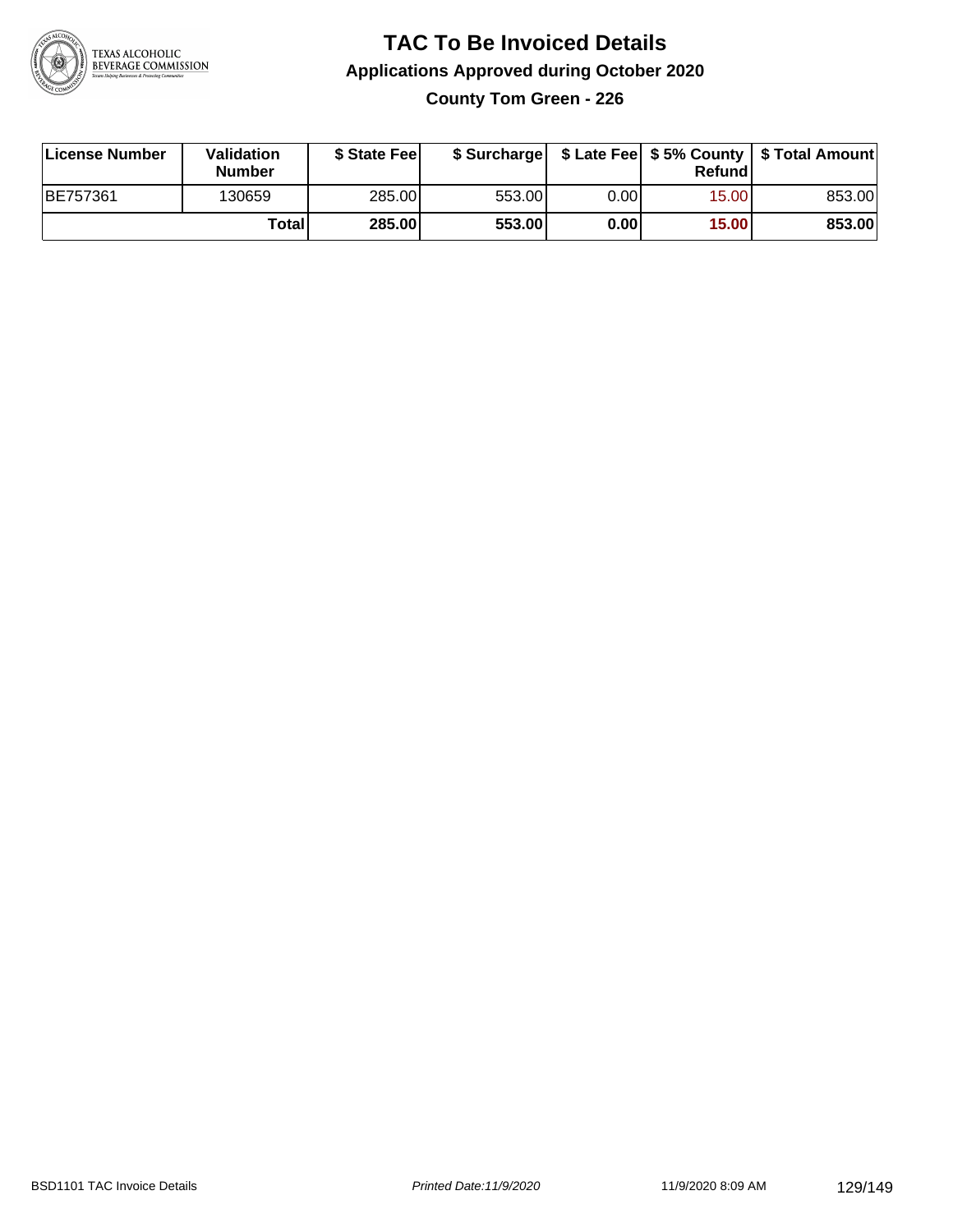

TEXAS ALCOHOLIC<br>BEVERAGE COMMISSION

#### **TAC To Be Invoiced Details Applications Approved during October 2020 County Travis - 227**

| <b>License Number</b> | Validation<br><b>Number</b> | \$ State Fee | \$ Surcharge |        | \$ Late Fee   \$5% County  <br><b>Refund</b> | \$ Total Amount |
|-----------------------|-----------------------------|--------------|--------------|--------|----------------------------------------------|-----------------|
| BF1099943             | 287                         | 114.00       | 553.00       | 0.00   | 6.00                                         | 673.00          |
| BG1100058             | 495                         | 332.50       | 553.00       | 0.00   | 17.50                                        | 903.00          |
| BP1100058             | 495                         | 950.00       | 426.00       | 0.00   | 50.00                                        | 1,426.00        |
| BF1098191             | 675                         | 114.00       | 553.00       | 0.00   | 6.00                                         | 673.00          |
| BQ1098655             | 1290                        | 114.00       | 553.00       | 0.00   | 6.00                                         | 673.00          |
| BF1100182             | 1294                        | 114.00       | 553.00       | 0.00   | 6.00                                         | 673.00          |
| BG1099241             | 1436                        | 332.50       | 553.00       | 0.00   | 17.50                                        | 903.00          |
| BQ1100156             | 1977                        | 114.00       | 553.00       | 0.00   | 6.00                                         | 673.00          |
| BQ1098221             | 5266                        | 114.00       | 553.00       | 0.00   | 6.00                                         | 673.00          |
| BQ1098229             | 5267                        | 114.00       | 553.00       | 0.00   | 6.00                                         | 673.00          |
| BQ1098450             | 8231                        | 114.00       | 553.00       | 0.00   | 6.00                                         | 673.00          |
| BQ1098539             | 8650                        | 114.00       | 553.00       | 0.00   | 6.00                                         | 673.00          |
| BF1029577             | 130278                      | 114.00       | 553.00       | 0.00   | 6.00                                         | 673.00          |
| BF882814              | 130294                      | 114.00       | 553.00       | 0.00   | 6.00                                         | 673.00          |
| BG958476              | 130385                      | 332.50       | 553.00       | 0.00   | 17.50                                        | 903.00          |
| BG727882              | 130473                      | 332.50       | 553.00       | 100.00 | 17.50                                        | 1,003.00        |
| BG1029510             | 130487                      | 332.50       | 553.00       | 0.00   | 17.50                                        | 903.00          |
| BG880265              | 130517                      | 332.50       | 553.00       | 100.00 | 17.50                                        | 1,003.00        |
| BG955987              | 130589                      | 332.50       | 553.00       | 0.00   | 17.50                                        | 903.00          |
| BG1027312             | 130639                      | 332.50       | 553.00       | 0.00   | 17.50                                        | 903.00          |
| BQ1030762             | 130936                      | 114.00       | 553.00       | 0.00   | 6.00                                         | 673.00          |
| BQ520540              | 130976                      | 114.00       | 553.00       | 0.00   | 6.00                                         | 673.00          |
| BG816303              | 130984                      | 332.50       | 553.00       | 100.00 | 17.50                                        | 1,003.00        |
| BQ955641              | 131028                      | 114.00       | 553.00       | 0.00   | 6.00                                         | 673.00          |
| BG540308              | 407496                      | 332.50       | 553.00       | 0.00   | 17.50                                        | 903.00          |
| BQ666283              | 407979                      | 114.00       | 553.00       | 0.00   | 6.00                                         | 673.00          |
| BB943941              | 515759                      | 570.00       | 701.00       | 0.00   | 30.00                                        | 1,301.00        |
| BF476922              | 516002                      | 114.00       | 553.00       | 0.00   | 6.00                                         | 673.00          |
| BF562677              | 516004                      | 114.00       | 553.00       | 0.00   | 6.00                                         | 673.00          |
| BG954967              | 516390                      | 332.50       | 553.00       | 0.00   | 17.50                                        | 903.00          |
| BG668718              | 516616                      | 332.50       | 553.00       | 0.00   | 17.50                                        | 903.00          |
|                       | <b>Total</b>                | 7,448.00     | 17,164.00    | 300.00 | 392.00                                       | 25,304.00       |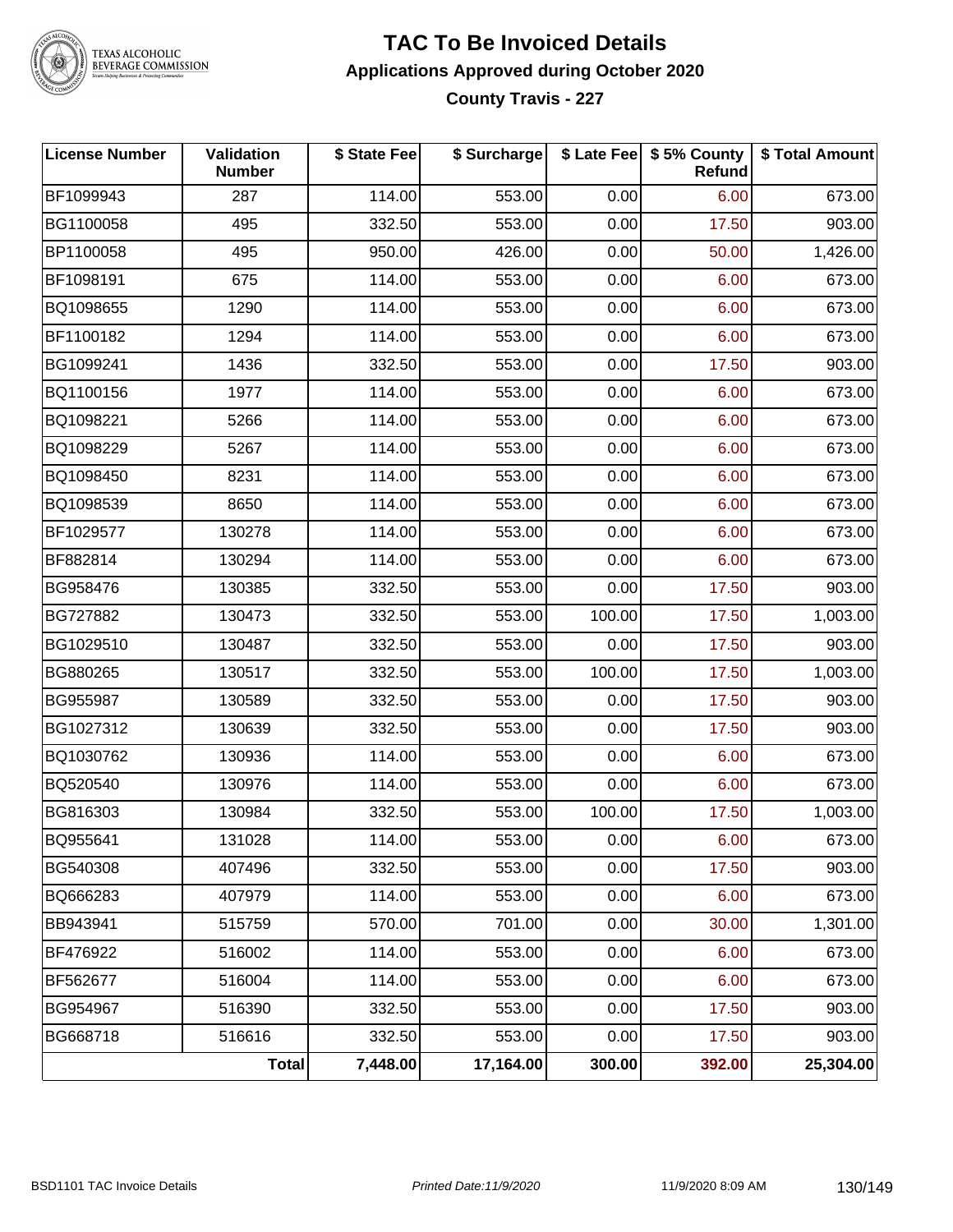

**County Trinity - 228**

| License Number | Validation<br><b>Number</b> | \$ State Feel |        |      | Refundl | \$ Surcharge   \$ Late Fee   \$5% County   \$ Total Amount |
|----------------|-----------------------------|---------------|--------|------|---------|------------------------------------------------------------|
| BQ1099257      | 1172                        | 114.00        | 553.00 | 0.00 | 6.00    | 673.00                                                     |
|                | Totall                      | 114.00        | 553.00 | 0.00 | 6.00    | 673.00                                                     |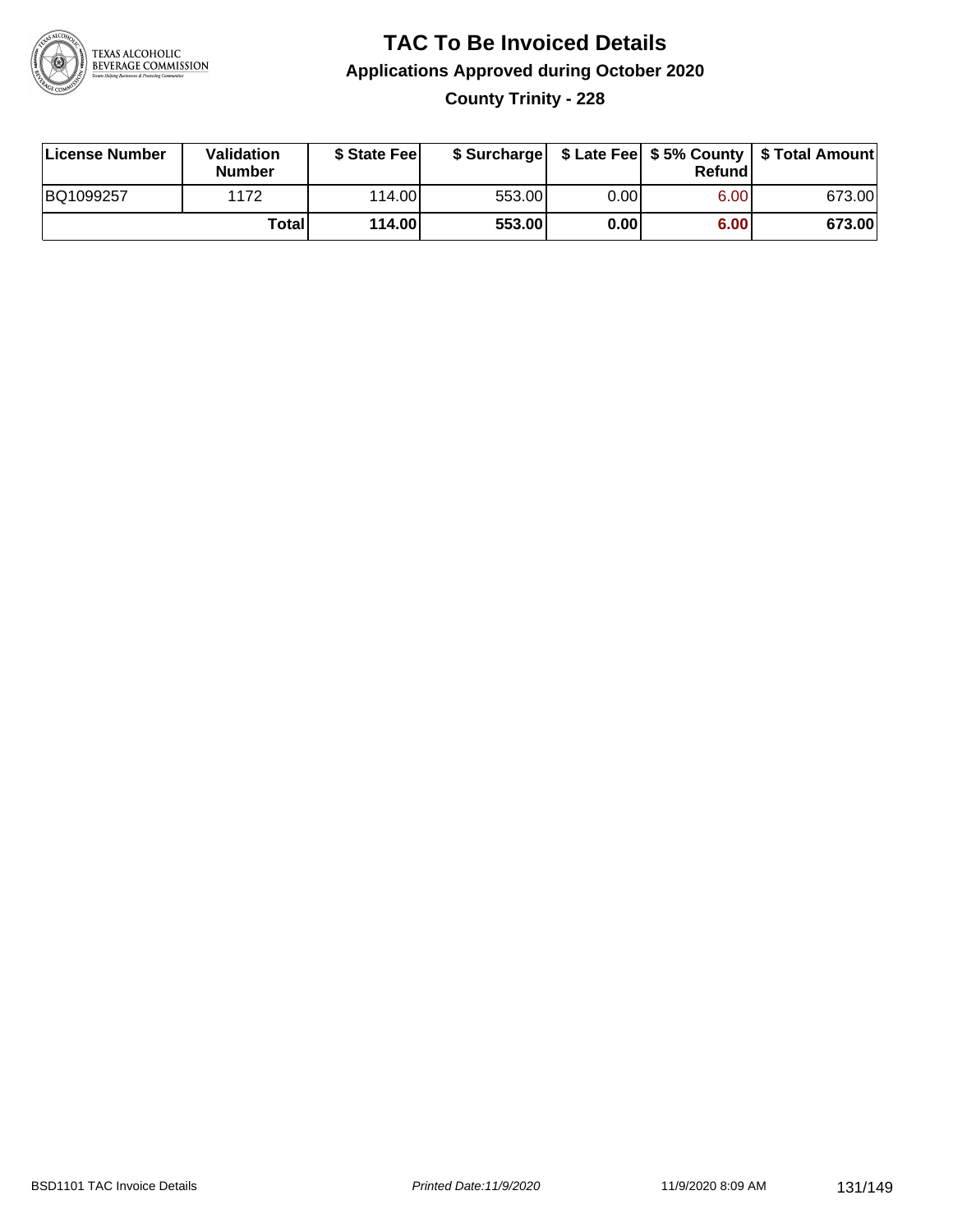

## **TAC To Be Invoiced Details Applications Approved during October 2020 County Uvalde - 232**

| License Number | <b>Validation</b><br><b>Number</b> | \$ State Fee |          |       | Refundl | \$ Surcharge   \$ Late Fee   \$5% County   \$ Total Amount |
|----------------|------------------------------------|--------------|----------|-------|---------|------------------------------------------------------------|
| BQ1034344      | 100199                             | 114.00       | 553.00   | 0.001 | 6.00    | 673.00                                                     |
| BG954736       | 516166                             | 332.50       | 553.00   | 0.00  | 17.50   | 903.00                                                     |
|                | Totall                             | 446.50       | 1,106.00 | 0.00  | 23.50   | 1,576.00                                                   |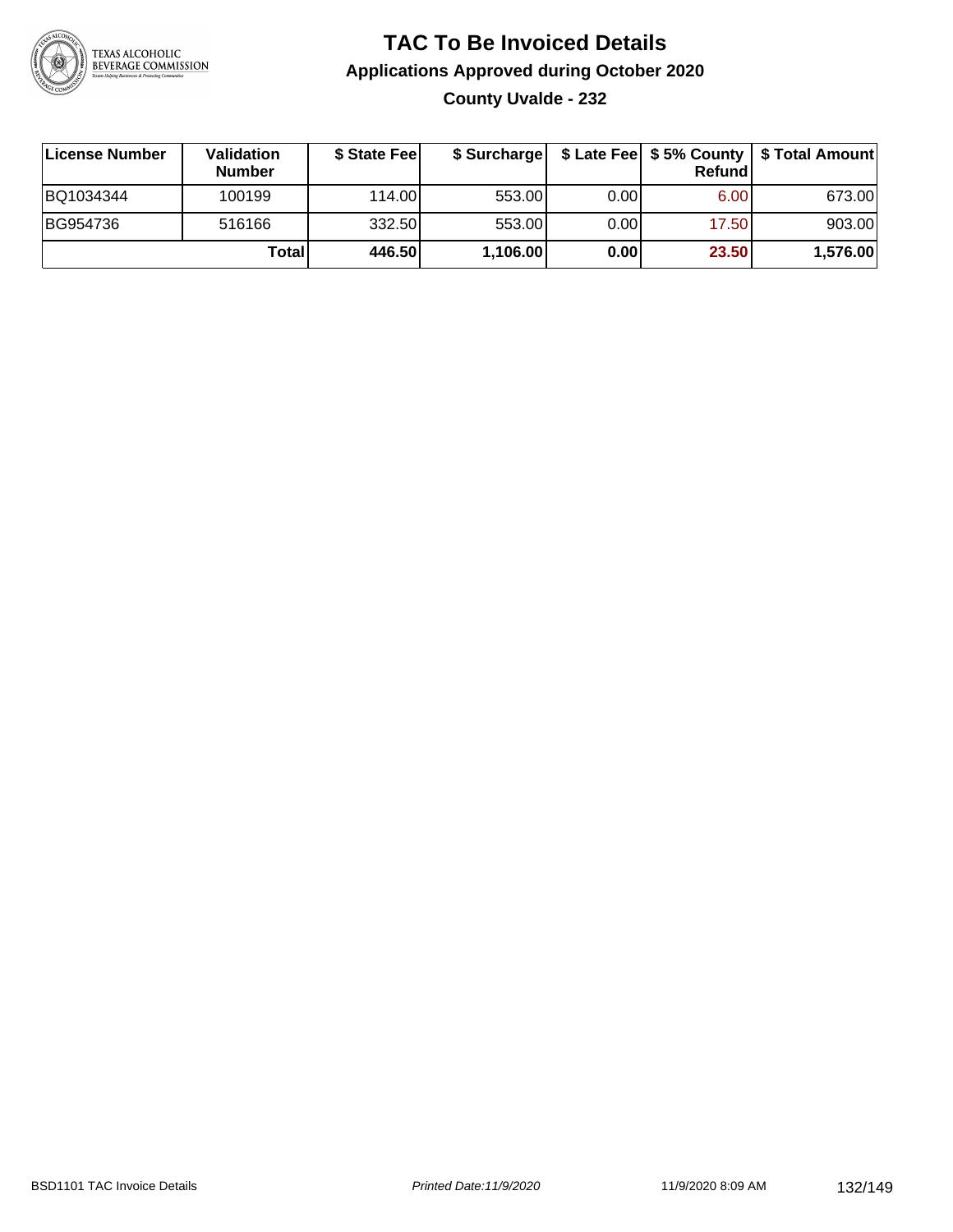

## **TAC To Be Invoiced Details Applications Approved during October 2020 County Val Verde - 233**

| ∣License Number | Validation<br><b>Number</b> | \$ State Feel | \$ Surcharge |      | \$ Late Fee   \$5% County  <br>Refund | \$ Total Amount |
|-----------------|-----------------------------|---------------|--------------|------|---------------------------------------|-----------------|
| BG1028663       | 129804                      | 332.50        | 553.00       | 0.00 | 17.50                                 | 903.00          |
| BQ1031700       | 130918                      | 114.00        | 553.00       | 0.00 | 6.00                                  | 673.00          |
| BG958058        | 516637                      | 332.50        | 553.00       | 0.00 | 17.50                                 | 903.00          |
|                 | Total                       | 779.00        | 1,659.00     | 0.00 | 41.00                                 | 2,479.00        |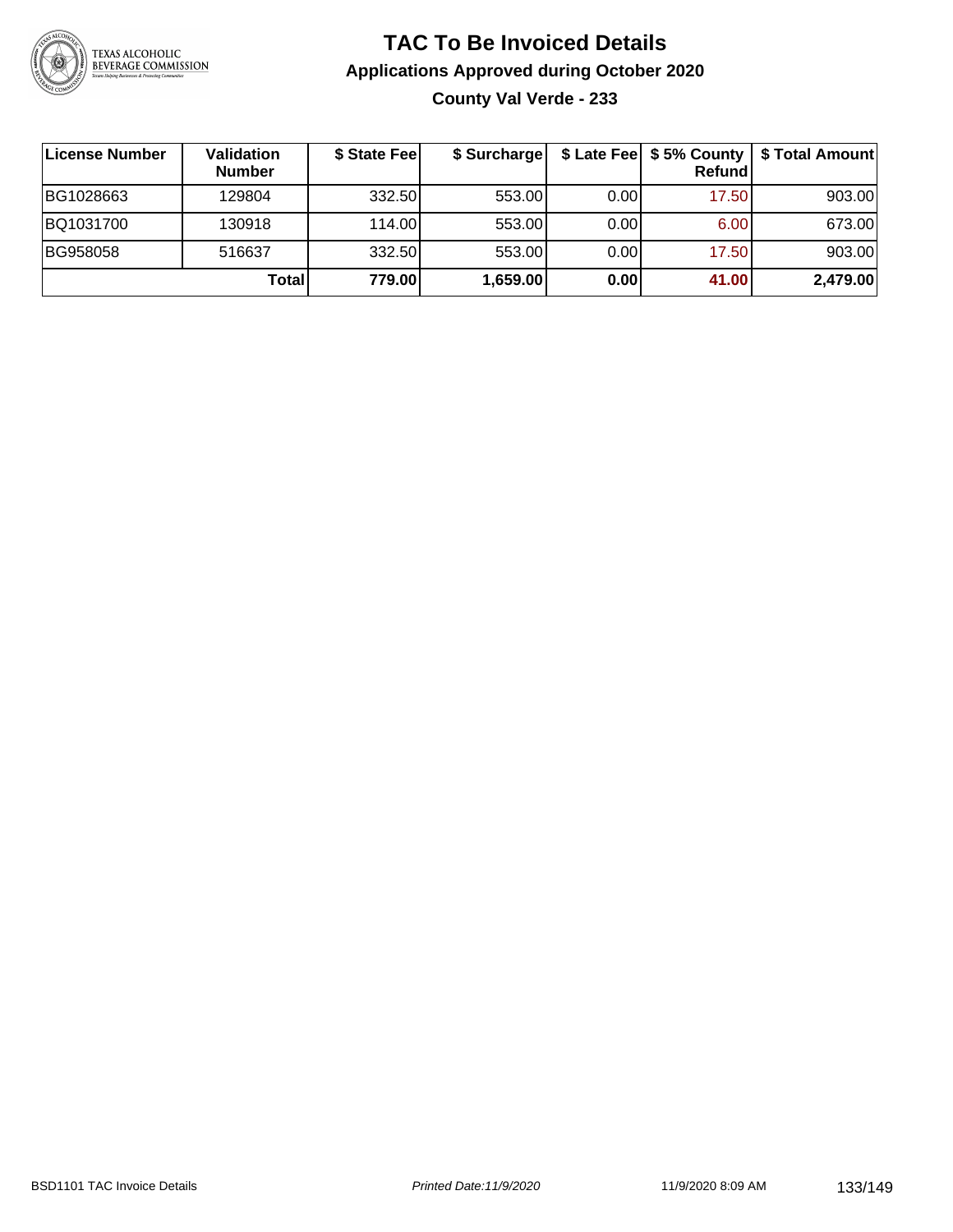

## **TAC To Be Invoiced Details Applications Approved during October 2020 County Victoria - 235**

| License Number | <b>Validation</b><br><b>Number</b> | \$ State Fee | \$ Surcharge |       | \$ Late Fee   \$5% County<br><b>Refund</b> | \$ Total Amount |
|----------------|------------------------------------|--------------|--------------|-------|--------------------------------------------|-----------------|
| BE1031393      | 100127                             | 285.00       | 553.00       | 0.00  | 15.00                                      | 853.00          |
| BG310504       | 129997                             | 332.50       | 553.00       | 0.001 | 17.50                                      | 903.00          |
| BL310504       | 129997                             | 475.00       | 327.00       | 0.00  | 25.00                                      | 827.00          |
| BE819936       | 131080                             | 285.00       | 553.00       | 0.00  | 15.00                                      | 853.00          |
| BG818834       | 131781                             | 332.50       | 553.00       | 0.00  | 17.50                                      | 903.00          |
|                | Total                              | 1,710.00     | 2,539.00     | 0.00  | 90.00                                      | 4,339.00        |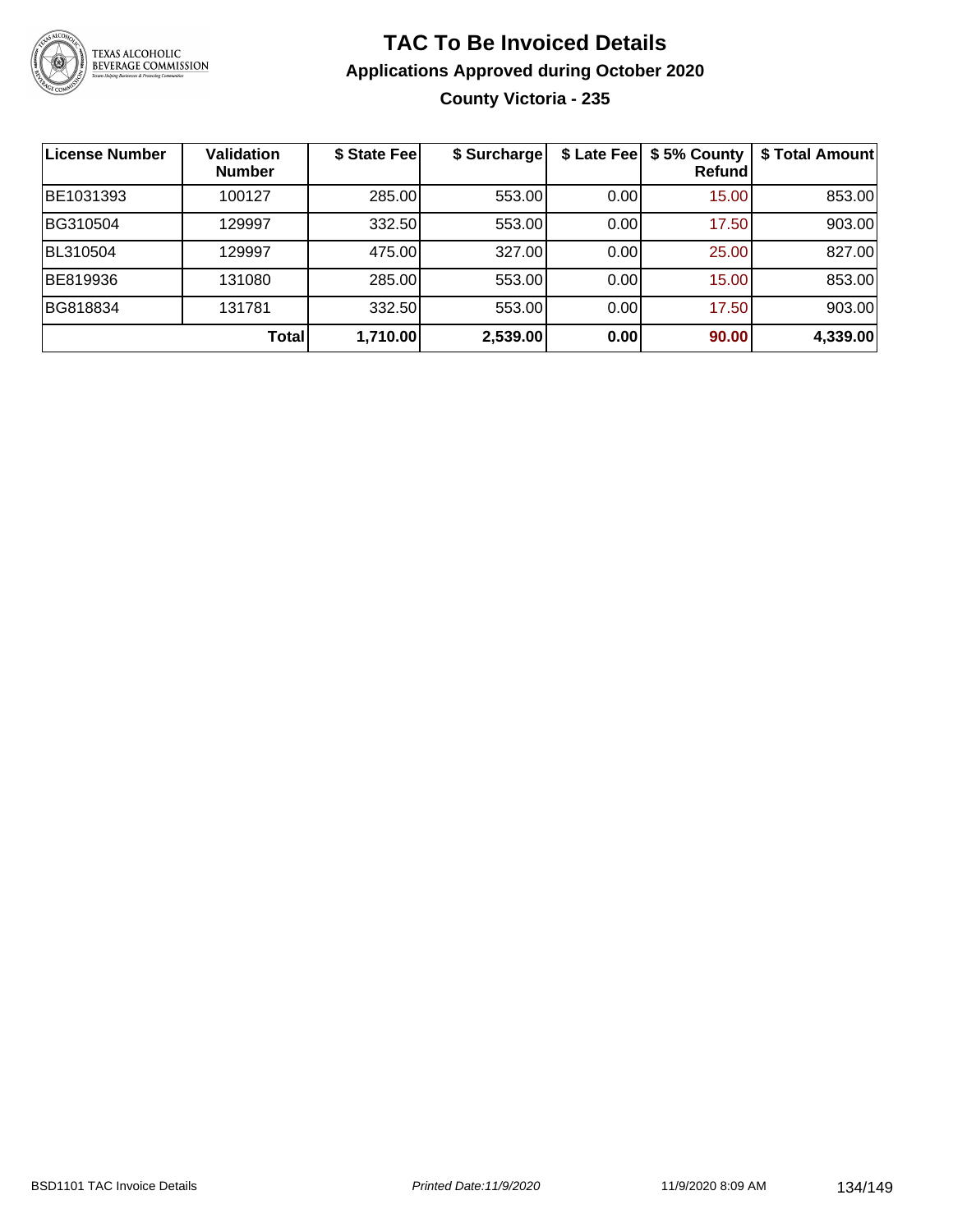

## **TAC To Be Invoiced Details Applications Approved during October 2020 County Walker - 236**

| ∣License Number | <b>Validation</b><br><b>Number</b> | \$ State Fee | \$ Surcharge |      | Refund | \$ Late Fee   \$5% County   \$ Total Amount |
|-----------------|------------------------------------|--------------|--------------|------|--------|---------------------------------------------|
| BG1099914       | 850                                | 332.50       | 553.00       | 0.00 | 17.50  | 903.00                                      |
| BQ1098114       | 901                                | 114.00       | 553.00       | 0.00 | 6.00   | 673.00                                      |
| BQ1098015       | 8542                               | 114.00       | 553.00       | 0.00 | 6.00   | 673.00                                      |
|                 | Total                              | 560.50       | 1,659.00     | 0.00 | 29.50  | 2,249.00                                    |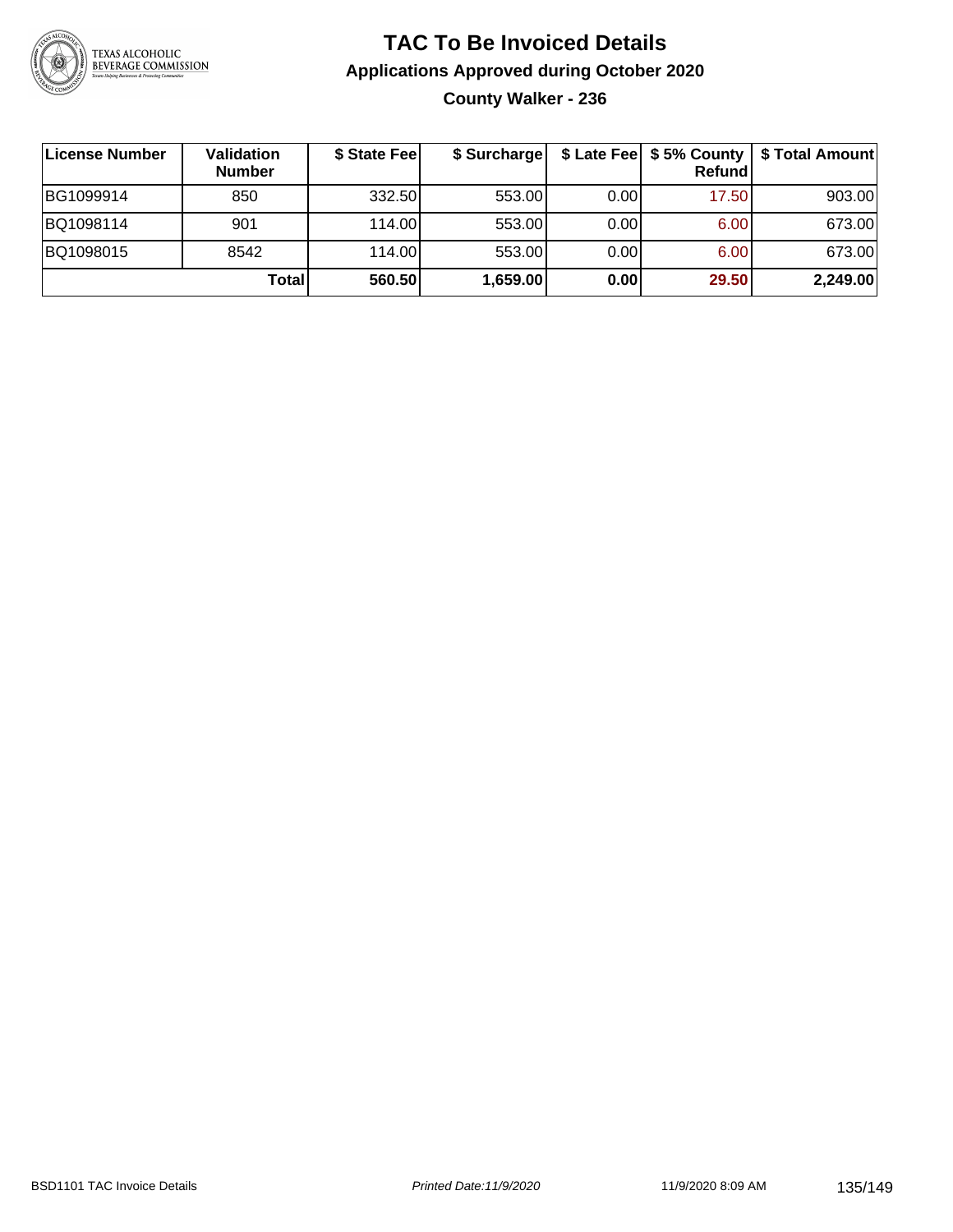

**County Waller - 237**

| License Number | Validation<br><b>Number</b> | \$ State Feel |          |      | Refundl | \$ Surcharge   \$ Late Fee   \$5% County   \$ Total Amount |
|----------------|-----------------------------|---------------|----------|------|---------|------------------------------------------------------------|
| BQ1030606      | 130895                      | 114.00        | 553.00   | 0.00 | 6.00    | 673.00                                                     |
| BG246680       | 131005                      | 332.50        | 553.00   | 0.00 | 17.50   | 903.00                                                     |
|                | Totall                      | 446.50        | 1,106.00 | 0.00 | 23.50   | 1,576.00                                                   |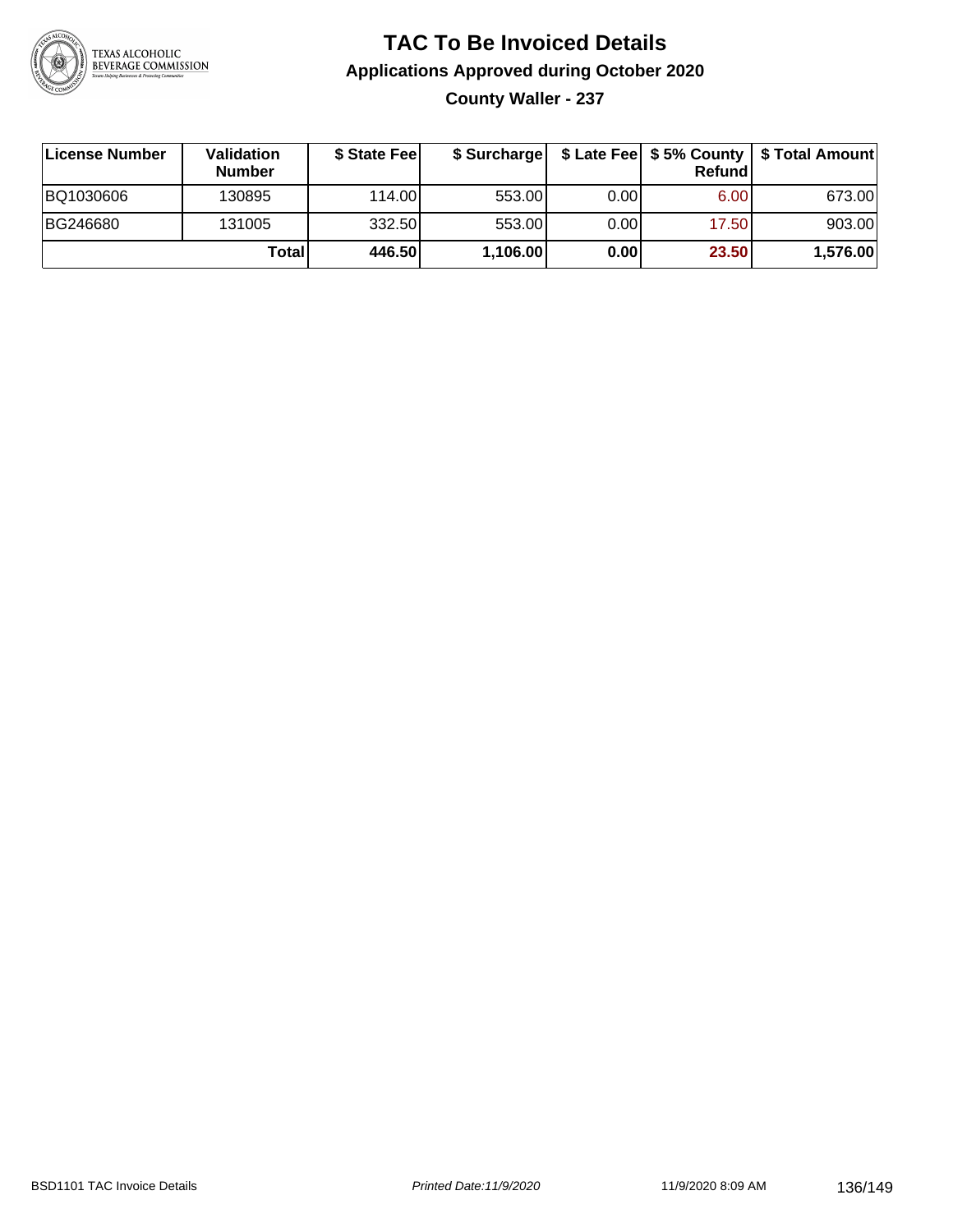

### **TAC To Be Invoiced Details Applications Approved during October 2020 County Washington - 239**

| License Number | Validation<br><b>Number</b> | \$ State Fee | \$ Surcharge | \$ Late Fee | \$5% County<br>Refundl | \$ Total Amount |
|----------------|-----------------------------|--------------|--------------|-------------|------------------------|-----------------|
| BG1099464      | 224                         | 332.50       | 553.00       | 0.00        | 17.50                  | 903.00          |
| BQ1098253      | 9009                        | 114.00       | 553.00       | 0.00        | 6.00                   | 673.00          |
| BG172016       | 130644                      | 332.50       | 553.00       | 100.00      | 17.50                  | 1,003.00        |
| BQ724542       | 501312                      | 114.00       | 553.00       | 0.00        | 6.00                   | 673.00          |
| BG521125       | 516019                      | 332.50       | 553.00       | 0.00        | 17.50                  | 903.00          |
|                | Total                       | 1,225.50     | 2,765.00     | 100.00      | 64.50                  | 4,155.00        |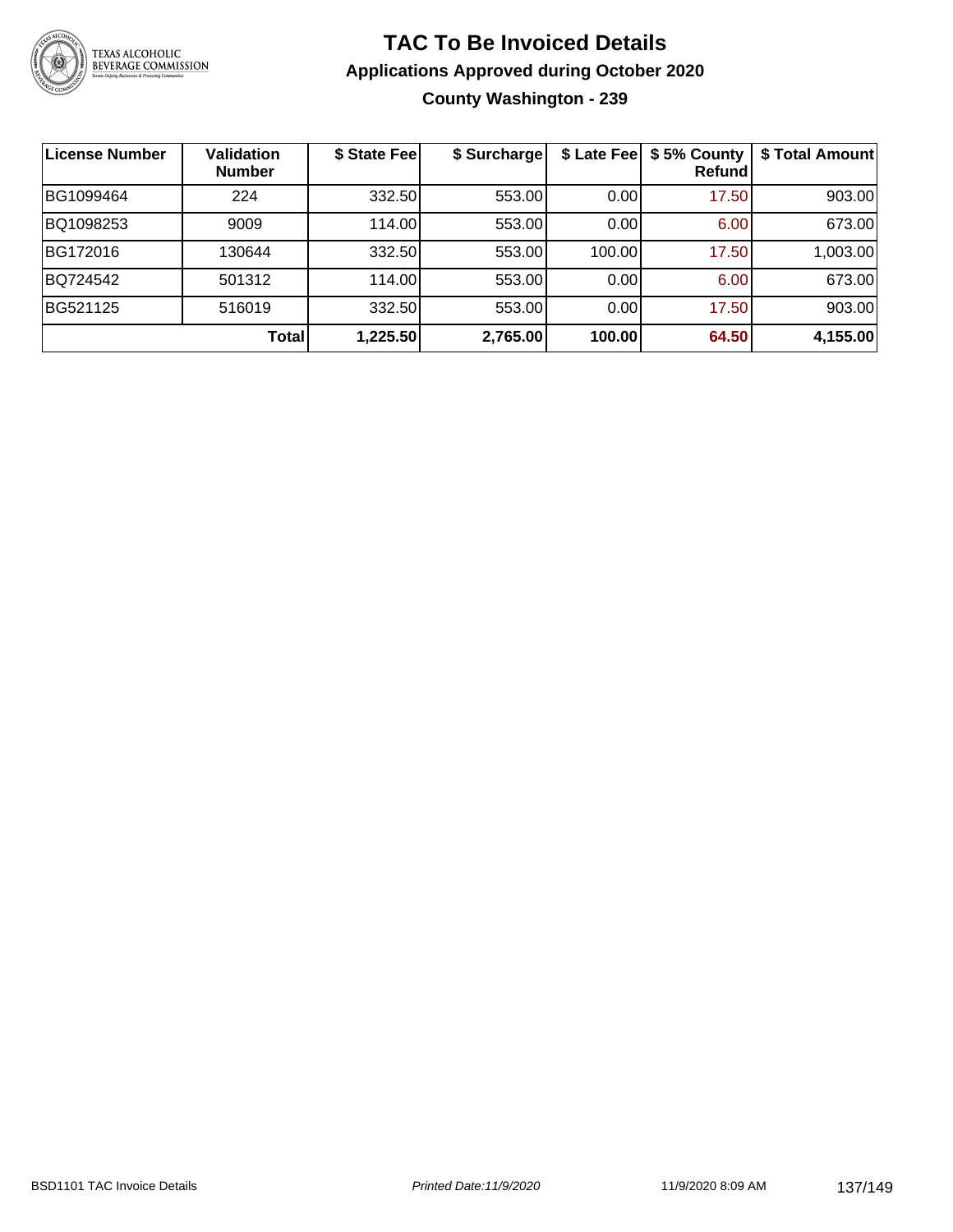

## **TAC To Be Invoiced Details Applications Approved during October 2020 County Webb - 240**

| <b>License Number</b> | <b>Validation</b><br><b>Number</b> | \$ State Fee | \$ Surcharge | \$ Late Fee | \$5% County<br>Refund | \$ Total Amount |
|-----------------------|------------------------------------|--------------|--------------|-------------|-----------------------|-----------------|
| BG1098154             | 1012                               | 332.50       | 553.00       | 0.00        | 17.50                 | 903.00          |
| BF668643              | 130025                             | 114.00       | 553.00       | 0.00        | 6.00                  | 673.00          |
| BQ1031904             | 131282                             | 114.00       | 553.00       | 0.00        | 6.00                  | 673.00          |
| BQ821377              | 131365                             | 114.00       | 553.00       | 0.00        | 6.00                  | 673.00          |
| BQ883755              | 131527                             | 114.00       | 553.00       | 0.00        | 6.00                  | 673.00          |
| BF819226              | 515973                             | 114.00       | 553.00       | 0.00        | 6.00                  | 673.00          |
|                       | Total                              | 902.50       | 3,318.00     | 0.00        | 47.50                 | 4,268.00        |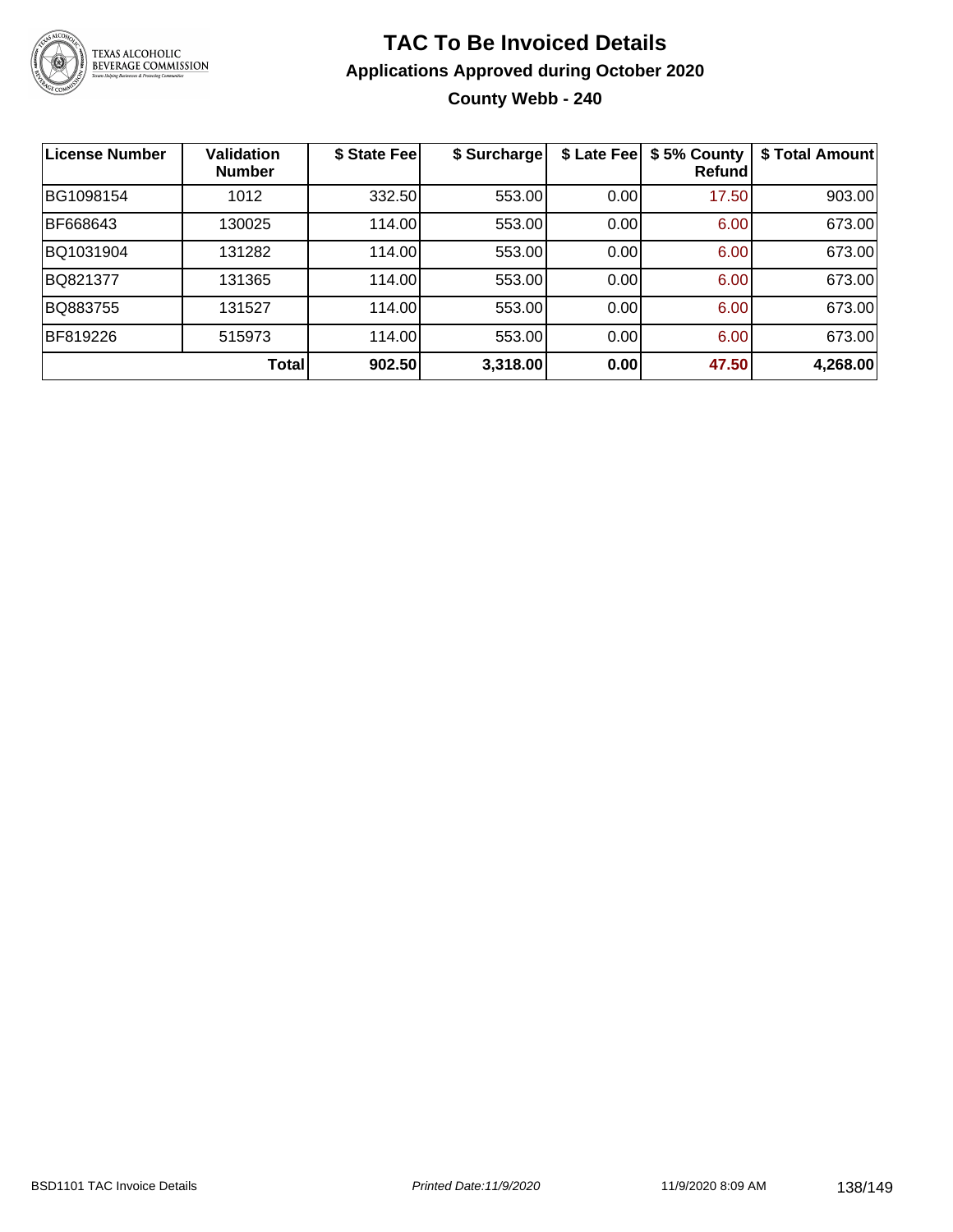

## **TAC To Be Invoiced Details Applications Approved during October 2020 County Wharton - 241**

| License Number  | <b>Validation</b><br><b>Number</b> | \$ State Fee |          |      | Refundl | \$ Surcharge   \$ Late Fee   \$5% County   \$ Total Amount |
|-----------------|------------------------------------|--------------|----------|------|---------|------------------------------------------------------------|
| BE817051        | 130200                             | 285.00       | 553.00   | 0.00 | 15.00   | 853.00                                                     |
| <b>BF817645</b> | 130814                             | 114.00L      | 553.00   | 0.00 | 6.00    | 673.00                                                     |
|                 | Total                              | 399.00       | 1,106.00 | 0.00 | 21.00   | 1,526.00                                                   |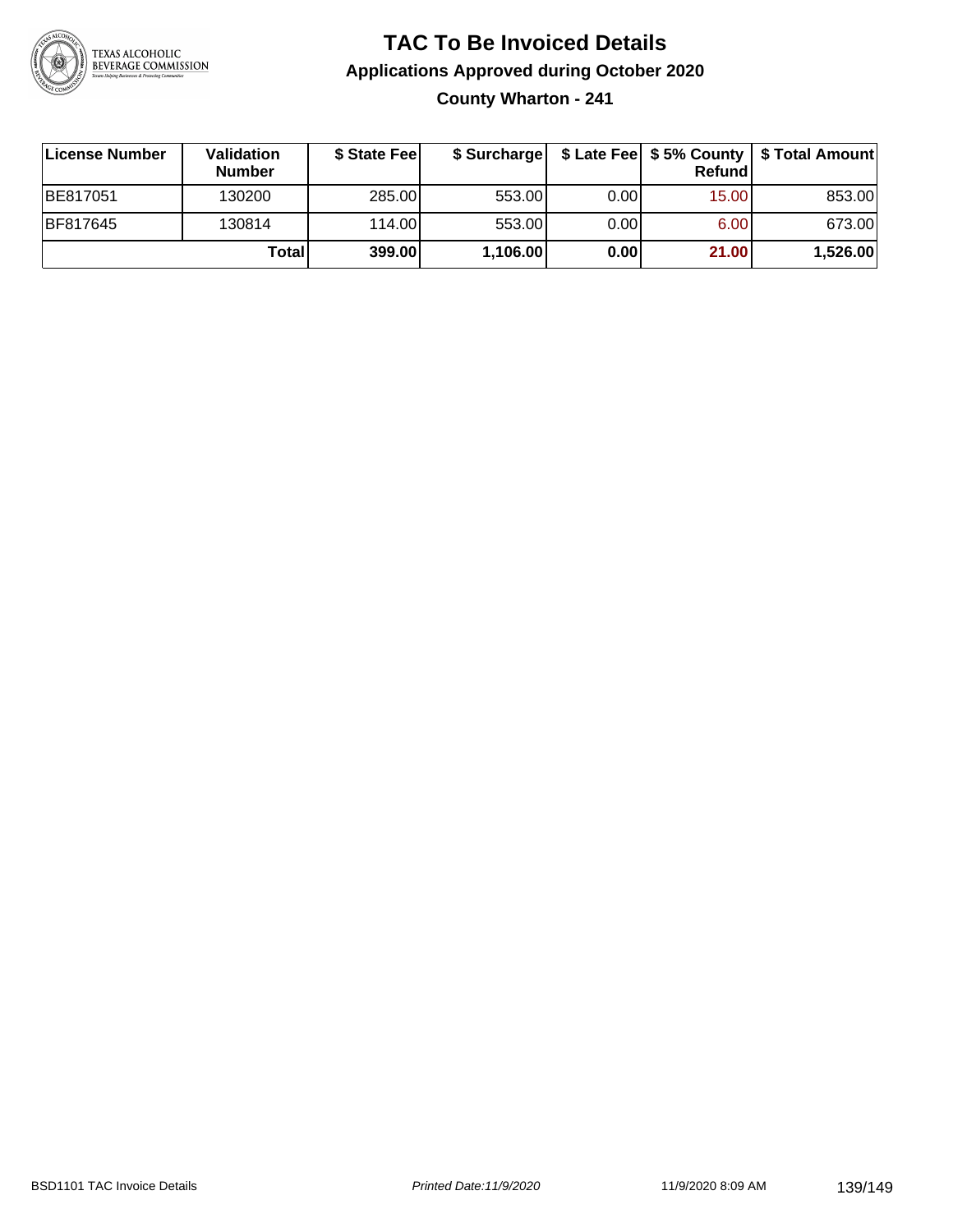

## **TAC To Be Invoiced Details Applications Approved during October 2020 County Wichita - 243**

| License Number | <b>Validation</b><br><b>Number</b> | \$ State Fee | \$ Surcharge | \$ Late Fee | \$5% County<br><b>Refund</b> | \$ Total Amount |
|----------------|------------------------------------|--------------|--------------|-------------|------------------------------|-----------------|
| BG1098524      | 194                                | 332.50       | 553.00       | 0.00        | 17.50                        | 903.00          |
| BQ1098644      | 458                                | 114.00       | 553.00       | 0.00        | 6.00                         | 673.00          |
| BF1098668      | 459                                | 114.00       | 553.00       | 0.00        | 6.00                         | 673.00          |
| BF1098021      | 805                                | 114.00       | 553.00       | 0.00        | 6.00                         | 673.00          |
| BF1098989      | 1642                               | 114.00       | 553.00       | 0.00        | 6.00                         | 673.00          |
| BG603979       | 130116                             | 332.50       | 553.00       | 0.00        | 17.50                        | 903.00          |
| BF756660       | 130386                             | 114.00       | 553.00       | 0.00        | 6.00                         | 673.00          |
| BF1027751      | 130709                             | 114.00       | 553.00       | 0.00        | 6.00                         | 673.00          |
|                | <b>Total</b>                       | 1,349.00     | 4,424.00     | 0.00        | 71.00                        | 5,844.00        |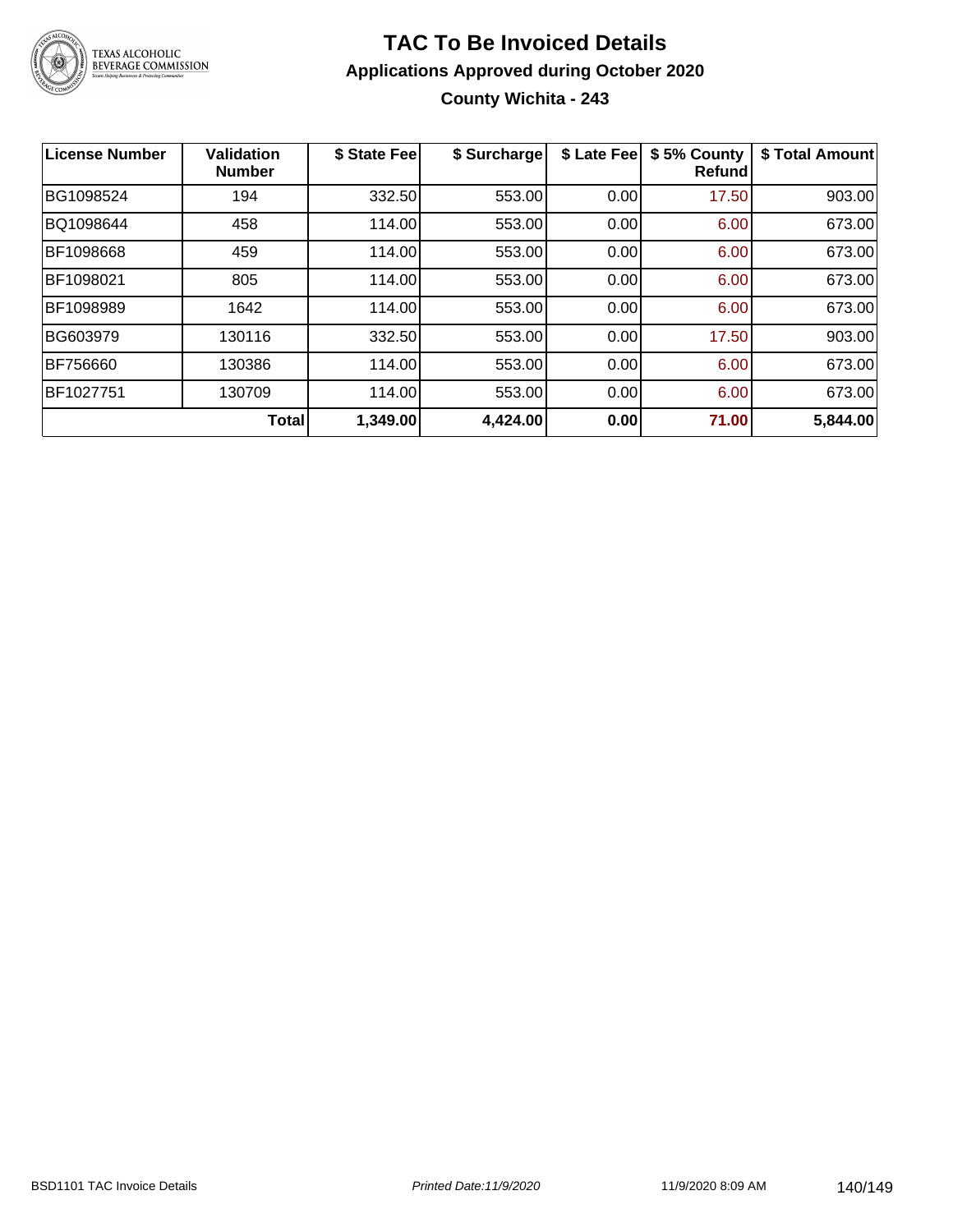

### **TAC To Be Invoiced Details Applications Approved during October 2020 County Wilbarger - 244**

| License Number | <b>Validation</b><br><b>Number</b> | \$ State Fee |        |      | Refund | \$ Surcharge   \$ Late Fee   \$5% County   \$ Total Amount |
|----------------|------------------------------------|--------------|--------|------|--------|------------------------------------------------------------|
| BF1098226      | 491                                | 114.00L      | 553.00 | 0.00 | 6.00   | 673.00                                                     |
|                | Totall                             | 114.00       | 553.00 | 0.00 | 6.00   | 673.00                                                     |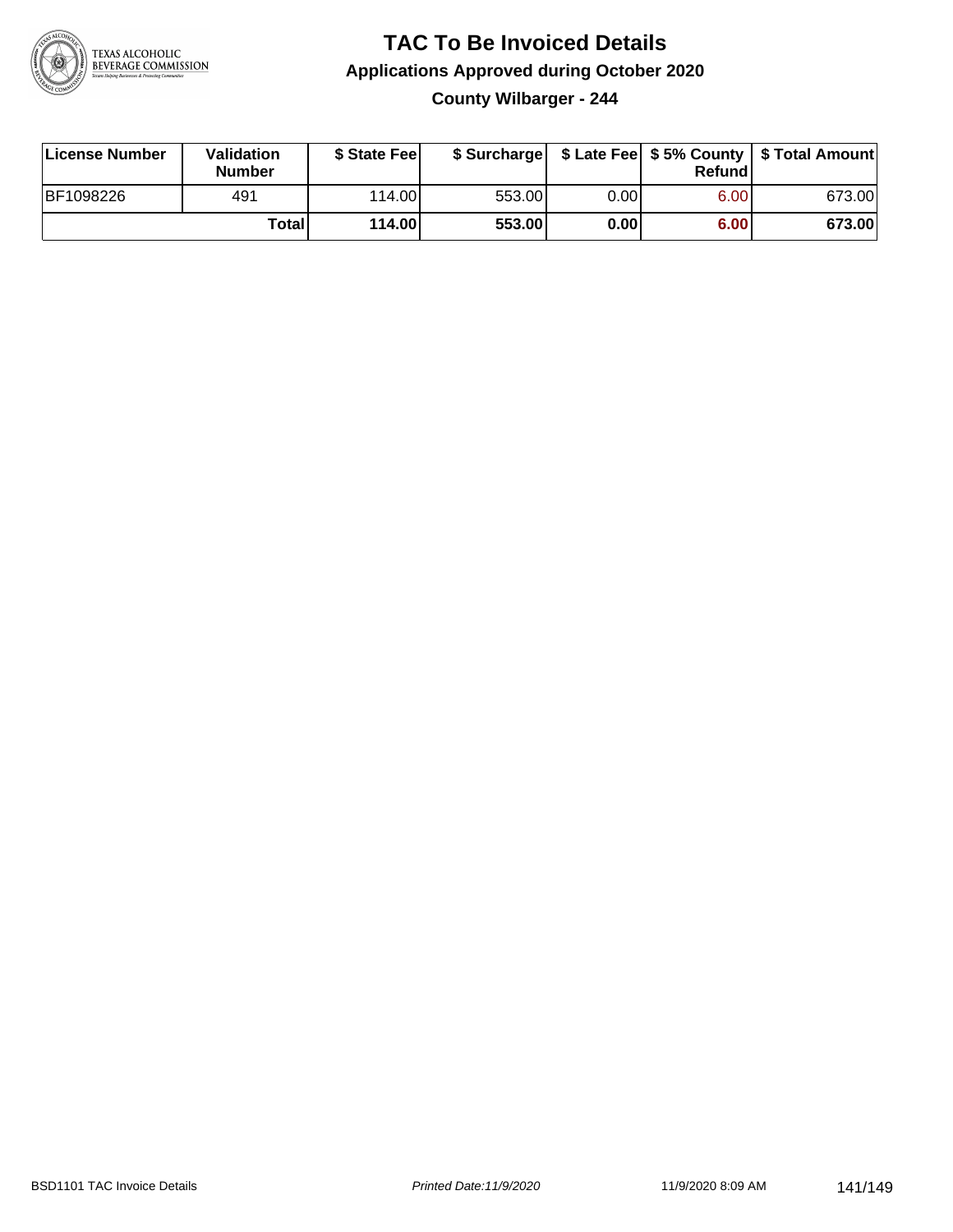

TEXAS ALCOHOLIC<br>BEVERAGE COMMISSION

#### **TAC To Be Invoiced Details Applications Approved during October 2020 County Williamson - 246**

| <b>License Number</b> | <b>Validation</b><br><b>Number</b> | \$ State Fee | \$ Surcharge |        | \$ Late Fee   \$5% County<br><b>Refund</b> | \$ Total Amount |
|-----------------------|------------------------------------|--------------|--------------|--------|--------------------------------------------|-----------------|
| BQ1099548             | 263                                | 114.00       | 553.00       | 0.00   | 6.00                                       | 673.00          |
| BG1099363             | 332                                | 332.50       | 553.00       | 0.00   | 17.50                                      | 903.00          |
| BQ1099926             | 432                                | 114.00       | 553.00       | 0.00   | 6.00                                       | 673.00          |
| BQ1099303             | 694                                | 114.00       | 553.00       | 0.00   | 6.00                                       | 673.00          |
| BG1098522             | 1284                               | 332.50       | 553.00       | 0.00   | 17.50                                      | 903.00          |
| BG1099907             | 1621                               | 332.50       | 553.00       | 0.00   | 17.50                                      | 903.00          |
| BF1098957             | 8691                               | 114.00       | 553.00       | 0.00   | 6.00                                       | 673.00          |
| BQ1099448             | 8941                               | 114.00       | 553.00       | 0.00   | 6.00                                       | 673.00          |
| BG1025869             | 129865                             | 332.50       | 553.00       | 0.00   | 17.50                                      | 903.00          |
| BG958653              | 130480                             | 332.50       | 553.00       | 0.00   | 17.50                                      | 903.00          |
| BG1031255             | 130904                             | 332.50       | 553.00       | 0.00   | 17.50                                      | 903.00          |
| BF884011              | 130909                             | 114.00       | 553.00       | 0.00   | 6.00                                       | 673.00          |
| BG701620              | 130970                             | 332.50       | 553.00       | 0.00   | 17.50                                      | 903.00          |
| BG954963              | 130993                             | 332.50       | 553.00       | 100.00 | 17.50                                      | 1,003.00        |
| BQ1032045             | 131001                             | 114.00       | 553.00       | 0.00   | 6.00                                       | 673.00          |
| BG310536              | 407469                             | 332.50       | 553.00       | 0.00   | 17.50                                      | 903.00          |
| BF955894              | 515808                             | 114.00       | 553.00       | 0.00   | 6.00                                       | 673.00          |
|                       | <b>Total</b>                       | 3,904.50     | 9,401.00     | 100.00 | 205.50                                     | 13,611.00       |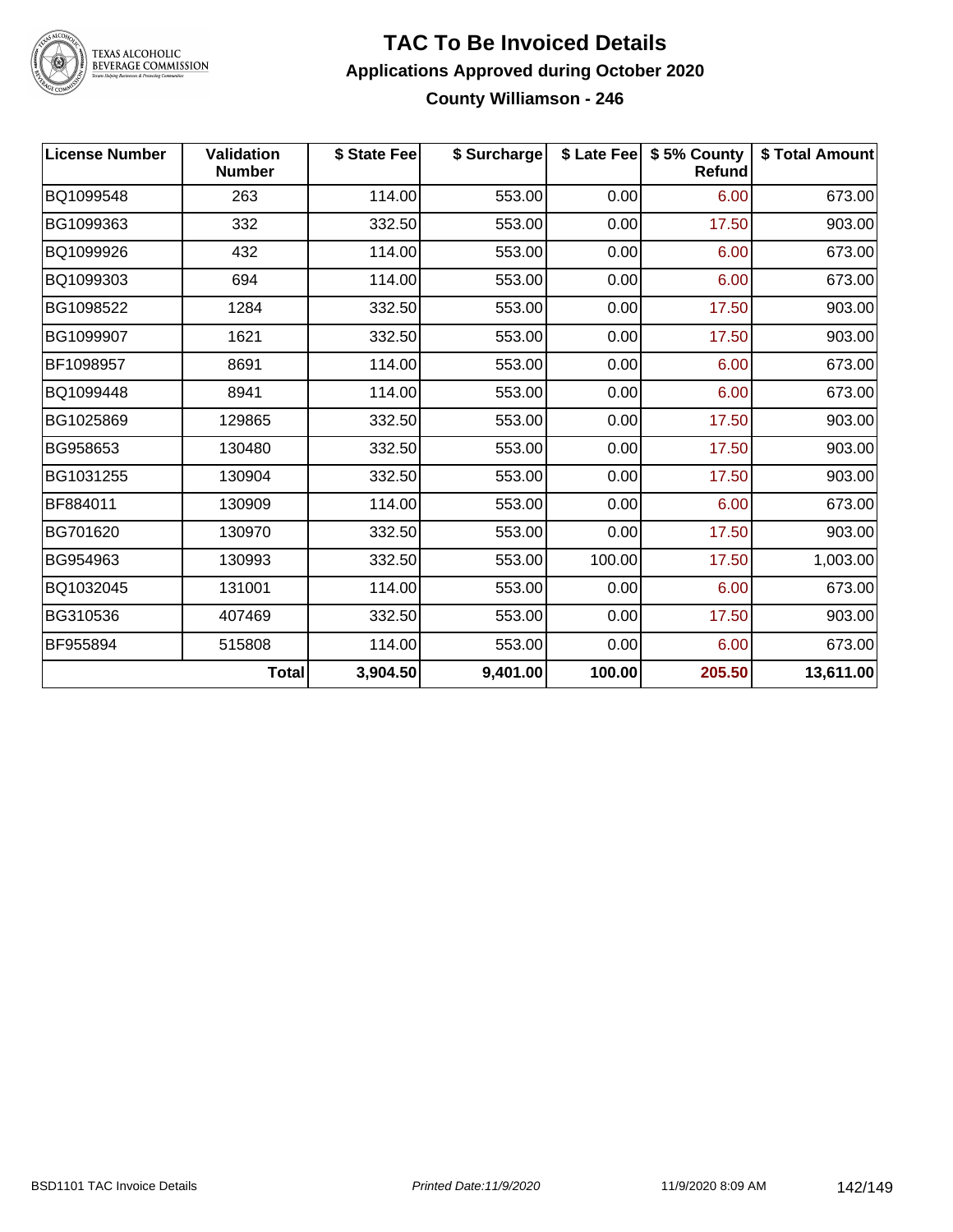

## **TAC To Be Invoiced Details Applications Approved during October 2020 County Wilson - 247**

| License Number | Validation<br><b>Number</b> | \$ State Fee | \$ Surcharge |       | Refundl | \$ Late Fee   \$5% County   \$ Total Amount |
|----------------|-----------------------------|--------------|--------------|-------|---------|---------------------------------------------|
| BG1099268      | 6167                        | 332.50       | 553.00       | 0.001 | 17.50   | 903.00                                      |
| BG1027050      | 129902                      | 332.50       | 553.00       | 0.00  | 17.50   | 903.00                                      |
| <b>BE87066</b> | 516492                      | 285.00       | 553.00       | 0.00  | 15.00   | 853.00                                      |
|                | <b>Total</b>                | 950.00       | 1,659.00     | 0.00  | 50.00   | 2,659.00                                    |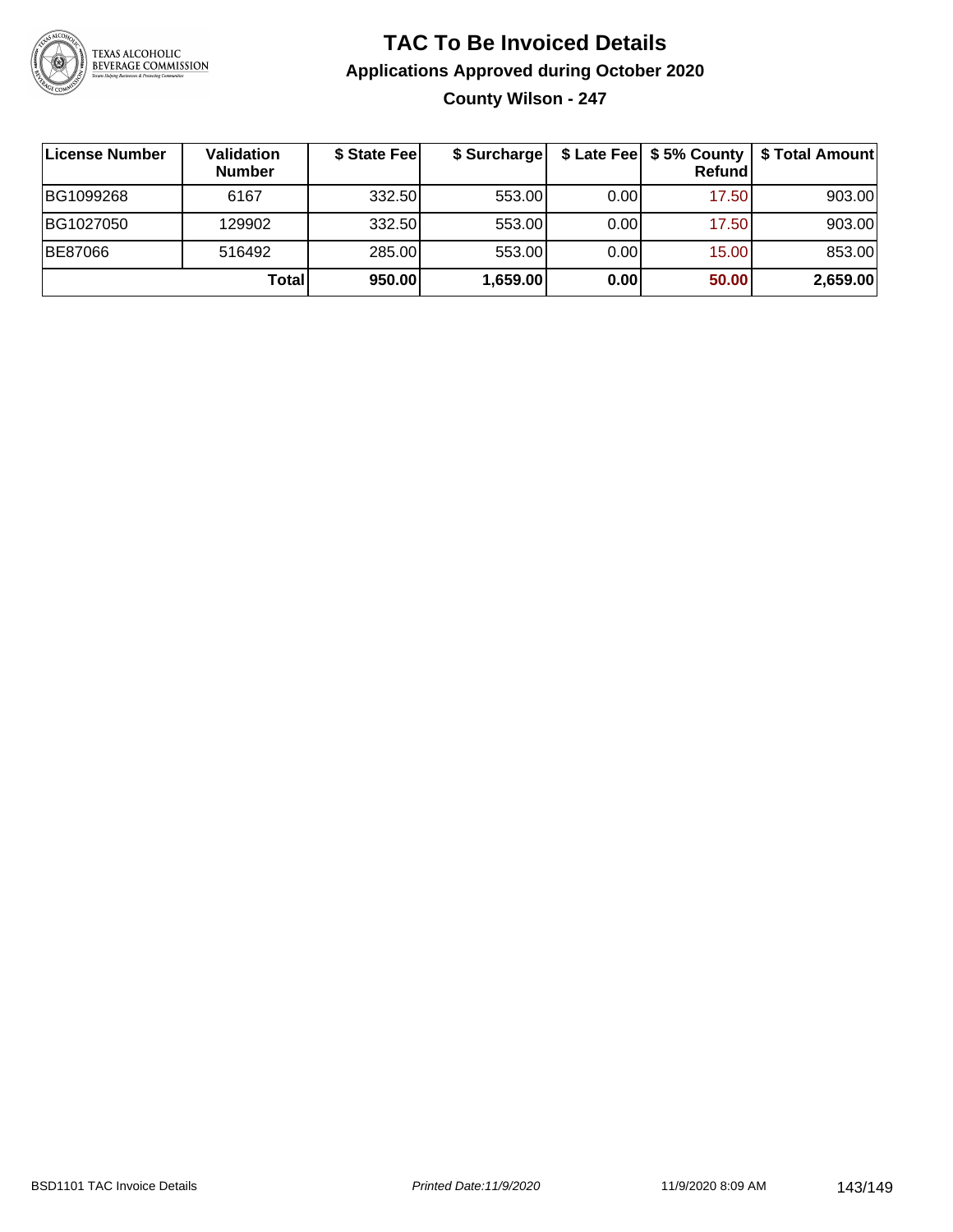

**County Winkler - 248**

| License Number | Validation<br><b>Number</b> | \$ State Fee |        |      | Refundl | \$ Surcharge   \$ Late Fee   \$5% County   \$ Total Amount |
|----------------|-----------------------------|--------------|--------|------|---------|------------------------------------------------------------|
| BF758371       | 130892                      | 114.00       | 553.00 | 0.00 | 6.00    | 673.00                                                     |
|                | <b>Total</b>                | 114.00       | 553.00 | 0.00 | 6.00    | 673.00                                                     |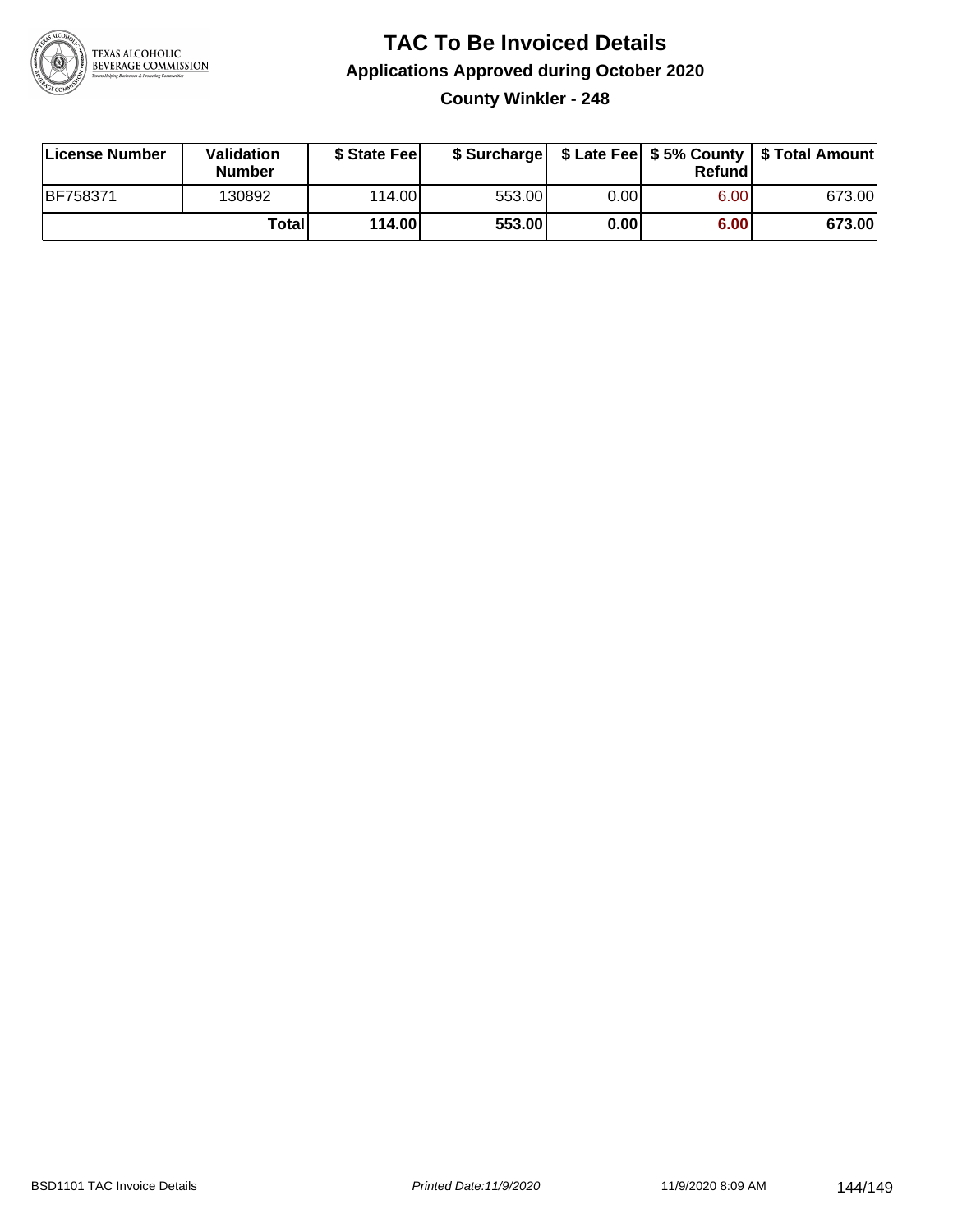

#### **TAC To Be Invoiced Details Applications Approved during October 2020 County Wise - 249**

| License Number | Validation<br><b>Number</b> | \$ State Fee |        |      | Refund | \$ Surcharge   \$ Late Fee   \$5% County   \$ Total Amount |
|----------------|-----------------------------|--------------|--------|------|--------|------------------------------------------------------------|
| BF1029531      | 129774                      | 114.00       | 553.00 | 0.00 | 6.00   | 673.00                                                     |
|                | <b>Total</b>                | 114.00       | 553.00 | 0.00 | 6.00   | 673.00                                                     |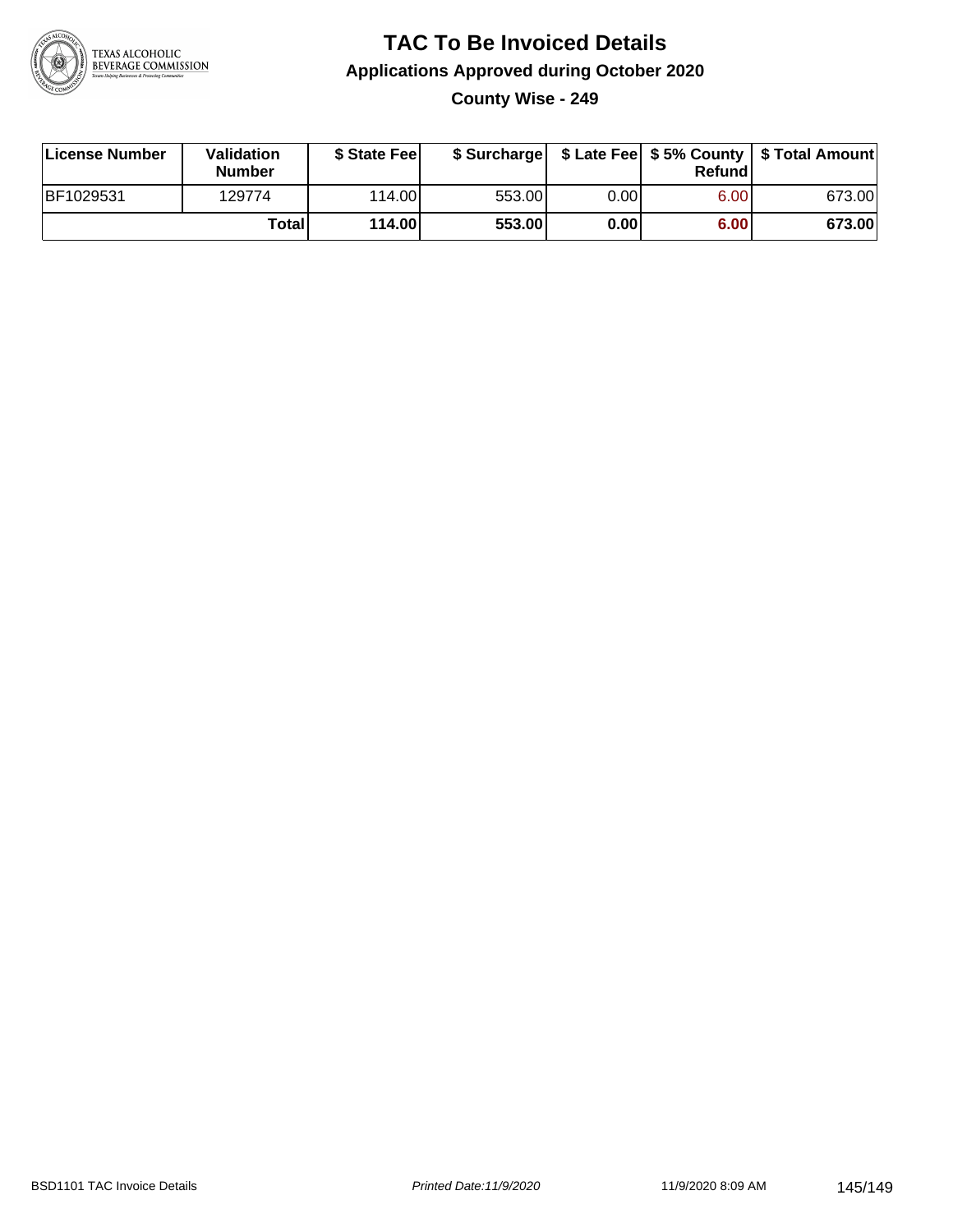

## **TAC To Be Invoiced Details Applications Approved during October 2020 County Wood - 250**

| License Number | Validation<br><b>Number</b> | \$ State Fee |          |      | Refund | \$ Surcharge   \$ Late Fee   \$5% County   \$ Total Amount |
|----------------|-----------------------------|--------------|----------|------|--------|------------------------------------------------------------|
| BG1099400      | 1571                        | 332.50       | 553.00   | 0.00 | 17.50  | 903.00                                                     |
| BQ959244       | 516087                      | 114.00L      | 553.00   | 0.00 | 6.00   | 673.00                                                     |
|                | Totall                      | 446.50       | 1,106.00 | 0.00 | 23.50  | 1,576.00                                                   |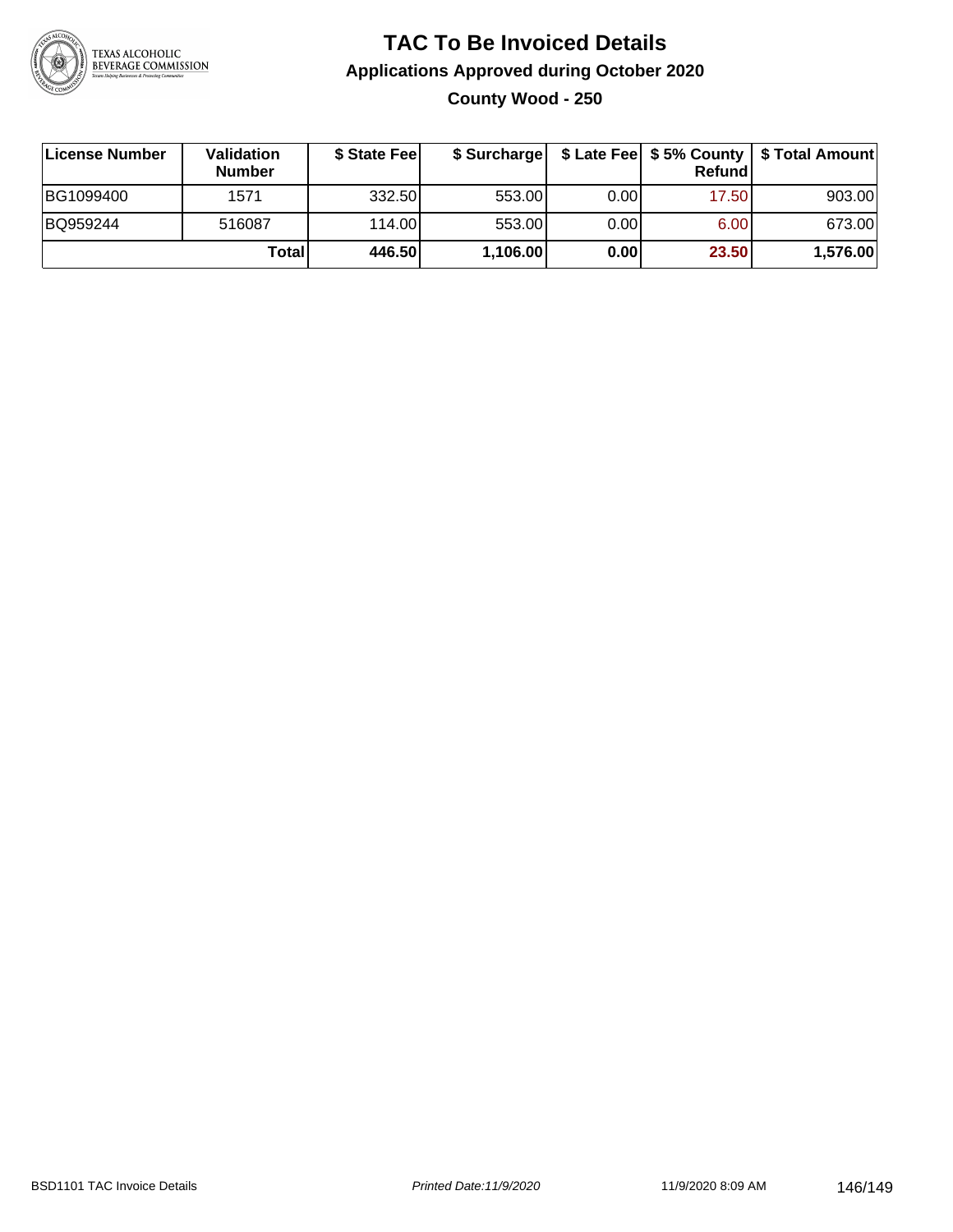

## **TAC To Be Invoiced Details Applications Approved during October 2020 County Young - 252**

| License Number | Validation<br><b>Number</b> | \$ State Fee |        |      | Refundl | \$ Surcharge   \$ Late Fee   \$5% County   \$ Total Amount |
|----------------|-----------------------------|--------------|--------|------|---------|------------------------------------------------------------|
| BQ1100092      | 334                         | 114.00L      | 553.00 | 0.00 | 6.00    | 673.00                                                     |
|                | <b>Total</b>                | 114.00       | 553.00 | 0.00 | 6.00    | 673.00                                                     |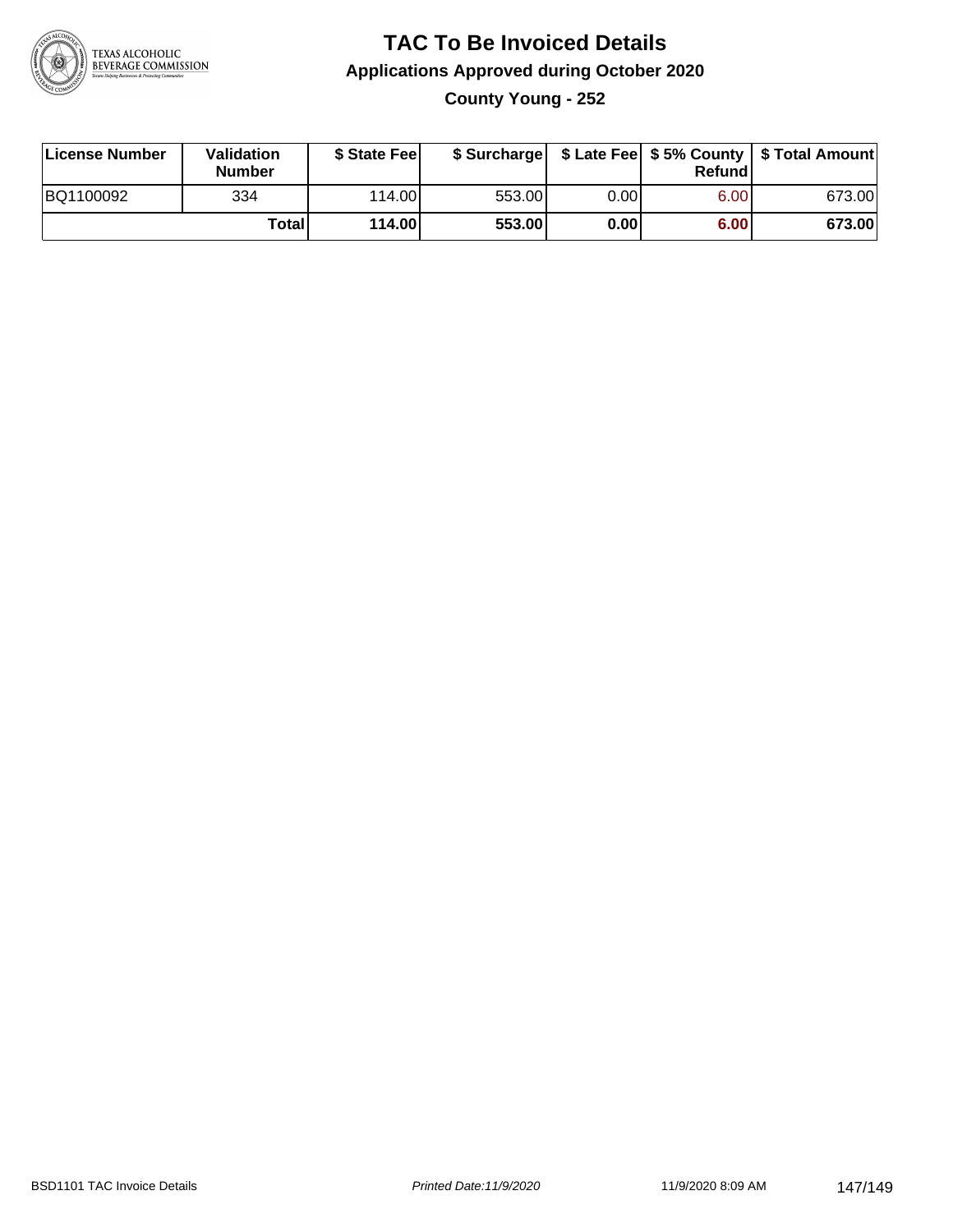

# **TAC To Be Invoiced Details Applications Approved during October 2020**

**County Zavala - 254**

| ∣License Number | Validation<br><b>Number</b> | \$ State Fee | \$ Surcharge |        | <b>Refund</b>     | \$ Late Fee   \$5% County   \$ Total Amount |
|-----------------|-----------------------------|--------------|--------------|--------|-------------------|---------------------------------------------|
| BQ730636        | 100141                      | 114.00L      | 553.00       | 100.00 | 6.00              | 773.00                                      |
| <b>BF72956</b>  | 130415                      | 114.00L      | 553.00       | 0.001  | 6.00 <sub>1</sub> | 673.00                                      |
|                 | Totall                      | 228.00       | 1,106.00     | 100.00 | 12.00             | 1,446.00                                    |